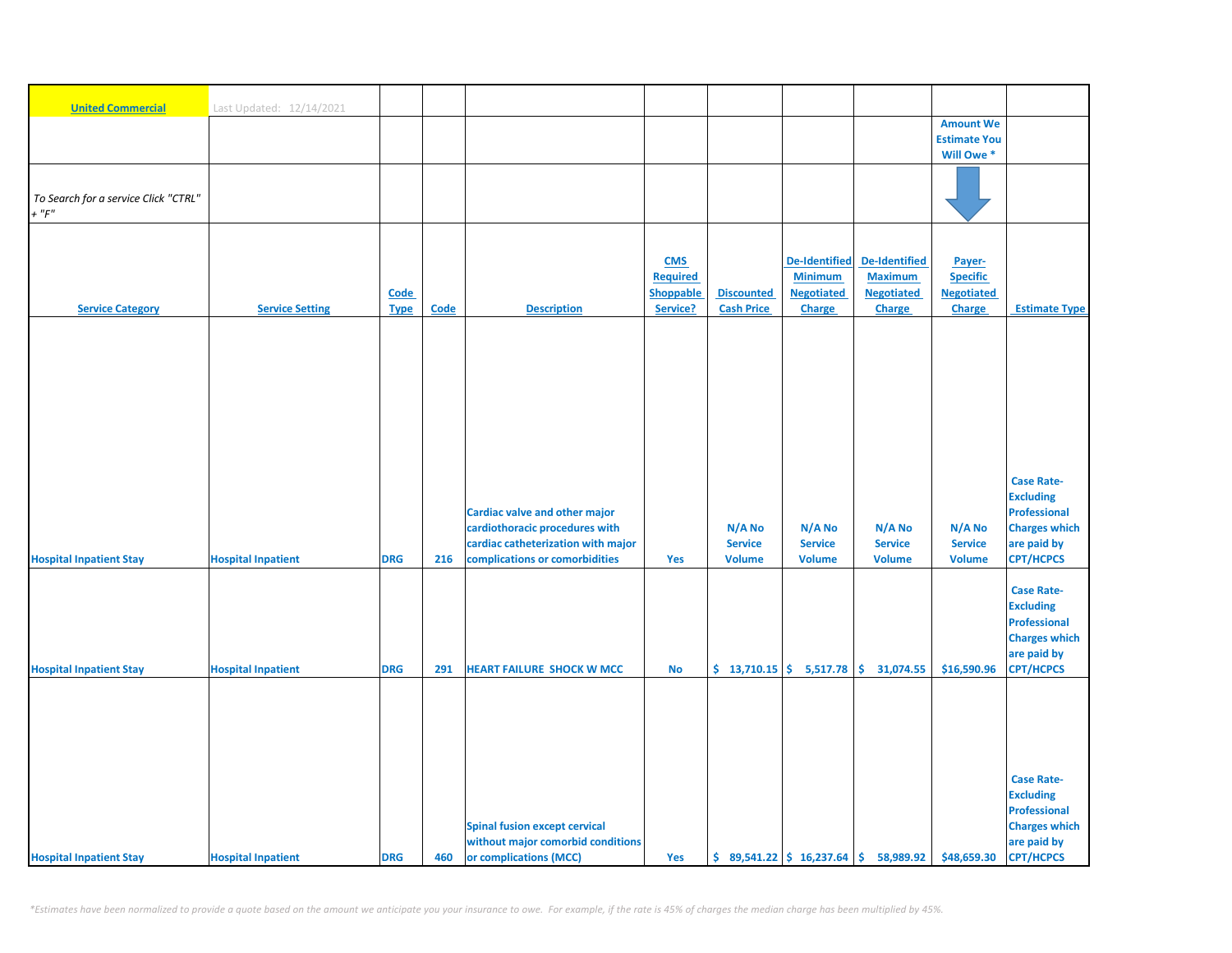|                                      |                           |             |             |                                       |                  |                   |                              |                                                                            | <b>Amount We</b>      |                      |
|--------------------------------------|---------------------------|-------------|-------------|---------------------------------------|------------------|-------------------|------------------------------|----------------------------------------------------------------------------|-----------------------|----------------------|
|                                      |                           |             |             |                                       |                  |                   |                              |                                                                            |                       |                      |
|                                      |                           |             |             |                                       |                  |                   |                              |                                                                            | <b>Estimate You</b>   |                      |
|                                      |                           |             |             |                                       |                  |                   |                              |                                                                            | Will Owe <sup>*</sup> |                      |
|                                      |                           |             |             |                                       |                  |                   |                              |                                                                            |                       |                      |
| To Search for a service Click "CTRL" |                           |             |             |                                       |                  |                   |                              |                                                                            |                       |                      |
| $+$ " $F$ "                          |                           |             |             |                                       |                  |                   |                              |                                                                            |                       |                      |
|                                      |                           |             |             |                                       |                  |                   |                              |                                                                            |                       |                      |
|                                      |                           |             |             |                                       |                  |                   |                              |                                                                            |                       |                      |
|                                      |                           |             |             |                                       |                  |                   |                              |                                                                            |                       |                      |
|                                      |                           |             |             |                                       | <b>CMS</b>       |                   | <b>De-Identified</b>         | De-Identified                                                              | Payer-                |                      |
|                                      |                           |             |             |                                       | <b>Required</b>  |                   | <b>Minimum</b>               | <b>Maximum</b>                                                             | <b>Specific</b>       |                      |
|                                      |                           | Code        |             |                                       | <b>Shoppable</b> | <b>Discounted</b> | <b>Negotiated</b>            | <b>Negotiated</b>                                                          | <b>Negotiated</b>     |                      |
| <b>Service Category</b>              | <b>Service Setting</b>    | <b>Type</b> | <b>Code</b> | <b>Description</b>                    | Service?         | <b>Cash Price</b> | <b>Charge</b>                | Charge                                                                     | <b>Charge</b>         | <b>Estimate Type</b> |
|                                      |                           |             |             |                                       |                  |                   |                              |                                                                            |                       |                      |
|                                      |                           |             |             |                                       |                  |                   |                              |                                                                            |                       |                      |
|                                      |                           |             |             |                                       |                  |                   |                              |                                                                            |                       |                      |
|                                      |                           |             |             |                                       |                  |                   |                              |                                                                            |                       |                      |
|                                      |                           |             |             |                                       |                  |                   |                              |                                                                            |                       |                      |
|                                      |                           |             |             |                                       |                  |                   |                              |                                                                            |                       |                      |
|                                      |                           |             |             |                                       |                  |                   |                              |                                                                            |                       |                      |
|                                      |                           |             |             |                                       |                  |                   |                              |                                                                            |                       |                      |
|                                      |                           |             |             |                                       |                  |                   |                              |                                                                            |                       |                      |
|                                      |                           |             |             |                                       |                  |                   |                              |                                                                            |                       |                      |
|                                      |                           |             |             |                                       |                  |                   |                              |                                                                            |                       |                      |
|                                      |                           |             |             |                                       |                  |                   |                              |                                                                            |                       |                      |
|                                      |                           |             |             |                                       |                  |                   |                              |                                                                            |                       | <b>Case Rate-</b>    |
|                                      |                           |             |             |                                       |                  |                   |                              |                                                                            |                       | <b>Excluding</b>     |
|                                      |                           |             |             | <b>Major joint replacement or</b>     |                  |                   |                              |                                                                            |                       | <b>Professional</b>  |
|                                      |                           |             |             | reattachment of lower extremity       |                  |                   |                              |                                                                            |                       | <b>Charges which</b> |
|                                      |                           |             |             | without major comorbid conditions     |                  |                   |                              |                                                                            |                       | are paid by          |
|                                      |                           |             |             |                                       |                  |                   |                              |                                                                            |                       |                      |
| <b>Hospital Inpatient Stay</b>       | <b>Hospital Inpatient</b> | <b>DRG</b>  | 470         | or complications (MCC).               | Yes              |                   | $$26,747.32 \mid $8,070.44]$ | \$37,721.88                                                                | \$23,507.46           | <b>CPT/HCPCS</b>     |
|                                      |                           |             |             |                                       |                  |                   |                              |                                                                            |                       |                      |
|                                      |                           |             |             |                                       |                  |                   |                              |                                                                            |                       |                      |
|                                      |                           |             |             |                                       |                  |                   |                              |                                                                            |                       |                      |
|                                      |                           |             |             |                                       |                  |                   |                              |                                                                            |                       |                      |
|                                      |                           |             |             |                                       |                  |                   |                              |                                                                            |                       |                      |
|                                      |                           |             |             |                                       |                  |                   |                              |                                                                            |                       |                      |
|                                      |                           |             |             |                                       |                  |                   |                              |                                                                            |                       |                      |
|                                      |                           |             |             |                                       |                  |                   |                              |                                                                            |                       |                      |
|                                      |                           |             |             |                                       |                  |                   |                              |                                                                            |                       |                      |
|                                      |                           |             |             |                                       |                  |                   |                              |                                                                            |                       | <b>Case Rate-</b>    |
|                                      |                           |             |             |                                       |                  |                   |                              |                                                                            |                       | <b>Excluding</b>     |
|                                      |                           |             |             | <b>Cervical spinal fusion without</b> |                  |                   |                              |                                                                            |                       | Professional         |
|                                      |                           |             |             | comorbid conditions (CC) or major     |                  |                   |                              |                                                                            |                       | <b>Charges which</b> |
|                                      |                           |             |             |                                       |                  |                   |                              |                                                                            |                       |                      |
|                                      |                           |             |             | comorbid conditions or                |                  |                   |                              |                                                                            |                       | are paid by          |
| <b>Hospital Inpatient Stay</b>       | <b>Hospital Inpatient</b> | <b>DRG</b>  | 473         | complications (MCC).                  | Yes              |                   |                              | $\binom{2}{3}$ 37,083.10 $\binom{2}{3}$ 10,123.74 $\binom{2}{3}$ 62,430.00 | \$31,429.89           | <b>CPT/HCPCS</b>     |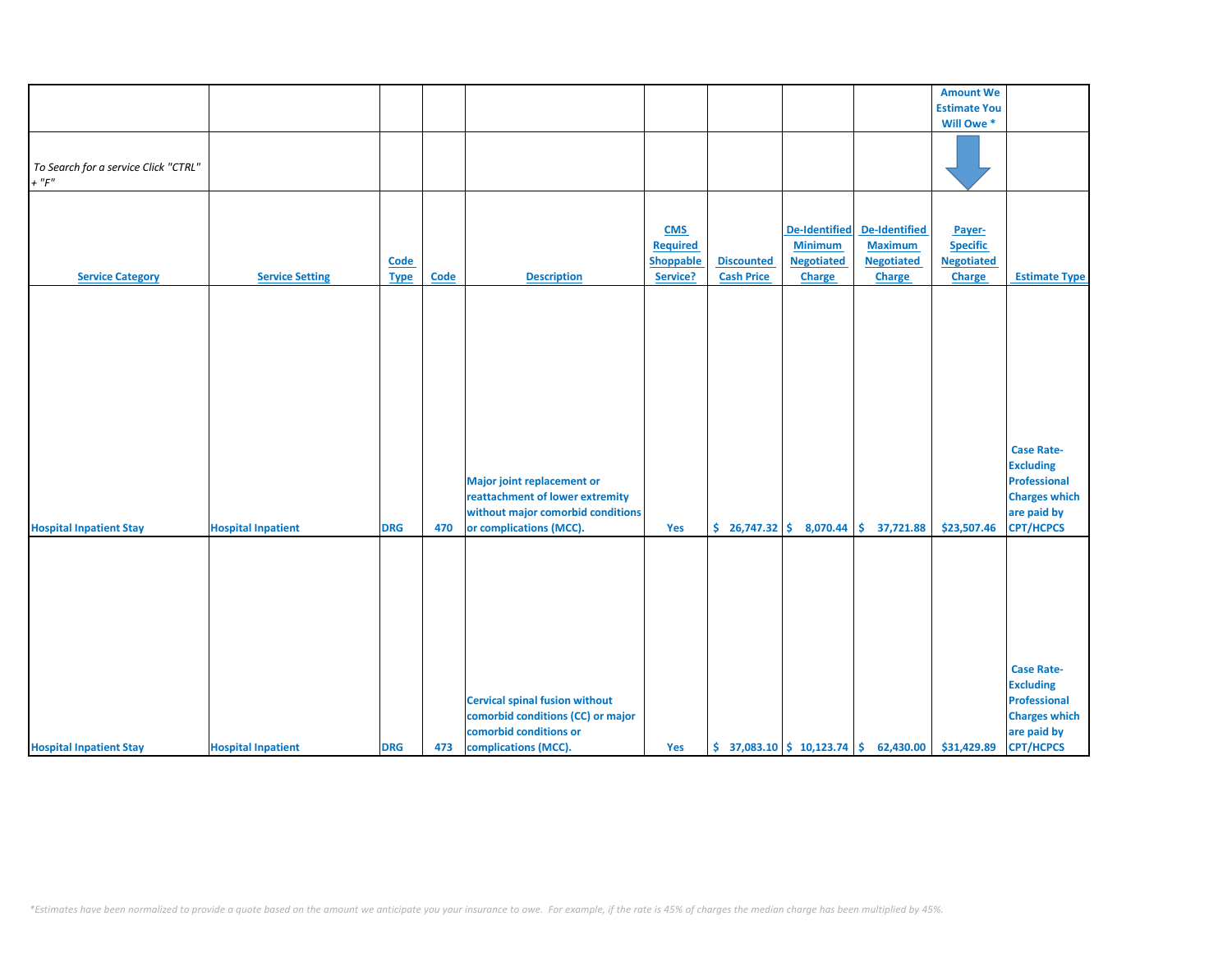|                                      |                           |             |             |                                     |                 |                           |                           |                                                                           | <b>Amount We</b>    |                      |
|--------------------------------------|---------------------------|-------------|-------------|-------------------------------------|-----------------|---------------------------|---------------------------|---------------------------------------------------------------------------|---------------------|----------------------|
|                                      |                           |             |             |                                     |                 |                           |                           |                                                                           | <b>Estimate You</b> |                      |
|                                      |                           |             |             |                                     |                 |                           |                           |                                                                           | Will Owe *          |                      |
|                                      |                           |             |             |                                     |                 |                           |                           |                                                                           |                     |                      |
|                                      |                           |             |             |                                     |                 |                           |                           |                                                                           |                     |                      |
| To Search for a service Click "CTRL" |                           |             |             |                                     |                 |                           |                           |                                                                           |                     |                      |
|                                      |                           |             |             |                                     |                 |                           |                           |                                                                           |                     |                      |
| $+$ " $F"$                           |                           |             |             |                                     |                 |                           |                           |                                                                           |                     |                      |
|                                      |                           |             |             |                                     |                 |                           |                           |                                                                           |                     |                      |
|                                      |                           |             |             |                                     |                 |                           |                           |                                                                           |                     |                      |
|                                      |                           |             |             |                                     | <b>CMS</b>      |                           | De-Identified             | <b>De-Identified</b>                                                      | Payer-              |                      |
|                                      |                           |             |             |                                     | <b>Required</b> |                           | <b>Minimum</b>            | <b>Maximum</b>                                                            | <b>Specific</b>     |                      |
|                                      |                           |             |             |                                     |                 |                           |                           |                                                                           |                     |                      |
|                                      |                           | <b>Code</b> |             |                                     | Shoppable       | <b>Discounted</b>         | <b>Negotiated</b>         | <b>Negotiated</b>                                                         | <b>Negotiated</b>   |                      |
| <b>Service Category</b>              | <b>Service Setting</b>    | <b>Type</b> | <b>Code</b> | <b>Description</b>                  | Service?        | <b>Cash Price</b>         | <b>Charge</b>             | <b>Charge</b>                                                             | Charge              | <b>Estimate Type</b> |
|                                      |                           |             |             |                                     |                 |                           |                           |                                                                           |                     |                      |
|                                      |                           |             |             |                                     |                 |                           |                           |                                                                           |                     |                      |
|                                      |                           |             |             |                                     |                 |                           |                           |                                                                           |                     |                      |
|                                      |                           |             |             |                                     |                 |                           |                           |                                                                           |                     | <b>Case Rate-</b>    |
|                                      |                           |             |             |                                     |                 |                           |                           |                                                                           |                     | <b>Excluding</b>     |
|                                      |                           |             |             |                                     |                 |                           |                           |                                                                           |                     | <b>Professional</b>  |
|                                      |                           |             |             |                                     |                 |                           |                           |                                                                           |                     | <b>Charges which</b> |
|                                      |                           |             |             | <b>HIP FEMUR PROCEDURES EXCEPT</b>  |                 |                           |                           |                                                                           |                     | are paid by          |
|                                      |                           |             |             |                                     |                 |                           |                           |                                                                           |                     |                      |
| <b>Hospital Inpatient Stay</b>       | <b>Hospital Inpatient</b> | <b>DRG</b>  | 480         | <b>MAJOR JOINT W MCC</b>            | <b>No</b>       | $$58,727.97$ $$12,375.85$ |                           | \$.<br>48,933.51                                                          | \$37,422.14         | <b>CPT/HCPCS</b>     |
|                                      |                           |             |             |                                     |                 |                           |                           |                                                                           |                     |                      |
|                                      |                           |             |             |                                     |                 |                           |                           |                                                                           |                     |                      |
|                                      |                           |             |             |                                     |                 |                           |                           |                                                                           |                     | <b>Case Rate-</b>    |
|                                      |                           |             |             |                                     |                 |                           |                           |                                                                           |                     | <b>Excluding</b>     |
|                                      |                           |             |             |                                     |                 |                           |                           |                                                                           |                     |                      |
|                                      |                           |             |             |                                     |                 |                           |                           |                                                                           |                     | <b>Professional</b>  |
|                                      |                           |             |             |                                     |                 |                           |                           |                                                                           |                     | <b>Charges which</b> |
|                                      |                           |             |             | <b>HIP FEMUR PROCEDURES EXCEPT</b>  |                 |                           |                           |                                                                           |                     | are paid by          |
| <b>Hospital Inpatient Stay</b>       | <b>Hospital Inpatient</b> | <b>DRG</b>  | 481         | <b>MAJOR JOINT W CC</b>             | No              |                           | $$48,507.14$$ $$8,559.98$ | \$.<br>38,996.68                                                          | \$25,927.62         | <b>CPT/HCPCS</b>     |
|                                      |                           |             |             |                                     |                 |                           |                           |                                                                           |                     |                      |
|                                      |                           |             |             |                                     |                 |                           |                           |                                                                           |                     |                      |
|                                      |                           |             |             |                                     |                 |                           |                           |                                                                           |                     |                      |
|                                      |                           |             |             |                                     |                 |                           |                           |                                                                           |                     |                      |
|                                      |                           |             |             |                                     |                 |                           |                           |                                                                           |                     | <b>Case Rate-</b>    |
|                                      |                           |             |             |                                     |                 |                           |                           |                                                                           |                     | <b>Excluding</b>     |
|                                      |                           |             |             |                                     |                 |                           |                           |                                                                           |                     |                      |
|                                      |                           |             |             |                                     |                 |                           |                           |                                                                           |                     | <b>Professional</b>  |
|                                      |                           |             |             |                                     |                 |                           |                           |                                                                           |                     | <b>Charges which</b> |
|                                      |                           |             |             | <b>HIP FEMUR PROCEDURES EXCEPT</b>  |                 |                           |                           |                                                                           |                     | are paid by          |
| <b>Hospital Inpatient Stay</b>       | <b>Hospital Inpatient</b> | <b>DRG</b>  | 482         | <b>MAJOR JOINT W/O CC/MCC</b>       | No              |                           |                           | $\binom{1}{2}$ 35,733.50 $\binom{2}{3}$ 6,745.73 $\binom{3}{2}$ 37,731.25 | \$20,375.86         | <b>CPT/HCPCS</b>     |
|                                      |                           |             |             |                                     |                 |                           |                           |                                                                           |                     |                      |
|                                      |                           |             |             |                                     |                 |                           |                           |                                                                           |                     |                      |
|                                      |                           |             |             |                                     |                 |                           |                           |                                                                           |                     |                      |
|                                      |                           |             |             |                                     |                 |                           |                           |                                                                           |                     |                      |
|                                      |                           |             |             |                                     |                 |                           |                           |                                                                           |                     | <b>Case Rate-</b>    |
|                                      |                           |             |             |                                     |                 |                           |                           |                                                                           |                     | <b>Excluding</b>     |
|                                      |                           |             |             |                                     |                 |                           |                           |                                                                           |                     |                      |
|                                      |                           |             |             |                                     |                 |                           |                           |                                                                           |                     | <b>Professional</b>  |
|                                      |                           |             |             |                                     |                 |                           |                           |                                                                           |                     | <b>Charges which</b> |
|                                      |                           |             |             | <b>LOWER EXTREM HUMER PROC</b>      |                 |                           |                           |                                                                           |                     | are paid by          |
| <b>Hospital Inpatient Stay</b>       | <b>Hospital Inpatient</b> | <b>DRG</b>  | 493         | <b>EXCEPT HIP, FOOT, FEMUR W CC</b> | No              |                           |                           | $\binom{6}{5}$ 46,392.83 $\binom{6}{5}$ 9,438.20 $\binom{6}{5}$ 41,283.64 | \$28,769.70         | <b>CPT/HCPCS</b>     |
|                                      |                           |             |             |                                     |                 |                           |                           |                                                                           |                     |                      |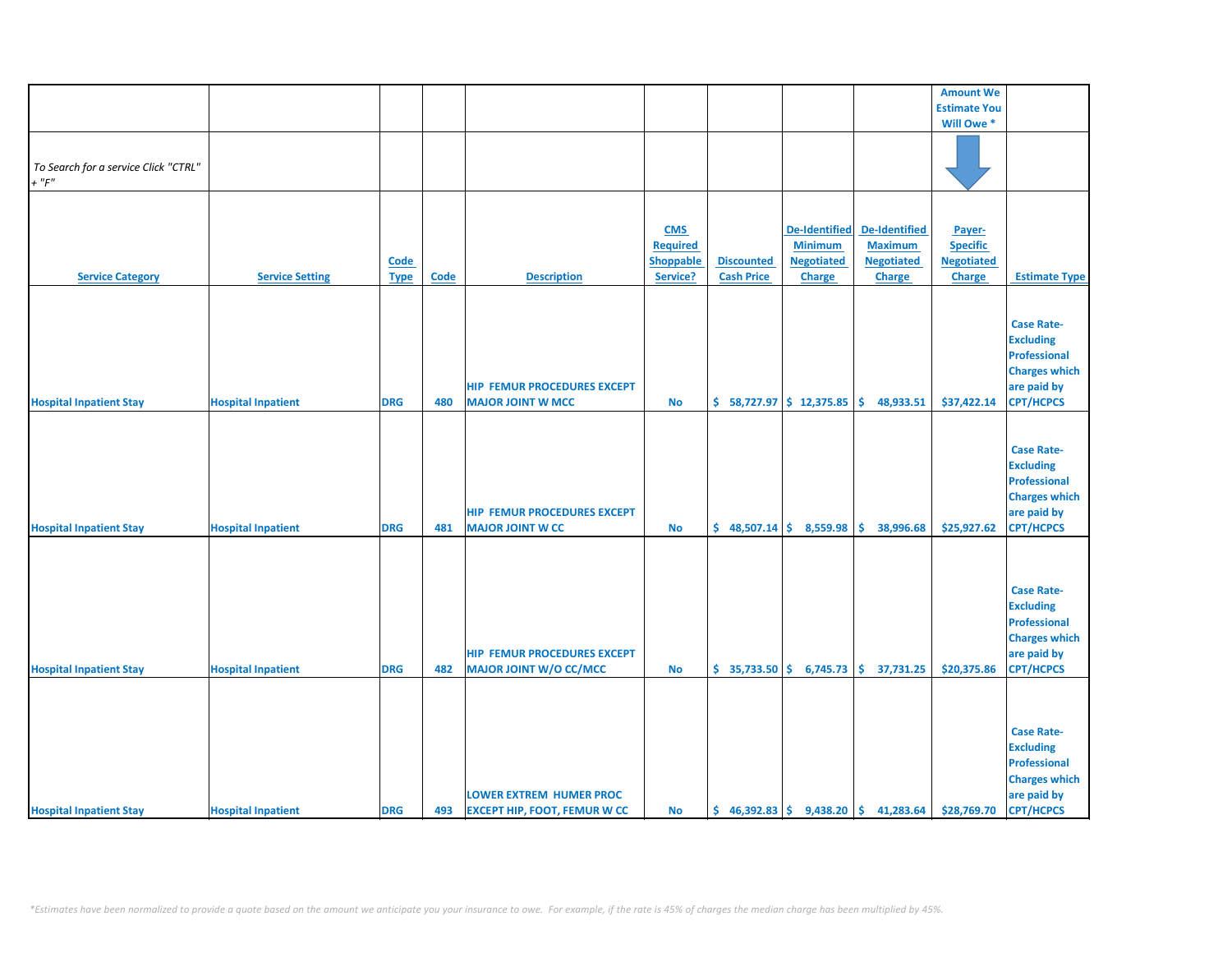|                                                    |                           |             |             |                                          |                  |                   |                             |                                                                        | <b>Amount We</b>    |                      |
|----------------------------------------------------|---------------------------|-------------|-------------|------------------------------------------|------------------|-------------------|-----------------------------|------------------------------------------------------------------------|---------------------|----------------------|
|                                                    |                           |             |             |                                          |                  |                   |                             |                                                                        | <b>Estimate You</b> |                      |
|                                                    |                           |             |             |                                          |                  |                   |                             |                                                                        | Will Owe *          |                      |
|                                                    |                           |             |             |                                          |                  |                   |                             |                                                                        |                     |                      |
|                                                    |                           |             |             |                                          |                  |                   |                             |                                                                        |                     |                      |
| To Search for a service Click "CTRL"<br>$+$ " $F"$ |                           |             |             |                                          |                  |                   |                             |                                                                        |                     |                      |
|                                                    |                           |             |             |                                          |                  |                   |                             |                                                                        |                     |                      |
|                                                    |                           |             |             |                                          |                  |                   |                             |                                                                        |                     |                      |
|                                                    |                           |             |             |                                          |                  |                   |                             | <b>De-Identified</b>                                                   |                     |                      |
|                                                    |                           |             |             |                                          | <b>CMS</b>       |                   | <b>De-Identified</b>        |                                                                        | Payer-              |                      |
|                                                    |                           |             |             |                                          | <b>Required</b>  |                   | <b>Minimum</b>              | <b>Maximum</b>                                                         | <b>Specific</b>     |                      |
|                                                    |                           | Code        |             |                                          | <b>Shoppable</b> | <b>Discounted</b> | <b>Negotiated</b>           | <b>Negotiated</b>                                                      | <b>Negotiated</b>   |                      |
|                                                    |                           |             |             |                                          |                  | <b>Cash Price</b> | <b>Charge</b>               |                                                                        |                     |                      |
| <b>Service Category</b>                            | <b>Service Setting</b>    | <b>Type</b> | <b>Code</b> | <b>Description</b>                       | Service?         |                   |                             | <b>Charge</b>                                                          | Charge              | <b>Estimate Type</b> |
|                                                    |                           |             |             |                                          |                  |                   |                             |                                                                        |                     |                      |
|                                                    |                           |             |             |                                          |                  |                   |                             |                                                                        |                     |                      |
|                                                    |                           |             |             |                                          |                  |                   |                             |                                                                        |                     |                      |
|                                                    |                           |             |             |                                          |                  |                   |                             |                                                                        |                     |                      |
|                                                    |                           |             |             |                                          |                  |                   |                             |                                                                        |                     |                      |
|                                                    |                           |             |             |                                          |                  |                   |                             |                                                                        |                     | <b>Case Rate-</b>    |
|                                                    |                           |             |             |                                          |                  |                   |                             |                                                                        |                     |                      |
|                                                    |                           |             |             |                                          |                  |                   |                             |                                                                        |                     | <b>Excluding</b>     |
|                                                    |                           |             |             |                                          |                  |                   |                             |                                                                        |                     | <b>Professional</b>  |
|                                                    |                           |             |             | <b>LOWER EXTREM HUMER PROC</b>           |                  |                   |                             |                                                                        |                     | <b>Charges which</b> |
|                                                    |                           |             |             |                                          |                  |                   |                             |                                                                        |                     |                      |
|                                                    |                           |             |             | <b>EXCEPT HIP, FOOT, FEMUR W/O</b>       |                  |                   |                             |                                                                        |                     | are paid by          |
| <b>Hospital Inpatient Stay</b>                     | <b>Hospital Inpatient</b> | <b>DRG</b>  | 494         | <b>CC/MCC</b>                            | <b>No</b>        |                   | $$34,304.81$ $$7,426.74$    | \$.<br>43,066.25                                                       | \$22,913.56         | <b>CPT/HCPCS</b>     |
|                                                    |                           |             |             |                                          |                  |                   |                             |                                                                        |                     |                      |
|                                                    |                           |             |             |                                          |                  |                   |                             |                                                                        |                     |                      |
|                                                    |                           |             |             |                                          |                  |                   |                             |                                                                        |                     |                      |
|                                                    |                           |             |             |                                          |                  |                   |                             |                                                                        |                     |                      |
|                                                    |                           |             |             |                                          |                  |                   |                             |                                                                        |                     |                      |
|                                                    |                           |             |             |                                          |                  |                   |                             |                                                                        |                     |                      |
|                                                    |                           |             |             |                                          |                  |                   |                             |                                                                        |                     |                      |
|                                                    |                           |             |             |                                          |                  |                   |                             |                                                                        |                     |                      |
|                                                    |                           |             |             |                                          |                  |                   |                             |                                                                        |                     |                      |
|                                                    |                           |             |             |                                          |                  |                   |                             |                                                                        |                     |                      |
|                                                    |                           |             |             |                                          |                  |                   |                             |                                                                        |                     |                      |
|                                                    |                           |             |             |                                          |                  |                   |                             |                                                                        |                     |                      |
|                                                    |                           |             |             |                                          |                  |                   |                             |                                                                        |                     |                      |
|                                                    |                           |             |             |                                          |                  |                   |                             |                                                                        |                     |                      |
|                                                    |                           |             |             |                                          |                  |                   |                             |                                                                        |                     |                      |
|                                                    |                           |             |             |                                          |                  |                   |                             |                                                                        |                     |                      |
|                                                    |                           |             |             |                                          |                  |                   |                             |                                                                        |                     | <b>Case Rate-</b>    |
|                                                    |                           |             |             |                                          |                  |                   |                             |                                                                        |                     | <b>Excluding</b>     |
|                                                    |                           |             |             | <b>Uterine and adnexa procedures for</b> |                  |                   |                             |                                                                        |                     | <b>Professional</b>  |
|                                                    |                           |             |             |                                          |                  |                   |                             |                                                                        |                     |                      |
|                                                    |                           |             |             | non-malignancy without comorbid          |                  |                   |                             |                                                                        |                     | <b>Charges which</b> |
|                                                    |                           |             |             | conditions (CC) or major comorbid        |                  |                   |                             |                                                                        |                     | are paid by          |
| <b>Hospital Inpatient Stay</b>                     | <b>Hospital Inpatient</b> | <b>DRG</b>  | 743         | conditions or complications (MCC)        | Yes              |                   | $$18,033.90 \mid $3,828.29$ | Ŝ.<br>28,968.03                                                        | \$14,009.95         | <b>CPT/HCPCS</b>     |
|                                                    |                           |             |             |                                          |                  |                   |                             |                                                                        |                     |                      |
|                                                    |                           |             |             |                                          |                  |                   |                             |                                                                        |                     |                      |
|                                                    |                           |             |             |                                          |                  |                   |                             |                                                                        |                     | <b>Case Rate-</b>    |
|                                                    |                           |             |             |                                          |                  |                   |                             |                                                                        |                     | <b>Excluding</b>     |
|                                                    |                           |             |             |                                          |                  |                   |                             |                                                                        |                     |                      |
|                                                    |                           |             |             |                                          |                  |                   |                             |                                                                        |                     | <b>Professional</b>  |
|                                                    |                           |             |             |                                          |                  |                   |                             |                                                                        |                     | <b>Charges which</b> |
|                                                    |                           |             |             | <b>RED BLOOD CELL DISORDERS W</b>        |                  |                   |                             |                                                                        |                     | are paid by          |
|                                                    |                           |             |             |                                          |                  |                   |                             |                                                                        |                     |                      |
| <b>Hospital Inpatient Stay</b>                     | <b>Hospital Inpatient</b> | <b>DRG</b>  | 811         | <b>MCC</b>                               | <b>No</b>        |                   |                             | $\binom{23}{221.02}$ $\binom{255.93}{4}$ $\binom{255.93}{5}$ 31,015.82 | \$17,045.04         | <b>CPT/HCPCS</b>     |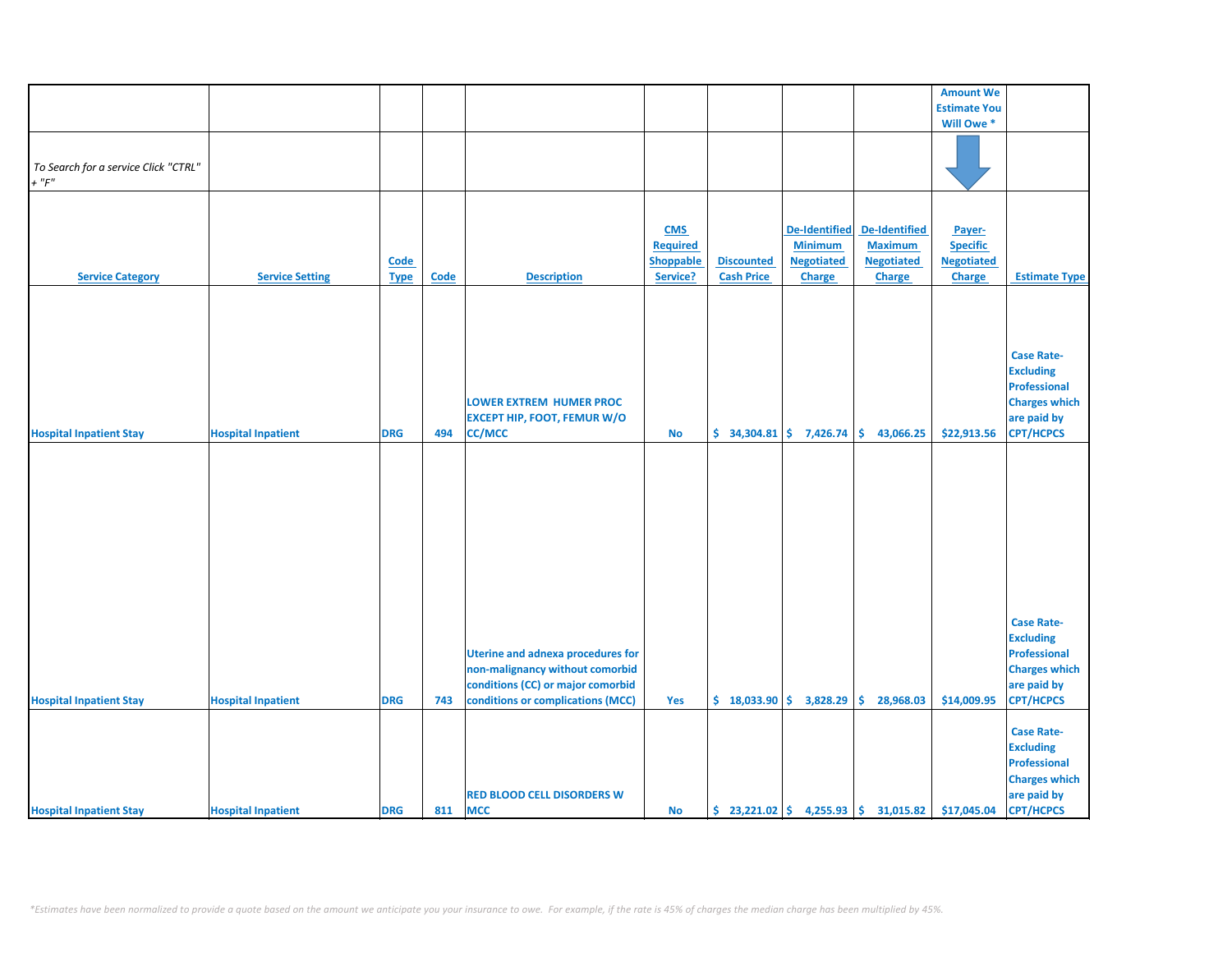|                                                     |                           |                     |             |                                                                           |                                                        |                                        |                                                                              |                                                                       | <b>Amount We</b>                                                |                                                                                                                         |
|-----------------------------------------------------|---------------------------|---------------------|-------------|---------------------------------------------------------------------------|--------------------------------------------------------|----------------------------------------|------------------------------------------------------------------------------|-----------------------------------------------------------------------|-----------------------------------------------------------------|-------------------------------------------------------------------------------------------------------------------------|
|                                                     |                           |                     |             |                                                                           |                                                        |                                        |                                                                              |                                                                       | <b>Estimate You</b>                                             |                                                                                                                         |
|                                                     |                           |                     |             |                                                                           |                                                        |                                        |                                                                              |                                                                       | Will Owe *                                                      |                                                                                                                         |
| To Search for a service Click "CTRL"<br>$+$ " $F$ " |                           |                     |             |                                                                           |                                                        |                                        |                                                                              |                                                                       |                                                                 |                                                                                                                         |
|                                                     |                           |                     |             |                                                                           |                                                        |                                        |                                                                              |                                                                       |                                                                 |                                                                                                                         |
| <b>Service Category</b>                             | <b>Service Setting</b>    | Code<br><b>Type</b> | <b>Code</b> | <b>Description</b>                                                        | <b>CMS</b><br><b>Required</b><br>Shoppable<br>Service? | <b>Discounted</b><br><b>Cash Price</b> | <b>De-Identified</b><br><b>Minimum</b><br><b>Negotiated</b><br><b>Charge</b> | <b>De-Identified</b><br><b>Maximum</b><br><b>Negotiated</b><br>Charge | Payer-<br><b>Specific</b><br><b>Negotiated</b><br><b>Charge</b> | <b>Estimate Type</b>                                                                                                    |
| <b>Hospital Inpatient Stay</b>                      | <b>Hospital Inpatient</b> | <b>DRG</b>          | 812         | <b>RED BLOOD CELL DISORDERS W/O</b><br><b>MCC</b>                         | <b>No</b>                                              | \$17,544.11                            | 2,955.18                                                                     | \$<br>26,002.03                                                       | \$10,884.53                                                     | <b>Case Rate-</b><br><b>Excluding</b><br>Professional<br><b>Charges which</b><br>are paid by<br><b>CPT/HCPCS</b>        |
| <b>Hospital Inpatient Stay</b>                      | <b>Hospital Inpatient</b> | <b>DRG</b>          | 928         | <b>FULL THICKNESS BURN W SKIN</b><br><b>GRAFT OR INHAL INJ W CC/MCC</b>   | <b>No</b>                                              |                                        | $$31,430.86 \mid $21,639.28$                                                 | \$150,000.00                                                          | \$80,660.82                                                     | <b>Case Rate-</b><br><b>Excluding</b><br>Professional<br><b>Charges which</b><br>are paid by<br><b>CPT/HCPCS</b>        |
| <b>Hospital Inpatient Stay</b>                      | <b>Hospital Inpatient</b> | <b>DRG</b>          | 929         | <b>FULL THICKNESS BURN W SKIN</b><br><b>GRAFT OR INHAL INJ W/O CC/MCC</b> | <b>No</b>                                              | \$38,084.70                            | 6,540.49                                                                     | \$.<br>50,000.00                                                      | \$37,229.12                                                     | <b>Case Rate-</b><br><b>Excluding</b><br><b>Professional</b><br><b>Charges which</b><br>are paid by<br><b>CPT/HCPCS</b> |
| <b>Hospital Inpatient Stay</b>                      | <b>Hospital Inpatient</b> | <b>DRG</b>          | 935         | <b>NON-EXTENSIVE BURNS</b>                                                | <b>No</b>                                              |                                        |                                                                              | $\binom{18,159.73}{ }$ \$ 3,301.83 \$ 50,000.00                       | \$23,920.72                                                     | <b>Case Rate-</b><br><b>Excluding</b><br>Professional<br><b>Charges which</b><br>are paid by<br><b>CPT/HCPCS</b>        |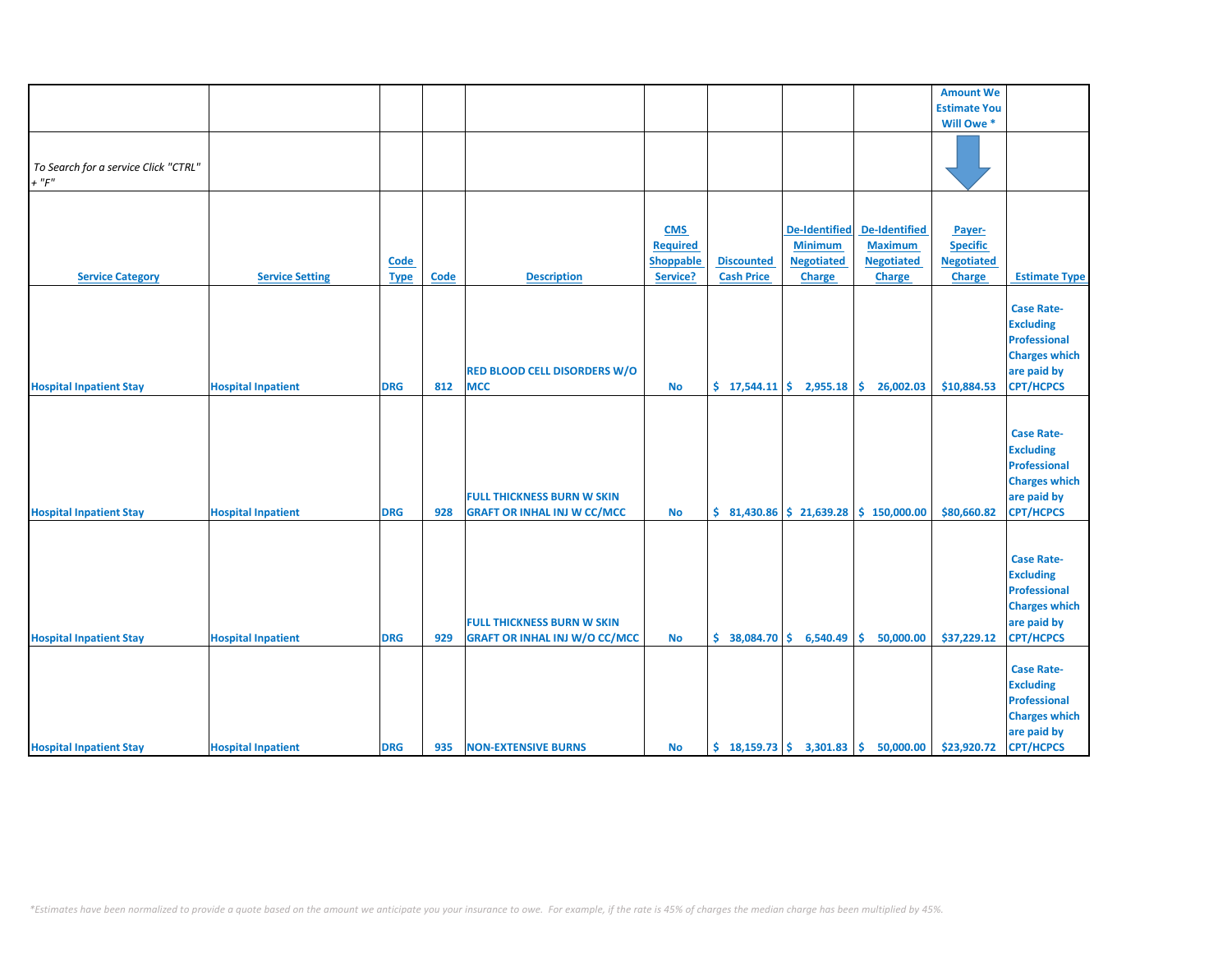|                                      |                           |             |             |                                    |                 |                                                |                      |                                                                             | <b>Amount We</b>    |                      |
|--------------------------------------|---------------------------|-------------|-------------|------------------------------------|-----------------|------------------------------------------------|----------------------|-----------------------------------------------------------------------------|---------------------|----------------------|
|                                      |                           |             |             |                                    |                 |                                                |                      |                                                                             | <b>Estimate You</b> |                      |
|                                      |                           |             |             |                                    |                 |                                                |                      |                                                                             | Will Owe *          |                      |
|                                      |                           |             |             |                                    |                 |                                                |                      |                                                                             |                     |                      |
|                                      |                           |             |             |                                    |                 |                                                |                      |                                                                             |                     |                      |
| To Search for a service Click "CTRL" |                           |             |             |                                    |                 |                                                |                      |                                                                             |                     |                      |
| $+$ " $F$ "                          |                           |             |             |                                    |                 |                                                |                      |                                                                             |                     |                      |
|                                      |                           |             |             |                                    |                 |                                                |                      |                                                                             |                     |                      |
|                                      |                           |             |             |                                    |                 |                                                |                      |                                                                             |                     |                      |
|                                      |                           |             |             |                                    |                 |                                                |                      |                                                                             |                     |                      |
|                                      |                           |             |             |                                    | <b>CMS</b>      |                                                | <b>De-Identified</b> | De-Identified                                                               | Payer-              |                      |
|                                      |                           |             |             |                                    | <b>Required</b> |                                                | <b>Minimum</b>       | <b>Maximum</b>                                                              | <b>Specific</b>     |                      |
|                                      |                           | <b>Code</b> |             |                                    | Shoppable       | <b>Discounted</b>                              | <b>Negotiated</b>    | <b>Negotiated</b>                                                           | <b>Negotiated</b>   |                      |
| <b>Service Category</b>              | <b>Service Setting</b>    | <b>Type</b> | <b>Code</b> | <b>Description</b>                 | Service?        | <b>Cash Price</b>                              | <b>Charge</b>        | <b>Charge</b>                                                               | Charge              | <b>Estimate Type</b> |
|                                      |                           |             |             |                                    |                 |                                                |                      |                                                                             |                     |                      |
|                                      |                           |             |             |                                    |                 |                                                |                      |                                                                             |                     |                      |
|                                      |                           |             |             |                                    |                 |                                                |                      |                                                                             |                     |                      |
|                                      |                           |             |             |                                    |                 |                                                |                      |                                                                             |                     |                      |
|                                      |                           |             |             |                                    |                 |                                                |                      |                                                                             |                     | <b>Case Rate-</b>    |
|                                      |                           |             |             |                                    |                 |                                                |                      |                                                                             |                     | <b>Excluding</b>     |
|                                      |                           |             |             |                                    |                 |                                                |                      |                                                                             |                     |                      |
|                                      |                           |             |             |                                    |                 |                                                |                      |                                                                             |                     | <b>Professional</b>  |
|                                      |                           |             |             | LIMB REATTACHMENT, HIP             |                 |                                                |                      |                                                                             |                     | <b>Charges which</b> |
|                                      |                           |             |             | <b>FEMUR PROC FOR MULTIPLE</b>     |                 |                                                |                      |                                                                             |                     | are paid by          |
| <b>Hospital Inpatient Stay</b>       | <b>Hospital Inpatient</b> | <b>DRG</b>  | 956         | <b>SIGNIFICANT TRAUMA</b>          | <b>No</b>       |                                                |                      | $$105,373.59 \mid $16,085.53 \mid $200,000.00$                              | \$47,621.20         | <b>CPT/HCPCS</b>     |
|                                      |                           |             |             |                                    |                 |                                                |                      |                                                                             |                     |                      |
|                                      |                           |             |             |                                    |                 |                                                |                      |                                                                             |                     |                      |
|                                      |                           |             |             |                                    |                 |                                                |                      |                                                                             |                     |                      |
|                                      |                           |             |             |                                    |                 |                                                |                      |                                                                             |                     | <b>Case Rate-</b>    |
|                                      |                           |             |             |                                    |                 |                                                |                      |                                                                             |                     | <b>Excluding</b>     |
|                                      |                           |             |             |                                    |                 |                                                |                      |                                                                             |                     | Professional         |
|                                      |                           |             |             |                                    |                 |                                                |                      |                                                                             |                     |                      |
|                                      |                           |             |             | <b>OTHER O.R. PROCEDURES FOR</b>   |                 |                                                |                      |                                                                             |                     | <b>Charges which</b> |
|                                      |                           |             |             | <b>MULTIPLE SIGNIFICANT TRAUMA</b> |                 |                                                |                      |                                                                             |                     | are paid by          |
| <b>Hospital Inpatient Stay</b>       | <b>Hospital Inpatient</b> | <b>DRG</b>  | 957         | <b>W MCC</b>                       | <b>No</b>       |                                                |                      | $\frac{1}{2}$ 139,128.72 $\frac{1}{2}$ 30,888.17 $\frac{1}{2}$ 200,000.00   | \$91,817.56         | <b>CPT/HCPCS</b>     |
|                                      |                           |             |             |                                    |                 |                                                |                      |                                                                             |                     |                      |
|                                      |                           |             |             |                                    |                 |                                                |                      |                                                                             |                     |                      |
|                                      |                           |             |             |                                    |                 |                                                |                      |                                                                             |                     |                      |
|                                      |                           |             |             |                                    |                 |                                                |                      |                                                                             |                     | <b>Case Rate-</b>    |
|                                      |                           |             |             |                                    |                 |                                                |                      |                                                                             |                     | <b>Excluding</b>     |
|                                      |                           |             |             |                                    |                 |                                                |                      |                                                                             |                     | <b>Professional</b>  |
|                                      |                           |             |             |                                    |                 |                                                |                      |                                                                             |                     |                      |
|                                      |                           |             |             | <b>OTHER O.R. PROCEDURES FOR</b>   |                 |                                                |                      |                                                                             |                     | <b>Charges which</b> |
|                                      |                           |             |             | <b>MULTIPLE SIGNIFICANT TRAUMA</b> |                 |                                                |                      |                                                                             |                     | are paid by          |
| <b>Hospital Inpatient Stay</b>       | <b>Hospital Inpatient</b> | <b>DRG</b>  | 958         | <b>WCC</b>                         | <b>No</b>       |                                                |                      | $\binom{1}{2}$ 73,933.71 $\binom{2}{3}$ 17,182.69 $\binom{3}{2}$ 125,000.00 | \$52,033.41         | <b>CPT/HCPCS</b>     |
|                                      |                           |             |             |                                    |                 |                                                |                      |                                                                             |                     |                      |
|                                      |                           |             |             |                                    |                 |                                                |                      |                                                                             |                     | <b>Case Rate-</b>    |
|                                      |                           |             |             |                                    |                 |                                                |                      |                                                                             |                     | <b>Excluding</b>     |
|                                      |                           |             |             |                                    |                 |                                                |                      |                                                                             |                     | <b>Professional</b>  |
|                                      |                           |             |             |                                    |                 |                                                |                      |                                                                             |                     | <b>Charges which</b> |
|                                      |                           |             |             | <b>OTHER MULTIPLE SIGNIFICANT</b>  |                 |                                                |                      |                                                                             |                     | are paid by          |
| <b>Hospital Inpatient Stay</b>       | <b>Hospital Inpatient</b> | <b>DRG</b>  | 964         | <b>TRAUMA W CC</b>                 | <b>No</b>       | $\frac{1}{2}$ 34,761.85 $\frac{1}{2}$ 6,123.35 |                      | \$.<br>50,000.00                                                            | N/A                 | <b>CPT/HCPCS</b>     |
|                                      |                           |             |             |                                    |                 |                                                |                      |                                                                             |                     |                      |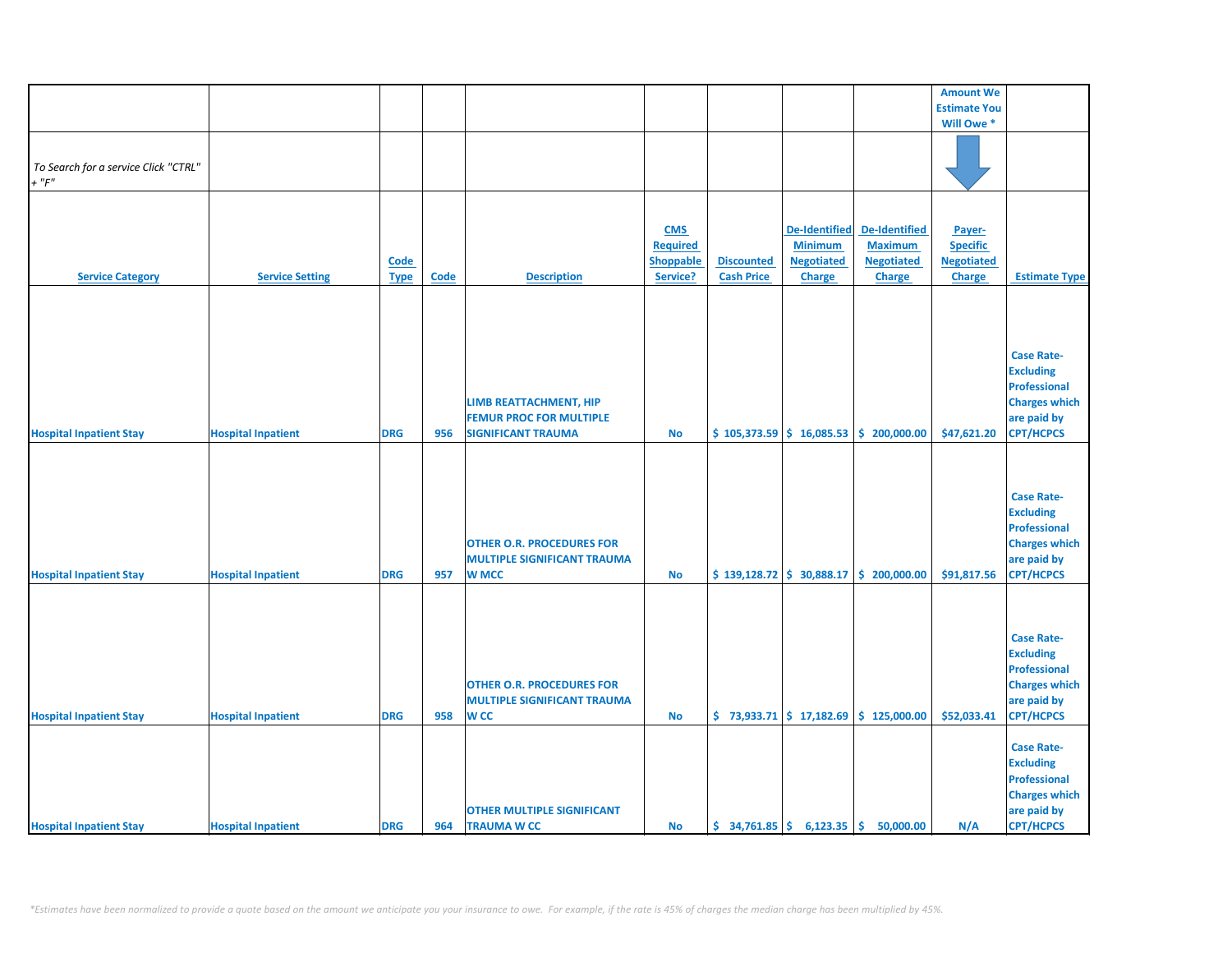|                                                                                                                      |                  |                   |                                                 |                                                                  | <b>Amount We</b>    |                      |
|----------------------------------------------------------------------------------------------------------------------|------------------|-------------------|-------------------------------------------------|------------------------------------------------------------------|---------------------|----------------------|
|                                                                                                                      |                  |                   |                                                 |                                                                  | <b>Estimate You</b> |                      |
|                                                                                                                      |                  |                   |                                                 |                                                                  | Will Owe *          |                      |
|                                                                                                                      |                  |                   |                                                 |                                                                  |                     |                      |
| To Search for a service Click "CTRL"                                                                                 |                  |                   |                                                 |                                                                  |                     |                      |
| $+$ " $F$ "                                                                                                          |                  |                   |                                                 |                                                                  |                     |                      |
|                                                                                                                      |                  |                   |                                                 |                                                                  |                     |                      |
|                                                                                                                      |                  |                   |                                                 |                                                                  |                     |                      |
|                                                                                                                      | <b>CMS</b>       |                   | <b>De-Identified</b>                            | <b>De-Identified</b>                                             | Payer-              |                      |
|                                                                                                                      | <b>Required</b>  |                   | <b>Minimum</b>                                  | <b>Maximum</b>                                                   |                     |                      |
|                                                                                                                      |                  |                   |                                                 |                                                                  | <b>Specific</b>     |                      |
| <b>Code</b>                                                                                                          | <b>Shoppable</b> | <b>Discounted</b> | <b>Negotiated</b>                               | <b>Negotiated</b>                                                | <b>Negotiated</b>   |                      |
| <b>Service Category</b><br><b>Service Setting</b><br><b>Code</b><br><b>Description</b><br><b>Type</b>                | Service?         | <b>Cash Price</b> | <b>Charge</b>                                   | <b>Charge</b>                                                    | Charge              | <b>Estimate Type</b> |
|                                                                                                                      |                  |                   |                                                 |                                                                  |                     |                      |
|                                                                                                                      |                  |                   |                                                 |                                                                  |                     |                      |
|                                                                                                                      |                  |                   |                                                 |                                                                  |                     | <b>Case Rate-</b>    |
|                                                                                                                      |                  |                   |                                                 |                                                                  |                     | <b>Excluding</b>     |
|                                                                                                                      |                  |                   |                                                 |                                                                  |                     | <b>Professional</b>  |
|                                                                                                                      |                  |                   |                                                 |                                                                  |                     | <b>Charges which</b> |
| <b>VAGINAL DELIVERY W O.R. PROC</b>                                                                                  |                  |                   |                                                 |                                                                  |                     | are paid by          |
| <b>Maternity/Delivery</b><br><b>DRG</b><br><b>EXCEPT STERIL &amp;/OR D&amp;C</b><br><b>Hospital Inpatient</b><br>768 | <b>No</b>        |                   |                                                 | $\binom{10,335.01}{5}$ 2,464.00 $\binom{10,335.01}{5}$ 27,462.61 | \$5,179.00          | <b>CPT/HCPCS</b>     |
|                                                                                                                      |                  |                   |                                                 |                                                                  |                     |                      |
|                                                                                                                      |                  |                   |                                                 |                                                                  |                     | <b>Case Rate-</b>    |
|                                                                                                                      |                  |                   |                                                 |                                                                  |                     | <b>Excluding</b>     |
|                                                                                                                      |                  |                   |                                                 |                                                                  |                     | <b>Professional</b>  |
|                                                                                                                      |                  |                   |                                                 |                                                                  |                     | <b>Charges which</b> |
| <b>CESAREAN SECTION W</b>                                                                                            |                  |                   |                                                 |                                                                  |                     | are paid by          |
| <b>Maternity/Delivery</b><br><b>Hospital Inpatient</b><br><b>DRG</b><br>783<br><b>STERILIZATION W MCC</b>            | <b>No</b>        |                   | $$11,915.22 \mid $3,570.00$                     | \$<br>39,605.25                                                  | \$7,274.00          | <b>CPT/HCPCS</b>     |
|                                                                                                                      |                  |                   |                                                 |                                                                  |                     |                      |
|                                                                                                                      |                  |                   |                                                 |                                                                  |                     | <b>Case Rate-</b>    |
|                                                                                                                      |                  |                   |                                                 |                                                                  |                     | <b>Excluding</b>     |
|                                                                                                                      |                  |                   |                                                 |                                                                  |                     | <b>Professional</b>  |
|                                                                                                                      |                  |                   |                                                 |                                                                  |                     | <b>Charges which</b> |
|                                                                                                                      |                  |                   |                                                 |                                                                  |                     |                      |
| <b>CESAREAN SECTION W</b>                                                                                            |                  |                   |                                                 |                                                                  |                     | are paid by          |
| <b>Maternity/Delivery</b><br><b>Hospital Inpatient</b><br><b>DRG</b><br>784<br><b>STERILIZATION W CC</b>             | <b>No</b>        | \$.               | $9,940.40 \mid \xi$ 3,570.00                    | \$27,865.12                                                      | \$7,274.00          | <b>CPT/HCPCS</b>     |
|                                                                                                                      |                  |                   |                                                 |                                                                  |                     |                      |
|                                                                                                                      |                  |                   |                                                 |                                                                  |                     | <b>Case Rate-</b>    |
|                                                                                                                      |                  |                   |                                                 |                                                                  |                     | <b>Excluding</b>     |
|                                                                                                                      |                  |                   |                                                 |                                                                  |                     | <b>Professional</b>  |
|                                                                                                                      |                  |                   |                                                 |                                                                  |                     | <b>Charges which</b> |
| <b>CESAREAN SECTION W</b>                                                                                            |                  |                   |                                                 |                                                                  |                     | are paid by          |
| <b>Maternity/Delivery</b><br><b>Hospital Inpatient</b><br><b>DRG</b><br>785<br><b>STERILIZATION W/O CC/MCC</b>       | No               |                   | $\binom{6}{5}$ 8,988.27 $\binom{6}{5}$ 3,519.44 | \$25,870.71                                                      | \$7,274.00          | CPT/HCPCS            |
|                                                                                                                      |                  |                   |                                                 |                                                                  |                     |                      |
|                                                                                                                      |                  |                   |                                                 |                                                                  |                     | <b>Case Rate-</b>    |
|                                                                                                                      |                  |                   |                                                 |                                                                  |                     | <b>Excluding</b>     |
|                                                                                                                      |                  |                   |                                                 |                                                                  |                     | <b>Professional</b>  |
|                                                                                                                      |                  |                   |                                                 |                                                                  |                     | <b>Charges which</b> |
| <b>CESAREAN SECTION W/O</b>                                                                                          |                  |                   |                                                 |                                                                  |                     | are paid by          |
| <b>Maternity/Delivery</b><br><b>STERILIZATION W MCC</b><br><b>Hospital Inpatient</b><br><b>DRG</b><br>786            | <b>No</b>        |                   |                                                 | $\binom{12,696.27}{ }$ \$ 3,570.00 \$ 35,011.06                  | \$7,274.00          | <b>CPT/HCPCS</b>     |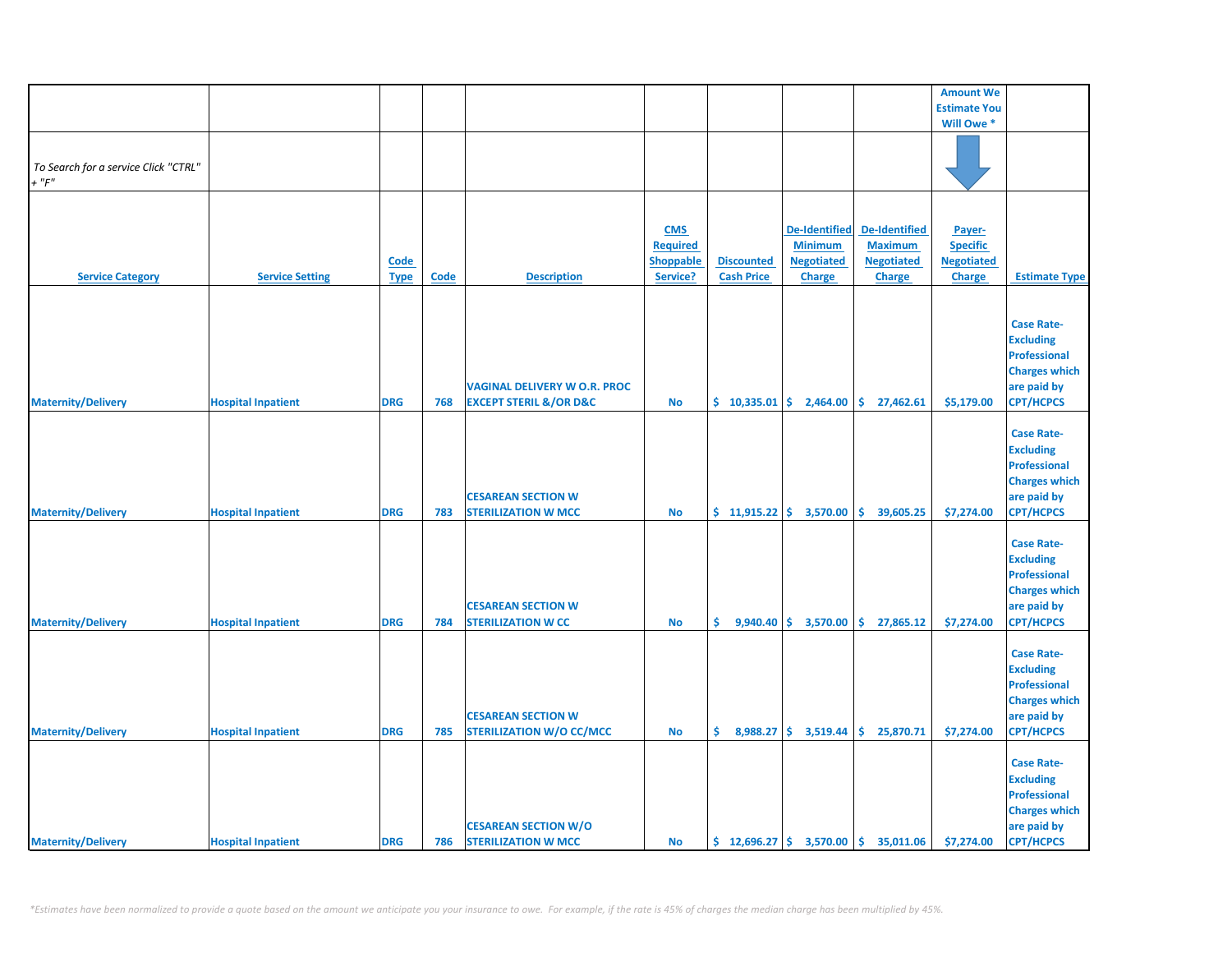|                                                     |                           |                     |             |                                                                      |                                                        |                                        |                                                                              |                                                                       | <b>Amount We</b>                                                |                                                                                                                         |
|-----------------------------------------------------|---------------------------|---------------------|-------------|----------------------------------------------------------------------|--------------------------------------------------------|----------------------------------------|------------------------------------------------------------------------------|-----------------------------------------------------------------------|-----------------------------------------------------------------|-------------------------------------------------------------------------------------------------------------------------|
|                                                     |                           |                     |             |                                                                      |                                                        |                                        |                                                                              |                                                                       | <b>Estimate You</b>                                             |                                                                                                                         |
|                                                     |                           |                     |             |                                                                      |                                                        |                                        |                                                                              |                                                                       | Will Owe *                                                      |                                                                                                                         |
| To Search for a service Click "CTRL"<br>$+$ " $F$ " |                           |                     |             |                                                                      |                                                        |                                        |                                                                              |                                                                       |                                                                 |                                                                                                                         |
|                                                     |                           |                     |             |                                                                      |                                                        |                                        |                                                                              |                                                                       |                                                                 |                                                                                                                         |
| <b>Service Category</b>                             | <b>Service Setting</b>    | Code<br><b>Type</b> | <b>Code</b> | <b>Description</b>                                                   | <b>CMS</b><br><b>Required</b><br>Shoppable<br>Service? | <b>Discounted</b><br><b>Cash Price</b> | <b>De-Identified</b><br><b>Minimum</b><br><b>Negotiated</b><br><b>Charge</b> | De-Identified<br><b>Maximum</b><br><b>Negotiated</b><br><b>Charge</b> | Payer-<br><b>Specific</b><br><b>Negotiated</b><br><b>Charge</b> | <b>Estimate Type</b>                                                                                                    |
| <b>Maternity/Delivery</b>                           | <b>Hospital Inpatient</b> | <b>DRG</b>          | 787         | <b>CESAREAN SECTION W/O</b><br><b>STERILIZATION W CC</b>             | <b>No</b>                                              | $$11,322.59$ \$                        | 2,835.00                                                                     | \$.<br>27,868.32                                                      | \$7,274.00                                                      | <b>Case Rate-</b><br><b>Excluding</b><br><b>Professional</b><br><b>Charges which</b><br>are paid by<br><b>CPT/HCPCS</b> |
| <b>Maternity/Delivery</b>                           | <b>Hospital Inpatient</b> | <b>DRG</b>          | 788         | <b>CESAREAN SECTION W/O</b><br><b>STERILIZATION W/O CC/MCC</b>       | <b>No</b>                                              | \$.                                    | $9,626.23$ \$ 3,242.44                                                       | \$26,381.06                                                           | \$7,274.00                                                      | <b>Case Rate-</b><br><b>Excluding</b><br><b>Professional</b><br><b>Charges which</b><br>are paid by<br>CPT/HCPCS        |
| <b>Maternity/Delivery</b>                           | <b>Hospital Inpatient</b> | <b>DRG</b>          | 795         | <b>NORMAL NEWBORN</b>                                                | $\mathbf {No}$                                         | \$.<br>1,400.10                        | \$<br>626.89                                                                 | \$.<br>18,705.56                                                      | \$1,203.00                                                      | <b>Case Rate-</b><br><b>Excluding</b><br><b>Professional</b><br><b>Charges which</b><br>are paid by<br><b>CPT/HCPCS</b> |
| <b>Maternity/Delivery</b>                           | <b>Hospital Inpatient</b> | <b>DRG</b>          | 797         | <b>VAGINAL DELIVERY W</b><br><b>STERILIZATION/D&amp;C W CC</b>       | <b>No</b>                                              |                                        | $\frac{1}{2}$ 12,785.73 $\frac{1}{2}$ 2,464.00                               | \$25,917.69                                                           | \$5,179.00                                                      | <b>Case Rate-</b><br><b>Excluding</b><br><b>Professional</b><br><b>Charges which</b><br>are paid by<br><b>CPT/HCPCS</b> |
| <b>Maternity/Delivery</b>                           | <b>Hospital Inpatient</b> | <b>DRG</b>          | 798         | <b>VAGINAL DELIVERY W</b><br><b>STERILIZATION/D&amp;C W/O CC/MCC</b> | <b>No</b>                                              |                                        |                                                                              | $\binom{10,897.11}{5}$ 2,464.00 $\binom{10,897.11}{5}$                | \$5,179.00                                                      | <b>Case Rate-</b><br><b>Excluding</b><br><b>Professional</b><br><b>Charges which</b><br>are paid by<br><b>CPT/HCPCS</b> |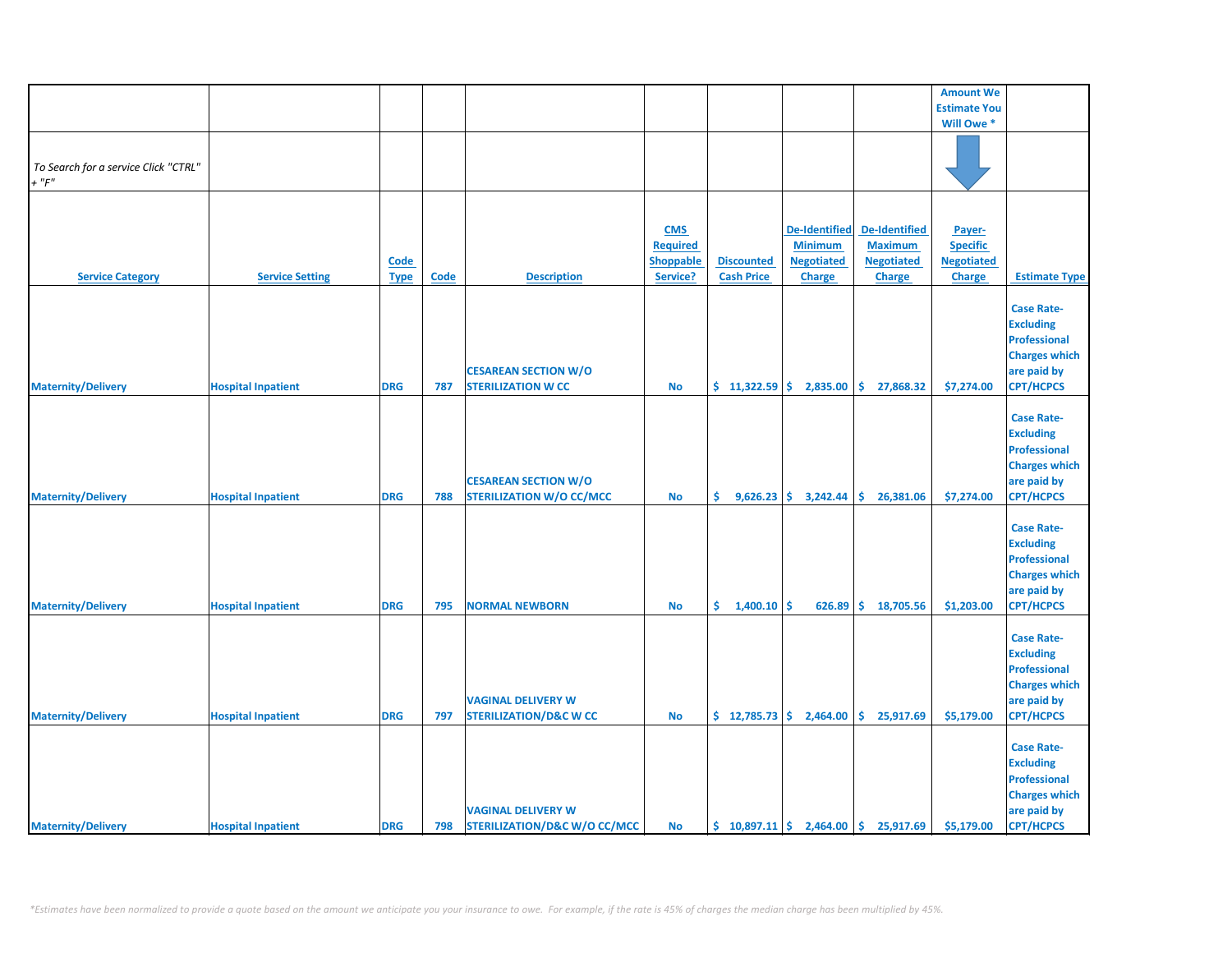|                                                         |                                              |                            |      |                                                                        |                                                               |                                        |                                                                              |                                                                              | <b>Amount We</b>                                         |                                                                                                                         |
|---------------------------------------------------------|----------------------------------------------|----------------------------|------|------------------------------------------------------------------------|---------------------------------------------------------------|----------------------------------------|------------------------------------------------------------------------------|------------------------------------------------------------------------------|----------------------------------------------------------|-------------------------------------------------------------------------------------------------------------------------|
|                                                         |                                              |                            |      |                                                                        |                                                               |                                        |                                                                              |                                                                              | <b>Estimate You</b>                                      |                                                                                                                         |
|                                                         |                                              |                            |      |                                                                        |                                                               |                                        |                                                                              |                                                                              | Will Owe *                                               |                                                                                                                         |
| To Search for a service Click "CTRL"<br>$+$ " $F$ "     |                                              |                            |      |                                                                        |                                                               |                                        |                                                                              |                                                                              |                                                          |                                                                                                                         |
|                                                         |                                              |                            |      |                                                                        |                                                               |                                        |                                                                              |                                                                              |                                                          |                                                                                                                         |
| <b>Service Category</b>                                 | <b>Service Setting</b>                       | <b>Code</b><br><b>Type</b> | Code | <b>Description</b>                                                     | <b>CMS</b><br><b>Required</b><br><b>Shoppable</b><br>Service? | <b>Discounted</b><br><b>Cash Price</b> | <b>De-Identified</b><br><b>Minimum</b><br><b>Negotiated</b><br><b>Charge</b> | <b>De-Identified</b><br><b>Maximum</b><br><b>Negotiated</b><br><b>Charge</b> | Payer-<br><b>Specific</b><br><b>Negotiated</b><br>Charge | <b>Estimate Type</b>                                                                                                    |
|                                                         |                                              |                            |      |                                                                        |                                                               |                                        |                                                                              |                                                                              |                                                          | <b>Case Rate-</b><br><b>Excluding</b>                                                                                   |
| <b>Maternity/Delivery</b>                               | <b>Hospital Inpatient</b>                    | <b>DRG</b>                 | 805  | <b>VAGINAL DELIVERY W/O</b><br><b>STERILIZATION/D&amp;C W MCC</b>      | No                                                            | \$10,518.03                            | 2,464.00                                                                     | \$.<br>27,817.08                                                             | \$5,179.00                                               | <b>Professional</b><br><b>Charges which</b><br>are paid by<br><b>CPT/HCPCS</b>                                          |
| <b>Maternity/Delivery</b>                               | <b>Hospital Inpatient</b>                    | <b>DRG</b>                 | 806  | <b>VAGINAL DELIVERY W/O</b><br><b>STERILIZATION/D&amp;C W CC</b>       | <b>No</b>                                                     | \$.                                    | $8,616.42$ \$ 2,464.00                                                       | \$24,277.74                                                                  | \$5,179.00                                               | <b>Case Rate-</b><br><b>Excluding</b><br><b>Professional</b><br><b>Charges which</b><br>are paid by<br><b>CPT/HCPCS</b> |
|                                                         |                                              |                            |      |                                                                        |                                                               |                                        |                                                                              |                                                                              |                                                          | <b>Case Rate-</b>                                                                                                       |
| <b>Maternity/Delivery</b>                               | <b>Hospital Inpatient</b>                    | <b>DRG</b>                 | 807  | <b>VAGINAL DELIVERY W/O</b><br><b>STERILIZATION/D&amp;C W/O CC/MCC</b> | <b>No</b>                                                     | \$.<br>7,318.91                        | \$.<br>2,464.00                                                              | \$.<br>23,397.98                                                             | \$5,179.00                                               | <b>Excluding</b><br><b>Professional</b><br><b>Charges which</b><br>are paid by<br><b>CPT/HCPCS</b>                      |
| <b>Inpatient Rehabilitation Hospital</b><br><b>Stay</b> | <b>Inpatient Rehabilitation Hospital</b>     | <b>DRG</b>                 | 945  | <b>REHABILITATION W CC/MCC</b>                                         | <b>No</b>                                                     | N/A                                    | \$14,553.00                                                                  | \$14,553.00                                                                  | N/A                                                      | <b>Case Rate-</b><br><b>Excluding</b><br><b>Professional</b><br><b>Charges which</b><br>are paid by<br><b>CPT/HCPCS</b> |
| <b>Inpatient Rehabilitation Hospital</b><br><b>Stay</b> | <b>Inpatient Rehabilitation Hospital DRG</b> |                            | 946  | <b>REHABILITATION W/O CC/MCC</b>                                       | <b>No</b>                                                     | N/A                                    |                                                                              | $$10,870.00 \mid $10,870.00$                                                 | N/A                                                      | <b>Case Rate-</b><br><b>Excluding</b><br><b>Professional</b><br><b>Charges which</b><br>are paid by<br><b>CPT/HCPCS</b> |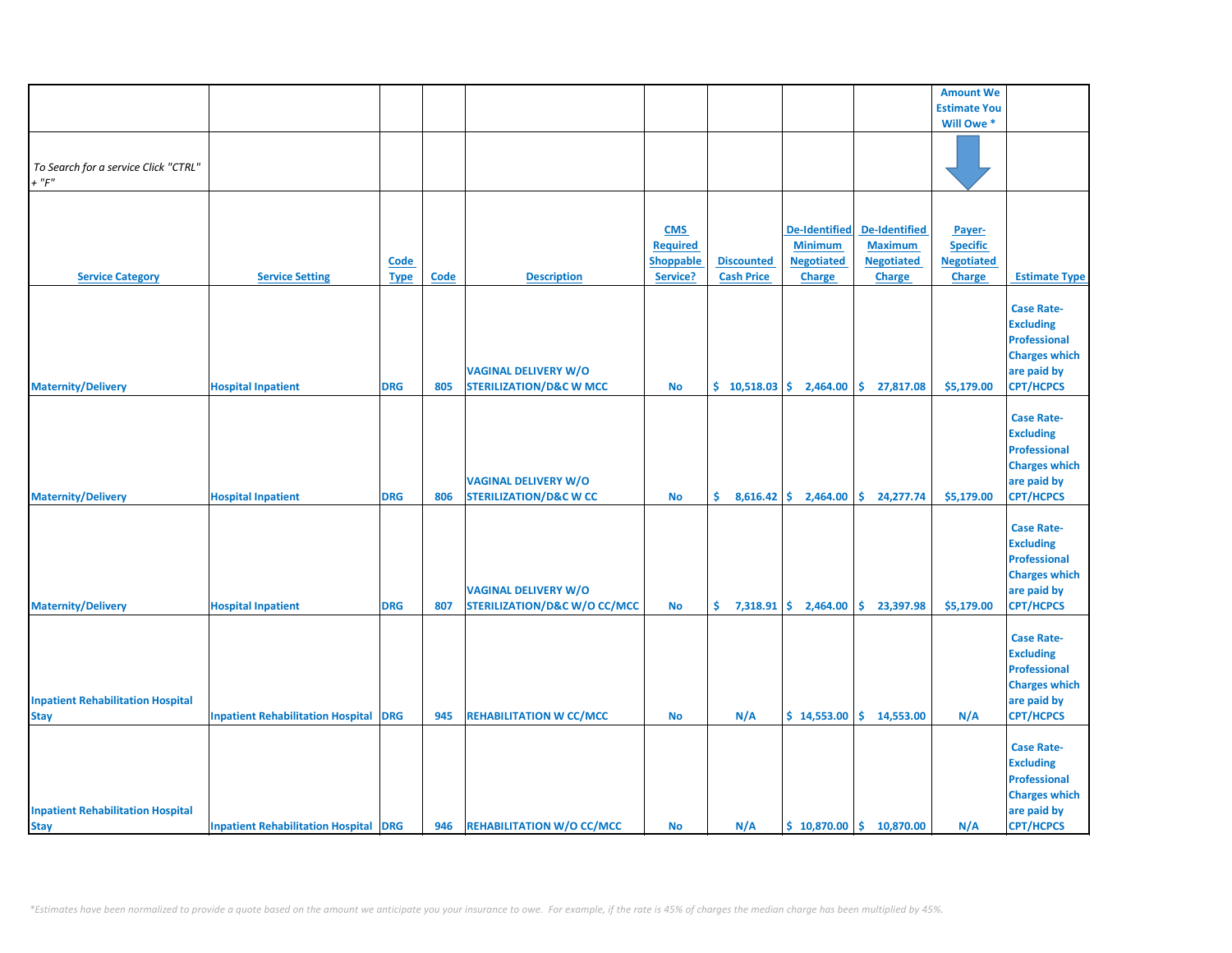|                                                         |                                             |                     |      |                                                                                             |                                                               |                                                                            |                                                                              |                                                                              | <b>Amount We</b>                                                |                                                                                                                         |
|---------------------------------------------------------|---------------------------------------------|---------------------|------|---------------------------------------------------------------------------------------------|---------------------------------------------------------------|----------------------------------------------------------------------------|------------------------------------------------------------------------------|------------------------------------------------------------------------------|-----------------------------------------------------------------|-------------------------------------------------------------------------------------------------------------------------|
|                                                         |                                             |                     |      |                                                                                             |                                                               |                                                                            |                                                                              |                                                                              | <b>Estimate You</b>                                             |                                                                                                                         |
|                                                         |                                             |                     |      |                                                                                             |                                                               |                                                                            |                                                                              |                                                                              | Will Owe *                                                      |                                                                                                                         |
| To Search for a service Click "CTRL"<br>$+$ " $F$ "     |                                             |                     |      |                                                                                             |                                                               |                                                                            |                                                                              |                                                                              |                                                                 |                                                                                                                         |
|                                                         |                                             |                     |      |                                                                                             |                                                               |                                                                            |                                                                              |                                                                              |                                                                 |                                                                                                                         |
| <b>Service Category</b>                                 | <b>Service Setting</b>                      | Code<br><b>Type</b> | Code | <b>Description</b>                                                                          | <b>CMS</b><br><b>Required</b><br><b>Shoppable</b><br>Service? | <b>Discounted</b><br><b>Cash Price</b>                                     | <b>De-Identified</b><br><b>Minimum</b><br><b>Negotiated</b><br><b>Charge</b> | <b>De-Identified</b><br><b>Maximum</b><br><b>Negotiated</b><br><b>Charge</b> | Payer-<br><b>Specific</b><br><b>Negotiated</b><br><b>Charge</b> | <b>Estimate Type</b>                                                                                                    |
|                                                         |                                             |                     |      |                                                                                             |                                                               |                                                                            |                                                                              |                                                                              |                                                                 |                                                                                                                         |
| <b>Inpatient Rehabilitation Hospital</b><br><b>Stay</b> | <b>Inpatient Rehabilitation Hospital UB</b> |                     | 118  | <b>Inpatient Rehabilitation Hospital</b><br><b>Room &amp; Board</b>                         | <b>No</b>                                                     | <b>52% Charges</b><br><b>Estimated at</b><br>\$2,341.96 Per<br><b>Diem</b> |                                                                              |                                                                              | \$958 Per<br><b>Diem</b>                                        | <b>Per Diem Per</b><br><b>Day</b>                                                                                       |
| <b>Inpatient Skilled Nursing</b>                        | <b>Inpatient Skilled Nursing</b>            | <b>DRG</b>          | 559  | <b>AFTERCARE, MUSCULOSKELETAL</b><br><b>SYSTEM AND CONNECTIVE TISSUE</b><br><b>WITH MCC</b> | <b>No</b>                                                     | N/A                                                                        | \$18,018.00                                                                  | \$.<br>18,018.00                                                             | N/A                                                             | <b>Case Rate-</b><br><b>Excluding</b><br><b>Professional</b><br><b>Charges which</b><br>are paid by<br><b>CPT/HCPCS</b> |
| <b>Inpatient Skilled Nursing</b>                        | <b>Inpatient Skilled Nursing</b>            | <b>DRG</b>          | 560  | <b>AFTERCARE, MUSCULOSKELETAL</b><br><b>SYSTEM &amp; CONNECTIVE TISSUE W</b><br><b>CC</b>   | <b>No</b>                                                     | N/A                                                                        |                                                                              | $$10,435.00 \mid $10,435.00$                                                 | N/A                                                             | <b>Case Rate-</b><br><b>Excluding</b><br><b>Professional</b><br><b>Charges which</b><br>are paid by<br><b>CPT/HCPCS</b> |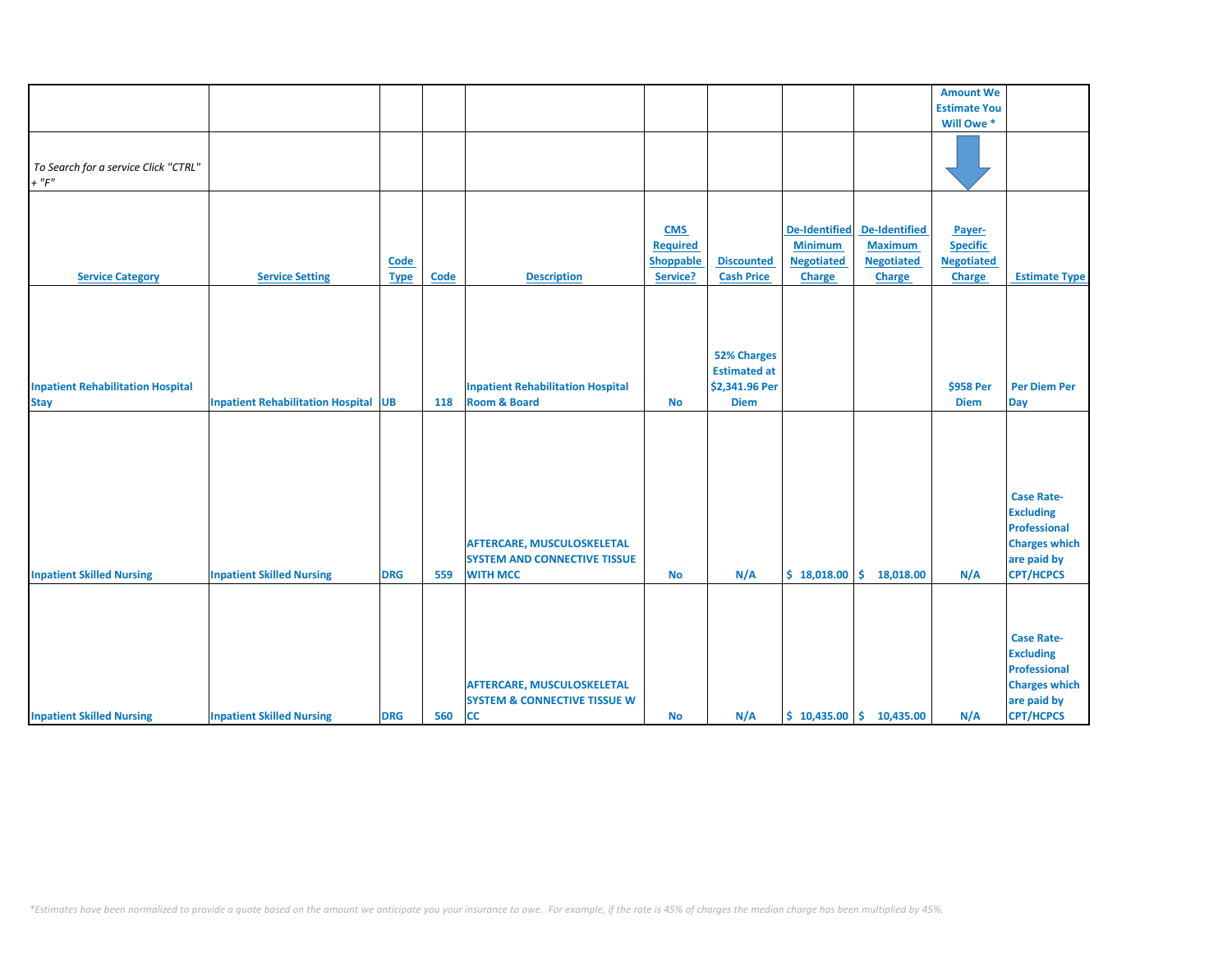|                                                             |                                                    |                     |                |                                                                                          |                                                               |                                                                            |                                                                              |                                                                              | <b>Amount We</b>                                                |                                                                                                                         |
|-------------------------------------------------------------|----------------------------------------------------|---------------------|----------------|------------------------------------------------------------------------------------------|---------------------------------------------------------------|----------------------------------------------------------------------------|------------------------------------------------------------------------------|------------------------------------------------------------------------------|-----------------------------------------------------------------|-------------------------------------------------------------------------------------------------------------------------|
|                                                             |                                                    |                     |                |                                                                                          |                                                               |                                                                            |                                                                              |                                                                              | <b>Estimate You</b>                                             |                                                                                                                         |
|                                                             |                                                    |                     |                |                                                                                          |                                                               |                                                                            |                                                                              |                                                                              | Will Owe *                                                      |                                                                                                                         |
| To Search for a service Click "CTRL"<br>$+$ " $F$ "         |                                                    |                     |                |                                                                                          |                                                               |                                                                            |                                                                              |                                                                              |                                                                 |                                                                                                                         |
| <b>Service Category</b>                                     | <b>Service Setting</b>                             | Code<br><b>Type</b> | <b>Code</b>    | <b>Description</b>                                                                       | <b>CMS</b><br><b>Required</b><br><b>Shoppable</b><br>Service? | <b>Discounted</b><br><b>Cash Price</b>                                     | <b>De-Identified</b><br><b>Minimum</b><br><b>Negotiated</b><br><b>Charge</b> | <b>De-Identified</b><br><b>Maximum</b><br><b>Negotiated</b><br><b>Charge</b> | Payer-<br><b>Specific</b><br><b>Negotiated</b><br><b>Charge</b> | <b>Estimate Type</b>                                                                                                    |
|                                                             |                                                    |                     |                |                                                                                          |                                                               |                                                                            |                                                                              |                                                                              |                                                                 |                                                                                                                         |
| <b>Inpatient Skilled Nursing</b>                            | <b>Inpatient Skilled Nursing</b>                   | <b>DRG</b>          | 561            | <b>AFTERCARE, MUSCULOSKELETAL</b><br><b>SYSTEM &amp; CONNECTIVE TISSUE</b><br>W/O CC/MCC | <b>No</b>                                                     | N/A                                                                        | \$7,474.00                                                                   | \$<br>7,474.00                                                               | N/A                                                             | <b>Case Rate-</b><br><b>Excluding</b><br><b>Professional</b><br><b>Charges which</b><br>are paid by<br><b>CPT/HCPCS</b> |
| <b>Long Term Acute Care Inpatient</b><br><b>Stay</b>        | <b>Inpatient Long-Term Care</b><br><b>Hospital</b> | <b>DRG</b>          | LTC189 failure | Pulmonary edema respiratory                                                              | No                                                            | N/A                                                                        |                                                                              | $$74,931.49$ $$74,931.49$                                                    | N/A                                                             | <b>Case Rate-</b><br><b>Excluding</b><br><b>Professional</b><br><b>Charges which</b><br>are paid by<br><b>CPT/HCPCS</b> |
| <b>Long Term Acute Care Inpatient</b><br><b>Stay</b>        | <b>Inpatient Long-Term Care</b><br><b>Hospital</b> | <b>DRG</b>          |                | <b>Respiratory system diagnosis w</b><br>LTC207 ventilator support >96 hours             | No                                                            | N/A                                                                        |                                                                              | $$37,703.24 \mid $37,703.24$$                                                | N/A                                                             | <b>Case Rate-</b><br><b>Excluding</b><br><b>Professional</b><br><b>Charges which</b><br>are paid by<br><b>CPT/HCPCS</b> |
| <b>Long Term Acute Care Inpatient</b><br><b>Stay</b>        | <b>Inpatient Long-Term Care</b><br><b>Hospital</b> | <b>UB</b>           | 200            | <b>Long Term Care Intensive Care</b><br><b>Room &amp; Board</b>                          | <b>No</b>                                                     | <b>70% Charges</b><br>(Estimated as<br>\$6,047.26 per<br>diem)             | \$1,040 Per<br><b>Diem</b>                                                   | \$1,929 Per<br><b>Diem</b>                                                   | \$1,575 Per<br><b>Diem</b>                                      | <b>Per Diem Per</b><br>Day                                                                                              |
| <b>Skilled Nursing Inpatient Room &amp;</b><br><b>Board</b> | <b>Inpatient Skilled Nursing</b>                   | <b>UB</b>           |                | 191 Subacute Care Level 1- Skilled Care                                                  | <b>No</b>                                                     | <b>52% Charges</b><br><b>Estimated at</b><br>\$1,109.30 Per<br><b>Diem</b> | Ŝ<br>$227.70$ \$                                                             | 850.00                                                                       | \$638 Per<br><b>Diem</b>                                        | <b>Per Diem Per</b><br>Day                                                                                              |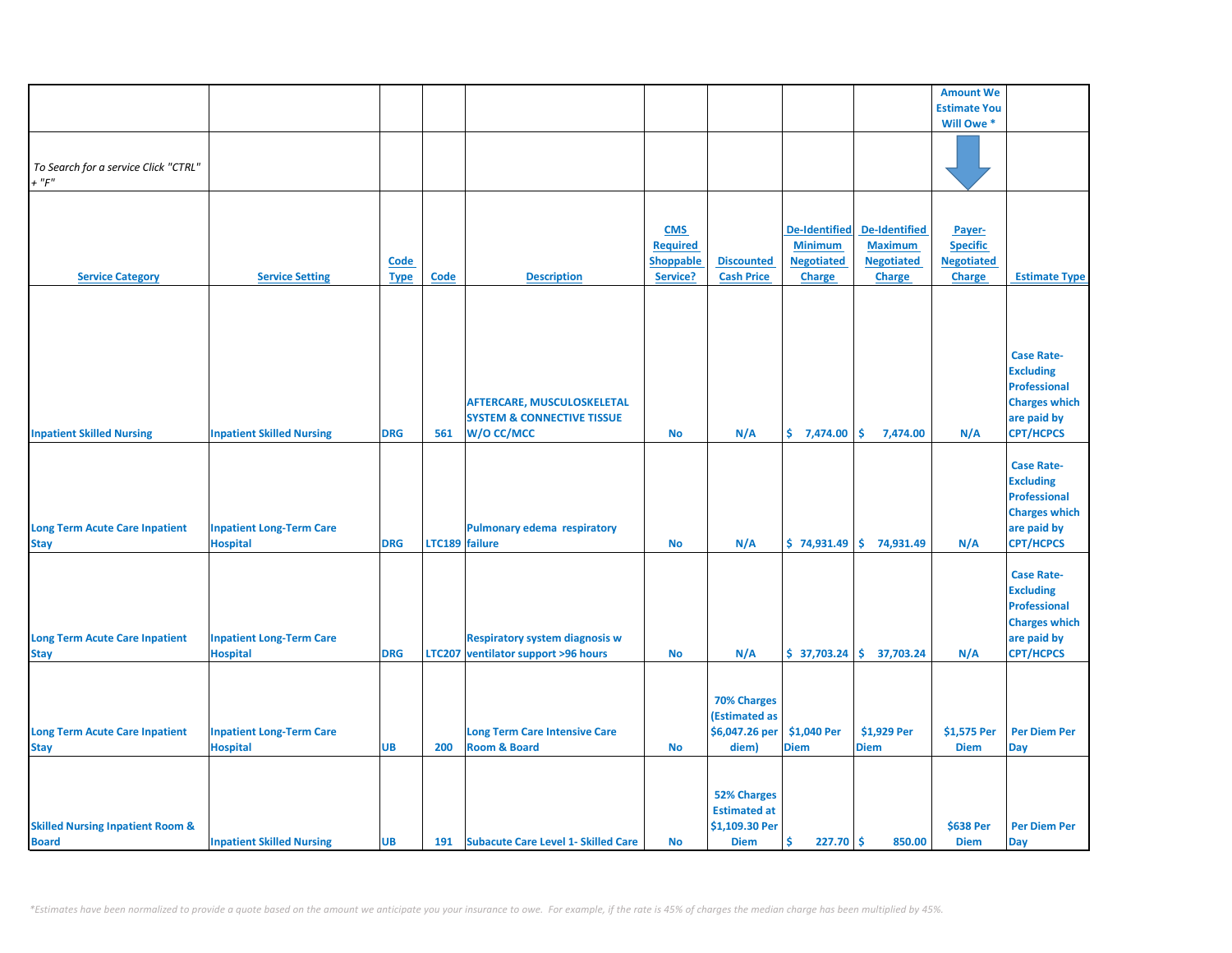|                                                             |                                  |                     |      |                                                                    |                                                               |                                                                            |                                                                              |                                                                              | <b>Amount We</b>                                                |                            |
|-------------------------------------------------------------|----------------------------------|---------------------|------|--------------------------------------------------------------------|---------------------------------------------------------------|----------------------------------------------------------------------------|------------------------------------------------------------------------------|------------------------------------------------------------------------------|-----------------------------------------------------------------|----------------------------|
|                                                             |                                  |                     |      |                                                                    |                                                               |                                                                            |                                                                              |                                                                              | <b>Estimate You</b>                                             |                            |
|                                                             |                                  |                     |      |                                                                    |                                                               |                                                                            |                                                                              |                                                                              | Will Owe *                                                      |                            |
| To Search for a service Click "CTRL"<br>$+$ " $F$ "         |                                  |                     |      |                                                                    |                                                               |                                                                            |                                                                              |                                                                              |                                                                 |                            |
| <b>Service Category</b>                                     | <b>Service Setting</b>           | Code<br><b>Type</b> | Code | <b>Description</b>                                                 | <b>CMS</b><br><b>Required</b><br><b>Shoppable</b><br>Service? | <b>Discounted</b><br><b>Cash Price</b>                                     | <b>De-Identified</b><br><b>Minimum</b><br><b>Negotiated</b><br><b>Charge</b> | <b>De-Identified</b><br><b>Maximum</b><br><b>Negotiated</b><br><b>Charge</b> | Payer-<br><b>Specific</b><br><b>Negotiated</b><br><b>Charge</b> | <b>Estimate Type</b>       |
| <b>Skilled Nursing Inpatient Room &amp;</b><br><b>Board</b> | <b>Inpatient Skilled Nursing</b> | <b>UB</b>           | 192  | <b>Subacute Care Level 2-</b><br><b>Comprehensive Care</b>         | <b>No</b>                                                     | <b>52% Charges</b><br><b>Estimated at</b><br>\$1,109.30 Per<br><b>Diem</b> | \$<br>$299.70$ \$                                                            | 850.00                                                                       | \$638 Per<br><b>Diem</b>                                        | <b>Per Diem Per</b><br>Day |
| <b>Skilled Nursing Inpatient Room &amp;</b><br><b>Board</b> | <b>Inpatient Skilled Nursing</b> | <b>UB</b>           | 193  | <b>Subacute Care Level 3- Complex</b><br><b>Care</b>               | <b>No</b>                                                     | <b>52% Charges</b><br><b>Estimated at</b><br>\$1,109.30 Per<br><b>Diem</b> | \$<br>370.00                                                                 | ۱\$<br>850.00                                                                | \$638 Per<br><b>Diem</b>                                        | <b>Per Diem Per</b><br>Day |
| <b>Hospital Outpatient Procedure</b>                        | <b>Hospital Outpatient</b>       | <b>CPT</b>          |      | 11102 Biopsy - Tangential Biopsy of Skin                           | No                                                            | 530.90<br>Ś.                                                               | -Ś<br>161.58                                                                 | 1,803.41<br>۱\$                                                              | \$57.55                                                         | <b>Case Rate</b>           |
| <b>Hospital Outpatient Procedure</b>                        | <b>Hospital Outpatient</b>       | <b>CPT</b>          |      | 11104 Biopsy - Punch Biopsy of Skin                                | <b>No</b>                                                     | Ś.<br>584.92                                                               | -Ś<br>$167.15$ \$                                                            | 1,829.27                                                                     | \$72.27                                                         | <b>Case Rate</b>           |
| <b>Hospital Outpatient Procedure</b>                        | <b>Hospital Outpatient</b>       | <b>CPT</b>          |      | 17000 Destruction of Lesion (outpatient)                           | No                                                            | $1,131.70$ \$<br>\$.                                                       | $157.92$ \$                                                                  | 1,634.10                                                                     | \$739.47                                                        | <b>Case Rate</b>           |
| <b>Hospital Outpatient Procedure</b>                        | <b>Hospital Outpatient</b>       | <b>CPT</b>          |      | 19083 Bx breast 1st lesion us imag                                 | No                                                            | $\frac{1}{2}$ 3,052.42 \$                                                  | $381.25$ \$                                                                  | 2,964.36                                                                     | \$1,646.64                                                      | <b>Case Rate</b>           |
| <b>Hospital Outpatient Procedure</b>                        | <b>Hospital Outpatient</b>       | <b>CPT</b>          |      | <b>Removal of 1 or more breast</b><br>19120 growth, open procedure | Yes                                                           | N/A No<br><b>Service</b><br><b>Volume</b>                                  | Ś<br>$\sim$                                                                  | Ŝ                                                                            | N/A No<br><b>Service</b><br><b>Volume</b>                       | <b>Case Rate</b>           |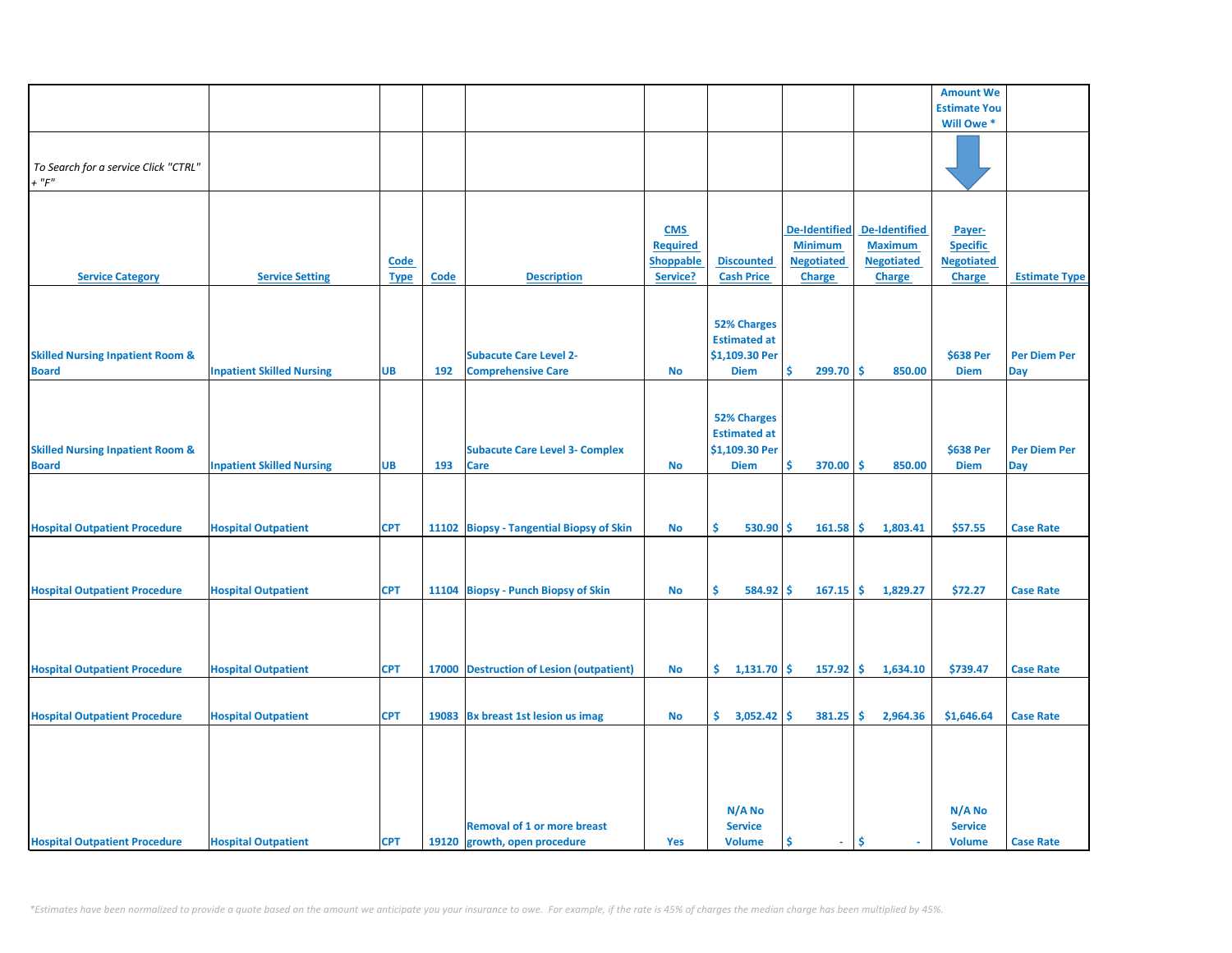|                                      |                            |             |       |                                           |                  |                   |                      |                      | <b>Amount We</b>    |                      |
|--------------------------------------|----------------------------|-------------|-------|-------------------------------------------|------------------|-------------------|----------------------|----------------------|---------------------|----------------------|
|                                      |                            |             |       |                                           |                  |                   |                      |                      | <b>Estimate You</b> |                      |
|                                      |                            |             |       |                                           |                  |                   |                      |                      | Will Owe *          |                      |
|                                      |                            |             |       |                                           |                  |                   |                      |                      |                     |                      |
|                                      |                            |             |       |                                           |                  |                   |                      |                      |                     |                      |
|                                      |                            |             |       |                                           |                  |                   |                      |                      |                     |                      |
| To Search for a service Click "CTRL" |                            |             |       |                                           |                  |                   |                      |                      |                     |                      |
| $+$ " $F$ "                          |                            |             |       |                                           |                  |                   |                      |                      |                     |                      |
|                                      |                            |             |       |                                           |                  |                   |                      |                      |                     |                      |
|                                      |                            |             |       |                                           |                  |                   |                      |                      |                     |                      |
|                                      |                            |             |       |                                           |                  |                   |                      |                      |                     |                      |
|                                      |                            |             |       |                                           | <b>CMS</b>       |                   | <b>De-Identified</b> | <b>De-Identified</b> | Payer-              |                      |
|                                      |                            |             |       |                                           | <b>Required</b>  |                   | <b>Minimum</b>       | <b>Maximum</b>       | <b>Specific</b>     |                      |
|                                      |                            | <b>Code</b> |       |                                           | <b>Shoppable</b> | <b>Discounted</b> | <b>Negotiated</b>    | <b>Negotiated</b>    | <b>Negotiated</b>   |                      |
|                                      |                            |             |       | <b>Description</b>                        |                  | <b>Cash Price</b> |                      |                      |                     |                      |
| <b>Service Category</b>              | <b>Service Setting</b>     | <b>Type</b> | Code  |                                           | Service?         |                   | <b>Charge</b>        | <b>Charge</b>        | <b>Charge</b>       | <b>Estimate Type</b> |
|                                      |                            |             |       |                                           |                  |                   |                      |                      |                     |                      |
|                                      |                            |             |       |                                           |                  |                   |                      |                      |                     |                      |
|                                      |                            |             |       |                                           |                  |                   |                      |                      |                     |                      |
|                                      |                            |             |       |                                           |                  |                   |                      |                      |                     |                      |
| <b>Injections</b>                    | <b>Hospital Outpatient</b> | <b>CPT</b>  | 20610 | <b>Arthrocentesis (outpatient)</b>        | <b>No</b>        | \$<br>370.58      | \$<br>182.39         | \$<br>1,461.73       | \$723.31            | <b>Case Rate</b>     |
|                                      |                            |             |       |                                           |                  |                   |                      |                      |                     |                      |
|                                      |                            |             |       |                                           |                  |                   |                      |                      |                     |                      |
| <b>Hospital Outpatient Procedure</b> | <b>Hospital Outpatient</b> | <b>CPT</b>  |       | 27818 Treatment of ankle fracture         | No               | \$.<br>1,243.48   | \$.<br>395.00        | Ŝ.<br>2,581.00       | \$1,498.20          | <b>Case Rate</b>     |
|                                      |                            |             |       |                                           |                  |                   |                      |                      |                     |                      |
|                                      |                            |             |       |                                           |                  |                   |                      |                      |                     |                      |
|                                      |                            |             |       |                                           |                  | N/A No            |                      |                      | N/A No              |                      |
|                                      |                            |             |       |                                           |                  | <b>Service</b>    |                      |                      | <b>Service</b>      |                      |
| <b>Hospital Outpatient Procedure</b> | <b>Hospital Outpatient</b> | <b>CPT</b>  |       | 29826 Arthroscopic Shoulder Surgery       | <b>Yes</b>       | <b>Volume</b>     | \$<br>$\sim$         | \$                   | <b>Volume</b>       | <b>Case Rate</b>     |
|                                      |                            |             |       |                                           |                  |                   |                      |                      |                     |                      |
|                                      |                            |             |       |                                           |                  |                   |                      |                      |                     |                      |
|                                      |                            |             |       |                                           |                  |                   |                      |                      |                     |                      |
|                                      |                            |             |       |                                           |                  | N/A No            |                      |                      | N/A No              |                      |
|                                      |                            |             |       | <b>Arthroscopic Knee Surgery</b>          |                  | <b>Service</b>    |                      |                      | <b>Service</b>      |                      |
|                                      |                            |             |       |                                           |                  |                   |                      |                      |                     |                      |
| <b>Hospital Outpatient Procedure</b> | <b>Hospital Outpatient</b> | <b>CPT</b>  | 29881 | (outpatient)                              | Yes              | <b>Volume</b>     | \$<br>$\omega$ .     | \$.                  | <b>Volume</b>       | <b>Case Rate</b>     |
|                                      |                            |             |       |                                           |                  |                   |                      |                      |                     |                      |
|                                      |                            |             |       |                                           |                  |                   |                      |                      |                     |                      |
|                                      |                            |             |       |                                           |                  |                   |                      |                      |                     |                      |
|                                      |                            |             |       |                                           |                  |                   |                      |                      |                     |                      |
| <b>Hospital Outpatient Procedure</b> | <b>Hospital Outpatient</b> | <b>CPT</b>  |       | 31575 Laryngoscopy - Diagnostic           | <b>No</b>        | \$<br>449.87      | \$<br>135.86         | \$<br>1,978.02       | \$770.49            | <b>Case Rate</b>     |
|                                      |                            |             |       |                                           |                  |                   |                      |                      |                     |                      |
|                                      |                            |             |       |                                           |                  |                   |                      |                      |                     |                      |
|                                      |                            | <b>CPT</b>  | 32555 |                                           |                  | Ŝ.<br>608.39      | Ś<br>288.54          | Ŝ.<br>1,852.06       | \$1,019.81          |                      |
| <b>Hospital Outpatient Procedure</b> | <b>Hospital Outpatient</b> |             |       | Aspirate pleura w/ imaging                | No               |                   |                      |                      |                     | <b>Case Rate</b>     |
|                                      |                            |             |       |                                           |                  |                   |                      |                      |                     |                      |
|                                      |                            |             |       |                                           |                  |                   |                      |                      |                     |                      |
|                                      |                            |             |       |                                           |                  |                   |                      |                      |                     |                      |
|                                      |                            |             |       |                                           |                  | N/A No            |                      |                      | N/A No              |                      |
|                                      |                            |             |       |                                           |                  |                   |                      |                      |                     |                      |
|                                      |                            |             |       | <b>Tonsillectomy with Adenoidectomy</b>   |                  | <b>Service</b>    |                      |                      | <b>Service</b>      |                      |
| <b>Hospital Outpatient Procedure</b> | <b>Hospital Outpatient</b> | <b>CPT</b>  |       | 42820 (outpatient)                        | Yes              | <b>Volume</b>     | \$<br>$\sim$         | \$<br>$\sim$         | <b>Volume</b>       | <b>Case Rate</b>     |
|                                      |                            |             |       |                                           |                  |                   |                      |                      |                     |                      |
|                                      |                            |             |       |                                           |                  |                   |                      |                      |                     |                      |
|                                      |                            |             |       |                                           |                  |                   |                      |                      |                     |                      |
|                                      |                            |             |       |                                           |                  |                   |                      |                      |                     |                      |
|                                      |                            |             |       |                                           |                  |                   |                      |                      |                     |                      |
|                                      |                            |             |       |                                           |                  |                   |                      |                      |                     |                      |
|                                      |                            |             |       |                                           |                  |                   |                      |                      |                     |                      |
|                                      |                            |             |       | <b>Upper Gastrointestinal Endoscopy -</b> |                  |                   |                      |                      |                     |                      |
| <b>Hospital Outpatient Procedure</b> | <b>Hospital Outpatient</b> | <b>CPT</b>  |       | 43235 Diagnostic                          | Yes              | \$.<br>2,027.21   | -\$<br>61.00         | \$<br>1,867.74       | \$1,360.37          | <b>Case Rate</b>     |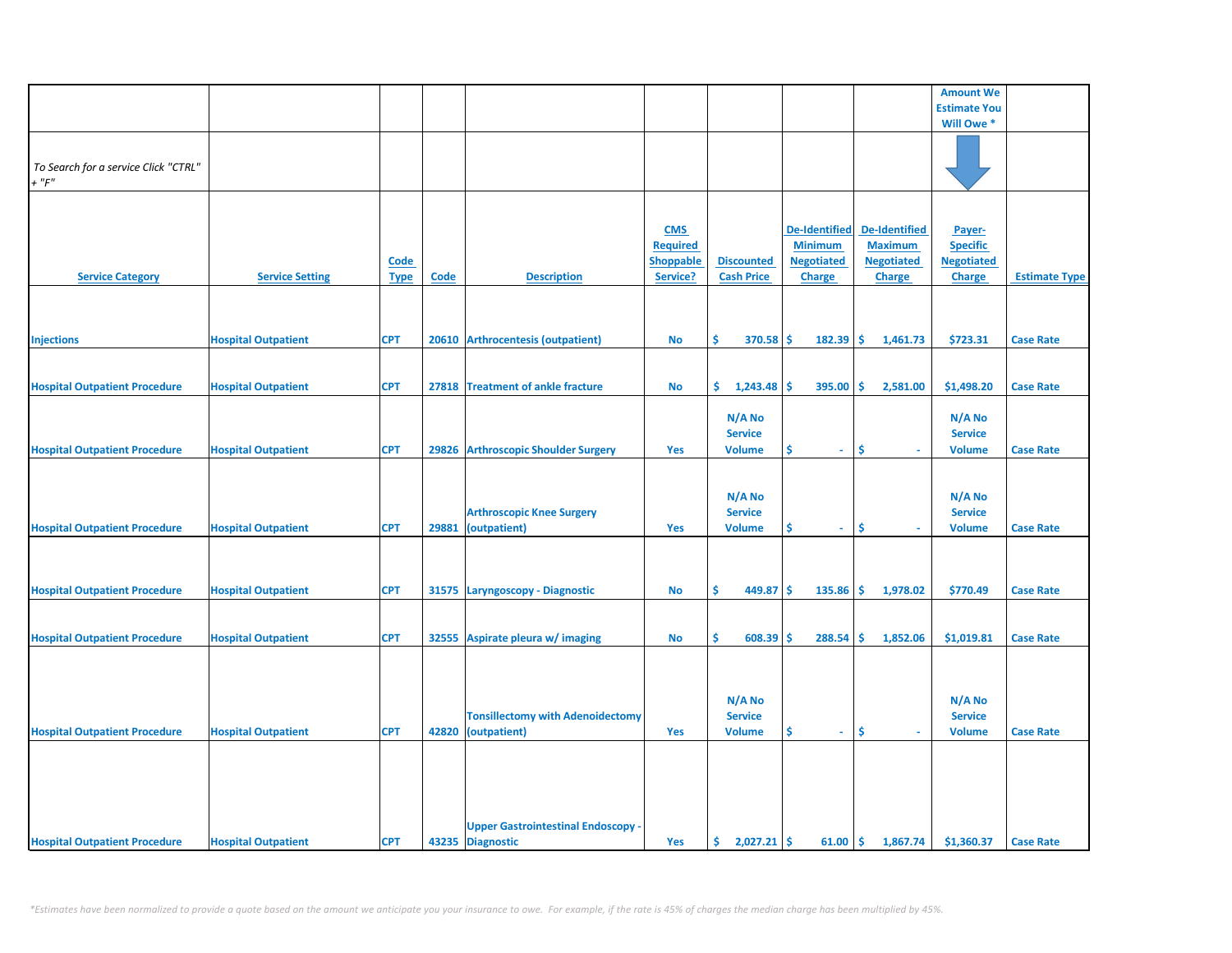|                                      |                            |             |       |                                         |                  |                   |                      |                      | <b>Amount We</b>      |                      |
|--------------------------------------|----------------------------|-------------|-------|-----------------------------------------|------------------|-------------------|----------------------|----------------------|-----------------------|----------------------|
|                                      |                            |             |       |                                         |                  |                   |                      |                      | <b>Estimate You</b>   |                      |
|                                      |                            |             |       |                                         |                  |                   |                      |                      | Will Owe <sup>*</sup> |                      |
|                                      |                            |             |       |                                         |                  |                   |                      |                      |                       |                      |
|                                      |                            |             |       |                                         |                  |                   |                      |                      |                       |                      |
|                                      |                            |             |       |                                         |                  |                   |                      |                      |                       |                      |
| To Search for a service Click "CTRL" |                            |             |       |                                         |                  |                   |                      |                      |                       |                      |
| $+$ " $F$ "                          |                            |             |       |                                         |                  |                   |                      |                      |                       |                      |
|                                      |                            |             |       |                                         |                  |                   |                      |                      |                       |                      |
|                                      |                            |             |       |                                         |                  |                   |                      |                      |                       |                      |
|                                      |                            |             |       |                                         |                  |                   | <b>De-Identified</b> | <b>De-Identified</b> |                       |                      |
|                                      |                            |             |       |                                         | <b>CMS</b>       |                   |                      |                      | Payer-                |                      |
|                                      |                            |             |       |                                         | <b>Required</b>  |                   | <b>Minimum</b>       | <b>Maximum</b>       | <b>Specific</b>       |                      |
|                                      |                            | Code        |       |                                         | <b>Shoppable</b> | <b>Discounted</b> | <b>Negotiated</b>    | <b>Negotiated</b>    | <b>Negotiated</b>     |                      |
| <b>Service Category</b>              | <b>Service Setting</b>     | <b>Type</b> | Code  | <b>Description</b>                      | Service?         | <b>Cash Price</b> | Charge               | <b>Charge</b>        | Charge                | <b>Estimate Type</b> |
|                                      |                            |             |       |                                         |                  |                   |                      |                      |                       |                      |
|                                      |                            |             |       |                                         |                  |                   |                      |                      |                       |                      |
|                                      |                            |             |       |                                         |                  |                   |                      |                      |                       |                      |
|                                      |                            |             |       |                                         |                  |                   |                      |                      |                       |                      |
|                                      |                            |             |       |                                         |                  |                   |                      |                      |                       |                      |
|                                      |                            |             |       |                                         |                  |                   |                      |                      |                       |                      |
|                                      |                            |             |       | <b>Upper Gastrointestinal Endoscopy</b> |                  |                   |                      |                      |                       |                      |
| <b>Hospital Outpatient Procedure</b> | <b>Hospital Outpatient</b> | <b>CPT</b>  | 43239 | <b>With Biopsy</b>                      | Yes              | \$.<br>1,259.34   | Ŝ.<br>372.00         | \$<br>2,229.48       | \$1,400.14            | <b>Case Rate</b>     |
|                                      |                            |             |       |                                         |                  |                   |                      |                      |                       |                      |
|                                      |                            |             |       |                                         |                  |                   |                      |                      |                       |                      |
|                                      |                            |             |       |                                         |                  |                   |                      |                      |                       |                      |
|                                      |                            |             |       |                                         |                  |                   |                      |                      |                       |                      |
|                                      |                            |             |       |                                         |                  |                   |                      |                      |                       |                      |
|                                      |                            |             |       | <b>Colonoscopy - Diagnostic</b>         |                  |                   |                      |                      |                       |                      |
| <b>Hospital Outpatient Procedure</b> | <b>Hospital Outpatient</b> | <b>CPT</b>  | 45378 | (outpatient)                            | Yes              | \$.<br>2,117.86   | Ŝ.<br>335.79         | 2,220.88<br>Ŝ.       | \$1,467.22            | <b>Case Rate</b>     |
|                                      |                            |             |       |                                         |                  |                   |                      |                      |                       |                      |
|                                      |                            |             |       |                                         |                  |                   |                      |                      |                       |                      |
|                                      |                            |             |       |                                         |                  |                   |                      |                      |                       |                      |
|                                      |                            |             |       |                                         |                  |                   |                      |                      |                       |                      |
|                                      |                            |             |       |                                         |                  |                   |                      |                      |                       |                      |
|                                      |                            |             |       |                                         |                  |                   |                      |                      |                       |                      |
|                                      |                            |             |       | <b>Colonoscopy - With Biopsy</b>        |                  |                   |                      |                      |                       |                      |
| <b>Hospital Outpatient Procedure</b> | <b>Hospital Outpatient</b> | <b>CPT</b>  | 45380 | (outpatient)                            | Yes              | \$.<br>3,082.66   | Ŝ.<br>343.06         | Ś.<br>4,110.45       | \$388.80              | <b>Case Rate</b>     |
|                                      |                            |             |       |                                         |                  |                   |                      |                      |                       |                      |
|                                      |                            |             |       |                                         |                  |                   |                      |                      |                       |                      |
|                                      |                            |             |       |                                         |                  |                   |                      |                      |                       |                      |
|                                      |                            |             |       |                                         |                  |                   |                      |                      |                       |                      |
|                                      |                            |             |       |                                         |                  |                   |                      |                      |                       |                      |
|                                      |                            |             |       |                                         |                  |                   |                      |                      |                       |                      |
|                                      |                            |             |       |                                         |                  |                   |                      |                      |                       |                      |
|                                      |                            |             |       | <b>Colonoscopy - With Polyp Removal</b> |                  |                   |                      |                      |                       |                      |
| <b>Hospital Outpatient Procedure</b> | <b>Hospital Outpatient</b> | <b>CPT</b>  |       | 45385 (outpatient)                      | Yes              | \$.<br>3,317.89   | \$<br>354.50         | \$<br>4,434.15       | \$461.36              | <b>Case Rate</b>     |
|                                      |                            |             |       |                                         |                  |                   |                      |                      |                       |                      |
|                                      |                            |             |       |                                         |                  |                   |                      |                      |                       |                      |
|                                      |                            |             |       |                                         |                  |                   |                      |                      |                       |                      |
|                                      |                            |             |       |                                         |                  |                   |                      |                      |                       |                      |
|                                      |                            |             |       |                                         |                  |                   |                      |                      |                       |                      |
|                                      |                            |             |       |                                         |                  |                   |                      |                      |                       |                      |
|                                      |                            |             |       |                                         |                  |                   |                      |                      |                       |                      |
|                                      |                            |             |       |                                         |                  |                   |                      |                      |                       |                      |
|                                      |                            |             |       |                                         |                  |                   |                      |                      |                       |                      |
|                                      |                            |             |       |                                         |                  | N/A No            |                      |                      | N/A No                |                      |
|                                      |                            |             |       | <b>Ultrasound examination of lower</b>  |                  | <b>Service</b>    |                      |                      | <b>Service</b>        |                      |
|                                      |                            |             |       |                                         |                  |                   |                      | Ŝ.                   |                       |                      |
| <b>Hospital Outpatient Procedure</b> | <b>Hospital Outpatient</b> | <b>CPT</b>  |       | 45391 large bowel using an endoscope    | Yes              | <b>Volume</b>     | \$<br>$\sim$         | $\mathbf{r}$         | <b>Volume</b>         | <b>Case Rate</b>     |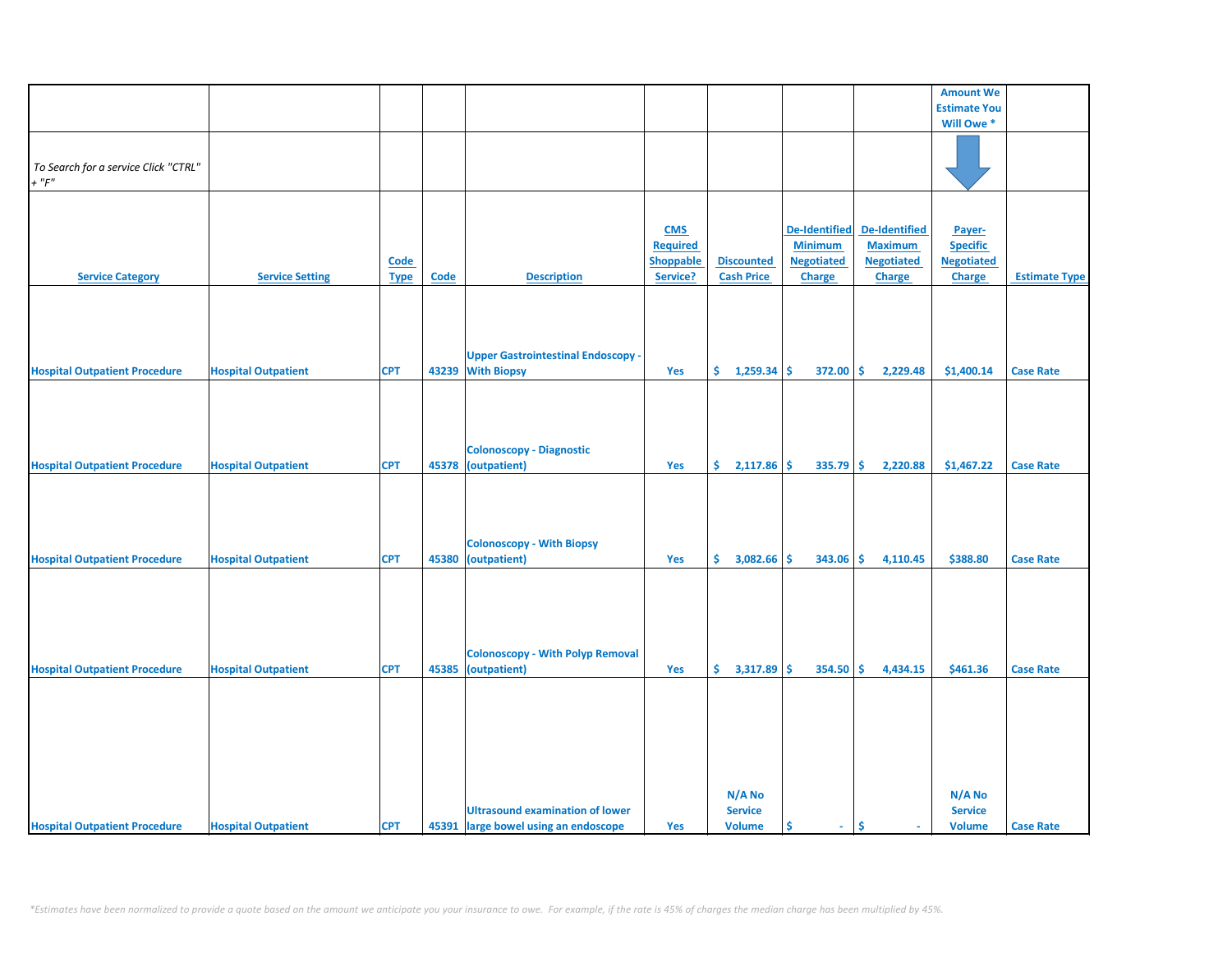|                                                     |                            |                            |       |                                                                                                |                                                               |                                           |                                                                       |                                                                       | <b>Amount We</b>                                                |                      |
|-----------------------------------------------------|----------------------------|----------------------------|-------|------------------------------------------------------------------------------------------------|---------------------------------------------------------------|-------------------------------------------|-----------------------------------------------------------------------|-----------------------------------------------------------------------|-----------------------------------------------------------------|----------------------|
|                                                     |                            |                            |       |                                                                                                |                                                               |                                           |                                                                       |                                                                       | <b>Estimate You</b>                                             |                      |
|                                                     |                            |                            |       |                                                                                                |                                                               |                                           |                                                                       |                                                                       | Will Owe *                                                      |                      |
| To Search for a service Click "CTRL"<br>$+$ " $F$ " |                            |                            |       |                                                                                                |                                                               |                                           |                                                                       |                                                                       |                                                                 |                      |
| <b>Service Category</b>                             | <b>Service Setting</b>     | <b>Code</b><br><b>Type</b> | Code  | <b>Description</b>                                                                             | <b>CMS</b><br><b>Required</b><br><b>Shoppable</b><br>Service? | <b>Discounted</b><br><b>Cash Price</b>    | <b>De-Identified</b><br><b>Minimum</b><br><b>Negotiated</b><br>Charge | <b>De-Identified</b><br><b>Maximum</b><br><b>Negotiated</b><br>Charge | Payer-<br><b>Specific</b><br><b>Negotiated</b><br><b>Charge</b> | <b>Estimate Type</b> |
| <b>Hospital Outpatient Procedure</b>                | <b>Hospital Outpatient</b> | <b>CPT</b>                 | 47562 | <b>Gall Bladder Surgery (outpatient)</b>                                                       | Yes                                                           | \$12,062.52                               | Ŝ<br>504.75                                                           | \$18,374.88                                                           | \$965.78                                                        | <b>Case Rate</b>     |
|                                                     |                            |                            |       |                                                                                                |                                                               |                                           |                                                                       |                                                                       |                                                                 |                      |
| <b>Hospital Outpatient Procedure</b>                | <b>Hospital Outpatient</b> | <b>CPT</b>                 |       | 49440 Place gastrostomy tube perc                                                              | No                                                            | \$.<br>3,111.60                           | \$<br>445.12                                                          | -\$<br>3,166.61                                                       | \$1,740.88                                                      | <b>Case Rate</b>     |
| <b>Hospital Outpatient Procedure</b>                | <b>Hospital Outpatient</b> | <b>CPT</b>                 | 49505 | Repair of groin hernia patient age 5<br>years or older                                         | Yes                                                           | \$.<br>$9,867.85$ \$                      |                                                                       | 470.98 \$ 15,040.03                                                   | \$765.57                                                        | <b>Case Rate</b>     |
| <b>Hospital Outpatient Procedure</b>                | <b>Hospital Outpatient</b> | <b>CPT</b>                 | 51798 | <b>Urine Capacity Measurement</b>                                                              | No                                                            | \$<br>97.04                               | \$<br>÷.                                                              | \$<br>1,579.20                                                        | \$683.51                                                        | <b>Case Rate</b>     |
| <b>Hospital Outpatient Procedure</b>                | <b>Hospital Outpatient</b> | <b>CPT</b>                 |       | 52000 Cystoscopy                                                                               | No                                                            | \$.<br>$1,173.22$ \$                      | 282.78                                                                | \$<br>1,596.52                                                        | \$1,037.19                                                      | <b>Case Rate</b>     |
| <b>Hospital Outpatient Procedure</b>                | <b>Hospital Outpatient</b> | <b>CPT</b>                 |       | 55700 Biopsy of prostate gland                                                                 | Yes                                                           | \$.<br>1,165.04                           | \$<br>284.76                                                          | \$<br>2,631.84                                                        | \$1,609.38                                                      | <b>Case Rate</b>     |
| <b>Hospital Outpatient Procedure</b>                | <b>Hospital Outpatient</b> | <b>CPT</b>                 |       | <b>Surgical removal of prostate and</b><br>surrounding lymph nodes using an<br>55866 endoscope | Yes                                                           | N/A No<br><b>Service</b><br><b>Volume</b> | N/A No<br><b>Service</b><br><b>Volume</b>                             | N/A No<br><b>Service</b><br><b>Volume</b>                             | $N/A$ No<br><b>Service</b><br><b>Volume</b>                     | <b>Case Rate</b>     |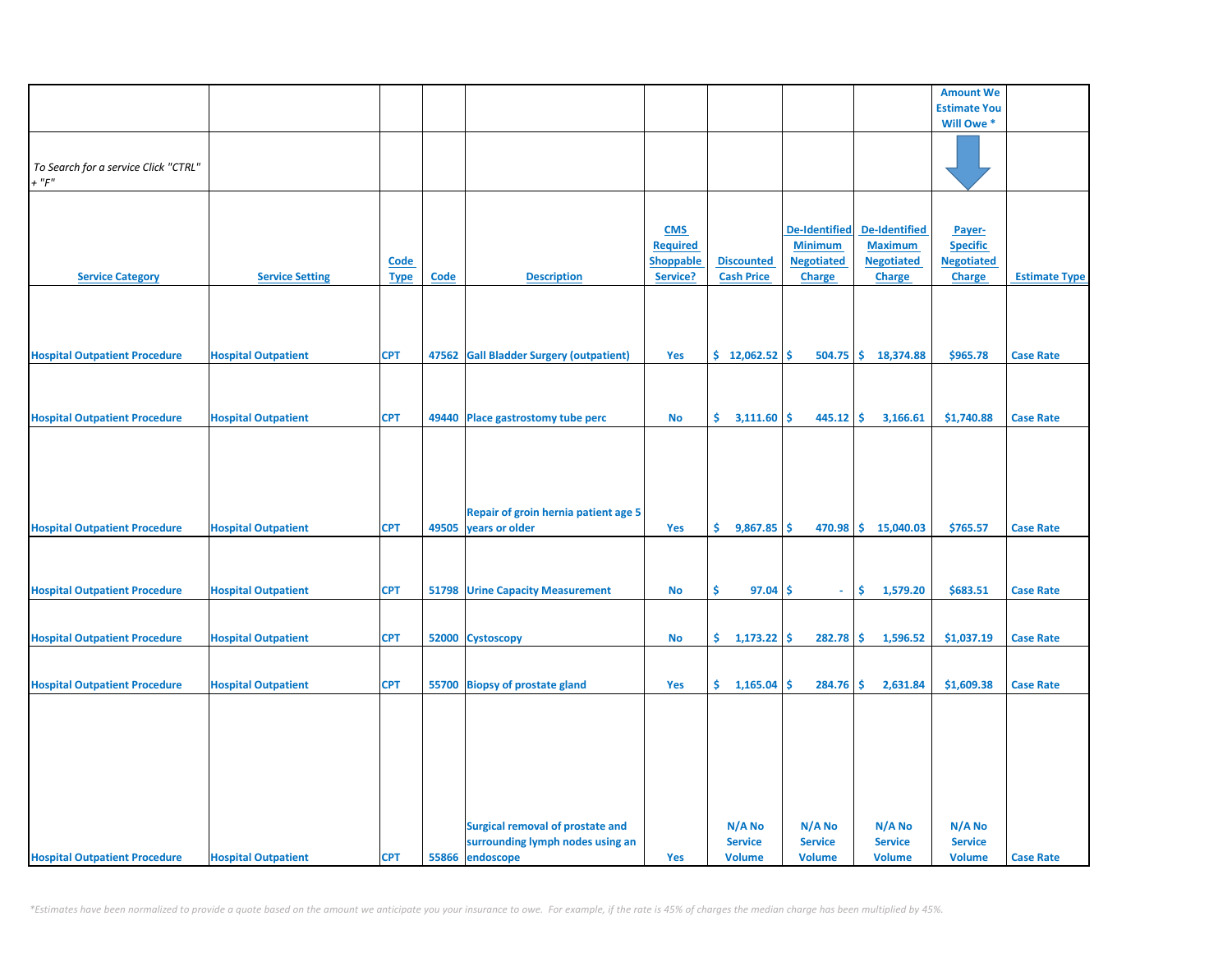|                                                                |                              |                     |       |                                                                         |                                                               |                                        |                                                                              |                                                                              | <b>Amount We</b>                                                |                      |
|----------------------------------------------------------------|------------------------------|---------------------|-------|-------------------------------------------------------------------------|---------------------------------------------------------------|----------------------------------------|------------------------------------------------------------------------------|------------------------------------------------------------------------------|-----------------------------------------------------------------|----------------------|
|                                                                |                              |                     |       |                                                                         |                                                               |                                        |                                                                              |                                                                              | <b>Estimate You</b>                                             |                      |
|                                                                |                              |                     |       |                                                                         |                                                               |                                        |                                                                              |                                                                              | Will Owe *                                                      |                      |
| To Search for a service Click "CTRL"<br>$+$ " $F$ "            |                              |                     |       |                                                                         |                                                               |                                        |                                                                              |                                                                              |                                                                 |                      |
| <b>Service Category</b>                                        | <b>Service Setting</b>       | Code<br><b>Type</b> | Code  | <b>Description</b>                                                      | <b>CMS</b><br><b>Required</b><br><b>Shoppable</b><br>Service? | <b>Discounted</b><br><b>Cash Price</b> | <b>De-Identified</b><br><b>Minimum</b><br><b>Negotiated</b><br><b>Charge</b> | <b>De-Identified</b><br><b>Maximum</b><br><b>Negotiated</b><br><b>Charge</b> | Payer-<br><b>Specific</b><br><b>Negotiated</b><br><b>Charge</b> | <b>Estimate Type</b> |
|                                                                |                              |                     |       |                                                                         |                                                               |                                        |                                                                              |                                                                              |                                                                 |                      |
| <b>Hospital Outpatient Procedure</b>                           | <b>Hospital Outpatient</b>   | <b>CPT</b>          |       | 58100 Biopsy - Endometrial (Uterus)                                     | No                                                            | Ś.<br>$375.83$ \$                      | $144.00$ \$                                                                  | 1,697.39                                                                     | \$787.13                                                        | <b>Case Rate</b>     |
| <b>Hospital Outpatient Procedure</b>                           | <b>Hospital Outpatient</b>   | <b>CPT</b>          | 58300 | <b>Insert intrauterine device</b>                                       | <b>No</b>                                                     | Ŝ.<br>632.24                           | 48.93<br>-Ś                                                                  | ١Ś<br>1,749.37                                                               | \$732.39                                                        | <b>Case Rate</b>     |
| <b>Hospital Outpatient Procedure</b>                           | <b>Hospital Outpatient</b>   | <b>CPT</b>          | 58301 | <b>Remove intrauterine device</b>                                       | <b>No</b>                                                     | Ŝ.<br>273.85                           | -Ś<br>32.34                                                                  | l\$<br>1,495.58                                                              | \$757.16                                                        | <b>Case Rate</b>     |
| <b>Hospital Outpatient Procedure</b>                           | <b>Hospital Outpatient</b>   | <b>CPT</b>          |       | 59025 Fetal Non-Stress Test                                             | No                                                            | \$<br>260.79                           | -\$<br>118.53                                                                | 1,596.22<br>١\$                                                              | \$704.51                                                        | <b>Case Rate</b>     |
|                                                                |                              |                     |       |                                                                         |                                                               |                                        |                                                                              |                                                                              |                                                                 |                      |
| <b>Professional Services Associated</b>                        |                              |                     |       | Routine obstetric care for vaginal<br>delivery, including pre-and post- |                                                               |                                        |                                                                              |                                                                              |                                                                 |                      |
| with Inpatient Stay                                            | <b>Professional Services</b> | <b>CPT</b>          | 59400 | delivery care                                                           | Yes                                                           | \$.<br>4,496.21                        | -\$<br>$242.00$ \$                                                           | 3,278.48                                                                     | \$1,928.52                                                      | <b>Case Rate</b>     |
| <b>Professional Services Associated</b>                        | <b>Professional Services</b> | <b>CPT</b>          |       | 59410 Obstetrical care                                                  |                                                               | \$.<br>2,230.06                        | -Ś<br>133.91                                                                 | 1,625.81<br>-Ś                                                               | \$956.36                                                        |                      |
| with Inpatient Stay                                            |                              |                     |       | Routine obstetric care for cesarean                                     | No                                                            |                                        |                                                                              |                                                                              |                                                                 | <b>Case Rate</b>     |
| <b>Professional Services Associated</b><br>with Inpatient Stay | <b>Professional Services</b> | <b>CPT</b>          |       | delivery, including pre-and post-<br>59510 delivery care                | Yes                                                           | Ś.<br>$4,966.56$ \$                    | $246.05$ \$                                                                  | 3,619.13                                                                     | \$2,128.90                                                      | <b>Case Rate</b>     |
|                                                                |                              |                     |       |                                                                         |                                                               |                                        |                                                                              |                                                                              |                                                                 |                      |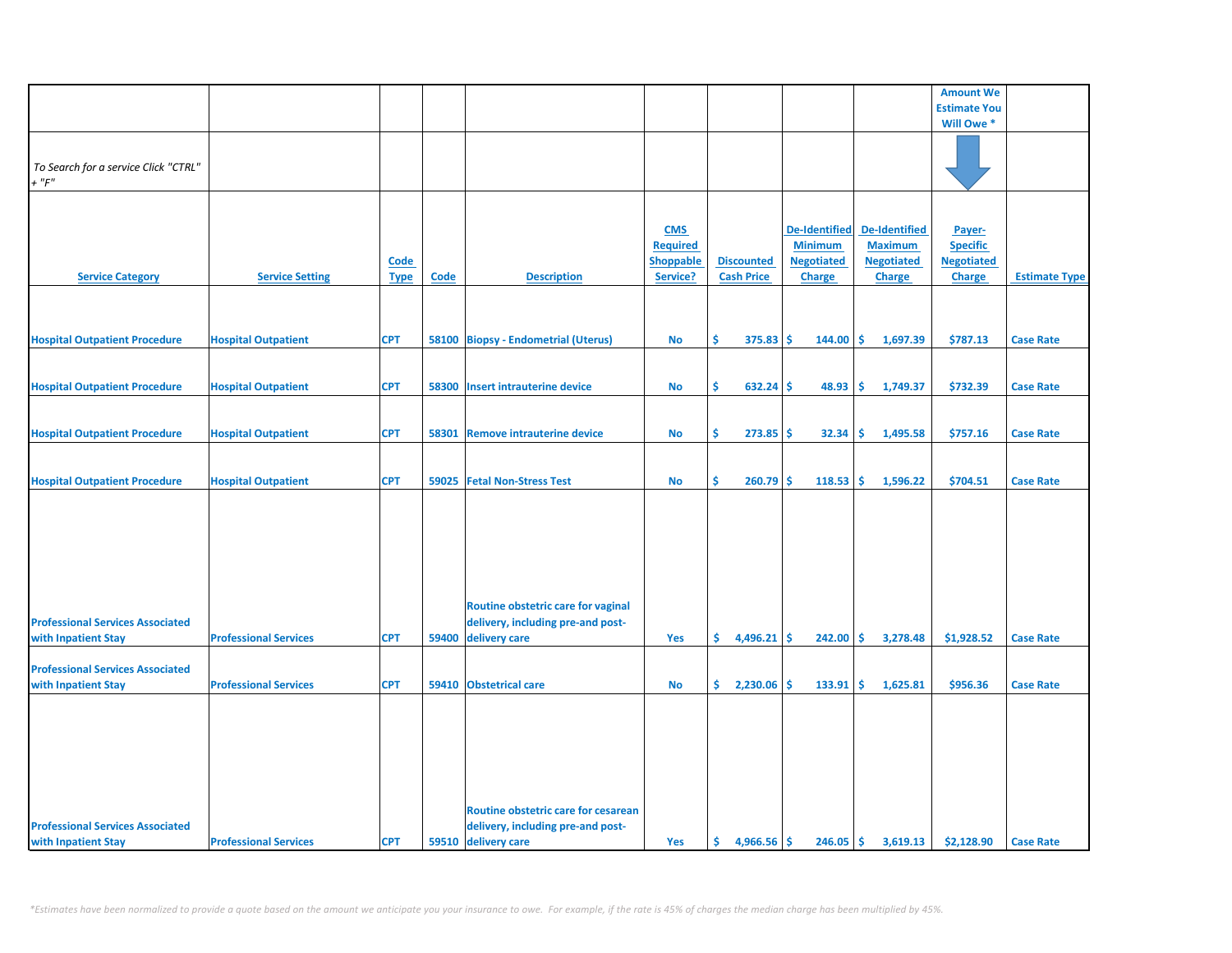|                                         |                              |             |       |                                     |                  |                   |                      |                      | <b>Amount We</b>    |                      |
|-----------------------------------------|------------------------------|-------------|-------|-------------------------------------|------------------|-------------------|----------------------|----------------------|---------------------|----------------------|
|                                         |                              |             |       |                                     |                  |                   |                      |                      |                     |                      |
|                                         |                              |             |       |                                     |                  |                   |                      |                      | <b>Estimate You</b> |                      |
|                                         |                              |             |       |                                     |                  |                   |                      |                      | Will Owe *          |                      |
|                                         |                              |             |       |                                     |                  |                   |                      |                      |                     |                      |
|                                         |                              |             |       |                                     |                  |                   |                      |                      |                     |                      |
| To Search for a service Click "CTRL"    |                              |             |       |                                     |                  |                   |                      |                      |                     |                      |
| $+$ " $F$ "                             |                              |             |       |                                     |                  |                   |                      |                      |                     |                      |
|                                         |                              |             |       |                                     |                  |                   |                      |                      |                     |                      |
|                                         |                              |             |       |                                     |                  |                   |                      |                      |                     |                      |
|                                         |                              |             |       |                                     | <b>CMS</b>       |                   | <b>De-Identified</b> | <b>De-Identified</b> | Payer-              |                      |
|                                         |                              |             |       |                                     | <b>Required</b>  |                   | <b>Minimum</b>       | <b>Maximum</b>       | <b>Specific</b>     |                      |
|                                         |                              | Code        |       |                                     | <b>Shoppable</b> | <b>Discounted</b> | <b>Negotiated</b>    | <b>Negotiated</b>    | <b>Negotiated</b>   |                      |
| <b>Service Category</b>                 | <b>Service Setting</b>       | <b>Type</b> | Code  | <b>Description</b>                  | Service?         | <b>Cash Price</b> | <b>Charge</b>        | Charge               | Charge              | <b>Estimate Type</b> |
|                                         |                              |             |       |                                     |                  |                   |                      |                      |                     |                      |
|                                         |                              |             |       |                                     |                  |                   |                      |                      |                     |                      |
|                                         |                              |             |       |                                     |                  |                   |                      |                      |                     |                      |
|                                         |                              |             |       |                                     |                  |                   |                      |                      |                     |                      |
|                                         |                              |             |       |                                     |                  |                   |                      |                      |                     |                      |
|                                         |                              |             |       |                                     |                  |                   |                      |                      |                     |                      |
|                                         |                              |             |       |                                     |                  |                   |                      |                      |                     |                      |
|                                         |                              |             |       |                                     |                  |                   |                      |                      |                     |                      |
|                                         |                              |             |       |                                     |                  |                   |                      |                      |                     |                      |
|                                         |                              |             |       |                                     |                  |                   |                      |                      |                     |                      |
|                                         |                              |             |       |                                     |                  |                   |                      |                      |                     |                      |
|                                         |                              |             |       | Routine obstetric care for vaginal  |                  |                   |                      |                      |                     |                      |
|                                         |                              |             |       | delivery after prior cesarean       |                  |                   |                      |                      |                     |                      |
| <b>Professional Services Associated</b> |                              |             |       | delivery including pre-and post-    |                  |                   |                      |                      |                     |                      |
| with Inpatient Stay                     | <b>Professional Services</b> | <b>CPT</b>  | 59610 | delivery care                       | Yes              | \$<br>4,706.58    | \$<br>305.08         | \$<br>3,429.34       | \$2,017.26          | <b>Case Rate</b>     |
|                                         |                              |             |       |                                     |                  |                   |                      |                      |                     |                      |
|                                         |                              |             |       |                                     |                  |                   |                      |                      |                     |                      |
|                                         |                              |             |       |                                     |                  |                   |                      |                      |                     |                      |
|                                         |                              |             |       |                                     |                  |                   |                      |                      |                     |                      |
|                                         |                              |             |       |                                     |                  |                   |                      |                      |                     |                      |
|                                         |                              |             |       |                                     |                  |                   |                      |                      |                     |                      |
|                                         |                              |             |       |                                     |                  |                   |                      |                      |                     |                      |
|                                         |                              |             |       |                                     |                  |                   |                      |                      |                     |                      |
|                                         |                              |             |       |                                     |                  |                   |                      |                      |                     |                      |
|                                         |                              |             |       |                                     |                  |                   |                      |                      |                     |                      |
|                                         |                              |             |       |                                     |                  |                   |                      |                      |                     |                      |
|                                         |                              |             |       | Injection of substance into spinal  |                  |                   |                      |                      |                     |                      |
|                                         |                              |             |       | canal of lower back or sacrum using |                  |                   |                      |                      |                     |                      |
| <b>Hospital Outpatient Procedure</b>    | <b>Hospital Outpatient</b>   | <b>CPT</b>  | 62322 | imaging guidance                    | Yes              | \$.<br>1,055.18   | \$<br>379.33         | \$<br>1,880.39       | \$979.19            | <b>Case Rate</b>     |
|                                         |                              |             |       |                                     |                  |                   |                      |                      |                     |                      |
|                                         |                              |             |       |                                     |                  |                   |                      |                      |                     |                      |
|                                         |                              |             |       |                                     |                  |                   |                      |                      |                     |                      |
|                                         |                              |             |       |                                     |                  |                   |                      |                      |                     |                      |
|                                         |                              |             |       |                                     |                  |                   |                      |                      |                     |                      |
|                                         |                              |             |       |                                     |                  |                   |                      |                      |                     |                      |
|                                         |                              |             |       |                                     |                  |                   |                      |                      |                     |                      |
|                                         |                              |             |       |                                     |                  |                   |                      |                      |                     |                      |
|                                         |                              |             |       |                                     |                  |                   |                      |                      |                     |                      |
|                                         |                              |             |       |                                     |                  |                   |                      |                      |                     |                      |
|                                         |                              |             |       |                                     |                  |                   |                      |                      |                     |                      |
|                                         |                              |             |       | Injection of substance into spinal  |                  |                   |                      |                      |                     |                      |
|                                         |                              |             |       | canal of lower back or sacrum using |                  |                   |                      |                      |                     |                      |
| <b>Hospital Outpatient Procedure</b>    | <b>Hospital Outpatient</b>   | <b>CPT</b>  |       | 62323 imaging guidance              | Yes              | \$1,665.98        | $305.01$ \$          | 1,988.33             | \$997.76            | <b>Case Rate</b>     |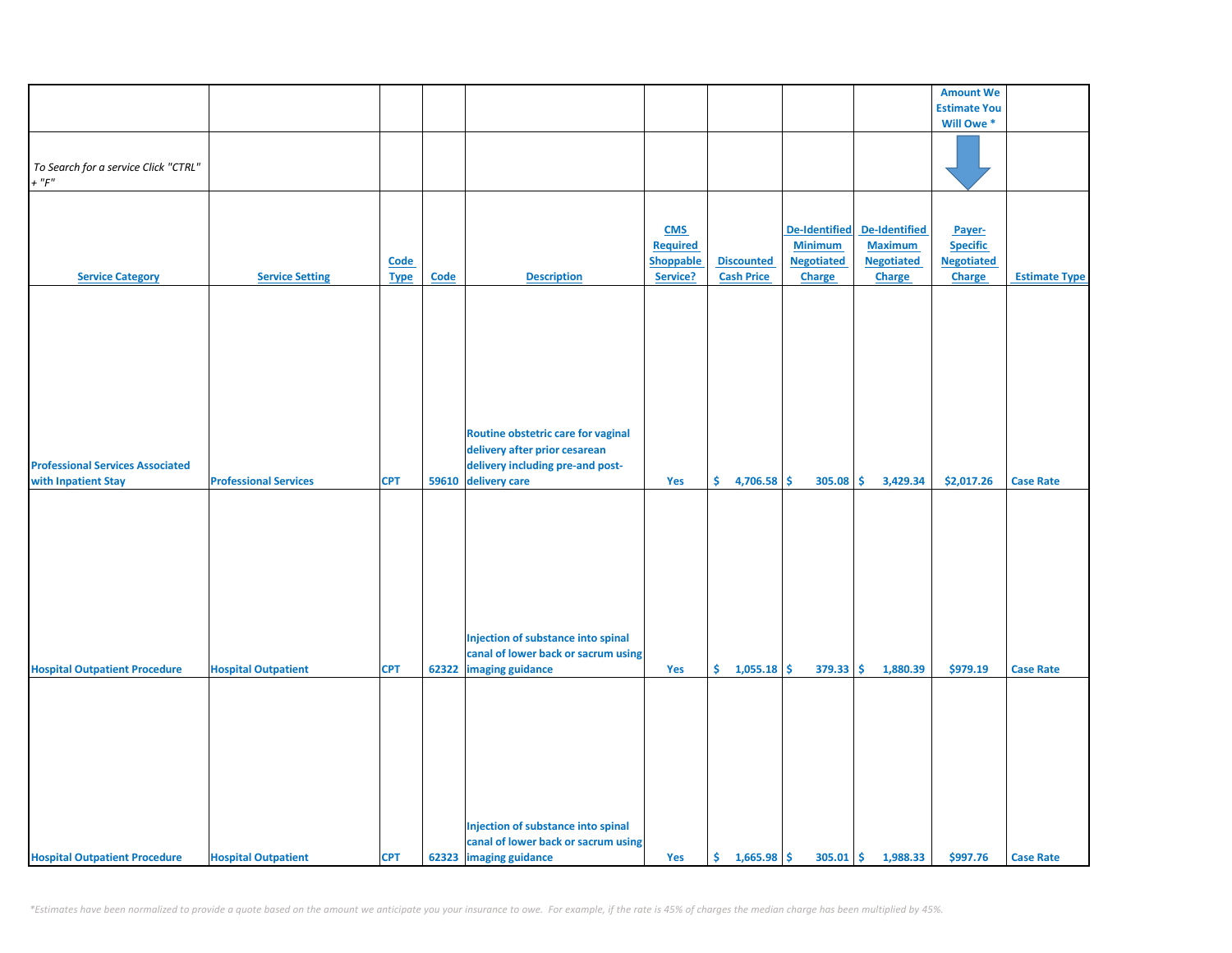|                                      |                            |             |             |                                           |                 |                      |                      |                   | <b>Amount We</b>    |                      |
|--------------------------------------|----------------------------|-------------|-------------|-------------------------------------------|-----------------|----------------------|----------------------|-------------------|---------------------|----------------------|
|                                      |                            |             |             |                                           |                 |                      |                      |                   | <b>Estimate You</b> |                      |
|                                      |                            |             |             |                                           |                 |                      |                      |                   | Will Owe *          |                      |
|                                      |                            |             |             |                                           |                 |                      |                      |                   |                     |                      |
|                                      |                            |             |             |                                           |                 |                      |                      |                   |                     |                      |
| To Search for a service Click "CTRL" |                            |             |             |                                           |                 |                      |                      |                   |                     |                      |
| $+$ " $F$ "                          |                            |             |             |                                           |                 |                      |                      |                   |                     |                      |
|                                      |                            |             |             |                                           |                 |                      |                      |                   |                     |                      |
|                                      |                            |             |             |                                           |                 |                      |                      |                   |                     |                      |
|                                      |                            |             |             |                                           |                 |                      |                      |                   |                     |                      |
|                                      |                            |             |             |                                           | <b>CMS</b>      |                      | <b>De-Identified</b> | De-Identified     | Payer-              |                      |
|                                      |                            |             |             |                                           | <b>Required</b> |                      | <b>Minimum</b>       | <b>Maximum</b>    | <b>Specific</b>     |                      |
|                                      |                            | <b>Code</b> |             |                                           | Shoppable       | <b>Discounted</b>    | <b>Negotiated</b>    | <b>Negotiated</b> | <b>Negotiated</b>   |                      |
| <b>Service Category</b>              | <b>Service Setting</b>     | <b>Type</b> | <b>Code</b> | <b>Description</b>                        | Service?        | <b>Cash Price</b>    | <b>Charge</b>        | <b>Charge</b>     | Charge              | <b>Estimate Type</b> |
|                                      |                            |             |             |                                           |                 |                      |                      |                   |                     |                      |
|                                      |                            |             |             |                                           |                 |                      |                      |                   |                     |                      |
|                                      |                            |             |             |                                           |                 |                      |                      |                   |                     |                      |
|                                      |                            |             |             |                                           |                 |                      |                      |                   |                     |                      |
|                                      |                            |             |             |                                           |                 |                      |                      |                   |                     |                      |
|                                      |                            |             |             |                                           |                 |                      |                      |                   |                     |                      |
|                                      |                            |             |             |                                           |                 |                      |                      |                   |                     |                      |
|                                      |                            |             |             |                                           |                 |                      |                      |                   |                     |                      |
|                                      |                            |             |             |                                           |                 |                      |                      |                   |                     |                      |
|                                      |                            |             |             |                                           |                 |                      |                      |                   |                     |                      |
|                                      |                            |             |             |                                           |                 |                      |                      |                   |                     |                      |
|                                      |                            |             |             | Injections of anesthetic and/or           |                 |                      |                      |                   |                     |                      |
|                                      |                            |             |             | steroid drug into lower or sacral         |                 |                      |                      |                   |                     |                      |
|                                      |                            |             |             | spine nerve root using imaging            |                 |                      |                      |                   |                     |                      |
| <b>Hospital Outpatient Procedure</b> | <b>Hospital Outpatient</b> | <b>CPT</b>  | 64483       | guidance                                  | Yes             | \$.<br>$1,776.21$ \$ | 358.46               | 1,980.49<br>-\$   | \$1,023.59          | <b>Case Rate</b>     |
|                                      |                            |             |             |                                           |                 |                      |                      |                   |                     |                      |
|                                      |                            |             |             |                                           |                 |                      |                      |                   |                     |                      |
|                                      |                            |             |             |                                           |                 |                      |                      |                   |                     |                      |
|                                      |                            |             |             |                                           |                 |                      |                      |                   |                     |                      |
|                                      |                            |             |             |                                           |                 |                      |                      |                   |                     |                      |
|                                      |                            |             |             |                                           |                 |                      |                      |                   |                     |                      |
|                                      |                            |             |             |                                           |                 | N/A No               |                      |                   | N/A No              |                      |
|                                      |                            |             |             | <b>Removal of recurring cataract in</b>   |                 | <b>Service</b>       |                      |                   | <b>Service</b>      |                      |
| <b>Hospital Outpatient Procedure</b> | <b>Hospital Outpatient</b> | <b>CPT</b>  | 66821       | lens capsule using laser                  | Yes             | <b>Volume</b>        | \$<br>$\omega$       | \$<br>$\sim$      | <b>Volume</b>       | <b>Case Rate</b>     |
|                                      |                            |             |             |                                           |                 |                      |                      |                   |                     |                      |
|                                      |                            |             |             |                                           |                 |                      |                      |                   |                     |                      |
|                                      |                            |             |             |                                           |                 |                      |                      |                   |                     |                      |
|                                      |                            |             |             |                                           |                 |                      |                      |                   |                     |                      |
|                                      |                            |             |             |                                           |                 | N/A No               |                      |                   | N/A No              |                      |
|                                      |                            |             |             | <b>Removal of cataract with insertion</b> |                 | <b>Service</b>       |                      |                   | <b>Service</b>      |                      |
| <b>Hospital Outpatient Procedure</b> | <b>Hospital Outpatient</b> | <b>CPT</b>  | 66984       | of lens                                   | Yes             | <b>Volume</b>        | \$<br>÷.             | \$                | <b>Volume</b>       | <b>Case Rate</b>     |
|                                      |                            |             |             |                                           |                 |                      |                      |                   |                     |                      |
|                                      |                            |             |             |                                           |                 |                      |                      |                   |                     |                      |
| <b>Hospital Outpatient Procedure</b> | <b>Hospital Outpatient</b> | <b>CPT</b>  |             | 69210 Remove impacted ear wax             | No              | \$<br>168.99         | \$<br>48.93          | \$.<br>1,604.78   | \$704.25            | <b>Case Rate</b>     |
|                                      |                            |             |             |                                           |                 |                      |                      |                   |                     |                      |
|                                      |                            |             |             |                                           |                 |                      |                      |                   |                     |                      |
|                                      |                            |             |             |                                           |                 |                      |                      |                   |                     |                      |
|                                      |                            |             |             |                                           |                 |                      |                      |                   |                     |                      |
|                                      |                            |             |             | <b>CT Scan - Head/Brain, without</b>      |                 |                      |                      |                   |                     |                      |
| <b>Radiology Services</b>            | <b>Hospital Outpatient</b> | <b>CPT</b>  |             | 70450 Contrast                            | No              | \$.<br>$901.06$ \$   | $127.22$ \$          | 1,318.18          | \$951.56            | <b>Per Unit</b>      |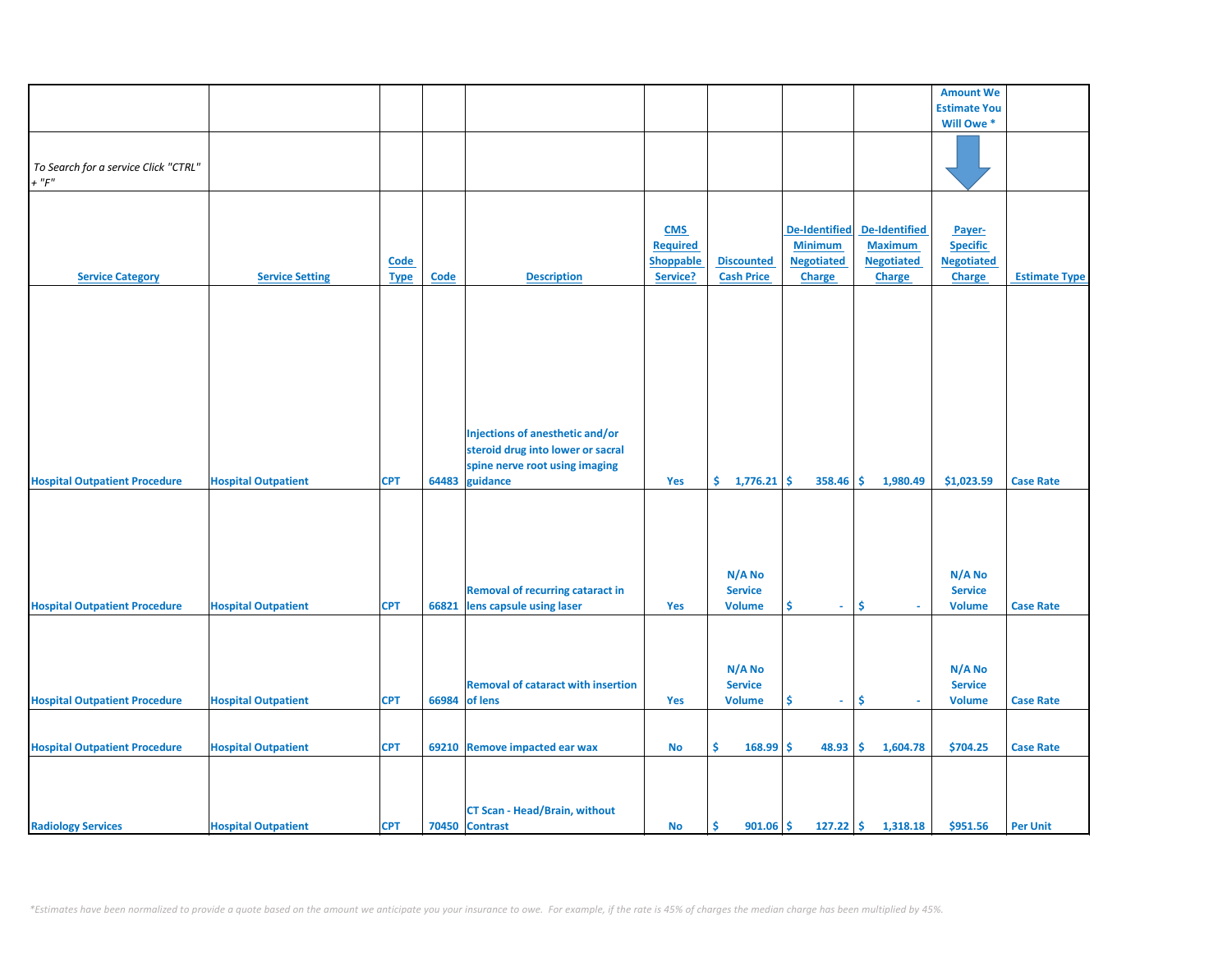|                                                     |                            |                            |       |                                                         |                                                               |                                        |                                                                              |                                                                              | <b>Amount We</b>                                                |                      |
|-----------------------------------------------------|----------------------------|----------------------------|-------|---------------------------------------------------------|---------------------------------------------------------------|----------------------------------------|------------------------------------------------------------------------------|------------------------------------------------------------------------------|-----------------------------------------------------------------|----------------------|
|                                                     |                            |                            |       |                                                         |                                                               |                                        |                                                                              |                                                                              | <b>Estimate You</b>                                             |                      |
|                                                     |                            |                            |       |                                                         |                                                               |                                        |                                                                              |                                                                              | Will Owe *                                                      |                      |
| To Search for a service Click "CTRL"<br>$+$ " $F$ " |                            |                            |       |                                                         |                                                               |                                        |                                                                              |                                                                              |                                                                 |                      |
| <b>Service Category</b>                             | <b>Service Setting</b>     | <b>Code</b><br><b>Type</b> | Code  | <b>Description</b>                                      | <b>CMS</b><br><b>Required</b><br><b>Shoppable</b><br>Service? | <b>Discounted</b><br><b>Cash Price</b> | <b>De-Identified</b><br><b>Minimum</b><br><b>Negotiated</b><br><b>Charge</b> | <b>De-Identified</b><br><b>Maximum</b><br><b>Negotiated</b><br><b>Charge</b> | Payer-<br><b>Specific</b><br><b>Negotiated</b><br><b>Charge</b> | <b>Estimate Type</b> |
| <b>Radiology Services</b>                           | <b>Hospital Outpatient</b> | <b>CPT</b>                 | 70450 | <b>CT Scan - Head/Brain, without</b><br><b>Contrast</b> | Yes                                                           | \$<br>901.06                           | 127.22<br>\$                                                                 | \$<br>1,318.18                                                               | \$951.56                                                        | <b>Per Unit</b>      |
| <b>Radiology Services</b>                           | <b>Hospital Outpatient</b> | <b>CPT</b>                 | 70482 | Ct orbit/ear/fossa w/o&w/dye                            | <b>No</b>                                                     | \$.<br>2,339.66                        | \$<br>207.79                                                                 | Ŝ.<br>2,657.02                                                               | \$995.62                                                        | <b>Per Unit</b>      |
| <b>Radiology Services</b>                           | <b>Hospital Outpatient</b> | <b>CPT</b>                 |       | 70486 Ct maxillofacial w/o dye                          | No                                                            | \$.<br>1,668.57                        | \$<br>127.52                                                                 | \$.<br>2,259.85                                                              | \$973.50                                                        | <b>Per Unit</b>      |
| <b>Radiology Services</b>                           | <b>Hospital Outpatient</b> | <b>CPT</b>                 | 70496 | Ct angiography head                                     | <b>No</b>                                                     | \$.<br>1,871.05                        | 223.05<br>\$                                                                 | \$<br>1,996.31                                                               | \$1,017.91                                                      | <b>Per Unit</b>      |
| <b>Radiology Services</b>                           | <b>Hospital Outpatient</b> | <b>CPT</b>                 |       | 70498 Ct angiography neck                               | No                                                            | \$.<br>1,632.72                        | \$<br>223.05                                                                 | \$<br>1,677.63                                                               | \$1,017.92                                                      | <b>Per Unit</b>      |
| <b>Radiology Services</b>                           | <b>Hospital Outpatient</b> | <b>CPT</b>                 |       | 70551 MRI BRAIN STEM W/O DYE                            | <b>No</b>                                                     | \$.<br>1,518.19                        | Ŝ.<br>252.20                                                                 | \$<br>2,270.30                                                               | \$109.25                                                        | <b>Per Unit</b>      |
| <b>Radiology Services</b>                           | <b>Hospital Outpatient</b> | <b>CPT</b>                 |       | 70553 MRI - Brain (outpatient)                          | Yes                                                           | \$.<br>2,314.59                        | 406.50<br>\$.                                                                | Ŝ.<br>3,409.54                                                               | \$1,203.00                                                      | <b>Per Unit</b>      |
| <b>Radiology Services</b>                           | <b>Hospital Outpatient</b> | <b>CPT</b>                 |       | 71045 X-ray exam chest 1 view                           | No                                                            | \$<br>$138.11$ \$                      | 19.91                                                                        | \$<br>181.37                                                                 | \$374.51                                                        | <b>Per Unit</b>      |
| <b>Radiology Services</b>                           | <b>Hospital Outpatient</b> | <b>CPT</b>                 |       | 71046 X-Ray - Chest (outpatient)                        | No                                                            | Ś<br>148.99                            | 31.50<br>\$                                                                  | \$<br>193.55                                                                 | \$377.18                                                        | <b>Per Unit</b>      |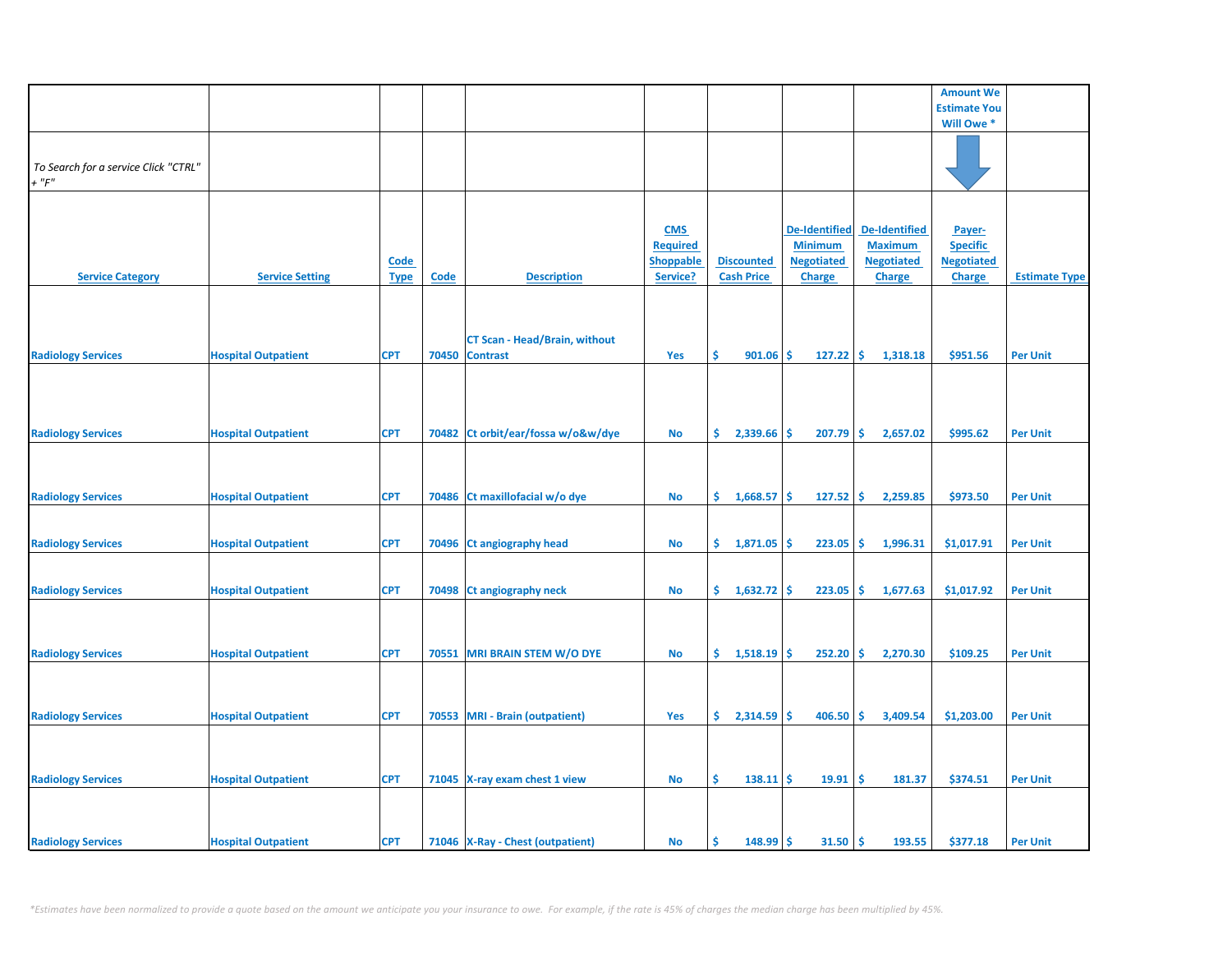|                                      |                            |             |                    |                                           |                  |                   |                      |                      | <b>Amount We</b>    |                      |
|--------------------------------------|----------------------------|-------------|--------------------|-------------------------------------------|------------------|-------------------|----------------------|----------------------|---------------------|----------------------|
|                                      |                            |             |                    |                                           |                  |                   |                      |                      | <b>Estimate You</b> |                      |
|                                      |                            |             |                    |                                           |                  |                   |                      |                      | Will Owe*           |                      |
|                                      |                            |             |                    |                                           |                  |                   |                      |                      |                     |                      |
|                                      |                            |             |                    |                                           |                  |                   |                      |                      |                     |                      |
| To Search for a service Click "CTRL" |                            |             |                    |                                           |                  |                   |                      |                      |                     |                      |
| $+$ " $F$ "                          |                            |             |                    |                                           |                  |                   |                      |                      |                     |                      |
|                                      |                            |             |                    |                                           |                  |                   |                      |                      |                     |                      |
|                                      |                            |             |                    |                                           |                  |                   |                      |                      |                     |                      |
|                                      |                            |             |                    |                                           |                  |                   |                      |                      |                     |                      |
|                                      |                            |             |                    |                                           | <b>CMS</b>       |                   | <b>De-Identified</b> | <b>De-Identified</b> | Payer-              |                      |
|                                      |                            |             |                    |                                           | <b>Required</b>  |                   | <b>Minimum</b>       | <b>Maximum</b>       | <b>Specific</b>     |                      |
|                                      |                            |             |                    |                                           |                  |                   |                      |                      |                     |                      |
|                                      |                            | <b>Code</b> |                    |                                           | <b>Shoppable</b> | <b>Discounted</b> | <b>Negotiated</b>    | <b>Negotiated</b>    | <b>Negotiated</b>   |                      |
| <b>Service Category</b>              | <b>Service Setting</b>     | <b>Type</b> | Code               | <b>Description</b>                        | Service?         | <b>Cash Price</b> | <b>Charge</b>        | <b>Charge</b>        | <b>Charge</b>       | <b>Estimate Type</b> |
|                                      |                            |             |                    |                                           |                  |                   |                      |                      |                     |                      |
|                                      |                            |             |                    |                                           |                  |                   |                      |                      |                     |                      |
|                                      |                            |             |                    |                                           |                  |                   |                      |                      |                     |                      |
|                                      |                            | <b>CPT</b>  |                    |                                           |                  | \$<br>205.20      | -\$<br>38.07         | -\$<br>271.73        | \$381.36            | <b>Per Unit</b>      |
| <b>Radiology Services</b>            | <b>Hospital Outpatient</b> |             |                    | 71110 X-ray exam ribs bil 3 views         | <b>No</b>        |                   |                      |                      |                     |                      |
|                                      |                            |             |                    |                                           |                  |                   |                      |                      |                     |                      |
|                                      |                            |             |                    |                                           |                  |                   |                      |                      |                     |                      |
| <b>Radiology Services</b>            | <b>Hospital Outpatient</b> | <b>CPT</b>  |                    | 71250 CT THORAX W/O DYE                   | <b>No</b>        | \$.<br>1,024.52   | Ŝ.<br>141.11         | \$<br>1,468.48       | \$75.04             | <b>Per Unit</b>      |
|                                      |                            |             |                    |                                           |                  |                   |                      |                      |                     |                      |
|                                      |                            |             |                    |                                           |                  |                   |                      |                      |                     |                      |
|                                      |                            |             |                    |                                           |                  |                   |                      |                      |                     |                      |
|                                      |                            |             |                    |                                           |                  |                   |                      |                      |                     |                      |
|                                      |                            |             |                    |                                           |                  |                   |                      |                      |                     |                      |
|                                      |                            |             |                    | <b>CT Scan - Chest, with Contrast</b>     |                  |                   |                      |                      |                     |                      |
| <b>Radiology Services</b>            | <b>Hospital Outpatient</b> | <b>CPT</b>  | 71260              | (outpatient)                              | <b>No</b>        | \$.<br>1,448.52   | 200.76<br>-\$        | -\$<br>2,034.88      | \$980.99            | <b>Per Unit</b>      |
|                                      |                            |             |                    |                                           |                  |                   |                      |                      |                     |                      |
|                                      |                            |             |                    |                                           |                  |                   |                      |                      |                     |                      |
|                                      |                            |             |                    |                                           |                  |                   |                      |                      |                     |                      |
| <b>Radiology Services</b>            | <b>Hospital Outpatient</b> | <b>CPT</b>  |                    | 71275 Ct angiography chest                | No               | \$.<br>1,935.65   | 226.19<br>\$         | -\$<br>2,092.27      | \$1,030.38          | <b>Per Unit</b>      |
|                                      |                            |             |                    |                                           |                  |                   |                      |                      |                     |                      |
|                                      |                            |             |                    |                                           |                  |                   |                      |                      |                     |                      |
|                                      |                            |             |                    |                                           |                  |                   |                      |                      |                     |                      |
|                                      |                            |             |                    |                                           |                  |                   |                      |                      |                     |                      |
| <b>Radiology Services</b>            | <b>Hospital Outpatient</b> | <b>CPT</b>  |                    | 72040 X-Ray - Neck, Cervical Spine        | <b>No</b>        | \$<br>154.65      | 37.93<br>-\$         | -\$<br>204.42        | \$378.23            | <b>Per Unit</b>      |
|                                      |                            |             |                    |                                           |                  |                   |                      |                      |                     |                      |
|                                      |                            |             |                    |                                           |                  |                   |                      |                      |                     |                      |
|                                      |                            |             |                    |                                           |                  |                   |                      |                      |                     |                      |
|                                      |                            |             |                    |                                           |                  |                   |                      |                      |                     |                      |
|                                      |                            |             |                    |                                           |                  | \$.               |                      |                      |                     |                      |
| <b>Radiology Services</b>            | <b>Hospital Outpatient</b> | <b>CPT</b>  |                    | 72070 X-Ray - Middle Back, Thoracic Spine | <b>No</b>        | $251.61$ \$       | 33.93                | -\$<br>338.99        | \$377.66            | <b>Per Unit</b>      |
|                                      |                            |             |                    |                                           |                  |                   |                      |                      |                     |                      |
|                                      |                            |             |                    |                                           |                  |                   |                      |                      |                     |                      |
|                                      |                            |             |                    |                                           |                  |                   |                      |                      |                     |                      |
| <b>Radiology Services</b>            | <b>Hospital Outpatient</b> | <b>CPT</b>  |                    | 72100 X-Ray - Spine (outpatient)          | <b>No</b>        | Ŝ.<br>199.60      | Ŝ.<br>37.93          | -\$<br>265.13        | \$378.24            | <b>Per Unit</b>      |
|                                      |                            |             |                    |                                           |                  |                   |                      |                      |                     |                      |
|                                      |                            |             |                    |                                           |                  |                   |                      |                      |                     |                      |
|                                      |                            |             |                    |                                           |                  |                   |                      |                      |                     |                      |
|                                      |                            |             |                    |                                           |                  |                   |                      |                      |                     |                      |
|                                      |                            |             |                    |                                           |                  |                   |                      |                      |                     |                      |
|                                      |                            |             |                    | X-Ray, lower back, minimum four           |                  |                   |                      |                      |                     |                      |
| <b>Radiology Services</b>            |                            | <b>CPT</b>  | <b>72110</b> views |                                           |                  | Ŝ<br>$213.64$ \$  | 52.80                | ١\$<br>284.93        | \$384.60            |                      |
|                                      | <b>Hospital Outpatient</b> |             |                    |                                           | Yes              |                   |                      |                      |                     | <b>Per Unit</b>      |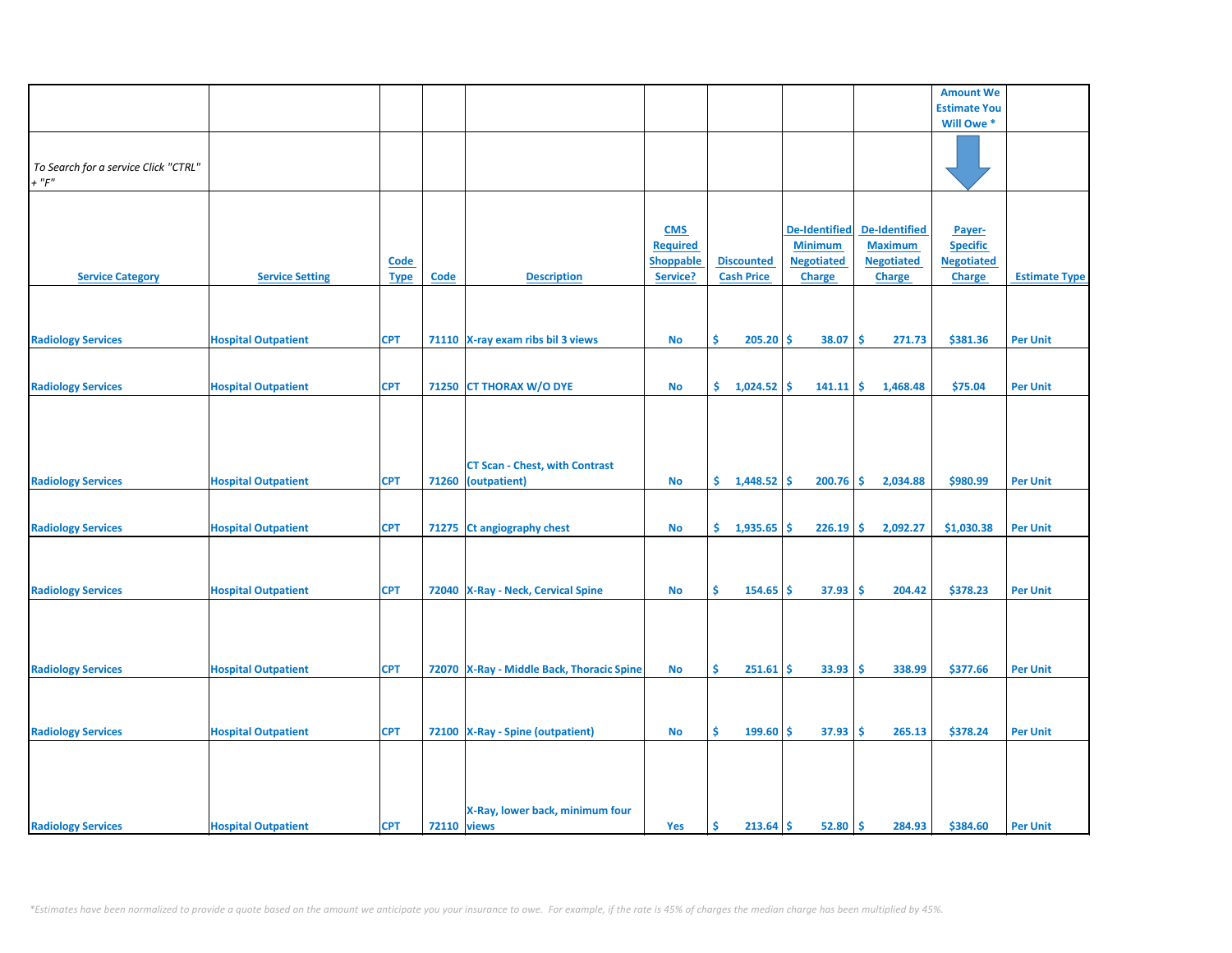|                                      |                            |             |       |                                      |                               |                      |                                     |                                        | <b>Amount We</b>          |                      |
|--------------------------------------|----------------------------|-------------|-------|--------------------------------------|-------------------------------|----------------------|-------------------------------------|----------------------------------------|---------------------------|----------------------|
|                                      |                            |             |       |                                      |                               |                      |                                     |                                        | <b>Estimate You</b>       |                      |
|                                      |                            |             |       |                                      |                               |                      |                                     |                                        | Will Owe *                |                      |
|                                      |                            |             |       |                                      |                               |                      |                                     |                                        |                           |                      |
|                                      |                            |             |       |                                      |                               |                      |                                     |                                        |                           |                      |
| To Search for a service Click "CTRL" |                            |             |       |                                      |                               |                      |                                     |                                        |                           |                      |
| $+$ " $F$ "                          |                            |             |       |                                      |                               |                      |                                     |                                        |                           |                      |
|                                      |                            |             |       |                                      |                               |                      |                                     |                                        |                           |                      |
|                                      |                            |             |       |                                      |                               |                      |                                     |                                        |                           |                      |
|                                      |                            |             |       |                                      | <b>CMS</b><br><b>Required</b> |                      | <b>De-Identified</b>                | <b>De-Identified</b><br><b>Maximum</b> | Payer-<br><b>Specific</b> |                      |
|                                      |                            |             |       |                                      |                               | <b>Discounted</b>    | <b>Minimum</b><br><b>Negotiated</b> | <b>Negotiated</b>                      | <b>Negotiated</b>         |                      |
| <b>Service Category</b>              | <b>Service Setting</b>     | <b>Code</b> | Code  | <b>Description</b>                   | <b>Shoppable</b><br>Service?  | <b>Cash Price</b>    |                                     |                                        |                           | <b>Estimate Type</b> |
|                                      |                            | <b>Type</b> |       |                                      |                               |                      | <b>Charge</b>                       | <b>Charge</b>                          | <b>Charge</b>             |                      |
|                                      |                            |             |       |                                      |                               |                      |                                     |                                        |                           |                      |
| <b>Radiology Services</b>            | <b>Hospital Outpatient</b> | <b>CPT</b>  |       | 72125 Ct neck spine w/o dye          | No                            | \$.<br>1,459.37      | <b>S</b><br>136.86                  | -\$<br>1,750.92                        | \$967.74                  | <b>Per Unit</b>      |
|                                      |                            |             |       |                                      |                               |                      |                                     |                                        |                           |                      |
|                                      |                            |             |       |                                      |                               |                      |                                     |                                        |                           |                      |
| <b>Radiology Services</b>            | <b>Hospital Outpatient</b> | <b>CPT</b>  |       | 72126 Ct neck spine w/dye            | No                            | \$.<br>$1,293.16$ \$ | 260.86                              | l\$<br>1,821.59                        | \$978.92                  | <b>Per Unit</b>      |
|                                      |                            |             |       |                                      |                               |                      |                                     |                                        |                           |                      |
|                                      |                            |             |       |                                      |                               |                      |                                     |                                        |                           |                      |
| <b>Radiology Services</b>            | <b>Hospital Outpatient</b> | <b>CPT</b>  | 72127 | Ct neck spine w/o & w/dye            | No                            | \$.<br>1,815.93      | 201.73<br><b>S</b>                  | -\$<br>2,118.48                        | \$982.62                  | <b>Per Unit</b>      |
|                                      |                            |             |       |                                      |                               |                      |                                     |                                        |                           |                      |
|                                      |                            |             |       |                                      |                               |                      |                                     |                                        |                           |                      |
| <b>Radiology Services</b>            | <b>Hospital Outpatient</b> | <b>CPT</b>  |       | 72129 Ct chest spine w/dye           | <b>No</b>                     | \$.<br>1,520.66      | 199.82<br>\$.                       | -\$<br>1,805.90                        | \$978.92                  | <b>Per Unit</b>      |
|                                      |                            |             |       |                                      |                               |                      |                                     |                                        |                           |                      |
|                                      |                            |             |       |                                      |                               |                      |                                     |                                        |                           |                      |
| <b>Radiology Services</b>            | <b>Hospital Outpatient</b> | <b>CPT</b>  |       | 72132 Ct lumbar spine w/dye          | <b>No</b>                     | \$.<br>1,518.43      | 260.86<br><b>S</b>                  | -\$<br>1,805.90                        | \$978.92                  | <b>Per Unit</b>      |
|                                      |                            |             |       |                                      |                               |                      |                                     |                                        |                           |                      |
|                                      |                            |             |       |                                      |                               |                      |                                     |                                        |                           |                      |
| <b>Radiology Services</b>            | <b>Hospital Outpatient</b> | <b>CPT</b>  |       | 72133 Ct lumbar spine w/o & w/dye    | <b>No</b>                     | \$.<br>1,904.42      | 201.90<br>-\$                       | -\$<br>2,238.70                        | \$982.12                  | <b>Per Unit</b>      |
|                                      |                            |             |       |                                      |                               |                      |                                     |                                        |                           |                      |
|                                      |                            |             |       |                                      |                               |                      |                                     |                                        |                           |                      |
| <b>Radiology Services</b>            | <b>Hospital Outpatient</b> | <b>CPT</b>  |       | 72141 MRI NECK SPINE W/O DYE         | No                            | \$1,441.84           | $252.20$ \$<br>-S                   | 2,177.11                               | \$118.30                  | <b>Per Unit</b>      |
|                                      |                            |             |       |                                      |                               |                      |                                     |                                        |                           |                      |
|                                      |                            |             |       |                                      |                               |                      |                                     |                                        |                           |                      |
| <b>Radiology Services</b>            | <b>Hospital Outpatient</b> | <b>CPT</b>  |       | 72148 MRI - Back (outpatient)        | Yes                           | \$.<br>1,381.13      | <b>S</b><br>252.20                  | \$<br>2,137.12                         | \$1,203.00                | <b>Per Unit</b>      |
|                                      |                            |             |       |                                      |                               |                      |                                     |                                        |                           |                      |
| <b>Radiology Services</b>            | <b>Hospital Outpatient</b> | <b>CPT</b>  |       | 72170 X-Ray - Pelvis                 | No                            | \$<br>$249.04$ \$    | 28.72                               | -\$<br>327.10                          | \$374.54                  | <b>Per Unit</b>      |
|                                      |                            |             |       |                                      |                               |                      |                                     |                                        |                           |                      |
|                                      |                            |             |       |                                      |                               |                      |                                     |                                        |                           |                      |
| <b>Radiology Services</b>            | <b>Hospital Outpatient</b> | <b>CPT</b>  |       | 72190   X-RAY EXAM OF PELVIS         | <b>No</b>                     | \$<br>$208.53$ \$    | 39.60                               | 264.73<br>-\$                          | \$16.69                   | <b>Per Unit</b>      |
|                                      |                            |             |       |                                      |                               |                      |                                     |                                        |                           |                      |
|                                      |                            |             |       |                                      |                               |                      |                                     |                                        |                           |                      |
|                                      |                            |             |       |                                      |                               |                      |                                     |                                        |                           |                      |
| <b>Radiology Services</b>            | <b>Hospital Outpatient</b> | <b>CPT</b>  |       | 72193 CT scan, pelvis, with contrast | Yes                           | \$.<br>1,536.96      | 197.29<br>Ŝ.                        | -\$<br>2,142.05                        | \$974.66                  | <b>Per Unit</b>      |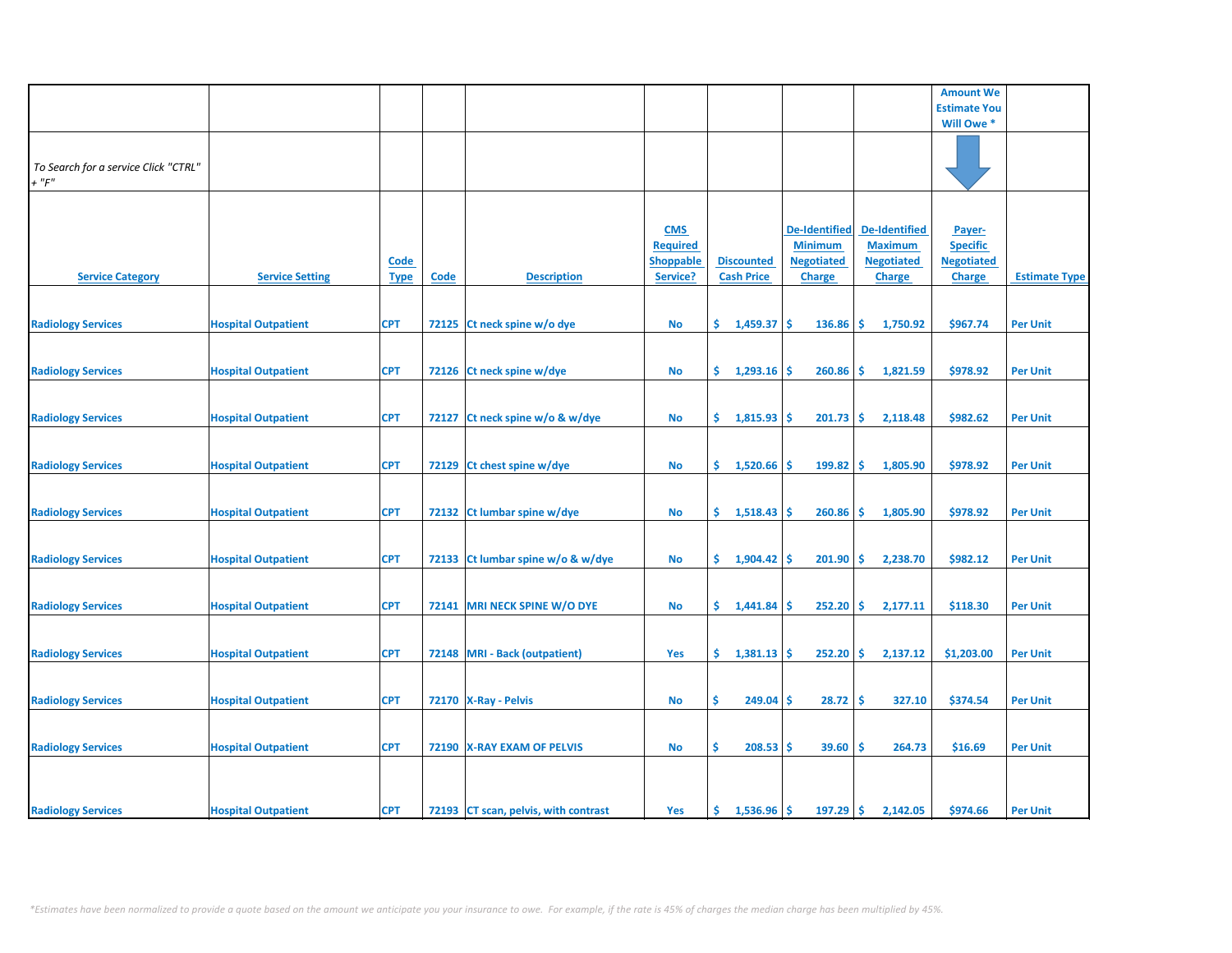|                                      |                            |             |      |                                       |                  |                   |                      |                      | <b>Amount We</b>    |                      |
|--------------------------------------|----------------------------|-------------|------|---------------------------------------|------------------|-------------------|----------------------|----------------------|---------------------|----------------------|
|                                      |                            |             |      |                                       |                  |                   |                      |                      | <b>Estimate You</b> |                      |
|                                      |                            |             |      |                                       |                  |                   |                      |                      | Will Owe *          |                      |
|                                      |                            |             |      |                                       |                  |                   |                      |                      |                     |                      |
|                                      |                            |             |      |                                       |                  |                   |                      |                      |                     |                      |
|                                      |                            |             |      |                                       |                  |                   |                      |                      |                     |                      |
| To Search for a service Click "CTRL" |                            |             |      |                                       |                  |                   |                      |                      |                     |                      |
| $+$ " $F$ "                          |                            |             |      |                                       |                  |                   |                      |                      |                     |                      |
|                                      |                            |             |      |                                       |                  |                   |                      |                      |                     |                      |
|                                      |                            |             |      |                                       |                  |                   |                      |                      |                     |                      |
|                                      |                            |             |      |                                       |                  |                   |                      |                      |                     |                      |
|                                      |                            |             |      |                                       | <b>CMS</b>       |                   | <b>De-Identified</b> | <b>De-Identified</b> | Payer-              |                      |
|                                      |                            |             |      |                                       | <b>Required</b>  |                   | <b>Minimum</b>       | <b>Maximum</b>       | <b>Specific</b>     |                      |
|                                      |                            |             |      |                                       |                  |                   |                      |                      |                     |                      |
|                                      |                            | <b>Code</b> |      |                                       | <b>Shoppable</b> | <b>Discounted</b> | <b>Negotiated</b>    | <b>Negotiated</b>    | <b>Negotiated</b>   |                      |
| <b>Service Category</b>              | <b>Service Setting</b>     | <b>Type</b> | Code | <b>Description</b>                    | Service?         | <b>Cash Price</b> | <b>Charge</b>        | <b>Charge</b>        | <b>Charge</b>       | <b>Estimate Type</b> |
|                                      |                            |             |      |                                       |                  |                   |                      |                      |                     |                      |
|                                      |                            |             |      |                                       |                  |                   |                      |                      |                     |                      |
|                                      |                            |             |      |                                       |                  |                   |                      |                      |                     |                      |
|                                      |                            |             |      |                                       |                  |                   |                      |                      |                     |                      |
| <b>Radiology Services</b>            | <b>Hospital Outpatient</b> | <b>CPT</b>  |      | 72197 MRI - Pelvis (outpatient)       | <b>No</b>        | \$<br>2,448.72    | \$<br>402.71         | -\$<br>3,522.33      | \$1,203.00          | <b>Per Unit</b>      |
|                                      |                            |             |      |                                       |                  |                   |                      |                      |                     |                      |
|                                      |                            |             |      |                                       |                  |                   |                      |                      |                     |                      |
|                                      |                            |             |      |                                       |                  |                   |                      |                      |                     |                      |
|                                      |                            |             |      |                                       |                  |                   |                      |                      |                     |                      |
| <b>Radiology Services</b>            | <b>Hospital Outpatient</b> | <b>CPT</b>  |      | 73000 X-ray exam of collar bone       | <b>No</b>        | \$<br>147.59      | 22.40<br><b>S</b>    | \$ ا<br>185.92       | \$373.42            | <b>Per Unit</b>      |
|                                      |                            |             |      |                                       |                  |                   |                      |                      |                     |                      |
|                                      |                            |             |      |                                       |                  |                   |                      |                      |                     |                      |
|                                      |                            |             |      |                                       |                  |                   |                      |                      |                     |                      |
|                                      |                            |             |      |                                       |                  |                   |                      |                      |                     |                      |
| <b>Radiology Services</b>            | <b>Hospital Outpatient</b> | <b>CPT</b>  |      | 73010 X-ray exam of shoulder blade    | <b>No</b>        | \$<br>196.93      | Ŝ.<br>26.01          | \$.<br>251.93        | \$375.02            | <b>Per Unit</b>      |
|                                      |                            |             |      |                                       |                  |                   |                      |                      |                     |                      |
|                                      |                            |             |      |                                       |                  |                   |                      |                      |                     |                      |
|                                      |                            |             |      |                                       |                  |                   |                      |                      |                     |                      |
|                                      |                            |             |      |                                       |                  |                   |                      |                      |                     |                      |
| <b>Radiology Services</b>            | <b>Hospital Outpatient</b> | <b>CPT</b>  |      | 73030   X-Ray - Shoulder (outpatient) | No               | \$<br>149.50      | Ŝ<br>28.33           | \$.<br>196.92        | \$375.56            | <b>Per Unit</b>      |
|                                      |                            |             |      |                                       |                  |                   |                      |                      |                     |                      |
|                                      |                            |             |      |                                       |                  |                   |                      |                      |                     |                      |
|                                      |                            |             |      |                                       |                  |                   |                      |                      |                     |                      |
| <b>Radiology Services</b>            | <b>Hospital Outpatient</b> | <b>CPT</b>  |      | 73060 X-RAY EXAM OF HUMERUS           | <b>No</b>        | \$<br>$147.62$ \$ | 29.40                | ۱\$<br>195.82        | \$12.96             | <b>Per Unit</b>      |
|                                      |                            |             |      |                                       |                  |                   |                      |                      |                     |                      |
|                                      |                            |             |      |                                       |                  |                   |                      |                      |                     |                      |
|                                      |                            |             |      |                                       |                  |                   |                      |                      |                     |                      |
| <b>Radiology Services</b>            | <b>Hospital Outpatient</b> | <b>CPT</b>  |      | 73070 X-ray exam of elbow             | <b>No</b>        | \$<br>146.83      | 25.07<br>-S          | -\$<br>191.42        | \$372.87            | <b>Per Unit</b>      |
|                                      |                            |             |      |                                       |                  |                   |                      |                      |                     |                      |
|                                      |                            |             |      |                                       |                  |                   |                      |                      |                     |                      |
|                                      |                            |             |      |                                       |                  |                   |                      |                      |                     |                      |
| <b>Radiology Services</b>            | <b>Hospital Outpatient</b> | <b>CPT</b>  |      | 73080 X-RAY EXAM OF ELBOW             | <b>No</b>        | \$<br>122.83      | 26.72<br>'\$         | \$<br>154.02         | \$12.96             | <b>Per Unit</b>      |
|                                      |                            |             |      |                                       |                  |                   |                      |                      |                     |                      |
|                                      |                            |             |      |                                       |                  |                   |                      |                      |                     |                      |
|                                      |                            |             |      |                                       |                  |                   |                      |                      |                     |                      |
| <b>Radiology Services</b>            | <b>Hospital Outpatient</b> | <b>CPT</b>  |      | 73090 X-RAY EXAM OF FOREARM           | <b>No</b>        | \$<br>$117.10$ \$ | 26.40                | ۱\$<br>151.82        | \$12.42             | <b>Per Unit</b>      |
|                                      |                            |             |      |                                       |                  |                   |                      |                      |                     |                      |
|                                      |                            |             |      |                                       |                  |                   |                      |                      |                     |                      |
|                                      |                            |             |      |                                       |                  |                   |                      |                      |                     |                      |
|                                      |                            |             |      |                                       |                  |                   |                      |                      |                     |                      |
| <b>Radiology Services</b>            | <b>Hospital Outpatient</b> | <b>CPT</b>  |      | 73110   X-Ray - Wrist (outpatient)    | <b>No</b>        | \$<br>156.52      | 30.72<br><b>S</b>    | -\$<br>196.19        | \$373.96            | <b>Per Unit</b>      |
|                                      |                            |             |      |                                       |                  |                   |                      |                      |                     |                      |
|                                      |                            |             |      |                                       |                  |                   |                      |                      |                     |                      |
|                                      |                            |             |      |                                       |                  | Ś                 |                      |                      |                     |                      |
| <b>Radiology Services</b>            | <b>Hospital Outpatient</b> | <b>CPT</b>  |      | 73120 X-RAY EXAM OF HAND              | <b>No</b>        | 192.03            | <b>S</b><br>24.40    | \$ ا<br>249.73       | \$12.42             | <b>Per Unit</b>      |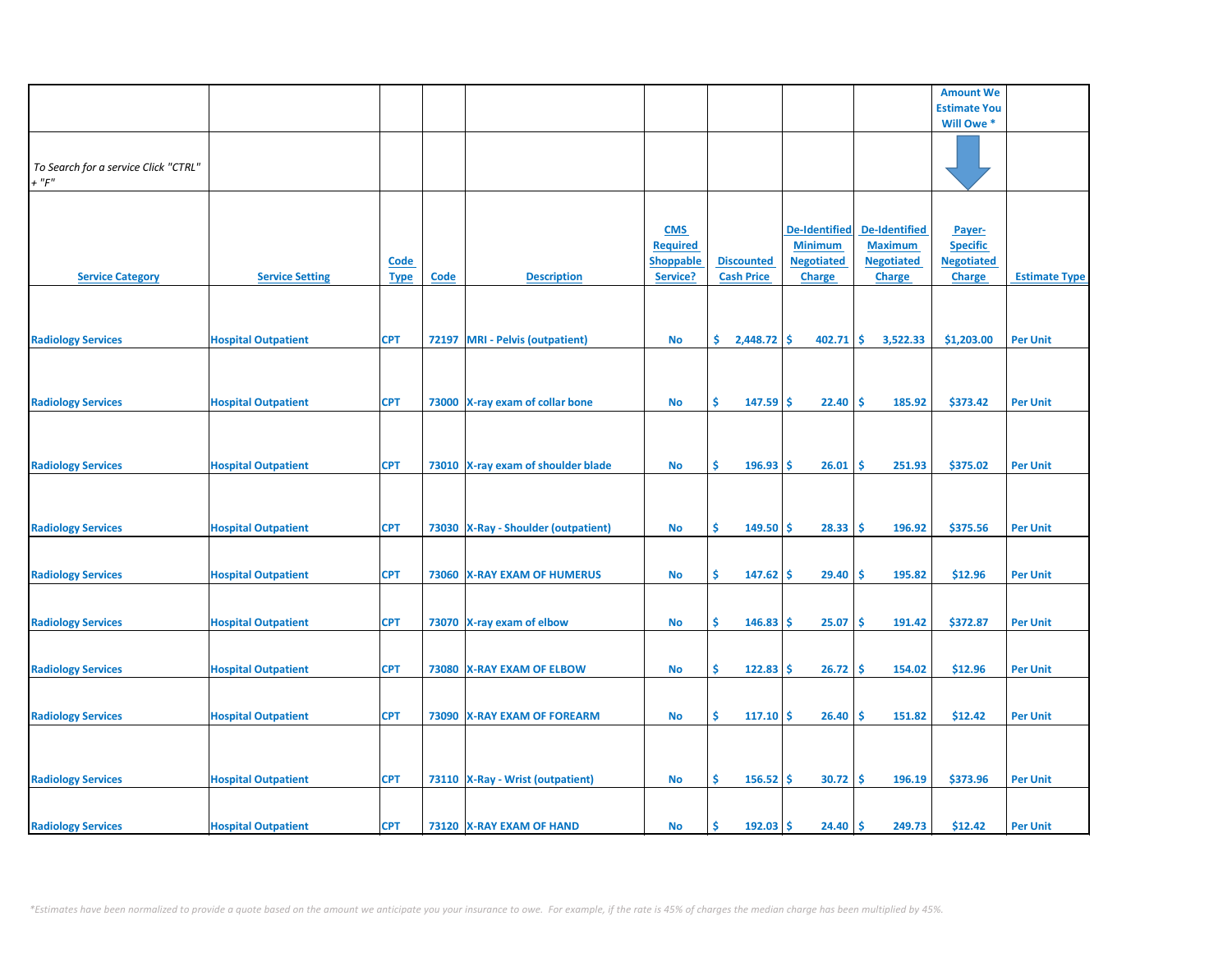|                                      |                            |             |             |                                        |                  |                   |                    |                      | <b>Amount We</b>    |                      |
|--------------------------------------|----------------------------|-------------|-------------|----------------------------------------|------------------|-------------------|--------------------|----------------------|---------------------|----------------------|
|                                      |                            |             |             |                                        |                  |                   |                    |                      |                     |                      |
|                                      |                            |             |             |                                        |                  |                   |                    |                      | <b>Estimate You</b> |                      |
|                                      |                            |             |             |                                        |                  |                   |                    |                      | Will Owe *          |                      |
|                                      |                            |             |             |                                        |                  |                   |                    |                      |                     |                      |
|                                      |                            |             |             |                                        |                  |                   |                    |                      |                     |                      |
| To Search for a service Click "CTRL" |                            |             |             |                                        |                  |                   |                    |                      |                     |                      |
| $+$ " $F$ "                          |                            |             |             |                                        |                  |                   |                    |                      |                     |                      |
|                                      |                            |             |             |                                        |                  |                   |                    |                      |                     |                      |
|                                      |                            |             |             |                                        |                  |                   |                    |                      |                     |                      |
|                                      |                            |             |             |                                        |                  |                   |                    |                      |                     |                      |
|                                      |                            |             |             |                                        | <b>CMS</b>       |                   | De-Identified      | <b>De-Identified</b> | Payer-              |                      |
|                                      |                            |             |             |                                        | <b>Required</b>  |                   | <b>Minimum</b>     | <b>Maximum</b>       | <b>Specific</b>     |                      |
|                                      |                            | <b>Code</b> |             |                                        | <b>Shoppable</b> | <b>Discounted</b> | <b>Negotiated</b>  | <b>Negotiated</b>    | <b>Negotiated</b>   |                      |
| <b>Service Category</b>              | <b>Service Setting</b>     | <b>Type</b> | <b>Code</b> | <b>Description</b>                     | Service?         | <b>Cash Price</b> | <b>Charge</b>      | <b>Charge</b>        | <b>Charge</b>       | <b>Estimate Type</b> |
|                                      |                            |             |             |                                        |                  |                   |                    |                      |                     |                      |
|                                      |                            |             |             |                                        |                  |                   |                    |                      |                     |                      |
|                                      |                            |             |             |                                        |                  | Ś                 |                    |                      |                     |                      |
| <b>Radiology Services</b>            | <b>Hospital Outpatient</b> | <b>CPT</b>  |             | 73130   X-Ray - Hand                   | No               | 151.54            | 32.72<br><b>S</b>  | -\$<br>198.42        | \$373.96            | <b>Per Unit</b>      |
|                                      |                            |             |             |                                        |                  |                   |                    |                      |                     |                      |
|                                      |                            |             |             |                                        |                  |                   |                    |                      |                     |                      |
|                                      |                            |             |             |                                        |                  |                   |                    |                      |                     |                      |
| <b>Radiology Services</b>            | <b>Hospital Outpatient</b> | <b>CPT</b>  | 73221       | <b>MRI</b> - Shoulder, Elbow, or Wrist | No               | \$.<br>1,211.82   | 246.65<br><b>S</b> | -\$<br>1,702.46      | \$1,203.00          | <b>Per Unit</b>      |
|                                      |                            |             |             |                                        |                  |                   |                    |                      |                     |                      |
|                                      |                            |             |             |                                        |                  |                   |                    |                      |                     |                      |
|                                      |                            |             |             |                                        |                  |                   |                    |                      |                     |                      |
| <b>Radiology Services</b>            | <b>Hospital Outpatient</b> | <b>CPT</b>  |             | 73502 X-Ray - Hip                      | No               | \$<br>$129.58$ \$ | 37.77              | -\$<br>197.91        | \$377.66            | <b>Per Unit</b>      |
|                                      |                            |             |             |                                        |                  |                   |                    |                      |                     |                      |
|                                      |                            |             |             |                                        |                  |                   |                    |                      |                     |                      |
|                                      |                            |             |             |                                        |                  |                   |                    |                      |                     |                      |
| <b>Radiology Services</b>            | <b>Hospital Outpatient</b> | <b>CPT</b>  |             | 73552 X-RAY EXAM OF FEMUR 2/>          | No               | Ŝ.<br>$150.51$ \$ | 29.51              | -\$<br>189.38        | \$14.00             | <b>Per Unit</b>      |
|                                      |                            |             |             |                                        |                  |                   |                    |                      |                     |                      |
|                                      |                            |             |             |                                        |                  |                   |                    |                      |                     |                      |
|                                      |                            |             |             |                                        |                  |                   |                    |                      |                     |                      |
|                                      |                            |             |             |                                        |                  |                   |                    |                      |                     |                      |
| <b>Radiology Services</b>            | <b>Hospital Outpatient</b> | <b>CPT</b>  |             | 73560 X-RAY EXAM OF KNEE 1 OR 2        | No               | \$<br>$201.92$ \$ | 32.40              | -\$<br>266.82        | \$14.02             | <b>Per Unit</b>      |
|                                      |                            |             |             |                                        |                  |                   |                    |                      |                     |                      |
|                                      |                            |             |             |                                        |                  |                   |                    |                      |                     |                      |
|                                      |                            |             |             |                                        |                  |                   |                    |                      |                     |                      |
|                                      |                            | <b>CPT</b>  |             |                                        |                  | Ŝ.<br>$263.50$ \$ | 36.52              | -\$<br>351.25        | \$375.56            |                      |
| <b>Radiology Services</b>            | <b>Hospital Outpatient</b> |             |             | 73562 X-Ray - Knee (outpatient)        | No               |                   |                    |                      |                     | <b>Per Unit</b>      |
|                                      |                            |             |             |                                        |                  |                   |                    |                      |                     |                      |
|                                      |                            |             |             |                                        |                  |                   |                    |                      |                     |                      |
| <b>Radiology Services</b>            | <b>Hospital Outpatient</b> | <b>CPT</b>  |             | 73590 X-ray exam of lower leg          | <b>No</b>        | \$<br>239.62      | 32.40<br>\$.       | \$.<br>321.48        | \$373.96            | <b>Per Unit</b>      |
|                                      |                            |             |             |                                        |                  |                   |                    |                      |                     |                      |
|                                      |                            |             |             |                                        |                  |                   |                    |                      |                     |                      |
| <b>Radiology Services</b>            | <b>Hospital Outpatient</b> | <b>CPT</b>  |             | 73600 X-RAY EXAM OF ANKLE              | <b>No</b>        | \$<br>$191.55$ \$ | 31.98              | -\$<br>278.60        | \$12.42             | <b>Per Unit</b>      |
|                                      |                            |             |             |                                        |                  |                   |                    |                      |                     |                      |
|                                      |                            |             |             |                                        |                  |                   |                    |                      |                     |                      |
|                                      |                            |             |             |                                        |                  |                   |                    |                      |                     |                      |
|                                      |                            |             |             |                                        |                  |                   |                    |                      |                     |                      |
| <b>Radiology Services</b>            | <b>Hospital Outpatient</b> | <b>CPT</b>  |             | 73610 X-Ray - Ankle (outpatient)       | <b>No</b>        | \$<br>239.05      | -\$<br>25.72       | \$<br>311.14         | \$373.96            | <b>Per Unit</b>      |
|                                      |                            |             |             |                                        |                  |                   |                    |                      |                     |                      |
|                                      |                            |             |             |                                        |                  |                   |                    |                      |                     |                      |
|                                      |                            |             |             |                                        |                  | Ŝ.                |                    |                      |                     |                      |
| <b>Radiology Services</b>            | <b>Hospital Outpatient</b> | <b>CPT</b>  |             | 73620 X-RAY EXAM OF FOOT               | No               | $196.24$ \$       | 29.81              | -\$<br>262.21        | \$11.44             | <b>Per Unit</b>      |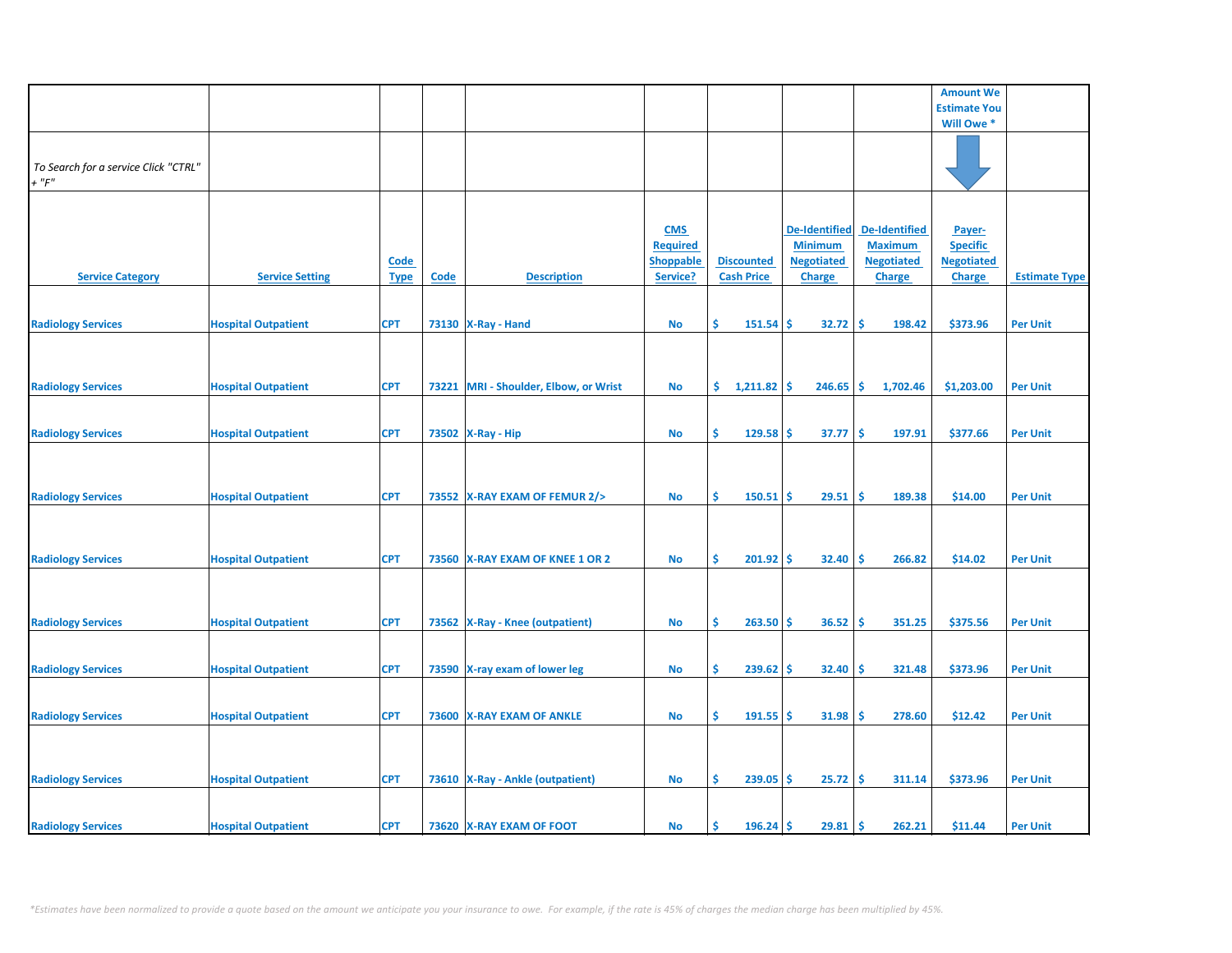|                                      |                            |             |       |                                           |                  |                          |                      |                      | <b>Amount We</b>    |                      |
|--------------------------------------|----------------------------|-------------|-------|-------------------------------------------|------------------|--------------------------|----------------------|----------------------|---------------------|----------------------|
|                                      |                            |             |       |                                           |                  |                          |                      |                      | <b>Estimate You</b> |                      |
|                                      |                            |             |       |                                           |                  |                          |                      |                      | Will Owe *          |                      |
|                                      |                            |             |       |                                           |                  |                          |                      |                      |                     |                      |
| To Search for a service Click "CTRL" |                            |             |       |                                           |                  |                          |                      |                      |                     |                      |
| $+$ " $F$ "                          |                            |             |       |                                           |                  |                          |                      |                      |                     |                      |
|                                      |                            |             |       |                                           |                  |                          |                      |                      |                     |                      |
|                                      |                            |             |       |                                           | <b>CMS</b>       |                          | <b>De-Identified</b> | <b>De-Identified</b> | Payer-              |                      |
|                                      |                            |             |       |                                           | <b>Required</b>  |                          | <b>Minimum</b>       | <b>Maximum</b>       | <b>Specific</b>     |                      |
|                                      |                            | <b>Code</b> |       |                                           | <b>Shoppable</b> | <b>Discounted</b>        | <b>Negotiated</b>    | <b>Negotiated</b>    | <b>Negotiated</b>   |                      |
| <b>Service Category</b>              | <b>Service Setting</b>     | <b>Type</b> | Code  | <b>Description</b>                        | Service?         | <b>Cash Price</b>        | Charge               | Charge               | <b>Charge</b>       | <b>Estimate Type</b> |
|                                      |                            |             |       |                                           |                  |                          |                      |                      |                     |                      |
|                                      |                            |             |       |                                           |                  |                          |                      |                      |                     |                      |
| <b>Radiology Services</b>            | <b>Hospital Outpatient</b> | <b>CPT</b>  |       | 73630 X-Ray - Foot (outpatient)           | No               | \$<br>216.05             | <b>S</b><br>33.95    | -\$<br>289.60        | \$373.48            | <b>Per Unit</b>      |
|                                      |                            |             |       |                                           |                  |                          |                      |                      |                     |                      |
|                                      |                            |             |       |                                           |                  |                          |                      |                      |                     |                      |
|                                      |                            |             |       |                                           |                  |                          |                      |                      |                     |                      |
| <b>Radiology Services</b>            | <b>Hospital Outpatient</b> | <b>CPT</b>  |       | 73700 CT LOWER EXTREMITY W/O DYE          | <b>No</b>        | \$.<br>1,231.00          | Ŝ.<br>134.01         | -Ś<br>1,400.92       | \$74.03             | <b>Per Unit</b>      |
|                                      |                            |             |       |                                           |                  |                          |                      |                      |                     |                      |
|                                      |                            |             |       |                                           |                  |                          |                      |                      |                     |                      |
| <b>Radiology Services</b>            | <b>Hospital Outpatient</b> | <b>CPT</b>  |       | 73721 MRI - Knee (outpatient)             | Yes              | \$.<br>$1,224.32$ \$     | 246.65               | -\$<br>1,828.36      | \$1,203.00          | <b>Per Unit</b>      |
|                                      |                            |             |       |                                           |                  |                          |                      |                      |                     |                      |
|                                      |                            |             |       |                                           |                  |                          |                      |                      |                     |                      |
| <b>Radiology Services</b>            | <b>Hospital Outpatient</b> | <b>CPT</b>  |       | 74018   X-Ray - Abdomen                   | No               | Ŝ.<br>145.61             | <b>S</b><br>28.31    | -\$<br>189.76        | \$374.50            | <b>Per Unit</b>      |
|                                      |                            |             |       |                                           |                  |                          |                      |                      |                     |                      |
| <b>Radiology Services</b>            | <b>Hospital Outpatient</b> | <b>CPT</b>  |       | 74150 Ct abdomen w/o dye                  | No               | Ŝ.<br>977.64             | 142.38<br><b>S</b>   | \$<br>1,446.99       | \$976.79            | <b>Per Unit</b>      |
|                                      |                            |             |       |                                           |                  |                          |                      |                      |                     |                      |
|                                      |                            |             |       |                                           |                  |                          |                      |                      |                     |                      |
|                                      |                            |             |       |                                           |                  |                          |                      |                      |                     |                      |
| <b>Radiology Services</b>            | <b>Hospital Outpatient</b> | <b>CPT</b>  |       | 74170 Ct abdomen w/o & w/dye              | <b>No</b>        | $\sin 1,824.18$ $\sin 5$ | 207.86               | Ŝ.<br>2,144.29       | \$992.42            | <b>Per Unit</b>      |
|                                      |                            |             |       |                                           |                  |                          |                      |                      |                     |                      |
|                                      |                            |             |       |                                           |                  |                          |                      |                      |                     |                      |
|                                      |                            |             |       |                                           |                  |                          |                      |                      |                     |                      |
|                                      |                            |             |       | <b>CT Scan - Abdomen and Pelvis, with</b> |                  |                          |                      |                      |                     |                      |
| <b>Radiology Services</b>            | <b>Hospital Outpatient</b> | <b>CPT</b>  | 74177 | <b>Contrast</b>                           | <b>No</b>        | $\frac{2,748.11}{5}$     | 286.79               | Ŝ.<br>3,568.86       | \$1,023.19          | <b>Per Unit</b>      |
|                                      |                            |             |       |                                           |                  |                          |                      |                      |                     |                      |
|                                      |                            |             |       |                                           |                  |                          |                      |                      |                     |                      |
|                                      |                            |             |       |                                           |                  |                          |                      |                      |                     |                      |
|                                      |                            |             |       | <b>CT Scan - Abdomen and Pelvis, with</b> |                  |                          |                      |                      |                     |                      |
| <b>Radiology Services</b>            | <b>Hospital Outpatient</b> | <b>CPT</b>  | 74177 | <b>Contrast</b>                           | Yes              | $\frac{2,748.11}{5}$     | 286.79               | <b>S</b><br>3,568.86 | \$1,023.19          | <b>Per Unit</b>      |
|                                      |                            |             |       |                                           |                  |                          |                      |                      |                     |                      |
|                                      |                            |             |       |                                           |                  |                          |                      |                      |                     |                      |
| <b>Radiology Services</b>            | <b>Hospital Outpatient</b> | <b>CPT</b>  |       | 74220 X-ray xm esophagus 1 cntrst         | <b>No</b>        | \$<br>$394.10$ \$        | 56.38                | l\$<br>563.71        | \$395.21            | <b>Per Unit</b>      |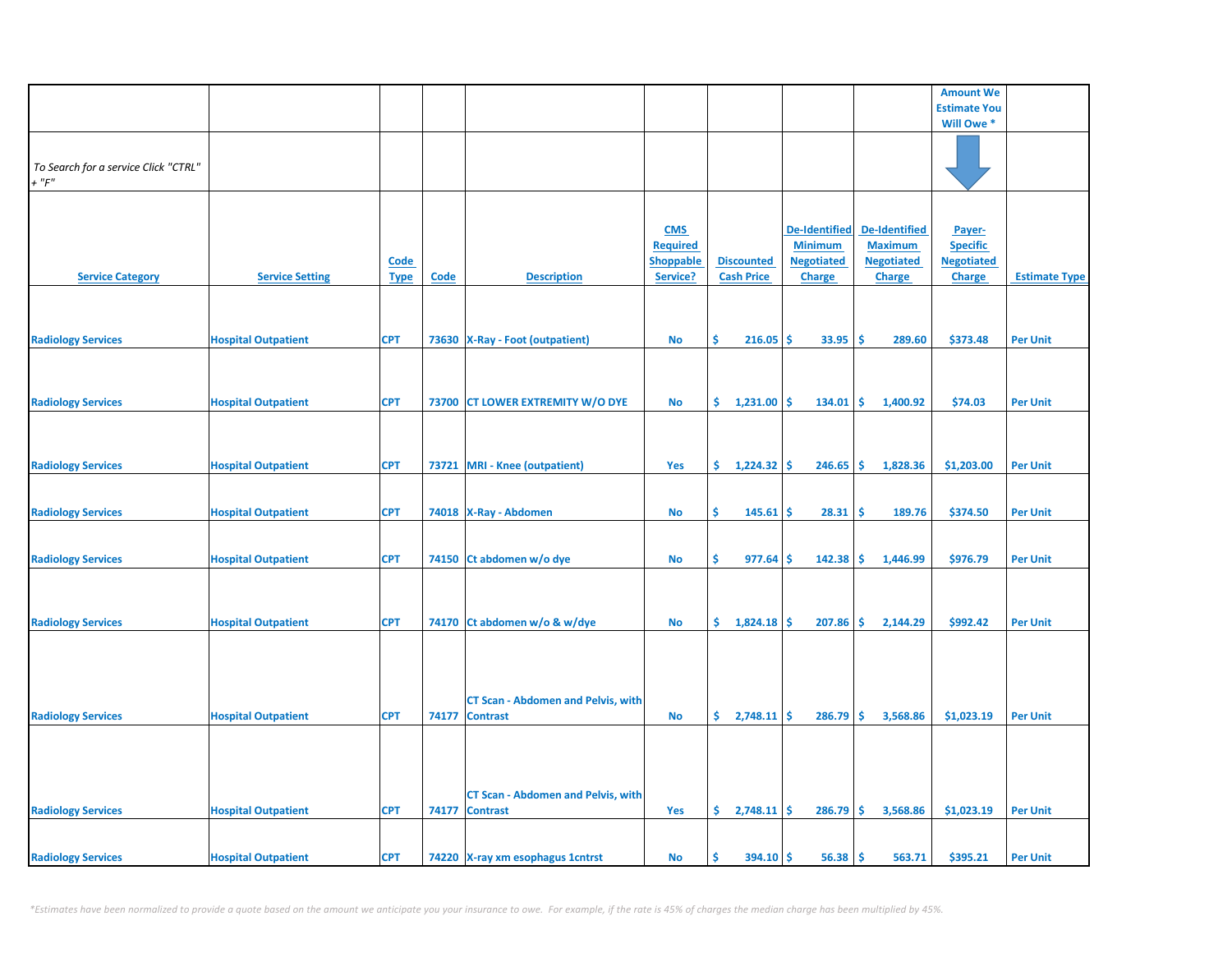|                                                     |                            |                     |             |                                         |                                                               |                                        |                                                                              |                                                                              | <b>Amount We</b>                                                |                      |
|-----------------------------------------------------|----------------------------|---------------------|-------------|-----------------------------------------|---------------------------------------------------------------|----------------------------------------|------------------------------------------------------------------------------|------------------------------------------------------------------------------|-----------------------------------------------------------------|----------------------|
|                                                     |                            |                     |             |                                         |                                                               |                                        |                                                                              |                                                                              |                                                                 |                      |
|                                                     |                            |                     |             |                                         |                                                               |                                        |                                                                              |                                                                              | <b>Estimate You</b>                                             |                      |
|                                                     |                            |                     |             |                                         |                                                               |                                        |                                                                              |                                                                              | Will Owe *                                                      |                      |
| To Search for a service Click "CTRL"<br>$+$ " $F$ " |                            |                     |             |                                         |                                                               |                                        |                                                                              |                                                                              |                                                                 |                      |
|                                                     |                            |                     |             |                                         |                                                               |                                        |                                                                              |                                                                              |                                                                 |                      |
| <b>Service Category</b>                             | <b>Service Setting</b>     | Code<br><b>Type</b> | <b>Code</b> | <b>Description</b>                      | <b>CMS</b><br><b>Required</b><br><b>Shoppable</b><br>Service? | <b>Discounted</b><br><b>Cash Price</b> | <b>De-Identified</b><br><b>Minimum</b><br><b>Negotiated</b><br><b>Charge</b> | <b>De-Identified</b><br><b>Maximum</b><br><b>Negotiated</b><br><b>Charge</b> | Payer-<br><b>Specific</b><br><b>Negotiated</b><br><b>Charge</b> | <b>Estimate Type</b> |
|                                                     |                            |                     |             |                                         |                                                               |                                        |                                                                              |                                                                              |                                                                 |                      |
| <b>Radiology Services</b>                           | <b>Hospital Outpatient</b> | <b>CPT</b>          |             | 74270 X-ray xm colon 1 cntrst std       | <b>No</b>                                                     | \$<br>$521.72$ \$                      | 79.34                                                                        | \$.<br>578.01                                                                | \$411.93                                                        | <b>Per Unit</b>      |
|                                                     |                            |                     |             |                                         |                                                               |                                        |                                                                              |                                                                              |                                                                 |                      |
| <b>Radiology Services</b>                           | <b>Hospital Outpatient</b> | <b>CPT</b>          | 75571       | Ct hrt w/o dye w/ca test                | No                                                            | \$<br>306.04                           | 59.00<br>\$.                                                                 | \$.<br>323.39                                                                | \$931.13                                                        | <b>Per Unit</b>      |
| <b>Radiology Services</b>                           | <b>Hospital Outpatient</b> | <b>CPT</b>          | 76536       | <b>Ultrasound - Head and Neck</b>       | <b>No</b>                                                     | \$<br>460.62                           | \$<br>78.79                                                                  | Ŝ<br>386.50                                                                  | \$434.60                                                        | <b>Per Unit</b>      |
|                                                     |                            |                     |             |                                         |                                                               |                                        |                                                                              |                                                                              |                                                                 |                      |
| <b>Radiology Services</b>                           | <b>Hospital Outpatient</b> | <b>CPT</b>          | 76642       | <b>Ultrasound - Breast (outpatient)</b> | <b>No</b>                                                     | Ś<br>152.68                            | \$<br>78.52                                                                  | Ŝ<br>249.30                                                                  | \$443.66                                                        | <b>Per Unit</b>      |
| <b>Radiology Services</b>                           | <b>Hospital Outpatient</b> | <b>CPT</b>          | 76700       | <b>Ultrasound - Abdominal, Complete</b> | Yes                                                           | Ŝ.<br>361.43                           | 91.69<br>-S                                                                  | Ŝ<br>433.80                                                                  | \$452.90                                                        | <b>Per Unit</b>      |
| <b>Radiology Services</b>                           | <b>Hospital Outpatient</b> | <b>CPT</b>          | 76705       | Ultrasound - Abdominal, Limited         | No                                                            | \$<br>327.93                           | Ŝ<br>46.05                                                                   | Ś<br>372.20                                                                  | \$436.23                                                        | <b>Per Unit</b>      |
| <b>Maternity/Delivery</b>                           | <b>Hospital Outpatient</b> | <b>CPT</b>          |             | 76770 US EXAM ABDO BACK WALL COMP       | No                                                            | \$<br>$456.58$ \$                      | 76.54                                                                        | Ŝ<br>400.80                                                                  | \$54.62                                                         | <b>Per Unit</b>      |
|                                                     |                            |                     |             |                                         |                                                               |                                        |                                                                              |                                                                              |                                                                 |                      |
| <b>Maternity/Delivery</b>                           | <b>Hospital Outpatient</b> | <b>CPT</b>          |             | 76801 OB US < 14 WKS SINGLE FETUS       | <b>No</b>                                                     | Ŝ<br>$391.57$ \$                       | 86.65                                                                        | Ŝ.<br>396.27                                                                 | \$73.81                                                         | <b>Per Unit</b>      |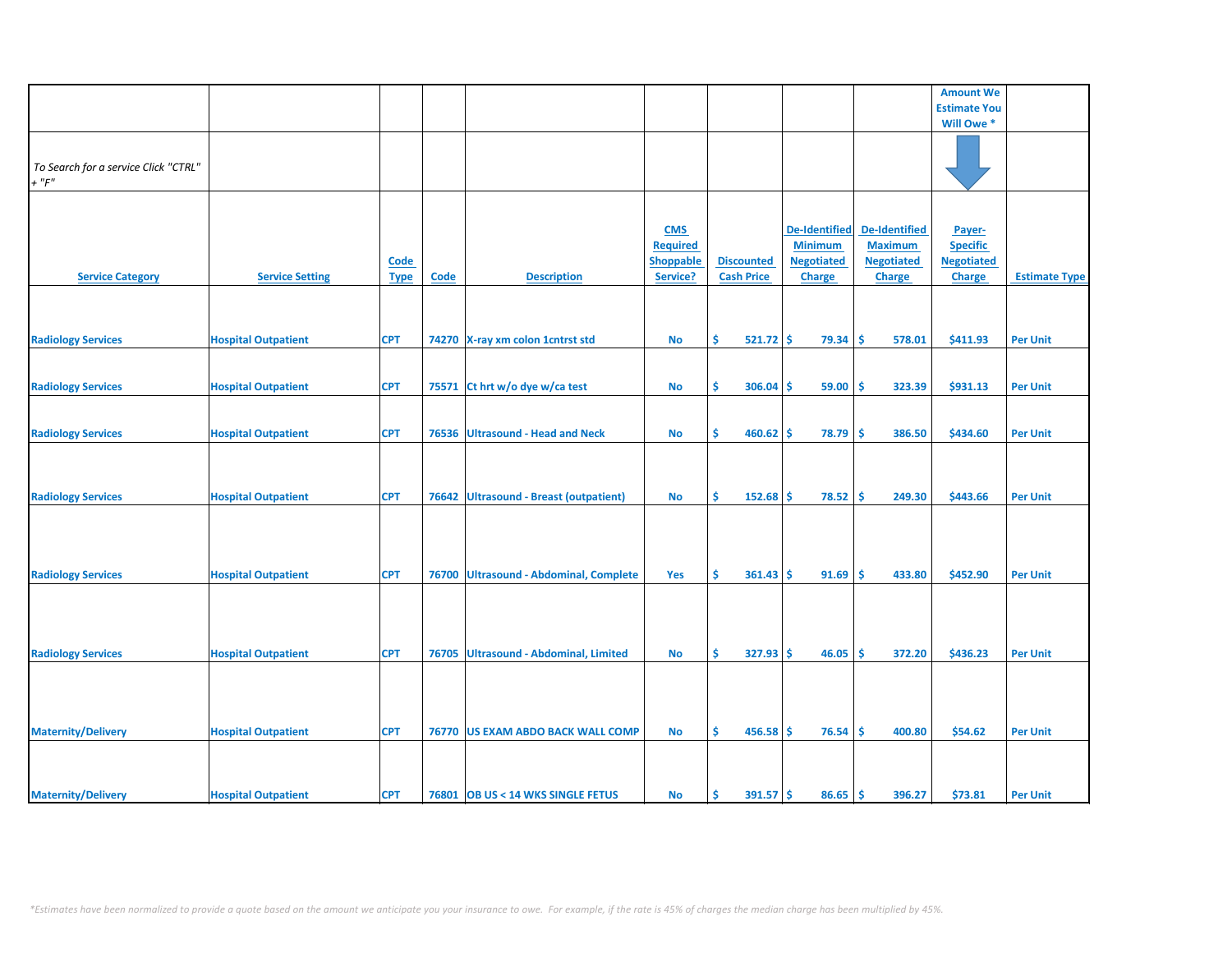|                                      |                            |             |       |                                        |                  |                    |                      |                    | <b>Amount We</b>    |                      |
|--------------------------------------|----------------------------|-------------|-------|----------------------------------------|------------------|--------------------|----------------------|--------------------|---------------------|----------------------|
|                                      |                            |             |       |                                        |                  |                    |                      |                    | <b>Estimate You</b> |                      |
|                                      |                            |             |       |                                        |                  |                    |                      |                    | Will Owe*           |                      |
|                                      |                            |             |       |                                        |                  |                    |                      |                    |                     |                      |
|                                      |                            |             |       |                                        |                  |                    |                      |                    |                     |                      |
| To Search for a service Click "CTRL" |                            |             |       |                                        |                  |                    |                      |                    |                     |                      |
| $+$ " $F$ "                          |                            |             |       |                                        |                  |                    |                      |                    |                     |                      |
|                                      |                            |             |       |                                        |                  |                    |                      |                    |                     |                      |
|                                      |                            |             |       |                                        |                  |                    |                      |                    |                     |                      |
|                                      |                            |             |       |                                        |                  |                    |                      |                    |                     |                      |
|                                      |                            |             |       |                                        | <b>CMS</b>       |                    | <b>De-Identified</b> | De-Identified      | Payer-              |                      |
|                                      |                            |             |       |                                        | <b>Required</b>  |                    | <b>Minimum</b>       | <b>Maximum</b>     | <b>Specific</b>     |                      |
|                                      |                            | <b>Code</b> |       |                                        | <b>Shoppable</b> | <b>Discounted</b>  | <b>Negotiated</b>    | <b>Negotiated</b>  | <b>Negotiated</b>   |                      |
| <b>Service Category</b>              | <b>Service Setting</b>     | <b>Type</b> | Code  | <b>Description</b>                     | Service?         | <b>Cash Price</b>  | Charge               | Charge             | <b>Charge</b>       | <b>Estimate Type</b> |
|                                      |                            |             |       |                                        |                  |                    |                      |                    |                     |                      |
|                                      |                            |             |       |                                        |                  |                    |                      |                    |                     |                      |
|                                      |                            |             |       |                                        |                  |                    |                      |                    |                     |                      |
|                                      |                            |             |       |                                        |                  |                    |                      |                    |                     |                      |
|                                      |                            |             |       | <b>Ultrasound - Pregnancy</b>          |                  |                    |                      |                    |                     |                      |
| <b>Radiology Services</b>            | <b>Hospital Outpatient</b> | <b>CPT</b>  | 76805 | (outpatient)                           | Yes              | \$<br>367.73       | -Ś<br>100.36         | <b>S</b><br>437.10 | \$467.30            | <b>Per Unit</b>      |
|                                      |                            |             |       |                                        |                  |                    |                      |                    |                     |                      |
|                                      |                            |             |       |                                        |                  |                    |                      |                    |                     |                      |
|                                      |                            |             |       |                                        |                  |                    |                      |                    |                     |                      |
|                                      |                            |             |       |                                        |                  |                    |                      |                    |                     |                      |
| <b>Maternity/Delivery</b>            | <b>Hospital Outpatient</b> | <b>CPT</b>  |       | 76811   OB US DETAILED SNGL FETUS      | No               | \$<br>522.04       | -\$<br>198.65        | ١\$<br>587.50      | \$143.97            | <b>Per Unit</b>      |
|                                      |                            |             |       |                                        |                  |                    |                      |                    |                     |                      |
|                                      |                            |             |       |                                        |                  |                    |                      |                    |                     |                      |
| <b>Maternity/Delivery</b>            | <b>Hospital Outpatient</b> | <b>CPT</b>  |       | 76815 OB US LIMITED FETUS(S)           | <b>No</b>        | Ŝ.<br>$309.95$ \$  | 54.75                | -Ś<br>384.30       | \$47.89             | <b>Per Unit</b>      |
|                                      |                            |             |       |                                        |                  |                    |                      |                    |                     |                      |
|                                      |                            |             |       |                                        |                  |                    |                      |                    |                     |                      |
|                                      |                            |             |       |                                        |                  |                    |                      |                    |                     |                      |
|                                      |                            |             |       |                                        |                  |                    |                      |                    |                     |                      |
| <b>Radiology Services</b>            | <b>Hospital Outpatient</b> | <b>CPT</b>  |       | 76816 Ultrasound - Pregnancy Follow-Up | No               | Ŝ.<br>$406.54$ \$  | 64.37                | -\$<br>384.30      | \$457.24            | <b>Per Unit</b>      |
|                                      |                            |             |       |                                        |                  |                    |                      |                    |                     |                      |
|                                      |                            |             |       |                                        |                  |                    |                      |                    |                     |                      |
|                                      |                            |             |       |                                        |                  |                    |                      |                    |                     |                      |
|                                      |                            |             |       |                                        |                  |                    |                      |                    |                     |                      |
| <b>Maternity/Delivery</b>            | <b>Hospital Outpatient</b> | <b>CPT</b>  |       | 76818 FETAL BIOPHYS PROFILE W/NST      | <b>No</b>        | \$.<br>$476.50$ \$ | 82.20                | -\$<br>387.27      | \$79.52             | <b>Per Unit</b>      |
|                                      |                            |             |       |                                        |                  |                    |                      |                    |                     |                      |
|                                      |                            |             |       |                                        |                  |                    |                      |                    |                     |                      |
|                                      |                            |             |       |                                        |                  |                    |                      |                    |                     |                      |
| <b>Maternity/Delivery</b>            | <b>Hospital Outpatient</b> | <b>CPT</b>  |       | 76819 FETAL BIOPHYS PROFIL W/O NST     | No               | \$<br>407.39       | 97.44<br>s           | -\$<br>398.34      | \$57.92             | <b>Per Unit</b>      |
|                                      |                            |             |       |                                        |                  |                    |                      |                    |                     |                      |
|                                      |                            |             |       |                                        |                  |                    |                      |                    |                     |                      |
|                                      |                            |             |       |                                        |                  |                    |                      |                    |                     |                      |
| <b>Radiology Services</b>            | <b>Hospital Outpatient</b> | <b>CPT</b>  | 76821 | <b>MIDDLE CEREBRAL ARTERY ECHO</b>     | No               | \$<br>$370.14$ \$  | 88.69                | -\$<br>391.69      | \$53.14             | <b>Per Unit</b>      |
|                                      |                            |             |       |                                        |                  |                    |                      |                    |                     |                      |
|                                      |                            |             |       |                                        |                  |                    |                      |                    |                     |                      |
|                                      |                            |             |       |                                        |                  |                    |                      |                    |                     |                      |
|                                      |                            |             |       |                                        |                  |                    |                      |                    |                     |                      |
|                                      |                            |             |       |                                        |                  |                    |                      |                    |                     |                      |
|                                      |                            |             |       | <b>Ultrasound - Transvaginal (non-</b> |                  |                    |                      |                    |                     |                      |
| <b>Radiology Services</b>            | <b>Hospital Outpatient</b> | <b>CPT</b>  |       | 76830 maternity)                       | Yes              | -\$<br>$475.43$ \$ | 98.63                | l\$<br>463.90      | \$444.62            | <b>Per Unit</b>      |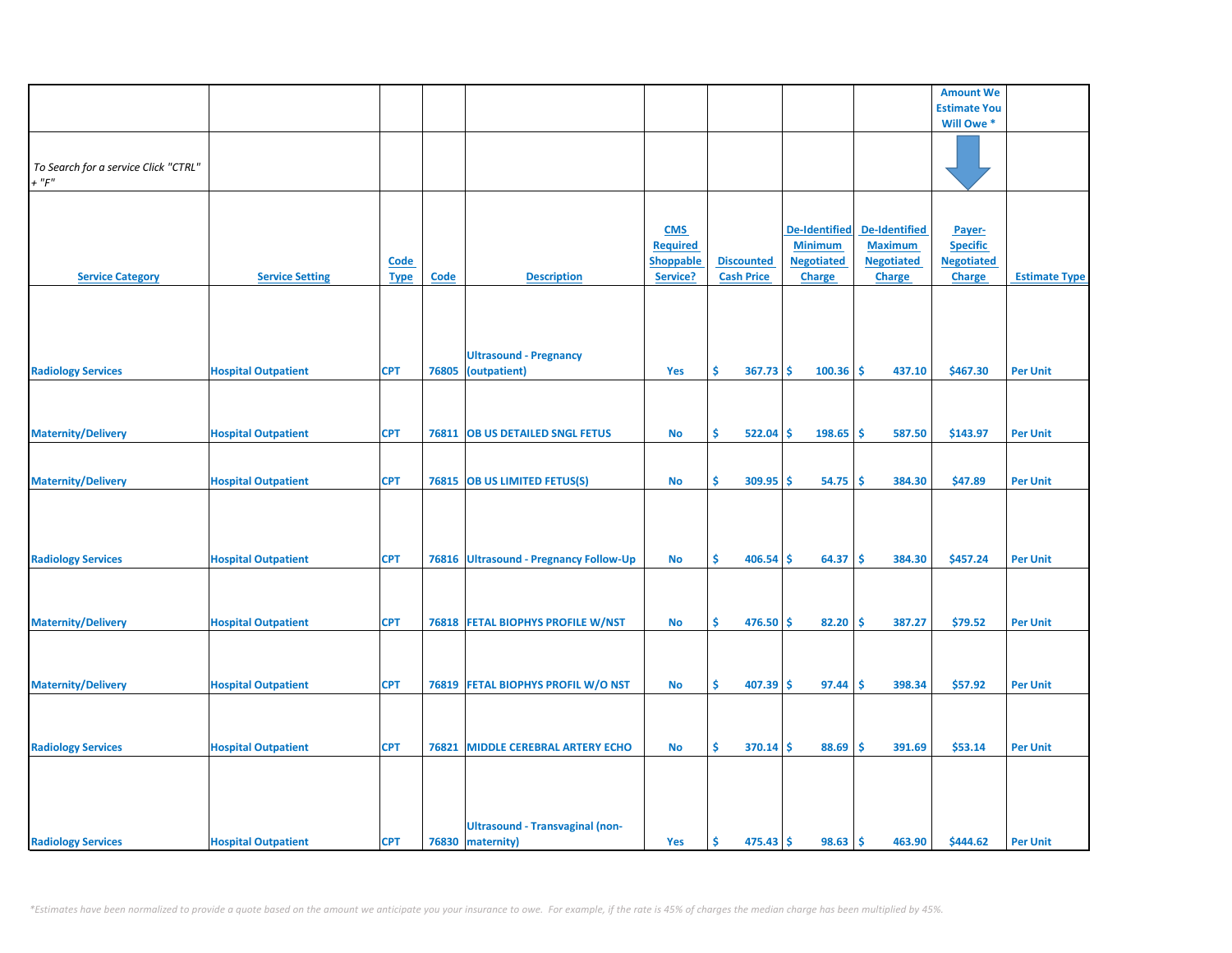|                                      |                            |             |       |                                        |                 |    |                   |    |                      |                      | <b>Amount We</b>    |                      |
|--------------------------------------|----------------------------|-------------|-------|----------------------------------------|-----------------|----|-------------------|----|----------------------|----------------------|---------------------|----------------------|
|                                      |                            |             |       |                                        |                 |    |                   |    |                      |                      | <b>Estimate You</b> |                      |
|                                      |                            |             |       |                                        |                 |    |                   |    |                      |                      | Will Owe *          |                      |
|                                      |                            |             |       |                                        |                 |    |                   |    |                      |                      |                     |                      |
|                                      |                            |             |       |                                        |                 |    |                   |    |                      |                      |                     |                      |
|                                      |                            |             |       |                                        |                 |    |                   |    |                      |                      |                     |                      |
| To Search for a service Click "CTRL" |                            |             |       |                                        |                 |    |                   |    |                      |                      |                     |                      |
| $+$ " $F"$                           |                            |             |       |                                        |                 |    |                   |    |                      |                      |                     |                      |
|                                      |                            |             |       |                                        |                 |    |                   |    |                      |                      |                     |                      |
|                                      |                            |             |       |                                        |                 |    |                   |    |                      |                      |                     |                      |
|                                      |                            |             |       |                                        | <b>CMS</b>      |    |                   |    | <b>De-Identified</b> | <b>De-Identified</b> |                     |                      |
|                                      |                            |             |       |                                        |                 |    |                   |    |                      |                      | Payer-              |                      |
|                                      |                            |             |       |                                        | <b>Required</b> |    |                   |    | <b>Minimum</b>       | <b>Maximum</b>       | <b>Specific</b>     |                      |
|                                      |                            | <b>Code</b> |       |                                        | Shoppable       |    | <b>Discounted</b> |    | <b>Negotiated</b>    | <b>Negotiated</b>    | <b>Negotiated</b>   |                      |
| <b>Service Category</b>              | <b>Service Setting</b>     | <b>Type</b> | Code  | <b>Description</b>                     | Service?        |    | <b>Cash Price</b> |    | Charge               | Charge               | <b>Charge</b>       | <b>Estimate Type</b> |
|                                      |                            |             |       |                                        |                 |    |                   |    |                      |                      |                     |                      |
|                                      |                            |             |       |                                        |                 |    |                   |    |                      |                      |                     |                      |
|                                      |                            |             |       |                                        |                 |    |                   |    |                      |                      |                     |                      |
|                                      |                            |             |       |                                        |                 |    |                   |    |                      |                      |                     |                      |
| <b>Radiology Services</b>            | <b>Hospital Outpatient</b> | <b>CPT</b>  |       | 76856 Ultrasound - Pelvic (outpatient) | <b>No</b>       | Ŝ  | 344.00            | Ŝ  | 70.34                | Ŝ.<br>408.50         | \$443.64            | <b>Per Unit</b>      |
|                                      |                            |             |       |                                        |                 |    |                   |    |                      |                      |                     |                      |
|                                      |                            |             |       |                                        |                 |    |                   |    |                      |                      |                     |                      |
|                                      |                            |             |       |                                        |                 |    |                   |    |                      |                      |                     |                      |
|                                      |                            |             |       |                                        |                 |    |                   |    |                      |                      |                     |                      |
|                                      |                            |             |       |                                        |                 |    |                   |    |                      |                      |                     |                      |
|                                      |                            |             |       |                                        |                 |    |                   |    |                      |                      |                     |                      |
| <b>Radiology Services</b>            | <b>Hospital Outpatient</b> | <b>CPT</b>  |       | 77065 Mammography of one breast        | Yes             | \$ | $546.40$ \$       |    | 107.57               | ۱\$<br>501.03        | \$331.74            | <b>Per Unit</b>      |
|                                      |                            |             |       |                                        |                 |    |                   |    |                      |                      |                     |                      |
|                                      |                            |             |       |                                        |                 |    |                   |    |                      |                      |                     |                      |
|                                      |                            |             |       |                                        |                 |    |                   |    |                      |                      |                     |                      |
|                                      |                            |             |       |                                        |                 |    |                   |    |                      |                      |                     |                      |
|                                      |                            |             |       |                                        |                 |    |                   |    |                      |                      |                     |                      |
|                                      |                            |             |       |                                        |                 |    |                   |    |                      |                      |                     |                      |
| <b>Radiology Services</b>            | <b>Hospital Outpatient</b> | <b>CPT</b>  |       | 77066 Mammography of both breasts      | Yes             | \$ | $383.79$ \$       |    | 135.81               | ١ś<br>629.70         | \$345.80            | <b>Per Unit</b>      |
|                                      |                            |             |       |                                        |                 |    |                   |    |                      |                      |                     |                      |
|                                      |                            |             |       |                                        |                 |    |                   |    |                      |                      |                     |                      |
|                                      |                            |             |       |                                        |                 |    |                   |    |                      |                      |                     |                      |
|                                      |                            |             |       |                                        |                 |    |                   |    |                      |                      |                     |                      |
|                                      |                            |             |       |                                        |                 |    |                   |    |                      |                      |                     |                      |
|                                      |                            |             |       |                                        |                 |    |                   |    |                      |                      |                     |                      |
| <b>Radiology Services</b>            | <b>Hospital Outpatient</b> | <b>CPT</b>  | 77067 | <b>Mammogram (outpatient)</b>          | Yes             | Ŝ  | $406.73$ \$       |    | $109.22$ \$          | 504.02               | \$328.74            | <b>Per Unit</b>      |
|                                      |                            |             |       |                                        |                 |    |                   |    |                      |                      |                     |                      |
|                                      |                            |             |       |                                        |                 |    |                   |    |                      |                      |                     |                      |
|                                      |                            |             |       |                                        |                 |    |                   |    |                      |                      |                     |                      |
|                                      |                            |             |       |                                        |                 |    |                   |    |                      |                      |                     |                      |
|                                      |                            |             |       |                                        |                 |    |                   |    |                      |                      |                     |                      |
| <b>Radiology Services</b>            | <b>Hospital Outpatient</b> | <b>CPT</b>  |       | 77080 Bone Density Scan (outpatient)   | No              | \$ | $247.25$ \$       |    | 56.29                | ۱\$<br>393.45        | \$376.09            | <b>Per Unit</b>      |
|                                      |                            |             |       |                                        |                 |    |                   |    |                      |                      |                     |                      |
|                                      |                            |             |       |                                        |                 |    |                   |    |                      |                      |                     |                      |
|                                      |                            |             |       |                                        |                 |    |                   |    |                      |                      |                     |                      |
| <b>Radiology Services</b>            | <b>Hospital Outpatient</b> | <b>CPT</b>  |       | 77081 Dxa bone density/peripheral      | <b>No</b>       | \$ | 116.84            | -Ś | 33.80                | -\$<br>171.64        | \$377.66            | <b>Per Unit</b>      |
|                                      |                            |             |       |                                        |                 |    |                   |    |                      |                      |                     |                      |
|                                      |                            |             |       |                                        |                 |    |                   |    |                      |                      |                     |                      |
|                                      |                            |             |       |                                        |                 |    |                   |    |                      |                      |                     |                      |
| <b>Radiology Services</b>            | <b>Hospital Outpatient</b> | <b>CPT</b>  |       | 78452 Myocardial Imaging (outpatient)  | <b>No</b>       | \$ | 1,010.04          | -Ś | $336.74$ \$          | 2,091.45             | \$1,006.97          | <b>Per Unit</b>      |
|                                      |                            |             |       |                                        |                 |    |                   |    |                      |                      |                     |                      |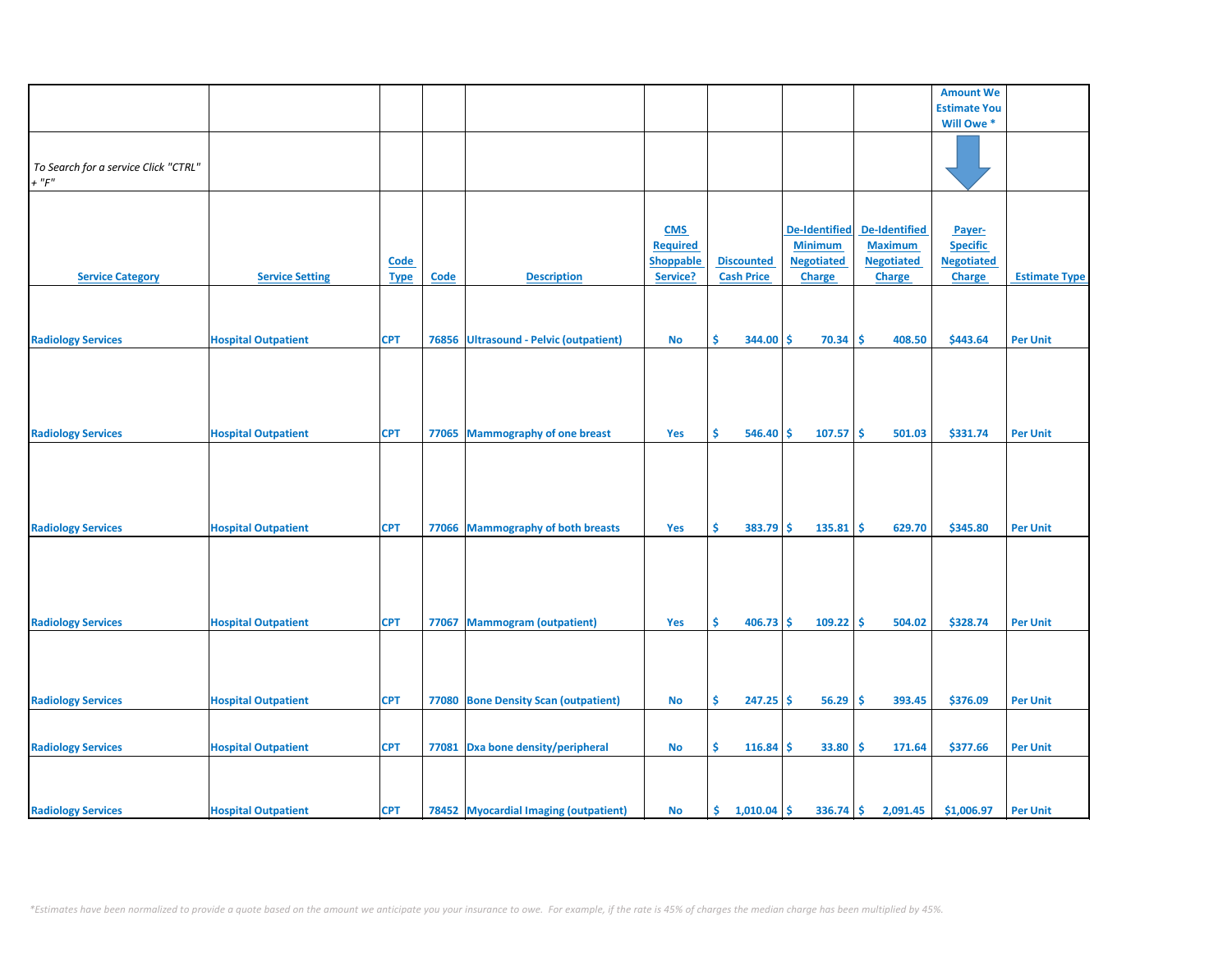|                                            |                            |             |             |                                             |                  |                   |                      |                   | <b>Amount We</b>    |                      |
|--------------------------------------------|----------------------------|-------------|-------------|---------------------------------------------|------------------|-------------------|----------------------|-------------------|---------------------|----------------------|
|                                            |                            |             |             |                                             |                  |                   |                      |                   | <b>Estimate You</b> |                      |
|                                            |                            |             |             |                                             |                  |                   |                      |                   | Will Owe *          |                      |
|                                            |                            |             |             |                                             |                  |                   |                      |                   |                     |                      |
|                                            |                            |             |             |                                             |                  |                   |                      |                   |                     |                      |
| To Search for a service Click "CTRL"       |                            |             |             |                                             |                  |                   |                      |                   |                     |                      |
| $+$ " $F$ "                                |                            |             |             |                                             |                  |                   |                      |                   |                     |                      |
|                                            |                            |             |             |                                             |                  |                   |                      |                   |                     |                      |
|                                            |                            |             |             |                                             |                  |                   |                      |                   |                     |                      |
|                                            |                            |             |             |                                             | <b>CMS</b>       |                   | <b>De-Identified</b> | De-Identified     | Payer-              |                      |
|                                            |                            |             |             |                                             | <b>Required</b>  |                   | <b>Minimum</b>       | <b>Maximum</b>    | <b>Specific</b>     |                      |
|                                            |                            | <b>Code</b> |             |                                             | <b>Shoppable</b> | <b>Discounted</b> | <b>Negotiated</b>    | <b>Negotiated</b> | <b>Negotiated</b>   |                      |
| <b>Service Category</b>                    | <b>Service Setting</b>     |             | <b>Code</b> | <b>Description</b>                          | Service?         | <b>Cash Price</b> | Charge               |                   | <b>Charge</b>       | <b>Estimate Type</b> |
|                                            |                            | <b>Type</b> |             |                                             |                  |                   |                      | Charge            |                     |                      |
|                                            |                            |             |             |                                             |                  |                   |                      |                   |                     |                      |
|                                            |                            |             |             |                                             |                  |                   |                      |                   |                     |                      |
|                                            |                            |             |             |                                             |                  |                   |                      |                   |                     |                      |
|                                            |                            |             |             |                                             |                  |                   |                      |                   |                     |                      |
| <b>Laboratory &amp; Pathology Services</b> | <b>Hospital Outpatient</b> | <b>CPT</b>  |             | 80048 Blood Test - Basic Metabolic Panel    | Yes              | Ŝ.<br>$158.03$ \$ | 11.84                | -\$<br>221.33     | \$15.46             | <b>Per Unit</b>      |
|                                            |                            |             |             |                                             |                  |                   |                      |                   |                     |                      |
|                                            |                            |             |             |                                             |                  |                   |                      |                   |                     |                      |
|                                            |                            |             |             |                                             |                  |                   |                      |                   |                     |                      |
|                                            |                            |             |             |                                             |                  |                   |                      |                   |                     |                      |
|                                            |                            |             |             | <b>Blood Test - Comprehensive</b>           |                  |                   |                      |                   |                     |                      |
| <b>Laboratory &amp; Pathology Services</b> | <b>Hospital Outpatient</b> | <b>CPT</b>  |             | 80053 Metabolic Panel                       | Yes              | \$<br>93.73       | -Ś<br>14.78          | -\$<br>136.89     | \$19.31             | <b>Per Unit</b>      |
|                                            |                            |             |             |                                             |                  |                   |                      |                   |                     |                      |
|                                            |                            |             |             |                                             |                  |                   |                      |                   |                     |                      |
|                                            |                            |             |             |                                             |                  |                   |                      |                   |                     |                      |
|                                            |                            |             |             |                                             |                  |                   |                      |                   |                     |                      |
|                                            |                            |             |             |                                             |                  | N/A No            | N/A No               | N/A No            | N/A No              |                      |
|                                            |                            |             |             | <b>Blood Test - Pregnancy (Obstetric)</b>   |                  | <b>Service</b>    | <b>Service</b>       | <b>Service</b>    | <b>Service</b>      |                      |
| <b>Laboratory &amp; Pathology Services</b> | <b>Hospital Outpatient</b> | <b>CPT</b>  | 80055 Panel |                                             | Yes              | <b>Volume</b>     | <b>Volume</b>        | <b>Volume</b>     | <b>Volume</b>       | <b>Per Unit</b>      |
|                                            |                            |             |             |                                             |                  |                   |                      |                   |                     |                      |
|                                            |                            |             |             |                                             |                  |                   |                      |                   |                     |                      |
|                                            |                            |             |             |                                             |                  |                   |                      |                   |                     |                      |
|                                            |                            |             |             |                                             |                  |                   |                      |                   |                     |                      |
|                                            |                            |             |             | <b>Blood Test - Cholesterol Test, Lipid</b> |                  |                   |                      |                   |                     |                      |
| <b>Laboratory &amp; Pathology Services</b> | <b>Hospital Outpatient</b> | <b>CPT</b>  | 80061 Panel |                                             | Yes              | Ŝ.<br>$46.48$ \$  | 12.05                | ١\$<br>101.77     | \$16.97             | <b>Per Unit</b>      |
|                                            |                            |             |             |                                             |                  |                   |                      |                   |                     |                      |
|                                            |                            |             |             |                                             |                  |                   |                      |                   |                     |                      |
|                                            |                            |             |             |                                             |                  |                   |                      |                   |                     |                      |
|                                            |                            |             |             |                                             |                  |                   |                      |                   |                     |                      |
|                                            |                            |             |             |                                             |                  |                   |                      |                   |                     |                      |
|                                            |                            |             |             | <b>Blood Test - Renal (Kidney)</b>          |                  |                   |                      |                   |                     |                      |
| <b>Laboratory &amp; Pathology Services</b> | <b>Hospital Outpatient</b> | <b>CPT</b>  |             | 80069 Function Panel                        | Yes              | \$.<br>17.24      | 8.68<br>-\$          | -\$<br>34.59      | \$15.74             | <b>Per Unit</b>      |
|                                            |                            |             |             |                                             |                  |                   |                      |                   |                     |                      |
|                                            |                            |             |             |                                             |                  |                   |                      |                   |                     |                      |
|                                            |                            |             |             |                                             |                  |                   |                      |                   |                     |                      |
|                                            |                            |             |             |                                             |                  |                   |                      |                   |                     |                      |
|                                            |                            |             |             | <b>Blood Test - Hepatic (Liver)</b>         |                  |                   |                      |                   |                     |                      |
| <b>Laboratory &amp; Pathology Services</b> | <b>Hospital Outpatient</b> | <b>CPT</b>  |             | 80076 Function Panel                        | Yes              | \$<br>$146.77$ \$ | 11.44                | l\$<br>205.84     | \$15.08             | <b>Per Unit</b>      |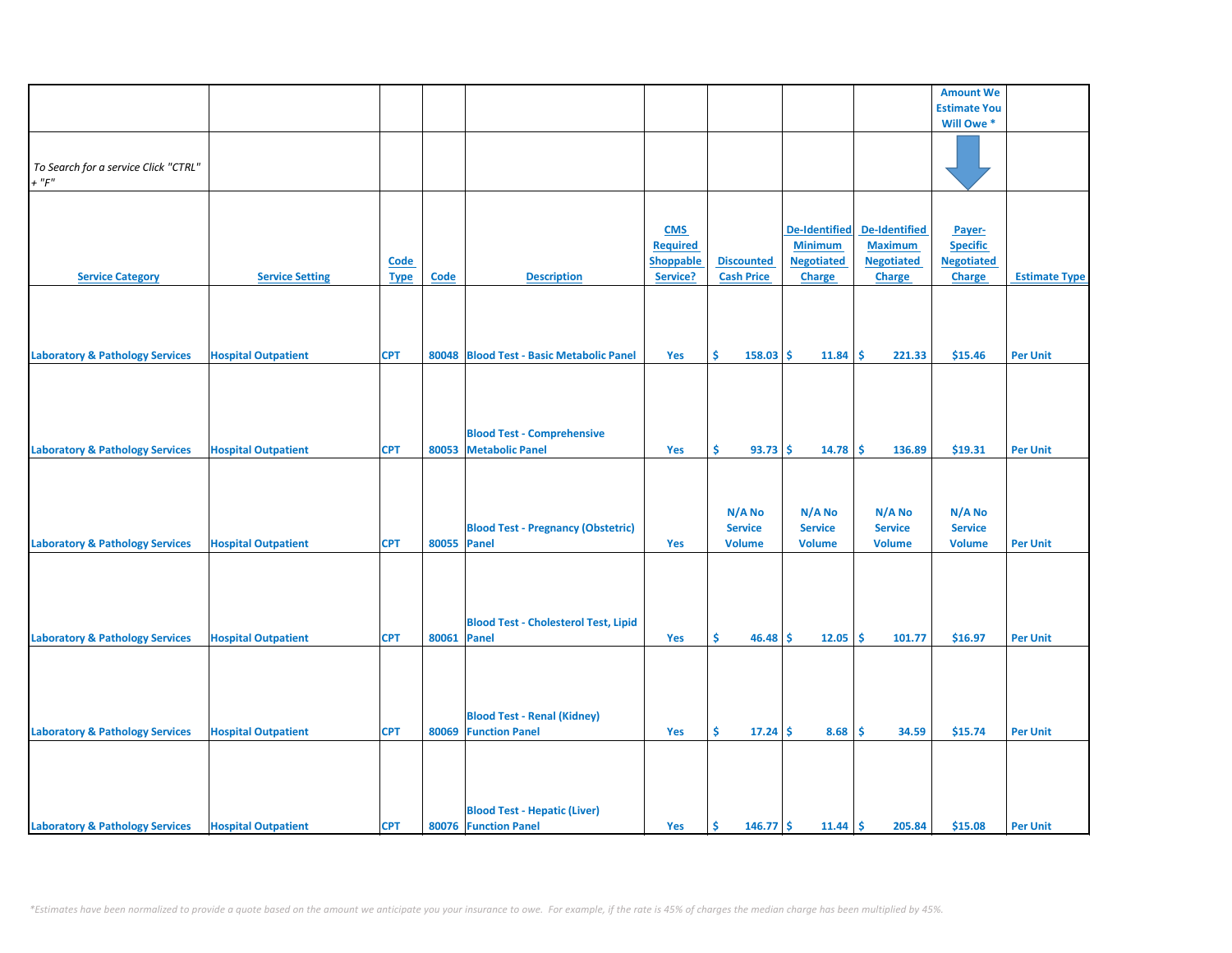|                                                     |                            |             |       |                                            |                  |                     |                      |                      | <b>Amount We</b>    |                      |
|-----------------------------------------------------|----------------------------|-------------|-------|--------------------------------------------|------------------|---------------------|----------------------|----------------------|---------------------|----------------------|
|                                                     |                            |             |       |                                            |                  |                     |                      |                      | <b>Estimate You</b> |                      |
|                                                     |                            |             |       |                                            |                  |                     |                      |                      | Will Owe *          |                      |
|                                                     |                            |             |       |                                            |                  |                     |                      |                      |                     |                      |
|                                                     |                            |             |       |                                            |                  |                     |                      |                      |                     |                      |
| To Search for a service Click "CTRL"<br>$+$ " $F$ " |                            |             |       |                                            |                  |                     |                      |                      |                     |                      |
|                                                     |                            |             |       |                                            |                  |                     |                      |                      |                     |                      |
|                                                     |                            |             |       |                                            |                  |                     |                      |                      |                     |                      |
|                                                     |                            |             |       |                                            | <b>CMS</b>       |                     | <b>De-Identified</b> | <b>De-Identified</b> | Payer-              |                      |
|                                                     |                            |             |       |                                            | <b>Required</b>  |                     | <b>Minimum</b>       | <b>Maximum</b>       | <b>Specific</b>     |                      |
|                                                     |                            | <b>Code</b> |       |                                            | <b>Shoppable</b> | <b>Discounted</b>   | <b>Negotiated</b>    | <b>Negotiated</b>    | <b>Negotiated</b>   |                      |
| <b>Service Category</b>                             | <b>Service Setting</b>     | <b>Type</b> | Code  | <b>Description</b>                         | Service?         | <b>Cash Price</b>   | <b>Charge</b>        | <b>Charge</b>        | <b>Charge</b>       | <b>Estimate Type</b> |
|                                                     |                            |             |       |                                            |                  |                     |                      |                      |                     |                      |
|                                                     |                            |             |       |                                            |                  |                     |                      |                      |                     |                      |
|                                                     |                            |             |       |                                            |                  |                     |                      |                      |                     |                      |
| <b>Laboratory &amp; Pathology Services</b>          | <b>Hospital Outpatient</b> | <b>CPT</b>  | 80307 | Drug test prsmv chem anlyzr                | No               | Ś.<br>128.65        | \$.<br>55.93         | -\$<br>199.53        | \$71.83             | <b>Per Unit</b>      |
|                                                     |                            |             |       |                                            |                  | N/A No              | N/A No               | N/A No               | N/A No              |                      |
|                                                     |                            |             |       |                                            |                  | <b>Service</b>      | <b>Service</b>       | <b>Service</b>       | <b>Service</b>      |                      |
| <b>Laboratory &amp; Pathology Services</b>          | <b>Hospital Outpatient</b> | <b>CPT</b>  |       | 81000 Urinalysis nonauto w/scope           | Yes              | <b>Volume</b>       | <b>Volume</b>        | <b>Volume</b>        | <b>Volume</b>       | <b>Per Unit</b>      |
|                                                     |                            |             |       |                                            |                  |                     |                      |                      |                     |                      |
|                                                     |                            |             |       |                                            |                  |                     |                      |                      |                     |                      |
|                                                     |                            |             |       |                                            |                  |                     |                      |                      |                     |                      |
|                                                     |                            |             |       |                                            |                  |                     |                      |                      |                     |                      |
|                                                     |                            |             |       |                                            |                  |                     |                      |                      |                     |                      |
|                                                     |                            |             |       |                                            |                  |                     |                      |                      |                     |                      |
|                                                     |                            |             |       | <b>Urine Test - Automated with</b>         |                  |                     |                      |                      |                     |                      |
| <b>Laboratory &amp; Pathology Services</b>          | <b>Hospital Outpatient</b> | <b>CPT</b>  | 81001 | <b>Microscope Examination</b>              | Yes              | \$<br>23.46         | Ŝ.<br>4.44           | <b>S</b><br>34.47    | \$7.06              | <b>Per Unit</b>      |
|                                                     |                            |             |       |                                            |                  |                     |                      |                      |                     |                      |
|                                                     |                            |             |       |                                            |                  |                     |                      |                      |                     |                      |
|                                                     |                            |             |       |                                            |                  |                     |                      |                      |                     |                      |
|                                                     |                            | <b>CPT</b>  |       |                                            | Yes              | \$.<br>$7.24 \,$ \$ | 2.67                 | -\$<br>14.00         | \$3.24              | <b>Per Unit</b>      |
| <b>Laboratory &amp; Pathology Services</b>          | <b>Hospital Outpatient</b> |             |       | 81002 Urine Test - Urinalysis, Manual Test |                  |                     |                      |                      |                     |                      |
|                                                     |                            |             |       |                                            |                  |                     |                      |                      |                     |                      |
|                                                     |                            |             |       |                                            |                  |                     |                      |                      |                     |                      |
|                                                     |                            |             |       |                                            |                  |                     |                      |                      |                     |                      |
|                                                     |                            |             |       | <b>Urine Test - Automated without</b>      |                  |                     |                      |                      |                     |                      |
| <b>Laboratory &amp; Pathology Services</b>          | <b>Hospital Outpatient</b> | <b>CPT</b>  |       | 81003 Microscope                           | Yes              | Ŝ.<br>10.40         | -Ś<br>3.16           | Ŝ.<br>11.25          | \$5.00              | <b>Per Unit</b>      |
|                                                     |                            |             |       |                                            |                  |                     |                      |                      |                     |                      |
|                                                     |                            |             |       |                                            |                  |                     |                      |                      |                     |                      |
|                                                     |                            |             |       |                                            |                  |                     |                      |                      |                     |                      |
| <b>Laboratory &amp; Pathology Services</b>          | <b>Hospital Outpatient</b> | <b>CPT</b>  |       | 81025 Urine Test - Pregnancy               | <b>No</b>        | \$<br>40.87         | -Ś<br>10.45          | ١\$<br>58.29         | \$14.10             | <b>Per Unit</b>      |
|                                                     |                            |             |       |                                            |                  |                     |                      |                      |                     |                      |
|                                                     |                            |             |       |                                            |                  |                     |                      |                      |                     |                      |
| <b>Laboratory &amp; Pathology Services</b>          | <b>Hospital Outpatient</b> | <b>CPT</b>  |       | 82247 Bilirubin total                      | <b>No</b>        | \$<br>$41.02$ \$    | 4.52                 | ١\$<br>55.22         | \$6.35              | <b>Per Unit</b>      |
|                                                     |                            |             |       |                                            |                  |                     |                      |                      |                     |                      |
|                                                     |                            |             |       |                                            |                  |                     |                      |                      |                     |                      |
|                                                     |                            |             |       |                                            |                  |                     |                      |                      |                     |                      |
| <b>Laboratory &amp; Pathology Services</b>          | <b>Hospital Outpatient</b> | <b>CPT</b>  |       | 82306 Blood Test - Vitamin D-3 Level       | No               | \$<br>$188.74$ \$   | $26.64$ \$           | 254.08               | \$37.49             | <b>Per Unit</b>      |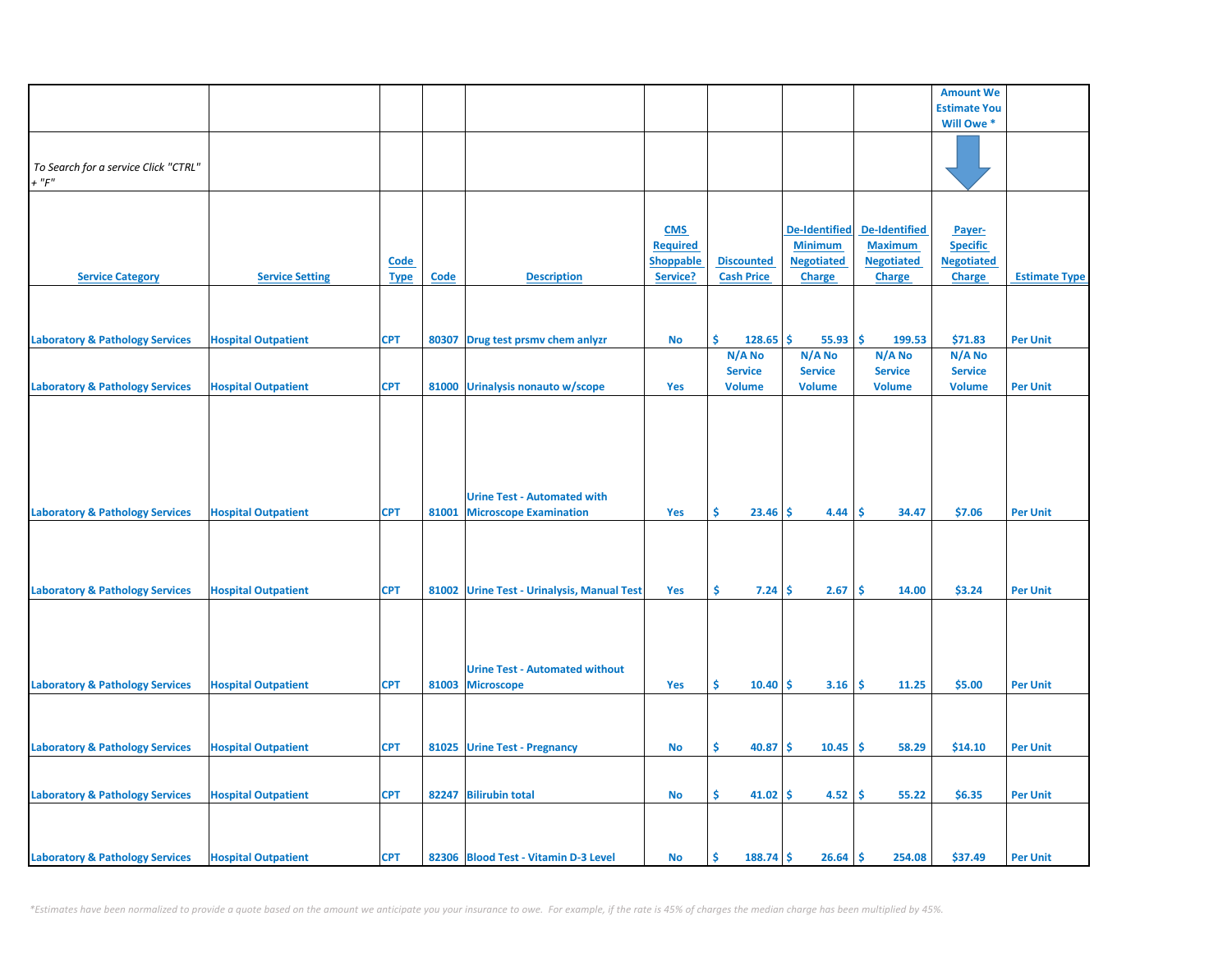|                                                     |                            |                            |       |                                                            |                                                               |                                        |                                                                              |                                                                              | <b>Amount We</b>                                                |                      |
|-----------------------------------------------------|----------------------------|----------------------------|-------|------------------------------------------------------------|---------------------------------------------------------------|----------------------------------------|------------------------------------------------------------------------------|------------------------------------------------------------------------------|-----------------------------------------------------------------|----------------------|
|                                                     |                            |                            |       |                                                            |                                                               |                                        |                                                                              |                                                                              | <b>Estimate You</b>                                             |                      |
|                                                     |                            |                            |       |                                                            |                                                               |                                        |                                                                              |                                                                              | Will Owe *                                                      |                      |
| To Search for a service Click "CTRL"<br>$+$ " $F$ " |                            |                            |       |                                                            |                                                               |                                        |                                                                              |                                                                              |                                                                 |                      |
| <b>Service Category</b>                             | <b>Service Setting</b>     | <b>Code</b><br><b>Type</b> | Code  | <b>Description</b>                                         | <b>CMS</b><br><b>Required</b><br><b>Shoppable</b><br>Service? | <b>Discounted</b><br><b>Cash Price</b> | <b>De-Identified</b><br><b>Minimum</b><br><b>Negotiated</b><br><b>Charge</b> | <b>De-Identified</b><br><b>Maximum</b><br><b>Negotiated</b><br><b>Charge</b> | Payer-<br><b>Specific</b><br><b>Negotiated</b><br><b>Charge</b> | <b>Estimate Type</b> |
| <b>Laboratory &amp; Pathology Services</b>          | <b>Hospital Outpatient</b> | <b>CPT</b>                 |       | 82330 Assay of calcium                                     | <b>No</b>                                                     | \$<br>35.11                            | -Ś<br>12.31                                                                  | \$<br>67.00                                                                  | \$17.31                                                         | <b>Per Unit</b>      |
| <b>Laboratory &amp; Pathology Services</b>          | <b>Hospital Outpatient</b> | <b>CPT</b>                 |       | 82375 Assay carboxyhb quant                                | <b>No</b>                                                     | \$<br>114.13                           | Ŝ<br>11.09                                                                   | Ś<br>153.64                                                                  | \$15.62                                                         | <b>Per Unit</b>      |
| <b>Laboratory &amp; Pathology Services</b>          | <b>Hospital Outpatient</b> | <b>CPT</b>                 |       | 82465 Assay bld/serum cholesterol                          | <b>No</b>                                                     | \$<br>15.28                            | 3.92<br>-Ś                                                                   | -\$<br>23.76                                                                 | \$5.52                                                          | <b>Per Unit</b>      |
| <b>Laboratory &amp; Pathology Services</b>          | <b>Hospital Outpatient</b> | <b>CPT</b>                 |       | 82550 Assay of ck (cpk)                                    | <b>No</b>                                                     | \$<br>12.70                            | -Ś<br>5.86                                                                   | -\$<br>35.53                                                                 | \$8.25                                                          | <b>Per Unit</b>      |
| <b>Laboratory &amp; Pathology Services</b>          | <b>Hospital Outpatient</b> | <b>CPT</b>                 |       | 82552 Assay of cpk in blood                                | No                                                            | \$.<br>26.14                           | 12.05<br>-\$                                                                 | -\$<br>75.41                                                                 | \$16.97                                                         | <b>Per Unit</b>      |
| <b>Laboratory &amp; Pathology Services</b>          | <b>Hospital Outpatient</b> | <b>CPT</b>                 |       | 82565 Assay of creatinine                                  | <b>No</b>                                                     | Š.<br>124.50                           | Ŝ<br>7.17                                                                    | Ŝ.<br>70.25                                                                  | \$10.02                                                         | <b>Per Unit</b>      |
| <b>Laboratory &amp; Pathology Services</b>          | <b>Hospital Outpatient</b> | <b>CPT</b>                 | 82607 | <b>Blood Test - Vitamin B-12</b><br>(Cyanocobalamin) Level | <b>No</b>                                                     | \$<br>29.40                            | <b>S</b><br>13.57                                                            | \$ ا<br>82.73                                                                | \$19.09                                                         | <b>Per Unit</b>      |
|                                                     |                            |                            |       |                                                            |                                                               |                                        |                                                                              |                                                                              |                                                                 |                      |
| <b>Laboratory &amp; Pathology Services</b>          | <b>Hospital Outpatient</b> | <b>CPT</b>                 |       | 82610 Cystatin c                                           | No                                                            | \$<br>140.40                           | -S<br>14.17                                                                  | -\$<br>405.00                                                                | \$17.22                                                         | <b>Per Unit</b>      |
| <b>Laboratory &amp; Pathology Services</b>          | <b>Hospital Outpatient</b> | <b>CPT</b>                 |       | 82668 Assay of erythropoietin                              | <b>No</b>                                                     | \$.<br>36.68                           | 16.91<br>-Ś                                                                  | -\$<br>99.20                                                                 | \$23.81                                                         | <b>Per Unit</b>      |
| <b>Laboratory &amp; Pathology Services</b>          | <b>Hospital Outpatient</b> | <b>CPT</b>                 |       | 82670 Assay of estradiol                                   | <b>No</b>                                                     | Ś<br>54.51                             | 25.15<br>-Ś                                                                  | l \$<br>152.33                                                               | \$35.39                                                         | <b>Per Unit</b>      |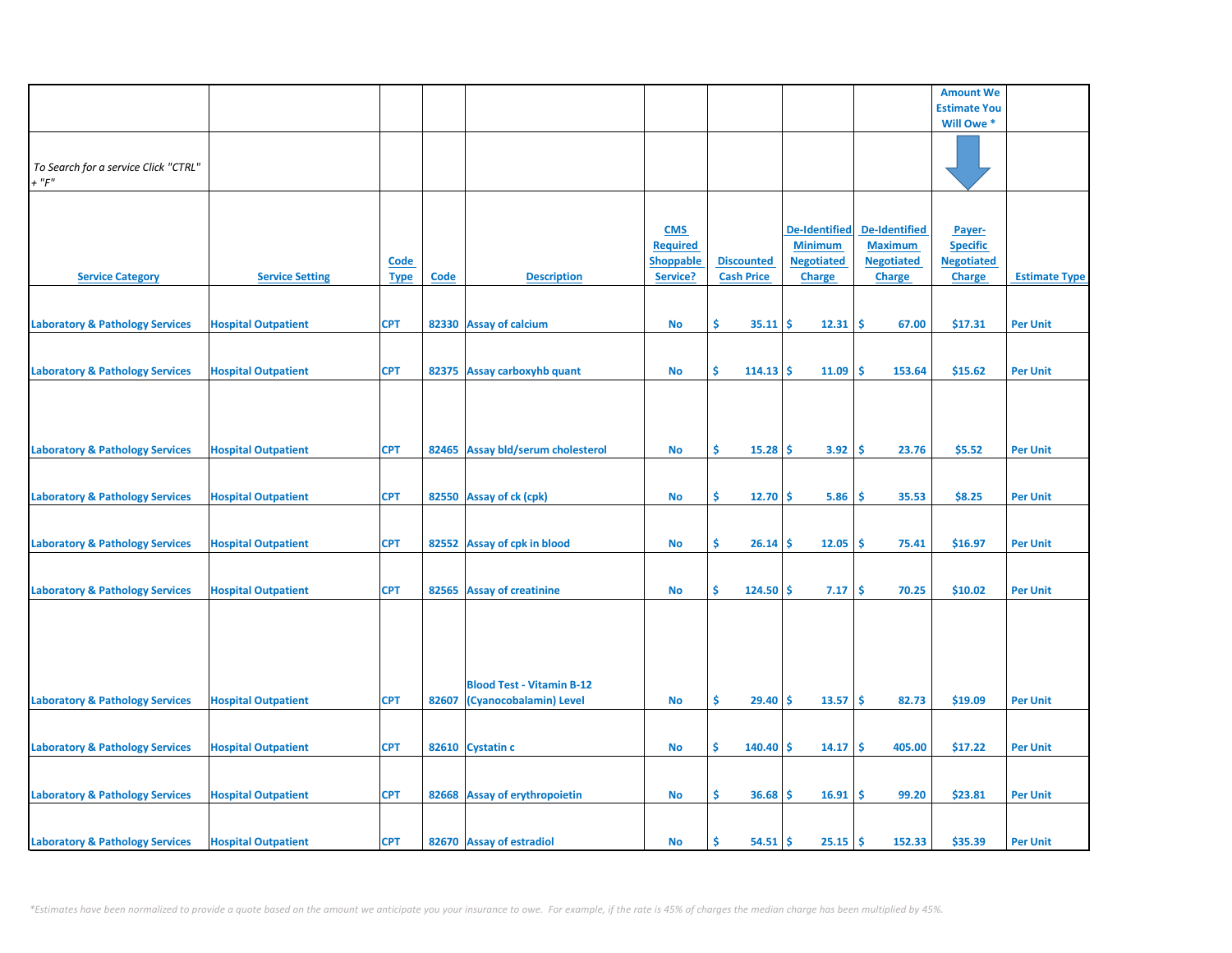|                                            |                            |             |             |                                              |                  |                    |                      |                      | <b>Amount We</b>    |                      |
|--------------------------------------------|----------------------------|-------------|-------------|----------------------------------------------|------------------|--------------------|----------------------|----------------------|---------------------|----------------------|
|                                            |                            |             |             |                                              |                  |                    |                      |                      | <b>Estimate You</b> |                      |
|                                            |                            |             |             |                                              |                  |                    |                      |                      | Will Owe *          |                      |
|                                            |                            |             |             |                                              |                  |                    |                      |                      |                     |                      |
|                                            |                            |             |             |                                              |                  |                    |                      |                      |                     |                      |
| To Search for a service Click "CTRL"       |                            |             |             |                                              |                  |                    |                      |                      |                     |                      |
| $+$ " $F$ "                                |                            |             |             |                                              |                  |                    |                      |                      |                     |                      |
|                                            |                            |             |             |                                              |                  |                    |                      |                      |                     |                      |
|                                            |                            |             |             |                                              |                  |                    |                      |                      |                     |                      |
|                                            |                            |             |             |                                              |                  |                    |                      |                      |                     |                      |
|                                            |                            |             |             |                                              | <b>CMS</b>       |                    | <b>De-Identified</b> | <b>De-Identified</b> | Payer-              |                      |
|                                            |                            |             |             |                                              | <b>Required</b>  |                    | <b>Minimum</b>       | <b>Maximum</b>       | <b>Specific</b>     |                      |
|                                            |                            | Code        |             |                                              | <b>Shoppable</b> | <b>Discounted</b>  | <b>Negotiated</b>    | <b>Negotiated</b>    | <b>Negotiated</b>   |                      |
| <b>Service Category</b>                    | <b>Service Setting</b>     | <b>Type</b> | Code        | <b>Description</b>                           | Service?         | <b>Cash Price</b>  | <b>Charge</b>        | <b>Charge</b>        | <b>Charge</b>       | <b>Estimate Type</b> |
|                                            |                            |             |             |                                              |                  |                    |                      |                      |                     |                      |
|                                            |                            |             |             |                                              |                  |                    |                      |                      |                     |                      |
| <b>Laboratory &amp; Pathology Services</b> | <b>Hospital Outpatient</b> | <b>CPT</b>  | 82693       | <b>Assay of ethylene glycol</b>              | No               | \$<br>20.29        | \$<br>13.41          | \$<br>40.08          | \$18.86             | <b>Per Unit</b>      |
|                                            |                            |             |             |                                              |                  |                    |                      |                      |                     |                      |
|                                            |                            |             |             |                                              |                  |                    |                      |                      |                     |                      |
|                                            |                            |             |             |                                              |                  |                    |                      |                      |                     |                      |
|                                            |                            |             |             |                                              |                  |                    |                      |                      |                     |                      |
|                                            |                            |             |             |                                              |                  |                    |                      |                      |                     |                      |
|                                            |                            |             |             | <b>Blood Test - Ferritin (Blood Protein)</b> |                  |                    |                      |                      |                     |                      |
| <b>Laboratory &amp; Pathology Services</b> | <b>Hospital Outpatient</b> | <b>CPT</b>  | 82728 Level |                                              | <b>No</b>        | Ŝ.<br>33.53        | Ŝ.<br>19.09          | Ŝ.<br>96.63          | \$26.62             | <b>Per Unit</b>      |
|                                            |                            |             |             |                                              |                  |                    |                      |                      |                     |                      |
|                                            |                            |             |             |                                              |                  |                    |                      |                      |                     |                      |
|                                            |                            |             |             |                                              |                  |                    |                      |                      |                     |                      |
| <b>Laboratory &amp; Pathology Services</b> | <b>Hospital Outpatient</b> | <b>CPT</b>  |             | 82746 Blood Test - Folic Acid Level          | No               | \$<br>37.75        | \$<br>13.23          | \$<br>79.52          | \$18.62             | <b>Per Unit</b>      |
|                                            |                            |             |             |                                              |                  |                    |                      |                      |                     |                      |
|                                            |                            |             |             |                                              |                  |                    |                      |                      |                     |                      |
|                                            |                            |             |             |                                              |                  |                    |                      |                      |                     |                      |
|                                            |                            |             |             |                                              |                  | Ŝ                  |                      |                      |                     |                      |
| <b>Laboratory &amp; Pathology Services</b> | <b>Hospital Outpatient</b> | <b>CPT</b>  | 82803       | <b>Blood gases any combination</b>           | No               | 73.40              | \$<br>20.17          | Ŝ<br>106.16          | \$24.50             | <b>Per Unit</b>      |
|                                            |                            |             |             |                                              |                  |                    |                      |                      |                     |                      |
|                                            |                            |             |             |                                              |                  |                    |                      |                      |                     |                      |
|                                            |                            |             |             |                                              |                  |                    |                      |                      |                     |                      |
| <b>Laboratory &amp; Pathology Services</b> | <b>Hospital Outpatient</b> | <b>CPT</b>  | 82947       | Assay glucose blood quant                    | No               | \$<br>34.04        | \$<br>5.51           | \$<br>49.42          | \$8.74              | <b>Per Unit</b>      |
|                                            |                            |             |             |                                              |                  |                    |                      |                      |                     |                      |
|                                            |                            |             |             |                                              |                  |                    |                      |                      |                     |                      |
| <b>Laboratory &amp; Pathology Services</b> | <b>Hospital Outpatient</b> | <b>CPT</b>  | 82962       | <b>Glucose blood test</b>                    | No               | \$.<br>45.55       | \$<br>3.89           | \$.<br>61.82         | \$5.21              | <b>Per Unit</b>      |
|                                            |                            |             |             |                                              |                  |                    |                      |                      |                     |                      |
|                                            |                            |             |             |                                              |                  |                    |                      |                      |                     |                      |
|                                            |                            |             |             |                                              |                  |                    |                      |                      |                     |                      |
| <b>Laboratory &amp; Pathology Services</b> | <b>Hospital Outpatient</b> | <b>CPT</b>  | 83018       | Heavy metal quant each nes                   | <b>No</b>        | \$.<br>$172.97$ \$ | 19.76                | \$.<br>498.96        | \$27.82             | <b>Per Unit</b>      |
|                                            |                            |             |             |                                              |                  |                    |                      |                      |                     |                      |
|                                            |                            |             |             |                                              |                  |                    |                      |                      |                     |                      |
|                                            |                            |             |             |                                              |                  |                    |                      |                      |                     |                      |
|                                            |                            |             |             |                                              |                  |                    |                      |                      |                     |                      |
|                                            |                            |             |             |                                              |                  |                    |                      |                      |                     |                      |
|                                            |                            |             |             |                                              |                  |                    |                      |                      |                     |                      |
|                                            |                            |             |             | <b>Blood Test - Blood Glucose Control</b>    |                  |                    |                      |                      |                     |                      |
| <b>Laboratory &amp; Pathology Services</b> | <b>Hospital Outpatient</b> | <b>CPT</b>  |             | 83036 (Hemoglobin A1C)                       | <b>No</b>        | -\$<br>$71.27$ \$  | 8.74                 | \$<br>95.94          | \$12.29             | <b>Per Unit</b>      |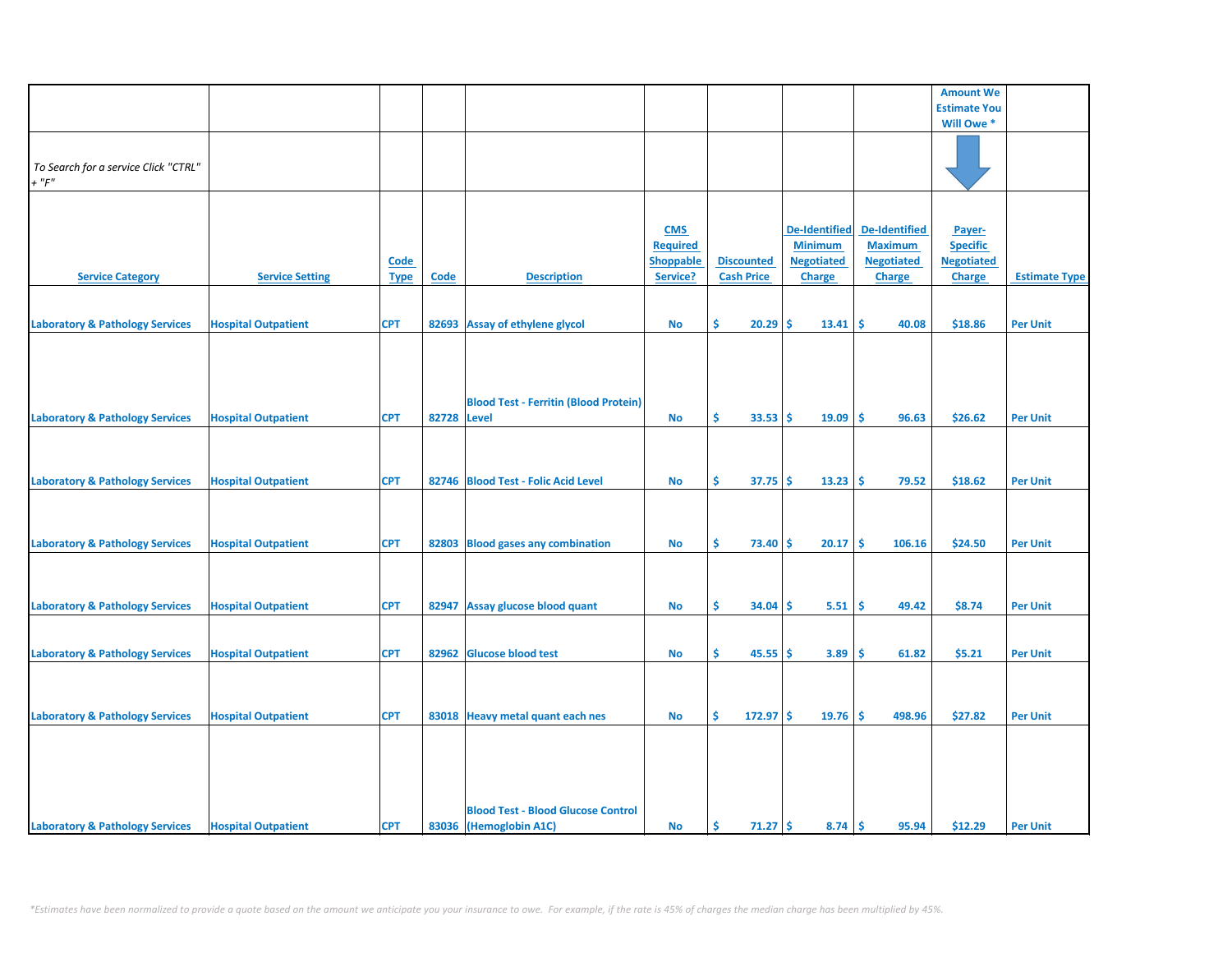|                                            |                            |             |       |                                         |                  |                   |                      |                      | <b>Amount We</b>    |                      |
|--------------------------------------------|----------------------------|-------------|-------|-----------------------------------------|------------------|-------------------|----------------------|----------------------|---------------------|----------------------|
|                                            |                            |             |       |                                         |                  |                   |                      |                      | <b>Estimate You</b> |                      |
|                                            |                            |             |       |                                         |                  |                   |                      |                      | Will Owe *          |                      |
|                                            |                            |             |       |                                         |                  |                   |                      |                      |                     |                      |
|                                            |                            |             |       |                                         |                  |                   |                      |                      |                     |                      |
| To Search for a service Click "CTRL"       |                            |             |       |                                         |                  |                   |                      |                      |                     |                      |
|                                            |                            |             |       |                                         |                  |                   |                      |                      |                     |                      |
| $+$ " $F$ "                                |                            |             |       |                                         |                  |                   |                      |                      |                     |                      |
|                                            |                            |             |       |                                         |                  |                   |                      |                      |                     |                      |
|                                            |                            |             |       |                                         |                  |                   |                      |                      |                     |                      |
|                                            |                            |             |       |                                         | <b>CMS</b>       |                   | <b>De-Identified</b> | <b>De-Identified</b> | Payer-              |                      |
|                                            |                            |             |       |                                         | <b>Required</b>  |                   | <b>Minimum</b>       | <b>Maximum</b>       | <b>Specific</b>     |                      |
|                                            |                            | <b>Code</b> |       |                                         | <b>Shoppable</b> | <b>Discounted</b> | <b>Negotiated</b>    | <b>Negotiated</b>    | <b>Negotiated</b>   |                      |
|                                            |                            |             |       |                                         |                  |                   |                      |                      |                     | <b>Estimate Type</b> |
| <b>Service Category</b>                    | <b>Service Setting</b>     | <b>Type</b> | Code  | <b>Description</b>                      | Service?         | <b>Cash Price</b> | <b>Charge</b>        | <b>Charge</b>        | <b>Charge</b>       |                      |
|                                            |                            |             |       |                                         |                  |                   |                      |                      |                     |                      |
|                                            |                            |             |       |                                         |                  |                   |                      |                      |                     |                      |
| <b>Laboratory &amp; Pathology Services</b> | <b>Hospital Outpatient</b> | <b>CPT</b>  |       | 83088 Assay of histamine                | <b>No</b>        | \$<br>75.84       | 26.58<br>Ŝ           | -Ś<br>218.76         | \$37.40             | <b>Per Unit</b>      |
|                                            |                            |             |       |                                         |                  |                   |                      |                      |                     |                      |
|                                            |                            |             |       |                                         |                  |                   |                      |                      |                     |                      |
| <b>Laboratory &amp; Pathology Services</b> | <b>Hospital Outpatient</b> | <b>CPT</b>  |       | 83518 Immunoassay dipstick              | No               | \$<br>$147.09$ \$ | 6.55                 | -\$<br>424.29        | \$10.74             | <b>Per Unit</b>      |
|                                            |                            |             |       |                                         |                  |                   |                      |                      |                     |                      |
|                                            |                            |             |       |                                         |                  |                   |                      |                      |                     |                      |
|                                            |                            |             |       |                                         |                  |                   |                      |                      |                     |                      |
| <b>Laboratory &amp; Pathology Services</b> | <b>Hospital Outpatient</b> | <b>CPT</b>  |       | 83540 Blood Test - Iron Level           | No               | \$.<br>51.90      | 9.06<br>-Ś           | -\$<br>75.77         | \$12.66             | <b>Per Unit</b>      |
|                                            |                            |             |       |                                         |                  |                   |                      |                      |                     |                      |
|                                            |                            |             |       |                                         |                  |                   |                      |                      |                     |                      |
| <b>Laboratory &amp; Pathology Services</b> | <b>Hospital Outpatient</b> | <b>CPT</b>  |       | 83605 Assay of lactic acid              | No               | \$<br>27.44       | 10.41<br>Ŝ           | \$.<br>58.05         | \$13.53             | <b>Per Unit</b>      |
|                                            |                            |             |       |                                         |                  |                   |                      |                      |                     |                      |
|                                            |                            |             |       |                                         |                  |                   |                      |                      |                     |                      |
|                                            |                            |             |       |                                         |                  |                   |                      |                      |                     |                      |
|                                            |                            |             |       |                                         |                  |                   |                      |                      |                     |                      |
|                                            |                            |             |       |                                         |                  |                   |                      |                      |                     |                      |
|                                            |                            |             |       | <b>Blood Test - Lipase (fat enzyme)</b> |                  |                   |                      |                      |                     |                      |
| <b>Laboratory &amp; Pathology Services</b> | <b>Hospital Outpatient</b> | <b>CPT</b>  | 83690 | <b>Level</b>                            | <b>No</b>        | \$<br>69.47       | 6.20<br>Ŝ.           | Ŝ.<br>93.51          | \$8.72              | <b>Per Unit</b>      |
|                                            |                            |             |       |                                         |                  |                   |                      |                      |                     |                      |
|                                            |                            |             |       |                                         |                  |                   |                      |                      |                     |                      |
|                                            |                            | <b>CPT</b>  |       |                                         |                  | \$<br>53.82       | 9.38<br><b>S</b>     | -\$<br>78.56         | \$13.10             |                      |
| <b>Laboratory &amp; Pathology Services</b> | <b>Hospital Outpatient</b> |             |       | 83735 Assay of magnesium                | No               |                   |                      |                      |                     | <b>Per Unit</b>      |
|                                            |                            |             |       |                                         |                  |                   |                      |                      |                     |                      |
|                                            |                            |             |       |                                         |                  |                   |                      |                      |                     |                      |
| <b>Laboratory &amp; Pathology Services</b> | <b>Hospital Outpatient</b> | <b>CPT</b>  |       | 83880 Assay of natriuretic peptide      | No               | Ŝ.<br>$172.55$ \$ | 35.33                | -\$<br>232.27        | \$42.99             | <b>Per Unit</b>      |
|                                            |                            |             |       |                                         |                  |                   |                      |                      |                     |                      |
|                                            |                            |             |       |                                         |                  |                   |                      |                      |                     |                      |
| <b>Laboratory &amp; Pathology Services</b> | <b>Hospital Outpatient</b> | <b>CPT</b>  |       | 84100 Assay of phosphorus               | No               | \$<br>$61.73$ \$  | 6.64                 | \$.<br>87.67         | \$9.01              | <b>Per Unit</b>      |
|                                            |                            |             |       |                                         |                  |                   |                      |                      |                     |                      |
|                                            |                            |             |       |                                         |                  |                   |                      |                      |                     |                      |
|                                            |                            |             |       |                                         |                  |                   |                      |                      |                     |                      |
|                                            |                            |             |       |                                         |                  |                   |                      |                      |                     |                      |
| <b>Laboratory &amp; Pathology Services</b> | <b>Hospital Outpatient</b> | <b>CPT</b>  |       | 84132 Assay of serum potassium          | <b>No</b>        | \$<br>$43.23$ \$  | 6.66                 | \$<br>62.65          | \$8.98              | <b>Per Unit</b>      |
|                                            |                            |             |       |                                         |                  |                   |                      |                      |                     |                      |
|                                            |                            |             |       |                                         |                  |                   |                      |                      |                     |                      |
|                                            |                            |             |       |                                         |                  |                   |                      |                      |                     |                      |
| <b>Laboratory &amp; Pathology Services</b> | <b>Hospital Outpatient</b> | <b>CPT</b>  |       | 84132 Assay of serum potassium          | <b>No</b>        | \$.<br>43.23      | Ŝ.<br>6.66           | ١\$<br>62.65         | \$8.98              | <b>Per Unit</b>      |
|                                            |                            |             |       |                                         |                  |                   |                      |                      |                     |                      |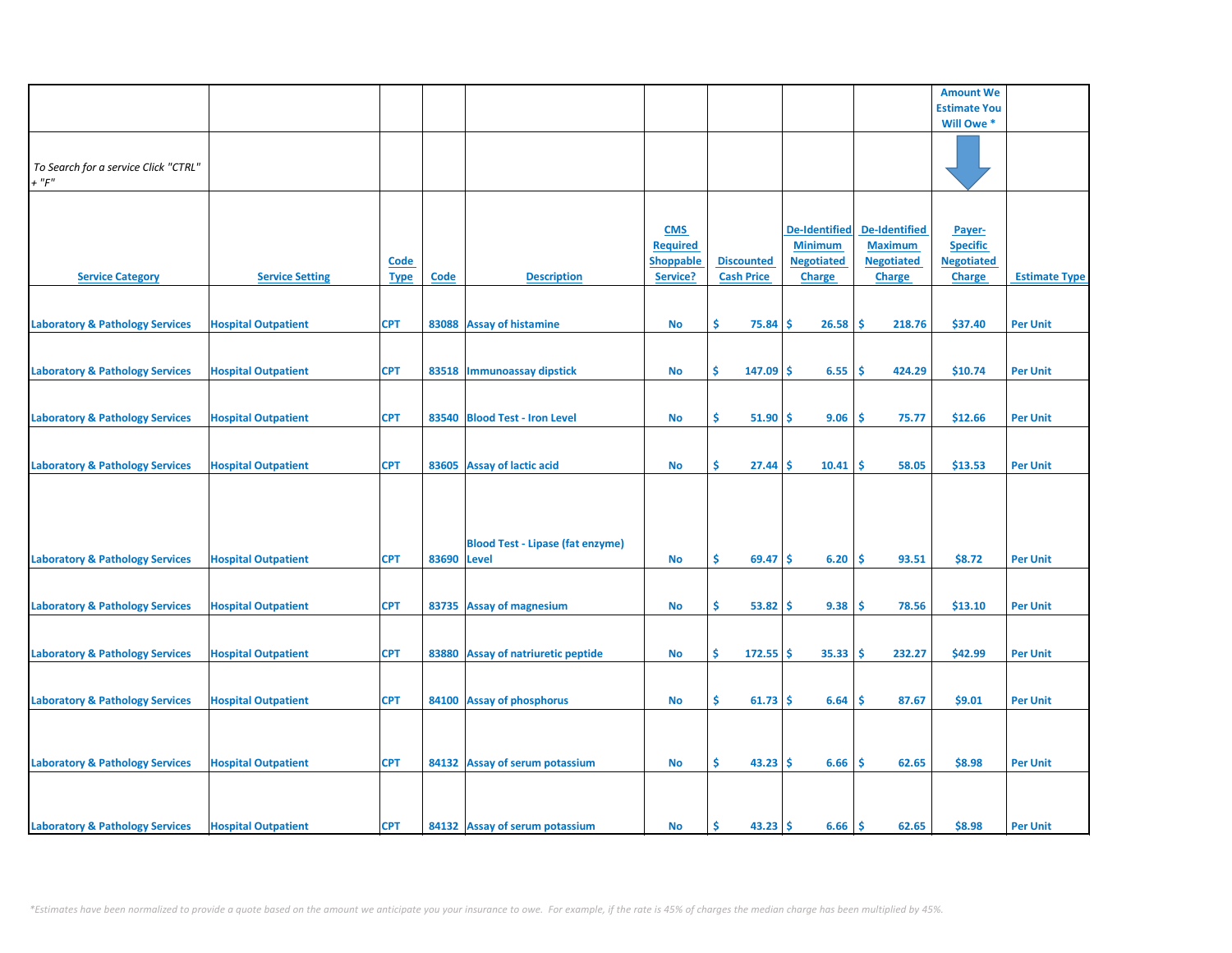|                                            |                            |             |       |                                         |                  |                   |                      |                      | <b>Amount We</b>    |                      |
|--------------------------------------------|----------------------------|-------------|-------|-----------------------------------------|------------------|-------------------|----------------------|----------------------|---------------------|----------------------|
|                                            |                            |             |       |                                         |                  |                   |                      |                      | <b>Estimate You</b> |                      |
|                                            |                            |             |       |                                         |                  |                   |                      |                      | Will Owe *          |                      |
|                                            |                            |             |       |                                         |                  |                   |                      |                      |                     |                      |
|                                            |                            |             |       |                                         |                  |                   |                      |                      |                     |                      |
| To Search for a service Click "CTRL"       |                            |             |       |                                         |                  |                   |                      |                      |                     |                      |
| $+$ " $F$ "                                |                            |             |       |                                         |                  |                   |                      |                      |                     |                      |
|                                            |                            |             |       |                                         |                  |                   |                      |                      |                     |                      |
|                                            |                            |             |       |                                         |                  |                   |                      |                      |                     |                      |
|                                            |                            |             |       |                                         |                  |                   |                      |                      |                     |                      |
|                                            |                            |             |       |                                         | <b>CMS</b>       |                   | <b>De-Identified</b> | <b>De-Identified</b> | Payer-              |                      |
|                                            |                            |             |       |                                         | <b>Required</b>  |                   | <b>Minimum</b>       | <b>Maximum</b>       | <b>Specific</b>     |                      |
|                                            |                            | <b>Code</b> |       |                                         | <b>Shoppable</b> | <b>Discounted</b> | <b>Negotiated</b>    | <b>Negotiated</b>    | <b>Negotiated</b>   |                      |
| <b>Service Category</b>                    | <b>Service Setting</b>     | <b>Type</b> | Code  | <b>Description</b>                      | Service?         | <b>Cash Price</b> | <b>Charge</b>        | <b>Charge</b>        | <b>Charge</b>       | <b>Estimate Type</b> |
|                                            |                            |             |       |                                         |                  |                   |                      |                      |                     |                      |
|                                            |                            |             |       |                                         |                  |                   |                      |                      |                     |                      |
| <b>Laboratory &amp; Pathology Services</b> | <b>Hospital Outpatient</b> | <b>CPT</b>  |       | 84144 Assay of progesterone             | No               | \$<br>52.59       | \$<br>18.77          | Ŝ<br>96.68           | \$26.42             | <b>Per Unit</b>      |
|                                            |                            |             |       |                                         |                  |                   |                      |                      |                     |                      |
|                                            |                            |             |       |                                         |                  |                   |                      |                      |                     |                      |
|                                            |                            |             |       |                                         |                  |                   |                      |                      |                     |                      |
|                                            |                            |             |       |                                         |                  |                   |                      |                      |                     |                      |
|                                            |                            |             |       |                                         |                  |                   |                      |                      |                     |                      |
|                                            |                            |             |       |                                         |                  |                   |                      |                      |                     |                      |
|                                            |                            |             |       | <b>Blood Test - Prostate Specific</b>   |                  |                   |                      |                      |                     |                      |
| <b>Laboratory &amp; Pathology Services</b> | <b>Hospital Outpatient</b> | <b>CPT</b>  | 84153 | <b>Antigen (PSA) Level</b>              | Yes              | \$<br>74.21       | -\$<br>25.75         | Ŝ.<br>116.68         | \$35.95             | <b>Per Unit</b>      |
|                                            |                            |             |       |                                         |                  |                   |                      |                      |                     |                      |
|                                            |                            |             |       |                                         |                  |                   |                      |                      |                     |                      |
|                                            |                            |             |       |                                         |                  |                   |                      |                      |                     |                      |
| <b>Laboratory &amp; Pathology Services</b> | <b>Hospital Outpatient</b> | <b>CPT</b>  |       | 84154 PSA (prostate specific antigen)   | Yes              | \$<br>106.34      | -\$<br>16.55         | \$.<br>143.15        | \$23.30             | <b>Per Unit</b>      |
|                                            |                            |             |       |                                         |                  |                   |                      |                      |                     |                      |
|                                            |                            |             |       |                                         |                  |                   |                      |                      |                     |                      |
| <b>Laboratory &amp; Pathology Services</b> | <b>Hospital Outpatient</b> | <b>CPT</b>  | 84182 | <b>Protein western blot test</b>        | No               | Ŝ.<br>382.72      | -\$<br>18.76         | Ŝ<br>588.80          | \$22.80             | <b>Per Unit</b>      |
|                                            |                            |             |       |                                         |                  |                   |                      |                      |                     |                      |
|                                            |                            |             |       |                                         |                  |                   |                      |                      |                     |                      |
|                                            |                            |             |       |                                         |                  |                   |                      |                      |                     |                      |
| <b>Laboratory &amp; Pathology Services</b> | <b>Hospital Outpatient</b> | <b>CPT</b>  | 84295 | <b>Assay of serum sodium</b>            | <b>No</b>        | \$<br>42.10       | 4.33<br>\$           | \$.<br>56.67         | \$6.09              | <b>Per Unit</b>      |
|                                            |                            |             |       |                                         |                  |                   |                      |                      |                     |                      |
|                                            |                            |             |       |                                         |                  |                   |                      |                      |                     |                      |
|                                            |                            |             |       |                                         |                  |                   |                      |                      |                     |                      |
|                                            |                            |             |       |                                         |                  |                   |                      |                      |                     |                      |
|                                            |                            |             |       |                                         |                  |                   |                      |                      |                     |                      |
|                                            |                            |             |       | <b>Blood Test - Thyroxine (Thyroid</b>  |                  |                   |                      |                      |                     |                      |
| <b>Laboratory &amp; Pathology Services</b> | <b>Hospital Outpatient</b> | <b>CPT</b>  | 84439 | <b>Chemical</b> ) Level, Free           | <b>No</b>        | Ŝ.<br>66.21       | 8.12<br>\$.          | -\$<br>89.13         | \$11.42             | <b>Per Unit</b>      |
|                                            |                            |             |       |                                         |                  |                   |                      |                      |                     |                      |
|                                            |                            |             |       |                                         |                  |                   |                      |                      |                     |                      |
|                                            |                            |             |       |                                         |                  |                   |                      |                      |                     |                      |
|                                            |                            |             |       |                                         |                  |                   |                      |                      |                     |                      |
|                                            |                            |             |       |                                         |                  |                   |                      |                      |                     |                      |
|                                            |                            |             |       |                                         |                  |                   |                      |                      |                     |                      |
|                                            |                            |             |       |                                         |                  |                   |                      |                      |                     |                      |
|                                            |                            |             |       | <b>Blood Test - Thyroid Stimulating</b> |                  |                   |                      |                      |                     |                      |
| <b>Laboratory &amp; Pathology Services</b> | <b>Hospital Outpatient</b> | <b>CPT</b>  |       | 84443 Hormone (TSH) Level               | <b>No</b>        | Ŝ.<br>64.07       | \$<br>23.52          | \$<br>119.09         | \$32.83             | <b>Per Unit</b>      |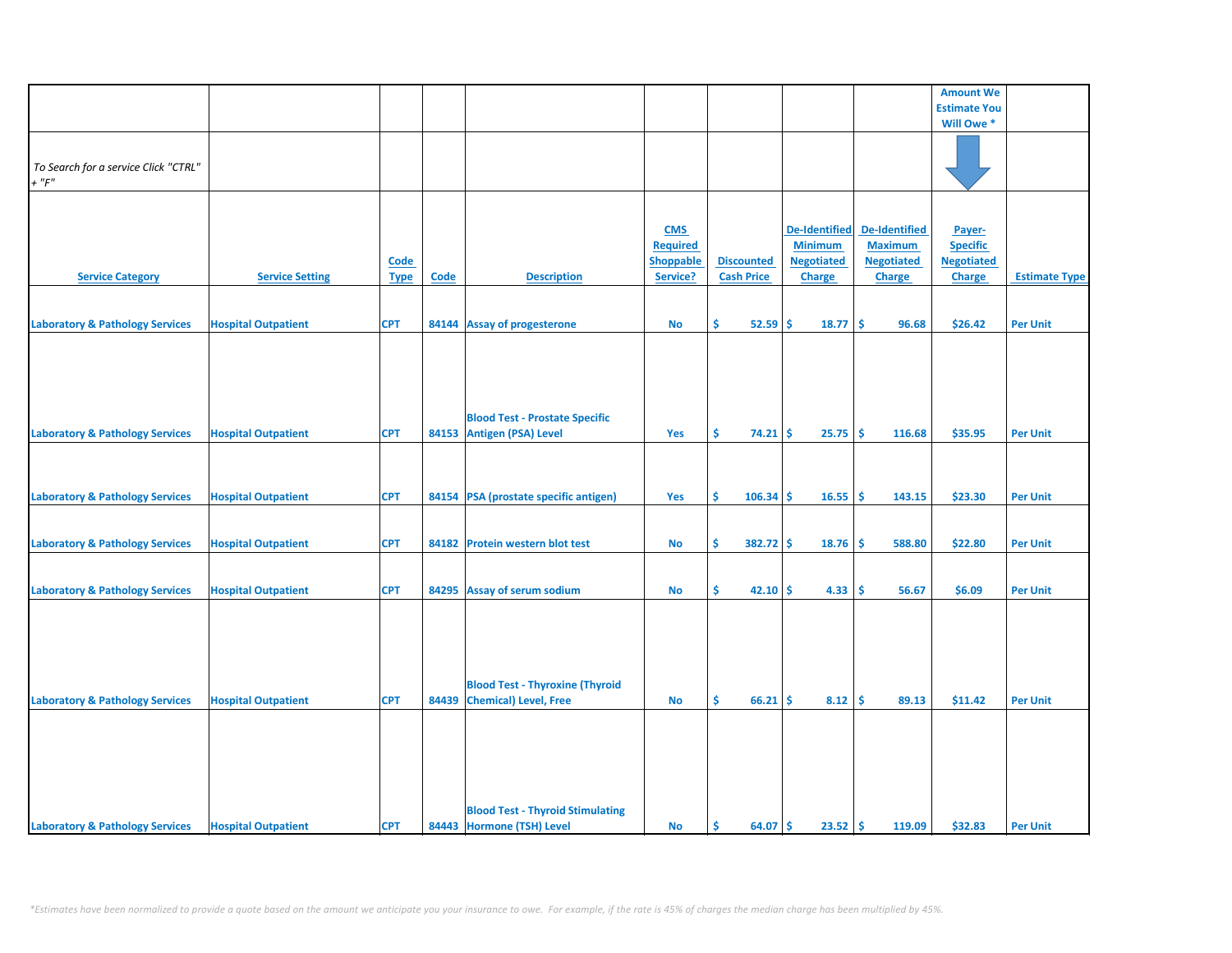|                                            |                            |             |             |                                         |                  |                   |                      |                      | <b>Amount We</b>    |                      |
|--------------------------------------------|----------------------------|-------------|-------------|-----------------------------------------|------------------|-------------------|----------------------|----------------------|---------------------|----------------------|
|                                            |                            |             |             |                                         |                  |                   |                      |                      | <b>Estimate You</b> |                      |
|                                            |                            |             |             |                                         |                  |                   |                      |                      | Will Owe*           |                      |
|                                            |                            |             |             |                                         |                  |                   |                      |                      |                     |                      |
|                                            |                            |             |             |                                         |                  |                   |                      |                      |                     |                      |
| To Search for a service Click "CTRL"       |                            |             |             |                                         |                  |                   |                      |                      |                     |                      |
| $+$ " $F$ "                                |                            |             |             |                                         |                  |                   |                      |                      |                     |                      |
|                                            |                            |             |             |                                         |                  |                   |                      |                      |                     |                      |
|                                            |                            |             |             |                                         |                  |                   |                      |                      |                     |                      |
|                                            |                            |             |             |                                         | <b>CMS</b>       |                   | <b>De-Identified</b> | <b>De-Identified</b> | Payer-              |                      |
|                                            |                            |             |             |                                         | <b>Required</b>  |                   | <b>Minimum</b>       | <b>Maximum</b>       | <b>Specific</b>     |                      |
|                                            |                            | <b>Code</b> |             |                                         | <b>Shoppable</b> | <b>Discounted</b> | <b>Negotiated</b>    | <b>Negotiated</b>    | <b>Negotiated</b>   |                      |
| <b>Service Category</b>                    | <b>Service Setting</b>     | <b>Type</b> | <b>Code</b> | <b>Description</b>                      | Service?         | <b>Cash Price</b> | <b>Charge</b>        | <b>Charge</b>        | <b>Charge</b>       | <b>Estimate Type</b> |
|                                            |                            |             |             |                                         |                  |                   |                      |                      |                     |                      |
|                                            |                            |             |             |                                         |                  |                   |                      |                      |                     |                      |
|                                            |                            |             |             |                                         |                  |                   |                      |                      |                     |                      |
|                                            |                            |             |             |                                         |                  |                   |                      |                      |                     |                      |
|                                            |                            |             |             |                                         |                  |                   |                      |                      |                     |                      |
|                                            |                            |             |             |                                         |                  |                   |                      |                      |                     |                      |
|                                            |                            |             |             | <b>Blood Test - Thyroid Stimulating</b> |                  |                   |                      |                      |                     |                      |
| <b>Laboratory &amp; Pathology Services</b> | <b>Hospital Outpatient</b> | <b>CPT</b>  |             | 84443 Hormone (TSH) Level               | Yes              | Ś.<br>64.07       | 23.52<br><b>S</b>    | ١\$<br>119.09        | \$32.83             | <b>Per Unit</b>      |
|                                            |                            |             |             |                                         |                  |                   |                      |                      |                     |                      |
|                                            |                            |             |             |                                         |                  |                   |                      |                      |                     |                      |
|                                            |                            |             |             |                                         |                  |                   |                      |                      |                     |                      |
| <b>Laboratory &amp; Pathology Services</b> | <b>Hospital Outpatient</b> | <b>CPT</b>  |             | 84480 Assay triiodothyronine (t3)       | No               | \$.<br>96.31      | 12.76<br><b>S</b>    | -\$<br>129.65        | \$17.96             | <b>Per Unit</b>      |
|                                            |                            |             |             |                                         |                  |                   |                      |                      |                     |                      |
|                                            |                            |             |             |                                         |                  |                   |                      |                      |                     |                      |
| <b>Laboratory &amp; Pathology Services</b> | <b>Hospital Outpatient</b> | <b>CPT</b>  |             | 84484 Assay of troponin quant           | <b>No</b>        | \$<br>$81.70$ \$  | 10.26                | ۱\$<br>121.45        | \$12.47             | <b>Per Unit</b>      |
|                                            |                            |             |             |                                         |                  |                   |                      |                      |                     |                      |
|                                            |                            |             |             |                                         |                  |                   |                      |                      |                     |                      |
| <b>Laboratory &amp; Pathology Services</b> | <b>Hospital Outpatient</b> | <b>CPT</b>  |             | 84702 Chorionic gonadotropin test       | No               | \$<br>$125.77$ \$ | 11.54                | -\$<br>169.31        | \$19.07             | <b>Per Unit</b>      |
|                                            |                            |             |             |                                         |                  |                   |                      |                      |                     |                      |
|                                            |                            |             |             |                                         |                  |                   |                      |                      |                     |                      |
| <b>Laboratory &amp; Pathology Services</b> | <b>Hospital Outpatient</b> | <b>CPT</b>  |             | 85014 Hematocrit                        | No               | \$<br>26.95       | 2.13<br><b>S</b>     | \$<br>36.27          | \$3.00              | <b>Per Unit</b>      |
|                                            |                            |             |             |                                         |                  |                   |                      |                      |                     |                      |
|                                            |                            |             |             |                                         |                  |                   |                      |                      |                     |                      |
|                                            |                            |             |             |                                         |                  |                   |                      |                      |                     |                      |
|                                            |                            |             |             |                                         |                  |                   |                      |                      |                     |                      |
|                                            |                            |             |             |                                         |                  |                   |                      |                      |                     |                      |
|                                            |                            |             |             | <b>Blood Test - Complete Blood Cell</b> |                  |                   |                      |                      |                     |                      |
| <b>Laboratory &amp; Pathology Services</b> | <b>Hospital Outpatient</b> | <b>CPT</b>  | 85025       | <b>Count and Automated WBC</b>          | Yes              | \$.<br>77.98      | -Ś<br>10.88          | -\$<br>112.06        | \$15.20             | <b>Per Unit</b>      |
|                                            |                            |             |             |                                         |                  |                   |                      |                      |                     |                      |
|                                            |                            |             |             |                                         |                  |                   |                      |                      |                     |                      |
|                                            |                            |             |             |                                         |                  |                   |                      |                      |                     |                      |
|                                            |                            |             |             |                                         |                  |                   |                      |                      |                     |                      |
|                                            |                            |             |             |                                         |                  |                   |                      |                      |                     |                      |
|                                            |                            |             |             | <b>Blood Test - Complete Blood Cell</b> |                  |                   |                      |                      |                     |                      |
| <b>Laboratory &amp; Pathology Services</b> | <b>Hospital Outpatient</b> | <b>CPT</b>  |             | 85027 Count (Hemoglobin)                | Yes              | \$<br>$60.79$ \$  | $5.82 \, \text{S}$   | 81.83                | \$8.20              | <b>Per Unit</b>      |
|                                            |                            |             |             |                                         |                  |                   |                      |                      |                     |                      |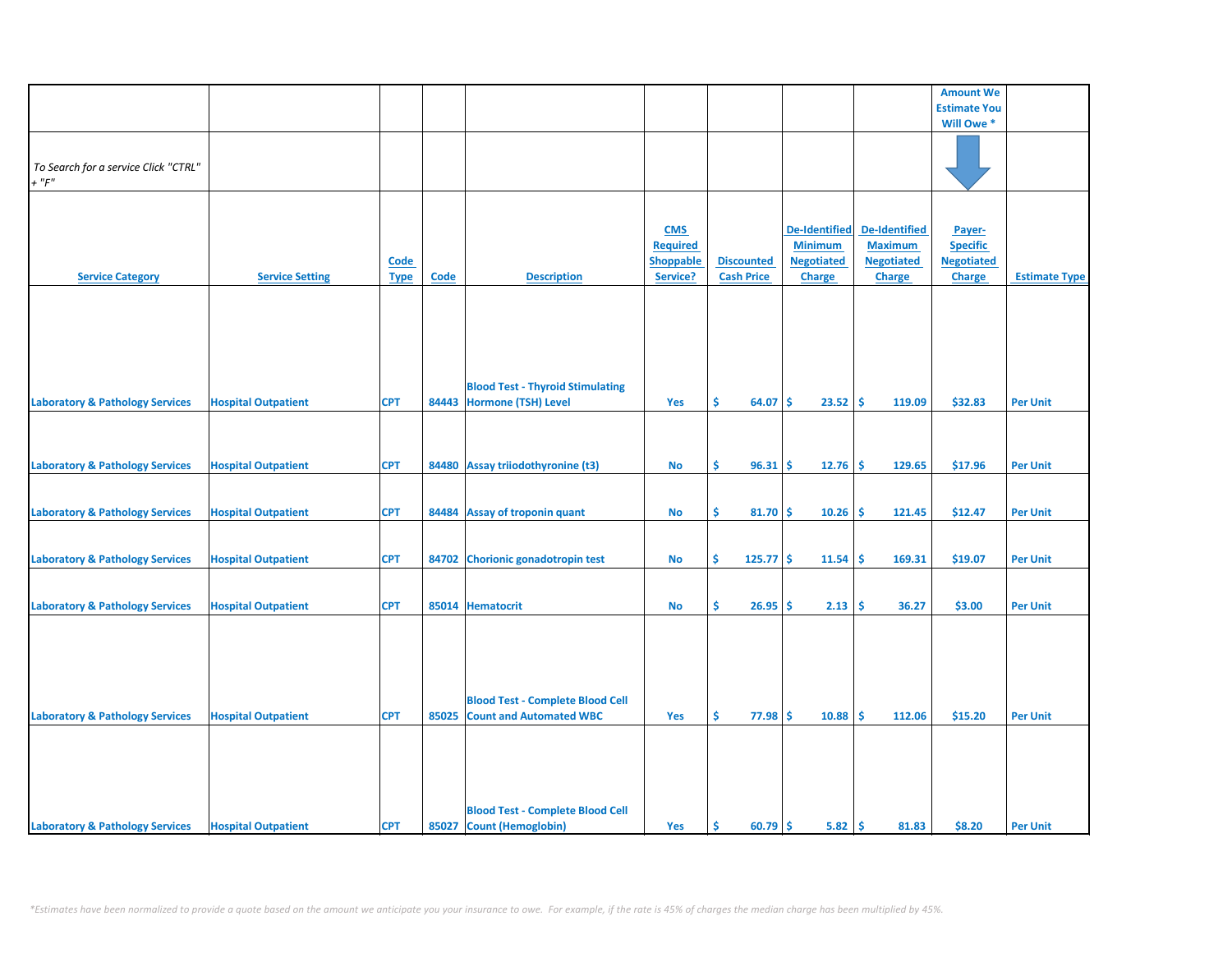|                                                     |                            |                            |       |                                                      |                                                               |                                        |                                                                              |                                                                              | <b>Amount We</b>                                                |                      |
|-----------------------------------------------------|----------------------------|----------------------------|-------|------------------------------------------------------|---------------------------------------------------------------|----------------------------------------|------------------------------------------------------------------------------|------------------------------------------------------------------------------|-----------------------------------------------------------------|----------------------|
|                                                     |                            |                            |       |                                                      |                                                               |                                        |                                                                              |                                                                              | <b>Estimate You</b>                                             |                      |
|                                                     |                            |                            |       |                                                      |                                                               |                                        |                                                                              |                                                                              | Will Owe *                                                      |                      |
| To Search for a service Click "CTRL"<br>$+$ " $F$ " |                            |                            |       |                                                      |                                                               |                                        |                                                                              |                                                                              |                                                                 |                      |
| <b>Service Category</b>                             | <b>Service Setting</b>     | <b>Code</b><br><b>Type</b> | Code  | <b>Description</b>                                   | <b>CMS</b><br><b>Required</b><br><b>Shoppable</b><br>Service? | <b>Discounted</b><br><b>Cash Price</b> | <b>De-Identified</b><br><b>Minimum</b><br><b>Negotiated</b><br><b>Charge</b> | <b>De-Identified</b><br><b>Maximum</b><br><b>Negotiated</b><br><b>Charge</b> | Payer-<br><b>Specific</b><br><b>Negotiated</b><br><b>Charge</b> | <b>Estimate Type</b> |
| <b>Laboratory &amp; Pathology Services</b>          | <b>Hospital Outpatient</b> | <b>CPT</b>                 |       | 85240 Clot factor viii ahg 1 stage                   | <b>No</b>                                                     | \$<br>45.97                            | \$<br>16.11                                                                  | \$.<br>95.56                                                                 | \$22.68                                                         | <b>Per Unit</b>      |
| <b>Laboratory &amp; Pathology Services</b>          | <b>Hospital Outpatient</b> | <b>CPT</b>                 |       | 85378 Fibrin degrade semiquant                       | <b>No</b>                                                     | \$<br>53.57                            | -\$<br>7.44                                                                  | \$.<br>72.11                                                                 | \$9.03                                                          | <b>Per Unit</b>      |
| <b>Laboratory &amp; Pathology Services</b>          | <b>Hospital Outpatient</b> | <b>CPT</b>                 |       | 85610 Blood Test - Clotting Time                     | <b>Yes</b>                                                    | \$.<br>44.81                           | \$<br>6.01                                                                   | \$<br>64.27                                                                  | \$8.76                                                          | <b>Per Unit</b>      |
| <b>Laboratory &amp; Pathology Services</b>          | <b>Hospital Outpatient</b> | <b>CPT</b>                 |       | 85613 Russell viper venom diluted                    | <b>No</b>                                                     | \$<br>24.61                            | \$<br>8.24                                                                   | -\$<br>70.98                                                                 | \$12.12                                                         | <b>Per Unit</b>      |
| <b>Laboratory &amp; Pathology Services</b>          | <b>Hospital Outpatient</b> | <b>CPT</b>                 |       | 85660 RBC SICKLE CELL TEST                           | No                                                            | \$.<br>53.32                           | 4.96<br>\$.                                                                  | -\$<br>71.77                                                                 | \$0.00                                                          | <b>Per Unit</b>      |
| <b>Laboratory &amp; Pathology Services</b>          | <b>Hospital Outpatient</b> | <b>CPT</b>                 | 85730 | <b>Blood Test - Coagulation</b><br><b>Assessment</b> | Yes                                                           | \$<br>46.01                            | \$.<br>5.41                                                                  | -\$<br>61.94                                                                 | \$7.61                                                          | <b>Per Unit</b>      |
|                                                     |                            |                            |       |                                                      |                                                               |                                        |                                                                              |                                                                              |                                                                 |                      |
| <b>Laboratory &amp; Pathology Services</b>          | <b>Hospital Outpatient</b> | <b>CPT</b>                 |       | 85732 Thromboplastin time partial                    | No                                                            | Ŝ.<br>12.63                            | 5.82<br>\$.                                                                  | \$<br>36.42                                                                  | \$8.20                                                          | <b>Per Unit</b>      |
| <b>Laboratory &amp; Pathology Services</b>          | <b>Hospital Outpatient</b> | <b>CPT</b>                 |       | 86140 C-reactive protein                             | <b>No</b>                                                     | \$<br>48.49                            | 4.66<br>Ś                                                                    | \$<br>65.28                                                                  | \$6.55                                                          | <b>Per Unit</b>      |
| <b>Laboratory &amp; Pathology Services</b>          | <b>Hospital Outpatient</b> | <b>CPT</b>                 |       | 86360 T cell absolute count/ratio                    | <b>No</b>                                                     | \$<br>65.00                            | \$<br>42.28                                                                  | -\$<br>211.59                                                                | \$59.51                                                         | <b>Per Unit</b>      |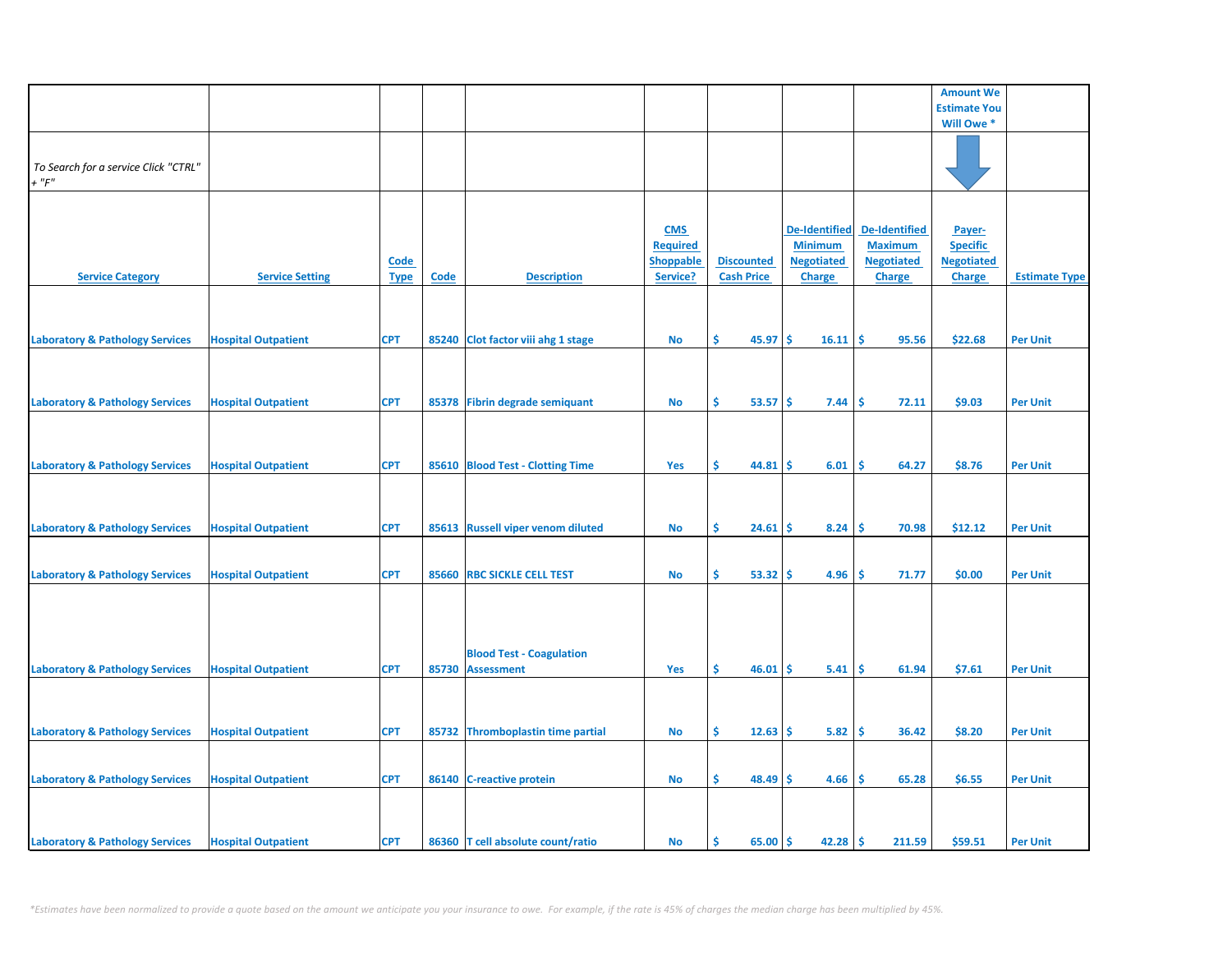|                                                     |                            |                            |       |                                     |                                                               |                                        |                                                                              |                                                                              | <b>Amount We</b>                                                |                      |
|-----------------------------------------------------|----------------------------|----------------------------|-------|-------------------------------------|---------------------------------------------------------------|----------------------------------------|------------------------------------------------------------------------------|------------------------------------------------------------------------------|-----------------------------------------------------------------|----------------------|
|                                                     |                            |                            |       |                                     |                                                               |                                        |                                                                              |                                                                              | <b>Estimate You</b>                                             |                      |
|                                                     |                            |                            |       |                                     |                                                               |                                        |                                                                              |                                                                              | Will Owe *                                                      |                      |
| To Search for a service Click "CTRL"<br>$+$ " $F$ " |                            |                            |       |                                     |                                                               |                                        |                                                                              |                                                                              |                                                                 |                      |
| <b>Service Category</b>                             | <b>Service Setting</b>     | <u>Code</u><br><b>Type</b> | Code  | <b>Description</b>                  | <b>CMS</b><br><b>Required</b><br><b>Shoppable</b><br>Service? | <b>Discounted</b><br><b>Cash Price</b> | <b>De-Identified</b><br><b>Minimum</b><br><b>Negotiated</b><br><b>Charge</b> | <b>De-Identified</b><br><b>Maximum</b><br><b>Negotiated</b><br><b>Charge</b> | Payer-<br><b>Specific</b><br><b>Negotiated</b><br><b>Charge</b> | <b>Estimate Type</b> |
| <b>Laboratory &amp; Pathology Services</b>          | <b>Hospital Outpatient</b> | <b>CPT</b>                 | 86361 | T cell absolute count               | No                                                            | Ŝ.<br>132.78                           | \$.<br>24.10                                                                 | \$.<br>383.03                                                                | \$33.90                                                         | <b>Per Unit</b>      |
| <b>Laboratory &amp; Pathology Services</b>          | <b>Hospital Outpatient</b> | <b>CPT</b>                 | 86431 | <b>Rheumatoid factor quant</b>      | <b>No</b>                                                     | \$<br>52.70                            | \$<br>5.10                                                                   | \$<br>70.95                                                                  | \$7.18                                                          | <b>Per Unit</b>      |
| <b>Laboratory &amp; Pathology Services</b>          | <b>Hospital Outpatient</b> | <b>CPT</b>                 |       | 86592 Syphilis test non-trep qual   | No                                                            | \$<br>37.81                            | 3.84<br>s                                                                    | 50.90<br><b>S</b>                                                            | \$5.41                                                          | <b>Per Unit</b>      |
| <b>Laboratory &amp; Pathology Services</b>          | <b>Hospital Outpatient</b> | <b>CPT</b>                 |       | 86592 Syphilis test non-trep qual   | No                                                            | \$<br>37.81                            | 3.84<br>\$                                                                   | Ś<br>50.90                                                                   | \$5.41                                                          | <b>Per Unit</b>      |
| <b>Laboratory &amp; Pathology Services</b>          | <b>Hospital Outpatient</b> | <b>CPT</b>                 |       | 86611 Bartonella antibody           | No                                                            | \$<br>57.37                            | \$.<br>9.16                                                                  | \$<br>165.50                                                                 | \$12.89                                                         | <b>Per Unit</b>      |
| <b>Laboratory &amp; Pathology Services</b>          | <b>Hospital Outpatient</b> | <b>CPT</b>                 |       | 86615 Bordetella antibody           | No                                                            | \$<br>25.74                            | Ś<br>11.87                                                                   | \$<br>81.45                                                                  | \$16.70                                                         | <b>Per Unit</b>      |
| <b>Laboratory &amp; Pathology Services</b>          | <b>Hospital Outpatient</b> | <b>CPT</b>                 | 86651 | <b>Encephalitis californ antbdy</b> | <b>No</b>                                                     | \$<br>25.74                            | Ś<br>11.87                                                                   | Ŝ.<br>110.13                                                                 | \$16.70                                                         | <b>Per Unit</b>      |
|                                                     |                            |                            |       |                                     |                                                               |                                        |                                                                              |                                                                              |                                                                 |                      |
| <b>Laboratory &amp; Pathology Services</b>          | <b>Hospital Outpatient</b> | <b>CPT</b>                 |       | 86652 Encephaltis east eqne anbdy   | <b>No</b>                                                     | \$<br>25.74                            | \$<br>11.87                                                                  | -\$<br>110.13                                                                | \$16.70                                                         | <b>Per Unit</b>      |
| <b>Laboratory &amp; Pathology Services</b>          | <b>Hospital Outpatient</b> | <b>CPT</b>                 | 86653 | <b>Encephaltis st louis antbody</b> | No                                                            | \$.<br>25.74                           | 11.87<br>\$.                                                                 | \$.<br>110.13                                                                | \$16.70                                                         | <b>Per Unit</b>      |
|                                                     |                            |                            |       |                                     |                                                               |                                        |                                                                              |                                                                              |                                                                 |                      |
| <b>Laboratory &amp; Pathology Services</b>          | <b>Hospital Outpatient</b> | <b>CPT</b>                 |       | 86654 Encephaltis west eqne antbdy  | No                                                            | \$<br>25.74                            | 11.87<br>\$.                                                                 | \$.<br>110.13                                                                | \$16.70                                                         | <b>Per Unit</b>      |
| <b>Laboratory &amp; Pathology Services</b>          | <b>Hospital Outpatient</b> | <b>CPT</b>                 |       | 86663 Epstein-barr antibody         | No                                                            | \$<br>25.60                            | 11.81<br>\$                                                                  | -\$<br>83.21                                                                 | \$16.61                                                         | <b>Per Unit</b>      |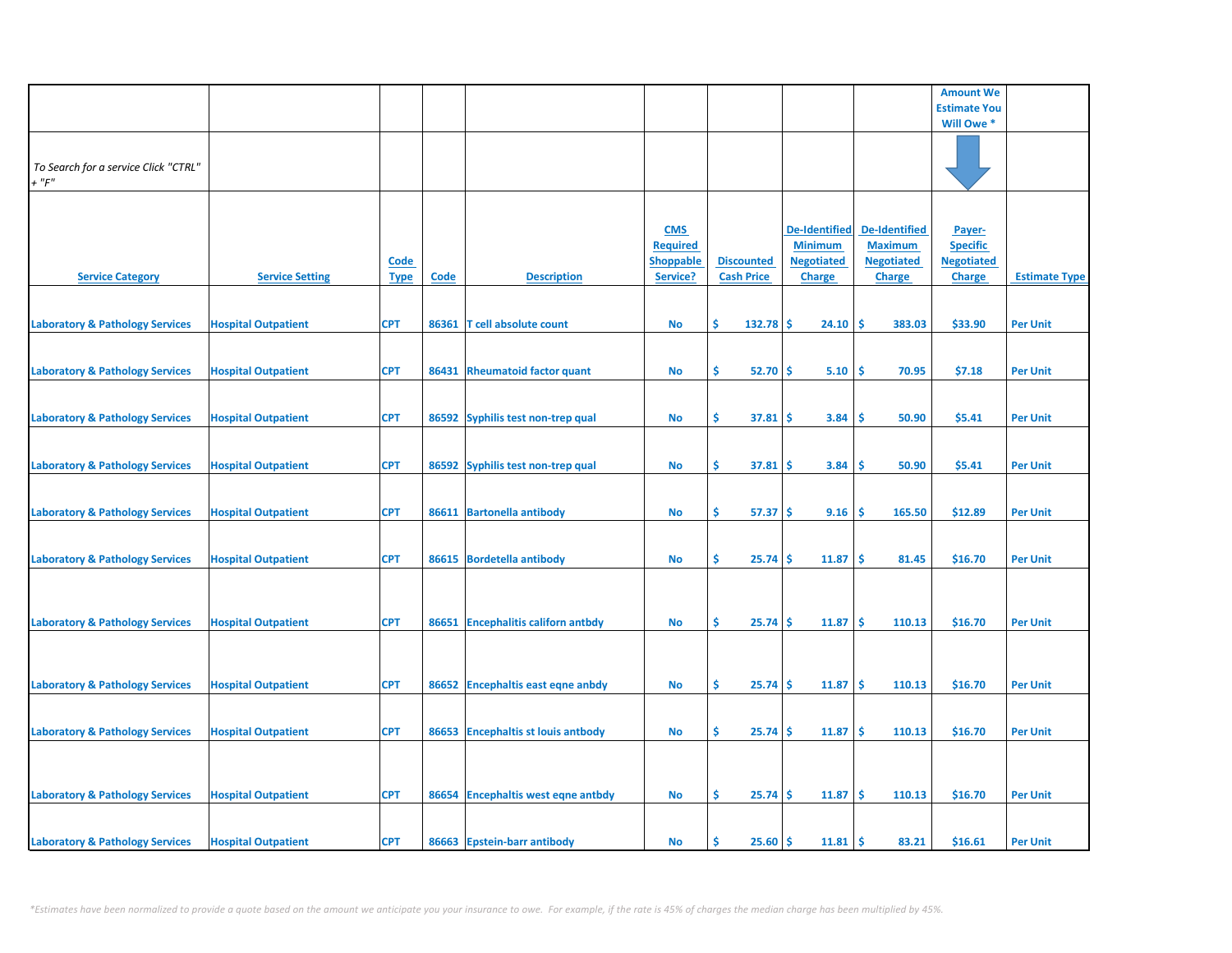|                                            |                            |             |       |                                     |                  |                   |                      |                      | <b>Amount We</b>    |                      |
|--------------------------------------------|----------------------------|-------------|-------|-------------------------------------|------------------|-------------------|----------------------|----------------------|---------------------|----------------------|
|                                            |                            |             |       |                                     |                  |                   |                      |                      | <b>Estimate You</b> |                      |
|                                            |                            |             |       |                                     |                  |                   |                      |                      | Will Owe *          |                      |
|                                            |                            |             |       |                                     |                  |                   |                      |                      |                     |                      |
|                                            |                            |             |       |                                     |                  |                   |                      |                      |                     |                      |
|                                            |                            |             |       |                                     |                  |                   |                      |                      |                     |                      |
| To Search for a service Click "CTRL"       |                            |             |       |                                     |                  |                   |                      |                      |                     |                      |
| $+$ " $F"$                                 |                            |             |       |                                     |                  |                   |                      |                      |                     |                      |
|                                            |                            |             |       |                                     |                  |                   |                      |                      |                     |                      |
|                                            |                            |             |       |                                     |                  |                   |                      |                      |                     |                      |
|                                            |                            |             |       |                                     |                  |                   |                      |                      |                     |                      |
|                                            |                            |             |       |                                     | <b>CMS</b>       |                   | <b>De-Identified</b> | <b>De-Identified</b> | Payer-              |                      |
|                                            |                            |             |       |                                     | <b>Required</b>  |                   | <b>Minimum</b>       | <b>Maximum</b>       | <b>Specific</b>     |                      |
|                                            |                            |             |       |                                     |                  |                   |                      |                      |                     |                      |
|                                            |                            | <b>Code</b> |       |                                     | <b>Shoppable</b> | <b>Discounted</b> | <b>Negotiated</b>    | <b>Negotiated</b>    | <b>Negotiated</b>   |                      |
| <b>Service Category</b>                    | <b>Service Setting</b>     | <b>Type</b> | Code  | <b>Description</b>                  | Service?         | <b>Cash Price</b> | <b>Charge</b>        | <b>Charge</b>        | <b>Charge</b>       | <b>Estimate Type</b> |
|                                            |                            |             |       |                                     |                  |                   |                      |                      |                     |                      |
|                                            |                            |             |       |                                     |                  |                   |                      |                      |                     |                      |
|                                            |                            |             |       |                                     |                  |                   |                      |                      |                     |                      |
| <b>Laboratory &amp; Pathology Services</b> | <b>Hospital Outpatient</b> | <b>CPT</b>  | 86677 | <b>Helicobacter pylori antibody</b> | No               | \$.<br>30.68      | 15.13<br><b>S</b>    | -\$<br>63.03         | \$18.38             | <b>Per Unit</b>      |
|                                            |                            |             |       |                                     |                  |                   |                      |                      |                     |                      |
|                                            |                            |             |       |                                     |                  |                   |                      |                      |                     |                      |
|                                            |                            |             |       |                                     |                  |                   |                      |                      |                     |                      |
|                                            |                            |             |       |                                     |                  |                   |                      |                      |                     |                      |
| <b>Laboratory &amp; Pathology Services</b> | <b>Hospital Outpatient</b> | <b>CPT</b>  | 86692 | <b>Hepatitis delta agent antbdy</b> | No               | \$.<br>$29.16$ \$ | 15.44                | ١\$<br>50.98         | \$21.74             | <b>Per Unit</b>      |
|                                            |                            |             |       |                                     |                  |                   |                      |                      |                     |                      |
|                                            |                            |             |       |                                     |                  |                   |                      |                      |                     |                      |
|                                            |                            |             |       |                                     |                  |                   |                      |                      |                     |                      |
| <b>Laboratory &amp; Pathology Services</b> | <b>Hospital Outpatient</b> | <b>CPT</b>  |       | 86698 Histoplasma antibody          | <b>No</b>        | \$.<br>79.65      | 12.41<br><b>S</b>    | -\$<br>107.23        | \$15.83             | <b>Per Unit</b>      |
|                                            |                            |             |       |                                     |                  |                   |                      |                      |                     |                      |
|                                            |                            |             |       |                                     |                  |                   |                      |                      |                     |                      |
|                                            |                            |             |       |                                     |                  |                   |                      |                      |                     |                      |
|                                            |                            |             |       |                                     |                  |                   |                      |                      |                     |                      |
| <b>Laboratory &amp; Pathology Services</b> | <b>Hospital Outpatient</b> | <b>CPT</b>  | 86704 | <b>HEP B CORE ANTIBODY TOTAL</b>    | No               | \$.<br>86.11      | Ŝ<br>10.85           | -\$<br>115.92        | \$0.00              | <b>Per Unit</b>      |
|                                            |                            |             |       |                                     |                  |                   |                      |                      |                     |                      |
|                                            |                            |             |       |                                     |                  |                   |                      |                      |                     |                      |
|                                            |                            |             |       |                                     |                  |                   |                      |                      |                     |                      |
|                                            |                            |             |       |                                     |                  |                   |                      |                      |                     |                      |
| <b>Laboratory &amp; Pathology Services</b> | <b>Hospital Outpatient</b> | <b>CPT</b>  |       | 86705 HEP B CORE ANTIBODY IGM       | No               | \$<br>$22.98$ \$  | 10.59                | ١\$<br>57.38         | \$0.00              | <b>Per Unit</b>      |
|                                            |                            |             |       |                                     |                  |                   |                      |                      |                     |                      |
|                                            |                            |             |       |                                     |                  |                   |                      |                      |                     |                      |
|                                            |                            |             |       |                                     |                  |                   |                      |                      |                     |                      |
|                                            |                            |             |       |                                     |                  |                   |                      |                      |                     |                      |
| <b>Laboratory &amp; Pathology Services</b> | <b>Hospital Outpatient</b> | <b>CPT</b>  |       | 86706 HEP B SURFACE ANTIBODY        | No               | \$.<br>98.98      | -\$<br>9.67          | -\$<br>133.25        | \$0.00              | <b>Per Unit</b>      |
|                                            |                            |             |       |                                     |                  |                   |                      |                      |                     |                      |
|                                            |                            |             |       |                                     |                  |                   |                      |                      |                     |                      |
|                                            |                            |             |       |                                     |                  |                   |                      |                      |                     |                      |
| <b>Laboratory &amp; Pathology Services</b> | <b>Hospital Outpatient</b> | <b>CPT</b>  | 86707 | <b>Hepatitis be antibody</b>        | No               | \$.<br>22.56      | 10.41<br><b>S</b>    | -\$<br>65.09         | \$14.65             | <b>Per Unit</b>      |
|                                            |                            |             |       |                                     |                  |                   |                      |                      |                     |                      |
|                                            |                            |             |       |                                     |                  |                   |                      |                      |                     |                      |
|                                            |                            |             |       |                                     |                  |                   |                      |                      |                     |                      |
| <b>Laboratory &amp; Pathology Services</b> | <b>Hospital Outpatient</b> | <b>CPT</b>  |       | 86708 Hepatitis a antibody          | No               | \$<br>22.71       | -Ś<br>11.15          | ١\$<br>56.71         | \$15.69             | <b>Per Unit</b>      |
|                                            |                            |             |       |                                     |                  |                   |                      |                      |                     |                      |
|                                            |                            |             |       |                                     |                  |                   |                      |                      |                     |                      |
|                                            |                            |             |       |                                     |                  |                   |                      |                      |                     |                      |
| <b>Laboratory &amp; Pathology Services</b> | <b>Hospital Outpatient</b> | <b>CPT</b>  | 86762 | <b>Rubella antibody</b>             | No               | \$.<br>$78.19$ \$ | 12.95                | -\$<br>225.56        | \$18.23             | <b>Per Unit</b>      |
|                                            |                            |             |       |                                     |                  |                   |                      |                      |                     |                      |
|                                            |                            |             |       |                                     |                  |                   |                      |                      |                     |                      |
|                                            |                            |             |       |                                     |                  |                   |                      |                      |                     |                      |
| <b>Laboratory &amp; Pathology Services</b> | <b>Hospital Outpatient</b> | <b>CPT</b>  |       | 86765 Rubeola antibody              | <b>No</b>        | Ŝ.<br>$25.14$ \$  | $11.59$ \$           | 72.53                | \$16.32             | <b>Per Unit</b>      |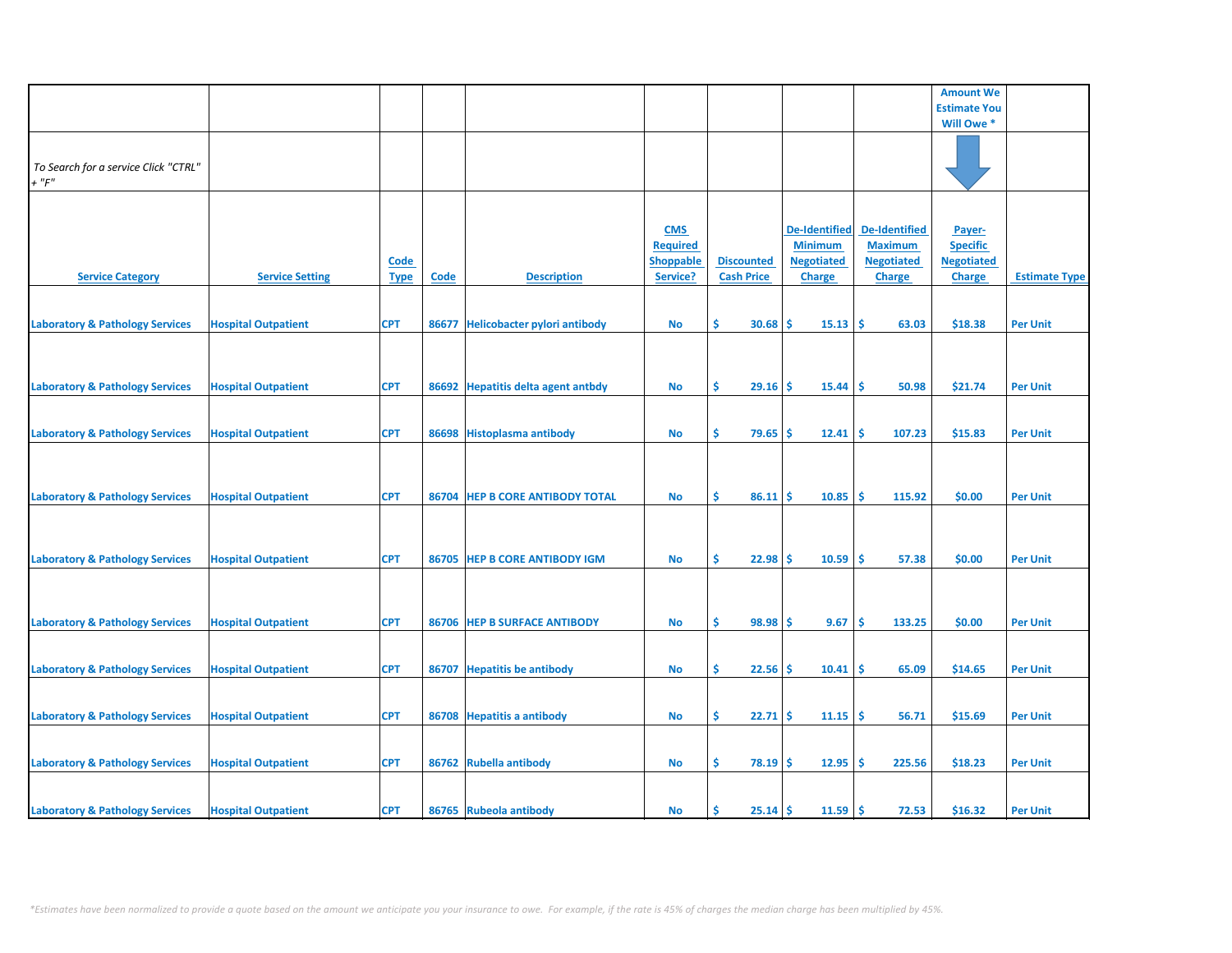| <b>Estimate You</b><br>Will Owe *<br>To Search for a service Click "CTRL"<br>$+$ " $F$ "<br><b>De-Identified</b><br><b>De-Identified</b><br><b>CMS</b><br>Payer-<br><b>Required</b><br><b>Minimum</b><br><b>Maximum</b><br><b>Specific</b><br><b>Shoppable</b><br><b>Discounted</b><br><b>Negotiated</b><br><b>Negotiated</b><br><b>Negotiated</b><br><b>Code</b><br><b>Service Setting</b><br><b>Description</b><br><b>Cash Price</b><br><b>Service Category</b><br><b>Code</b><br>Service?<br><b>Charge</b><br><b>Charge</b><br><b>Charge</b><br><b>Estimate Type</b><br><b>Type</b><br>86769 - SARS-COV-2 COVID-19<br>Ŝ.<br>Ŝ.<br><b>CPT</b><br>86769 ANTIBODY<br>51.48<br>112.07<br>\$0.00<br><b>Laboratory &amp; Pathology Services</b><br><b>Hospital Outpatient</b><br><b>No</b><br>-S<br><b>Per Unit</b><br>$\omega$ .<br><b>CPT</b><br>Ŝ.<br>25.14<br>11.59<br>Ŝ.<br>76.53<br>\$16.32<br><b>Laboratory &amp; Pathology Services</b><br><b>Hospital Outpatient</b><br>86790 Virus antibody nos<br><b>No</b><br>\$.<br><b>Per Unit</b><br><b>Blood Test - Hepatitis C Antibody</b><br><b>Laboratory &amp; Pathology Services</b><br><b>CPT</b><br>86803<br>\$<br>12.84<br>Ŝ.<br>\$18.07<br><b>Hospital Outpatient</b><br><b>Level</b><br>67.64<br>\$<br>91.06<br><b>Per Unit</b><br>No<br><b>CPT</b><br>\$<br>13.94<br>Ś<br>\$19.62<br><b>Per Unit</b><br><b>Laboratory &amp; Pathology Services</b><br><b>Hospital Outpatient</b><br>86804 Hep c ab test confirm<br>No<br>23.09<br>Ś<br>66.62<br><b>CPT</b><br>\$<br>5.00<br>Ś<br>\$13.44<br><b>Hospital Outpatient</b><br>86850 Rbc antibody screen<br><b>No</b><br>20.32<br>Ś<br>66.92<br><b>Per Unit</b><br>\$<br>244.72<br>5.65<br>\$.<br>\$7.25<br><b>Hospital Outpatient</b><br><b>CPT</b><br>86885<br><b>Coombs test indirect qual</b><br><b>No</b><br>Ś<br>329.43<br><b>Per Unit</b><br>\$<br><b>Hospital Outpatient</b><br><b>CPT</b><br>86900 Blood typing serologic abo<br>198.99<br>3.78<br>\$<br>267.88<br>\$3.78<br><b>Per Unit</b><br><b>No</b><br>\$.<br>\$<br><b>Laboratory &amp; Pathology Services</b><br><b>Hospital Outpatient</b><br><b>CPT</b><br>86900 Blood typing serologic abo<br>198.99<br>\$<br>3.78<br>\$<br>267.88<br>\$3.78<br><b>Per Unit</b><br><b>No</b><br><b>Laboratory &amp; Pathology Services</b><br><b>CPT</b><br>86901 Blood typing serologic rh(d)<br>3.78<br>\$<br>\$3.78<br><b>Per Unit</b><br><b>Hospital Outpatient</b><br>No<br>Ŝ.<br>60.24<br>\$<br>81.10 |                                            |  |  |  |  | <b>Amount We</b> |  |
|--------------------------------------------------------------------------------------------------------------------------------------------------------------------------------------------------------------------------------------------------------------------------------------------------------------------------------------------------------------------------------------------------------------------------------------------------------------------------------------------------------------------------------------------------------------------------------------------------------------------------------------------------------------------------------------------------------------------------------------------------------------------------------------------------------------------------------------------------------------------------------------------------------------------------------------------------------------------------------------------------------------------------------------------------------------------------------------------------------------------------------------------------------------------------------------------------------------------------------------------------------------------------------------------------------------------------------------------------------------------------------------------------------------------------------------------------------------------------------------------------------------------------------------------------------------------------------------------------------------------------------------------------------------------------------------------------------------------------------------------------------------------------------------------------------------------------------------------------------------------------------------------------------------------------------------------------------------------------------------------------------------------------------------------------------------------------------------------------------------------------------------------------------------------------------------------------------------------------------------------------------------------------------------------------------------------------------------------------------------------------------------------------------------------------------------------------------------------|--------------------------------------------|--|--|--|--|------------------|--|
|                                                                                                                                                                                                                                                                                                                                                                                                                                                                                                                                                                                                                                                                                                                                                                                                                                                                                                                                                                                                                                                                                                                                                                                                                                                                                                                                                                                                                                                                                                                                                                                                                                                                                                                                                                                                                                                                                                                                                                                                                                                                                                                                                                                                                                                                                                                                                                                                                                                                    |                                            |  |  |  |  |                  |  |
|                                                                                                                                                                                                                                                                                                                                                                                                                                                                                                                                                                                                                                                                                                                                                                                                                                                                                                                                                                                                                                                                                                                                                                                                                                                                                                                                                                                                                                                                                                                                                                                                                                                                                                                                                                                                                                                                                                                                                                                                                                                                                                                                                                                                                                                                                                                                                                                                                                                                    |                                            |  |  |  |  |                  |  |
|                                                                                                                                                                                                                                                                                                                                                                                                                                                                                                                                                                                                                                                                                                                                                                                                                                                                                                                                                                                                                                                                                                                                                                                                                                                                                                                                                                                                                                                                                                                                                                                                                                                                                                                                                                                                                                                                                                                                                                                                                                                                                                                                                                                                                                                                                                                                                                                                                                                                    |                                            |  |  |  |  |                  |  |
|                                                                                                                                                                                                                                                                                                                                                                                                                                                                                                                                                                                                                                                                                                                                                                                                                                                                                                                                                                                                                                                                                                                                                                                                                                                                                                                                                                                                                                                                                                                                                                                                                                                                                                                                                                                                                                                                                                                                                                                                                                                                                                                                                                                                                                                                                                                                                                                                                                                                    |                                            |  |  |  |  |                  |  |
|                                                                                                                                                                                                                                                                                                                                                                                                                                                                                                                                                                                                                                                                                                                                                                                                                                                                                                                                                                                                                                                                                                                                                                                                                                                                                                                                                                                                                                                                                                                                                                                                                                                                                                                                                                                                                                                                                                                                                                                                                                                                                                                                                                                                                                                                                                                                                                                                                                                                    |                                            |  |  |  |  |                  |  |
|                                                                                                                                                                                                                                                                                                                                                                                                                                                                                                                                                                                                                                                                                                                                                                                                                                                                                                                                                                                                                                                                                                                                                                                                                                                                                                                                                                                                                                                                                                                                                                                                                                                                                                                                                                                                                                                                                                                                                                                                                                                                                                                                                                                                                                                                                                                                                                                                                                                                    |                                            |  |  |  |  |                  |  |
|                                                                                                                                                                                                                                                                                                                                                                                                                                                                                                                                                                                                                                                                                                                                                                                                                                                                                                                                                                                                                                                                                                                                                                                                                                                                                                                                                                                                                                                                                                                                                                                                                                                                                                                                                                                                                                                                                                                                                                                                                                                                                                                                                                                                                                                                                                                                                                                                                                                                    |                                            |  |  |  |  |                  |  |
|                                                                                                                                                                                                                                                                                                                                                                                                                                                                                                                                                                                                                                                                                                                                                                                                                                                                                                                                                                                                                                                                                                                                                                                                                                                                                                                                                                                                                                                                                                                                                                                                                                                                                                                                                                                                                                                                                                                                                                                                                                                                                                                                                                                                                                                                                                                                                                                                                                                                    |                                            |  |  |  |  |                  |  |
|                                                                                                                                                                                                                                                                                                                                                                                                                                                                                                                                                                                                                                                                                                                                                                                                                                                                                                                                                                                                                                                                                                                                                                                                                                                                                                                                                                                                                                                                                                                                                                                                                                                                                                                                                                                                                                                                                                                                                                                                                                                                                                                                                                                                                                                                                                                                                                                                                                                                    |                                            |  |  |  |  |                  |  |
|                                                                                                                                                                                                                                                                                                                                                                                                                                                                                                                                                                                                                                                                                                                                                                                                                                                                                                                                                                                                                                                                                                                                                                                                                                                                                                                                                                                                                                                                                                                                                                                                                                                                                                                                                                                                                                                                                                                                                                                                                                                                                                                                                                                                                                                                                                                                                                                                                                                                    |                                            |  |  |  |  |                  |  |
|                                                                                                                                                                                                                                                                                                                                                                                                                                                                                                                                                                                                                                                                                                                                                                                                                                                                                                                                                                                                                                                                                                                                                                                                                                                                                                                                                                                                                                                                                                                                                                                                                                                                                                                                                                                                                                                                                                                                                                                                                                                                                                                                                                                                                                                                                                                                                                                                                                                                    |                                            |  |  |  |  |                  |  |
|                                                                                                                                                                                                                                                                                                                                                                                                                                                                                                                                                                                                                                                                                                                                                                                                                                                                                                                                                                                                                                                                                                                                                                                                                                                                                                                                                                                                                                                                                                                                                                                                                                                                                                                                                                                                                                                                                                                                                                                                                                                                                                                                                                                                                                                                                                                                                                                                                                                                    |                                            |  |  |  |  |                  |  |
|                                                                                                                                                                                                                                                                                                                                                                                                                                                                                                                                                                                                                                                                                                                                                                                                                                                                                                                                                                                                                                                                                                                                                                                                                                                                                                                                                                                                                                                                                                                                                                                                                                                                                                                                                                                                                                                                                                                                                                                                                                                                                                                                                                                                                                                                                                                                                                                                                                                                    |                                            |  |  |  |  |                  |  |
|                                                                                                                                                                                                                                                                                                                                                                                                                                                                                                                                                                                                                                                                                                                                                                                                                                                                                                                                                                                                                                                                                                                                                                                                                                                                                                                                                                                                                                                                                                                                                                                                                                                                                                                                                                                                                                                                                                                                                                                                                                                                                                                                                                                                                                                                                                                                                                                                                                                                    |                                            |  |  |  |  |                  |  |
|                                                                                                                                                                                                                                                                                                                                                                                                                                                                                                                                                                                                                                                                                                                                                                                                                                                                                                                                                                                                                                                                                                                                                                                                                                                                                                                                                                                                                                                                                                                                                                                                                                                                                                                                                                                                                                                                                                                                                                                                                                                                                                                                                                                                                                                                                                                                                                                                                                                                    |                                            |  |  |  |  |                  |  |
|                                                                                                                                                                                                                                                                                                                                                                                                                                                                                                                                                                                                                                                                                                                                                                                                                                                                                                                                                                                                                                                                                                                                                                                                                                                                                                                                                                                                                                                                                                                                                                                                                                                                                                                                                                                                                                                                                                                                                                                                                                                                                                                                                                                                                                                                                                                                                                                                                                                                    |                                            |  |  |  |  |                  |  |
|                                                                                                                                                                                                                                                                                                                                                                                                                                                                                                                                                                                                                                                                                                                                                                                                                                                                                                                                                                                                                                                                                                                                                                                                                                                                                                                                                                                                                                                                                                                                                                                                                                                                                                                                                                                                                                                                                                                                                                                                                                                                                                                                                                                                                                                                                                                                                                                                                                                                    |                                            |  |  |  |  |                  |  |
|                                                                                                                                                                                                                                                                                                                                                                                                                                                                                                                                                                                                                                                                                                                                                                                                                                                                                                                                                                                                                                                                                                                                                                                                                                                                                                                                                                                                                                                                                                                                                                                                                                                                                                                                                                                                                                                                                                                                                                                                                                                                                                                                                                                                                                                                                                                                                                                                                                                                    |                                            |  |  |  |  |                  |  |
|                                                                                                                                                                                                                                                                                                                                                                                                                                                                                                                                                                                                                                                                                                                                                                                                                                                                                                                                                                                                                                                                                                                                                                                                                                                                                                                                                                                                                                                                                                                                                                                                                                                                                                                                                                                                                                                                                                                                                                                                                                                                                                                                                                                                                                                                                                                                                                                                                                                                    |                                            |  |  |  |  |                  |  |
|                                                                                                                                                                                                                                                                                                                                                                                                                                                                                                                                                                                                                                                                                                                                                                                                                                                                                                                                                                                                                                                                                                                                                                                                                                                                                                                                                                                                                                                                                                                                                                                                                                                                                                                                                                                                                                                                                                                                                                                                                                                                                                                                                                                                                                                                                                                                                                                                                                                                    |                                            |  |  |  |  |                  |  |
|                                                                                                                                                                                                                                                                                                                                                                                                                                                                                                                                                                                                                                                                                                                                                                                                                                                                                                                                                                                                                                                                                                                                                                                                                                                                                                                                                                                                                                                                                                                                                                                                                                                                                                                                                                                                                                                                                                                                                                                                                                                                                                                                                                                                                                                                                                                                                                                                                                                                    |                                            |  |  |  |  |                  |  |
|                                                                                                                                                                                                                                                                                                                                                                                                                                                                                                                                                                                                                                                                                                                                                                                                                                                                                                                                                                                                                                                                                                                                                                                                                                                                                                                                                                                                                                                                                                                                                                                                                                                                                                                                                                                                                                                                                                                                                                                                                                                                                                                                                                                                                                                                                                                                                                                                                                                                    |                                            |  |  |  |  |                  |  |
|                                                                                                                                                                                                                                                                                                                                                                                                                                                                                                                                                                                                                                                                                                                                                                                                                                                                                                                                                                                                                                                                                                                                                                                                                                                                                                                                                                                                                                                                                                                                                                                                                                                                                                                                                                                                                                                                                                                                                                                                                                                                                                                                                                                                                                                                                                                                                                                                                                                                    |                                            |  |  |  |  |                  |  |
|                                                                                                                                                                                                                                                                                                                                                                                                                                                                                                                                                                                                                                                                                                                                                                                                                                                                                                                                                                                                                                                                                                                                                                                                                                                                                                                                                                                                                                                                                                                                                                                                                                                                                                                                                                                                                                                                                                                                                                                                                                                                                                                                                                                                                                                                                                                                                                                                                                                                    |                                            |  |  |  |  |                  |  |
|                                                                                                                                                                                                                                                                                                                                                                                                                                                                                                                                                                                                                                                                                                                                                                                                                                                                                                                                                                                                                                                                                                                                                                                                                                                                                                                                                                                                                                                                                                                                                                                                                                                                                                                                                                                                                                                                                                                                                                                                                                                                                                                                                                                                                                                                                                                                                                                                                                                                    |                                            |  |  |  |  |                  |  |
|                                                                                                                                                                                                                                                                                                                                                                                                                                                                                                                                                                                                                                                                                                                                                                                                                                                                                                                                                                                                                                                                                                                                                                                                                                                                                                                                                                                                                                                                                                                                                                                                                                                                                                                                                                                                                                                                                                                                                                                                                                                                                                                                                                                                                                                                                                                                                                                                                                                                    |                                            |  |  |  |  |                  |  |
|                                                                                                                                                                                                                                                                                                                                                                                                                                                                                                                                                                                                                                                                                                                                                                                                                                                                                                                                                                                                                                                                                                                                                                                                                                                                                                                                                                                                                                                                                                                                                                                                                                                                                                                                                                                                                                                                                                                                                                                                                                                                                                                                                                                                                                                                                                                                                                                                                                                                    |                                            |  |  |  |  |                  |  |
|                                                                                                                                                                                                                                                                                                                                                                                                                                                                                                                                                                                                                                                                                                                                                                                                                                                                                                                                                                                                                                                                                                                                                                                                                                                                                                                                                                                                                                                                                                                                                                                                                                                                                                                                                                                                                                                                                                                                                                                                                                                                                                                                                                                                                                                                                                                                                                                                                                                                    |                                            |  |  |  |  |                  |  |
|                                                                                                                                                                                                                                                                                                                                                                                                                                                                                                                                                                                                                                                                                                                                                                                                                                                                                                                                                                                                                                                                                                                                                                                                                                                                                                                                                                                                                                                                                                                                                                                                                                                                                                                                                                                                                                                                                                                                                                                                                                                                                                                                                                                                                                                                                                                                                                                                                                                                    |                                            |  |  |  |  |                  |  |
|                                                                                                                                                                                                                                                                                                                                                                                                                                                                                                                                                                                                                                                                                                                                                                                                                                                                                                                                                                                                                                                                                                                                                                                                                                                                                                                                                                                                                                                                                                                                                                                                                                                                                                                                                                                                                                                                                                                                                                                                                                                                                                                                                                                                                                                                                                                                                                                                                                                                    |                                            |  |  |  |  |                  |  |
|                                                                                                                                                                                                                                                                                                                                                                                                                                                                                                                                                                                                                                                                                                                                                                                                                                                                                                                                                                                                                                                                                                                                                                                                                                                                                                                                                                                                                                                                                                                                                                                                                                                                                                                                                                                                                                                                                                                                                                                                                                                                                                                                                                                                                                                                                                                                                                                                                                                                    |                                            |  |  |  |  |                  |  |
|                                                                                                                                                                                                                                                                                                                                                                                                                                                                                                                                                                                                                                                                                                                                                                                                                                                                                                                                                                                                                                                                                                                                                                                                                                                                                                                                                                                                                                                                                                                                                                                                                                                                                                                                                                                                                                                                                                                                                                                                                                                                                                                                                                                                                                                                                                                                                                                                                                                                    |                                            |  |  |  |  |                  |  |
|                                                                                                                                                                                                                                                                                                                                                                                                                                                                                                                                                                                                                                                                                                                                                                                                                                                                                                                                                                                                                                                                                                                                                                                                                                                                                                                                                                                                                                                                                                                                                                                                                                                                                                                                                                                                                                                                                                                                                                                                                                                                                                                                                                                                                                                                                                                                                                                                                                                                    |                                            |  |  |  |  |                  |  |
|                                                                                                                                                                                                                                                                                                                                                                                                                                                                                                                                                                                                                                                                                                                                                                                                                                                                                                                                                                                                                                                                                                                                                                                                                                                                                                                                                                                                                                                                                                                                                                                                                                                                                                                                                                                                                                                                                                                                                                                                                                                                                                                                                                                                                                                                                                                                                                                                                                                                    | <b>Laboratory &amp; Pathology Services</b> |  |  |  |  |                  |  |
|                                                                                                                                                                                                                                                                                                                                                                                                                                                                                                                                                                                                                                                                                                                                                                                                                                                                                                                                                                                                                                                                                                                                                                                                                                                                                                                                                                                                                                                                                                                                                                                                                                                                                                                                                                                                                                                                                                                                                                                                                                                                                                                                                                                                                                                                                                                                                                                                                                                                    |                                            |  |  |  |  |                  |  |
|                                                                                                                                                                                                                                                                                                                                                                                                                                                                                                                                                                                                                                                                                                                                                                                                                                                                                                                                                                                                                                                                                                                                                                                                                                                                                                                                                                                                                                                                                                                                                                                                                                                                                                                                                                                                                                                                                                                                                                                                                                                                                                                                                                                                                                                                                                                                                                                                                                                                    |                                            |  |  |  |  |                  |  |
|                                                                                                                                                                                                                                                                                                                                                                                                                                                                                                                                                                                                                                                                                                                                                                                                                                                                                                                                                                                                                                                                                                                                                                                                                                                                                                                                                                                                                                                                                                                                                                                                                                                                                                                                                                                                                                                                                                                                                                                                                                                                                                                                                                                                                                                                                                                                                                                                                                                                    |                                            |  |  |  |  |                  |  |
|                                                                                                                                                                                                                                                                                                                                                                                                                                                                                                                                                                                                                                                                                                                                                                                                                                                                                                                                                                                                                                                                                                                                                                                                                                                                                                                                                                                                                                                                                                                                                                                                                                                                                                                                                                                                                                                                                                                                                                                                                                                                                                                                                                                                                                                                                                                                                                                                                                                                    | <b>Laboratory &amp; Pathology Services</b> |  |  |  |  |                  |  |
|                                                                                                                                                                                                                                                                                                                                                                                                                                                                                                                                                                                                                                                                                                                                                                                                                                                                                                                                                                                                                                                                                                                                                                                                                                                                                                                                                                                                                                                                                                                                                                                                                                                                                                                                                                                                                                                                                                                                                                                                                                                                                                                                                                                                                                                                                                                                                                                                                                                                    |                                            |  |  |  |  |                  |  |
|                                                                                                                                                                                                                                                                                                                                                                                                                                                                                                                                                                                                                                                                                                                                                                                                                                                                                                                                                                                                                                                                                                                                                                                                                                                                                                                                                                                                                                                                                                                                                                                                                                                                                                                                                                                                                                                                                                                                                                                                                                                                                                                                                                                                                                                                                                                                                                                                                                                                    |                                            |  |  |  |  |                  |  |
|                                                                                                                                                                                                                                                                                                                                                                                                                                                                                                                                                                                                                                                                                                                                                                                                                                                                                                                                                                                                                                                                                                                                                                                                                                                                                                                                                                                                                                                                                                                                                                                                                                                                                                                                                                                                                                                                                                                                                                                                                                                                                                                                                                                                                                                                                                                                                                                                                                                                    |                                            |  |  |  |  |                  |  |
|                                                                                                                                                                                                                                                                                                                                                                                                                                                                                                                                                                                                                                                                                                                                                                                                                                                                                                                                                                                                                                                                                                                                                                                                                                                                                                                                                                                                                                                                                                                                                                                                                                                                                                                                                                                                                                                                                                                                                                                                                                                                                                                                                                                                                                                                                                                                                                                                                                                                    | <b>Laboratory &amp; Pathology Services</b> |  |  |  |  |                  |  |
|                                                                                                                                                                                                                                                                                                                                                                                                                                                                                                                                                                                                                                                                                                                                                                                                                                                                                                                                                                                                                                                                                                                                                                                                                                                                                                                                                                                                                                                                                                                                                                                                                                                                                                                                                                                                                                                                                                                                                                                                                                                                                                                                                                                                                                                                                                                                                                                                                                                                    |                                            |  |  |  |  |                  |  |
|                                                                                                                                                                                                                                                                                                                                                                                                                                                                                                                                                                                                                                                                                                                                                                                                                                                                                                                                                                                                                                                                                                                                                                                                                                                                                                                                                                                                                                                                                                                                                                                                                                                                                                                                                                                                                                                                                                                                                                                                                                                                                                                                                                                                                                                                                                                                                                                                                                                                    |                                            |  |  |  |  |                  |  |
|                                                                                                                                                                                                                                                                                                                                                                                                                                                                                                                                                                                                                                                                                                                                                                                                                                                                                                                                                                                                                                                                                                                                                                                                                                                                                                                                                                                                                                                                                                                                                                                                                                                                                                                                                                                                                                                                                                                                                                                                                                                                                                                                                                                                                                                                                                                                                                                                                                                                    |                                            |  |  |  |  |                  |  |
|                                                                                                                                                                                                                                                                                                                                                                                                                                                                                                                                                                                                                                                                                                                                                                                                                                                                                                                                                                                                                                                                                                                                                                                                                                                                                                                                                                                                                                                                                                                                                                                                                                                                                                                                                                                                                                                                                                                                                                                                                                                                                                                                                                                                                                                                                                                                                                                                                                                                    |                                            |  |  |  |  |                  |  |
|                                                                                                                                                                                                                                                                                                                                                                                                                                                                                                                                                                                                                                                                                                                                                                                                                                                                                                                                                                                                                                                                                                                                                                                                                                                                                                                                                                                                                                                                                                                                                                                                                                                                                                                                                                                                                                                                                                                                                                                                                                                                                                                                                                                                                                                                                                                                                                                                                                                                    |                                            |  |  |  |  |                  |  |
|                                                                                                                                                                                                                                                                                                                                                                                                                                                                                                                                                                                                                                                                                                                                                                                                                                                                                                                                                                                                                                                                                                                                                                                                                                                                                                                                                                                                                                                                                                                                                                                                                                                                                                                                                                                                                                                                                                                                                                                                                                                                                                                                                                                                                                                                                                                                                                                                                                                                    |                                            |  |  |  |  |                  |  |
|                                                                                                                                                                                                                                                                                                                                                                                                                                                                                                                                                                                                                                                                                                                                                                                                                                                                                                                                                                                                                                                                                                                                                                                                                                                                                                                                                                                                                                                                                                                                                                                                                                                                                                                                                                                                                                                                                                                                                                                                                                                                                                                                                                                                                                                                                                                                                                                                                                                                    |                                            |  |  |  |  |                  |  |
|                                                                                                                                                                                                                                                                                                                                                                                                                                                                                                                                                                                                                                                                                                                                                                                                                                                                                                                                                                                                                                                                                                                                                                                                                                                                                                                                                                                                                                                                                                                                                                                                                                                                                                                                                                                                                                                                                                                                                                                                                                                                                                                                                                                                                                                                                                                                                                                                                                                                    |                                            |  |  |  |  |                  |  |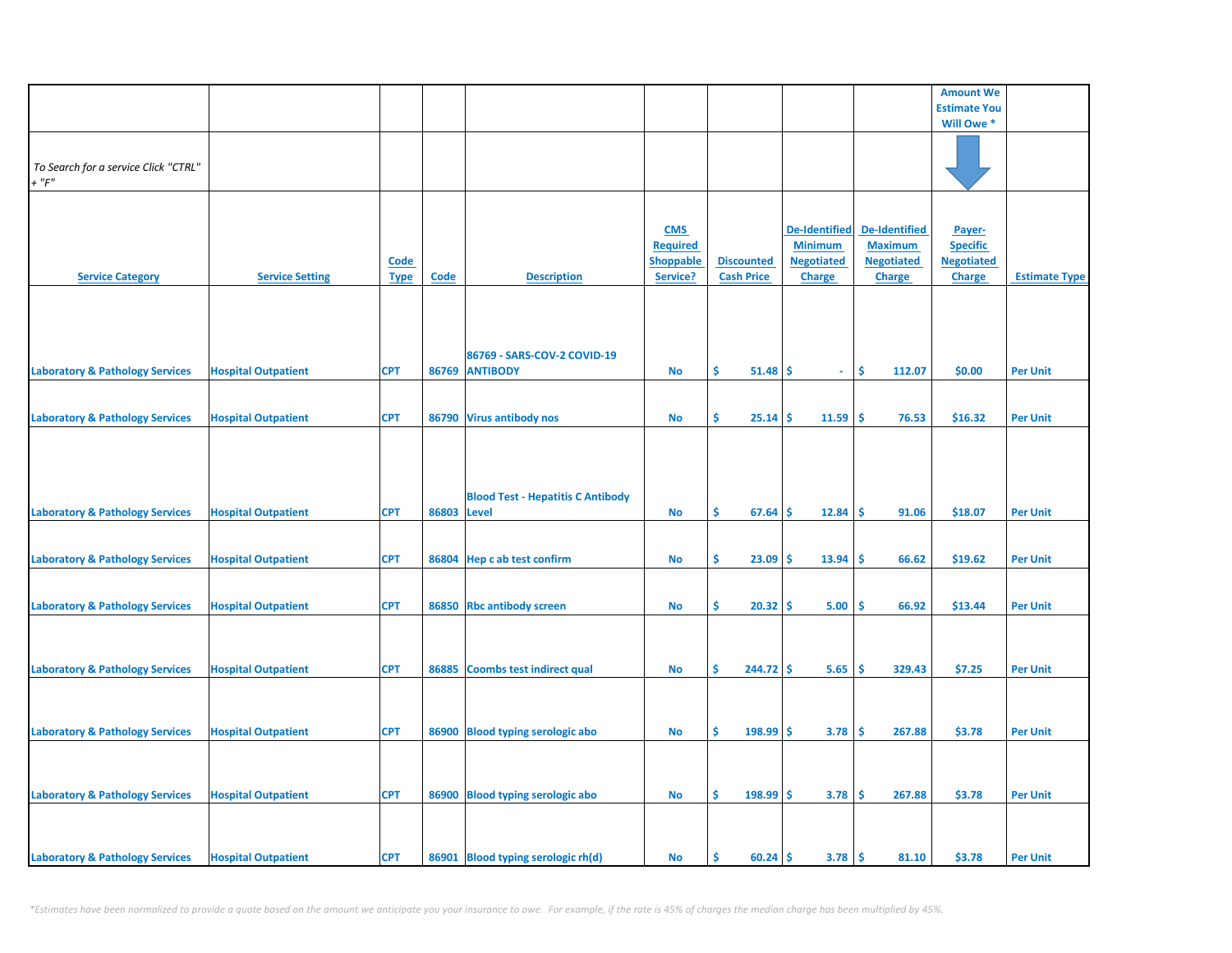|                                            |                            |             |       |                                            |                 |                   |                      |                      | <b>Amount We</b>    |                      |
|--------------------------------------------|----------------------------|-------------|-------|--------------------------------------------|-----------------|-------------------|----------------------|----------------------|---------------------|----------------------|
|                                            |                            |             |       |                                            |                 |                   |                      |                      | <b>Estimate You</b> |                      |
|                                            |                            |             |       |                                            |                 |                   |                      |                      | Will Owe *          |                      |
|                                            |                            |             |       |                                            |                 |                   |                      |                      |                     |                      |
|                                            |                            |             |       |                                            |                 |                   |                      |                      |                     |                      |
| To Search for a service Click "CTRL"       |                            |             |       |                                            |                 |                   |                      |                      |                     |                      |
| $+$ " $F$ "                                |                            |             |       |                                            |                 |                   |                      |                      |                     |                      |
|                                            |                            |             |       |                                            |                 |                   |                      |                      |                     |                      |
|                                            |                            |             |       |                                            |                 |                   |                      |                      |                     |                      |
|                                            |                            |             |       |                                            |                 |                   |                      |                      |                     |                      |
|                                            |                            |             |       |                                            | <b>CMS</b>      |                   | <b>De-Identified</b> | <b>De-Identified</b> | Payer-              |                      |
|                                            |                            |             |       |                                            | <b>Required</b> |                   | <b>Minimum</b>       | <b>Maximum</b>       | <b>Specific</b>     |                      |
|                                            |                            | Code        |       |                                            | Shoppable       | <b>Discounted</b> | <b>Negotiated</b>    | <b>Negotiated</b>    | <b>Negotiated</b>   |                      |
| <b>Service Category</b>                    | <b>Service Setting</b>     | <b>Type</b> | Code  | <b>Description</b>                         | Service?        | <b>Cash Price</b> | <b>Charge</b>        | <b>Charge</b>        | <b>Charge</b>       | <b>Estimate Type</b> |
|                                            |                            |             |       |                                            |                 |                   |                      |                      |                     |                      |
|                                            |                            |             |       |                                            |                 |                   |                      |                      |                     |                      |
|                                            |                            |             |       |                                            |                 |                   |                      |                      |                     |                      |
|                                            |                            |             |       |                                            |                 |                   |                      |                      |                     |                      |
| <b>Laboratory &amp; Pathology Services</b> | <b>Hospital Outpatient</b> | <b>CPT</b>  | 86901 | <b>Blood typing serologic rh(d)</b>        | No              | \$<br>$60.24$ \$  | 3.78                 | <b>S</b><br>81.10    | \$3.78              | <b>Per Unit</b>      |
|                                            |                            |             |       |                                            |                 |                   |                      |                      |                     |                      |
|                                            |                            |             |       |                                            |                 |                   |                      |                      |                     |                      |
|                                            |                            |             |       |                                            |                 |                   |                      |                      |                     |                      |
|                                            |                            |             |       |                                            |                 |                   |                      |                      |                     |                      |
|                                            |                            |             |       |                                            |                 |                   |                      |                      |                     |                      |
| <b>Laboratory &amp; Pathology Services</b> | <b>Hospital Outpatient</b> | <b>CPT</b>  | 86902 | <b>BLOOD TYPE ANTIGEN DONOR EA</b>         | No              | \$<br>5.82        | -\$<br>4.84          | -\$<br>383.37        | \$0.00              | <b>Per Unit</b>      |
|                                            |                            |             |       |                                            |                 |                   |                      |                      |                     |                      |
|                                            |                            |             |       |                                            |                 |                   |                      |                      |                     |                      |
| <b>Laboratory &amp; Pathology Services</b> | <b>Hospital Outpatient</b> | <b>CPT</b>  |       | 86920 COMPATIBILITY TEST SPIN              | No              | Ŝ.<br>$244.72$ \$ | 13.44                | <b>S</b><br>344.22   | \$0.00              | <b>Per Unit</b>      |
|                                            |                            |             |       |                                            |                 |                   |                      |                      |                     |                      |
|                                            |                            |             |       |                                            |                 |                   |                      |                      |                     |                      |
|                                            |                            |             |       |                                            |                 |                   |                      |                      |                     |                      |
|                                            |                            |             |       |                                            |                 |                   |                      |                      |                     |                      |
| <b>Laboratory &amp; Pathology Services</b> | <b>Hospital Outpatient</b> | <b>CPT</b>  |       | 87040 Blood culture for bacteria           | <b>No</b>       | Ŝ<br>$133.90$ \$  | 9.29                 | -Ś<br>180.25         | \$13.08             | <b>Per Unit</b>      |
|                                            |                            |             |       |                                            |                 |                   |                      |                      |                     |                      |
|                                            |                            |             |       |                                            |                 |                   |                      |                      |                     |                      |
| <b>Laboratory &amp; Pathology Services</b> | <b>Hospital Outpatient</b> | <b>CPT</b>  |       | 87070 Bacterial Culture - Swab             | <b>No</b>       | \$.<br>138.63     | -\$<br>7.76          | <b>S</b><br>186.61   | \$10.91             | <b>Per Unit</b>      |
|                                            |                            |             |       |                                            |                 |                   |                      |                      |                     |                      |
|                                            |                            |             |       |                                            |                 |                   |                      |                      |                     |                      |
|                                            |                            |             |       |                                            |                 |                   |                      |                      |                     |                      |
|                                            |                            |             |       |                                            |                 |                   |                      |                      |                     |                      |
| <b>Laboratory &amp; Pathology Services</b> | <b>Hospital Outpatient</b> | <b>CPT</b>  |       | 87077 Bacterial Culture - Aerobic Isolates | No              | \$<br>$60.43$ \$  | 7.27                 | \$<br>81.35          | \$10.23             | <b>Per Unit</b>      |
|                                            |                            |             |       |                                            |                 |                   |                      |                      |                     |                      |
|                                            |                            |             |       |                                            |                 |                   |                      |                      |                     |                      |
|                                            |                            |             |       |                                            |                 |                   |                      |                      |                     |                      |
|                                            |                            |             |       |                                            |                 |                   |                      |                      |                     |                      |
|                                            |                            |             |       |                                            |                 |                   |                      |                      |                     |                      |
|                                            |                            |             |       |                                            |                 |                   |                      |                      |                     |                      |
|                                            |                            |             |       |                                            |                 |                   |                      |                      |                     |                      |
|                                            |                            |             |       |                                            |                 |                   |                      |                      |                     |                      |
|                                            |                            |             |       | <b>Test for Disease-Causing</b>            |                 |                   |                      |                      |                     |                      |
|                                            |                            |             |       |                                            |                 |                   |                      |                      |                     |                      |
|                                            |                            |             |       | (Pathogenic) Organisms, Not                |                 |                   |                      |                      |                     |                      |
| <b>Laboratory &amp; Pathology Services</b> | <b>Hospital Outpatient</b> | <b>CPT</b>  |       | 87081 Limited to a Specific Condition      | <b>No</b>       | -\$<br>$81.17$ \$ | 5.97                 | -\$<br>109.26        | \$8.40              | <b>Per Unit</b>      |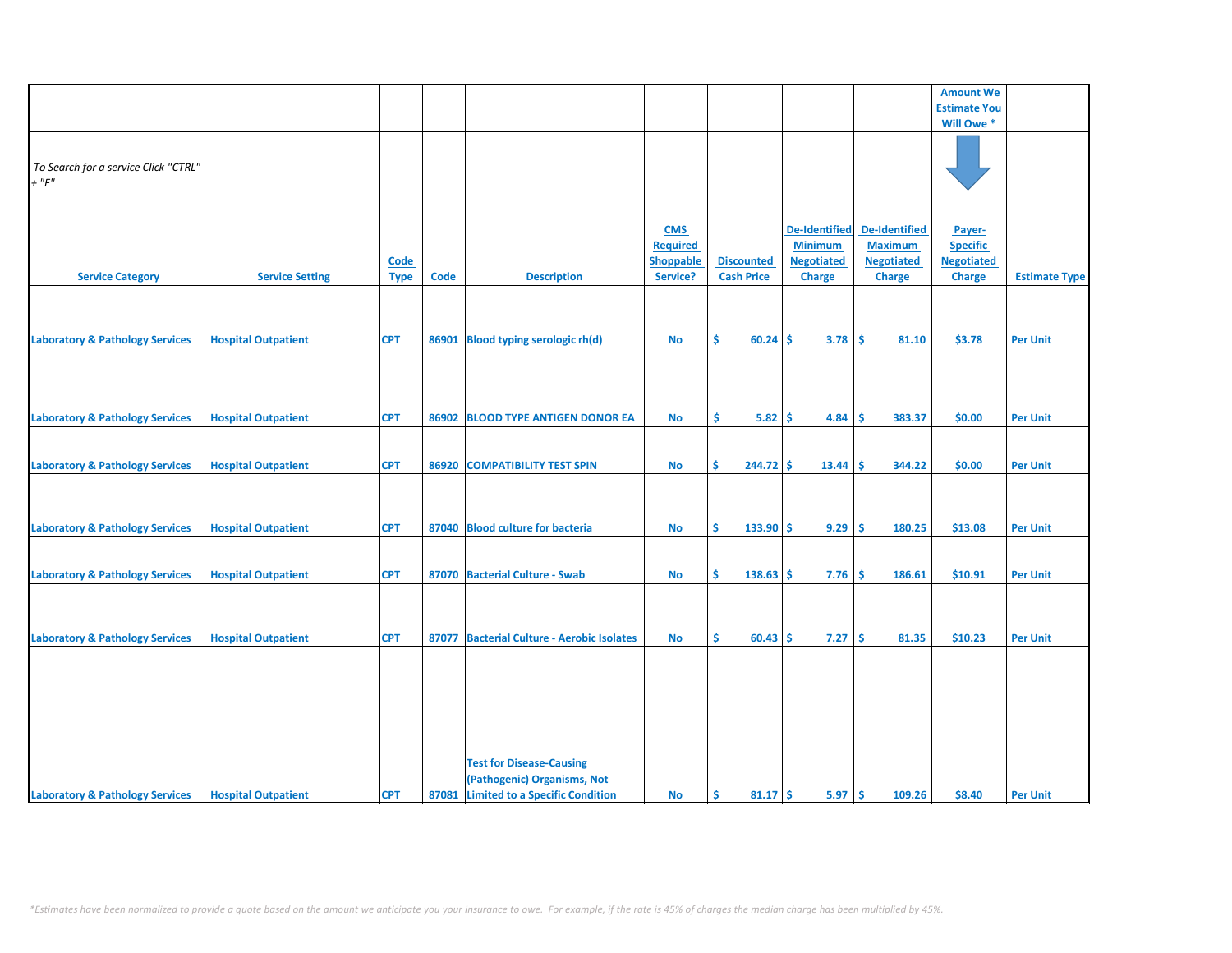|                                            |                            |             |             |                                          |                  |                         |                      |                   | <b>Amount We</b>    |                      |
|--------------------------------------------|----------------------------|-------------|-------------|------------------------------------------|------------------|-------------------------|----------------------|-------------------|---------------------|----------------------|
|                                            |                            |             |             |                                          |                  |                         |                      |                   |                     |                      |
|                                            |                            |             |             |                                          |                  |                         |                      |                   | <b>Estimate You</b> |                      |
|                                            |                            |             |             |                                          |                  |                         |                      |                   | Will Owe *          |                      |
|                                            |                            |             |             |                                          |                  |                         |                      |                   |                     |                      |
|                                            |                            |             |             |                                          |                  |                         |                      |                   |                     |                      |
| To Search for a service Click "CTRL"       |                            |             |             |                                          |                  |                         |                      |                   |                     |                      |
| $+$ " $F$ "                                |                            |             |             |                                          |                  |                         |                      |                   |                     |                      |
|                                            |                            |             |             |                                          |                  |                         |                      |                   |                     |                      |
|                                            |                            |             |             |                                          |                  |                         |                      |                   |                     |                      |
|                                            |                            |             |             |                                          | <b>CMS</b>       |                         | <b>De-Identified</b> | De-Identified     | Payer-              |                      |
|                                            |                            |             |             |                                          | <b>Required</b>  |                         | <b>Minimum</b>       | <b>Maximum</b>    | <b>Specific</b>     |                      |
|                                            |                            | <b>Code</b> |             |                                          | <b>Shoppable</b> | <b>Discounted</b>       | <b>Negotiated</b>    | <b>Negotiated</b> | <b>Negotiated</b>   |                      |
| <b>Service Category</b>                    | <b>Service Setting</b>     | <b>Type</b> | <b>Code</b> | <b>Description</b>                       | Service?         | <b>Cash Price</b>       | <b>Charge</b>        | <b>Charge</b>     | <b>Charge</b>       | <b>Estimate Type</b> |
|                                            |                            |             |             |                                          |                  |                         |                      |                   |                     |                      |
|                                            |                            |             |             |                                          |                  |                         |                      |                   |                     |                      |
|                                            |                            |             |             |                                          |                  |                         |                      |                   |                     |                      |
|                                            |                            |             |             |                                          |                  |                         |                      |                   |                     |                      |
|                                            |                            |             |             |                                          |                  |                         |                      |                   |                     |                      |
|                                            |                            |             |             | <b>Urine Test - Bacterial Culture,</b>   |                  |                         |                      |                   |                     |                      |
| <b>Laboratory &amp; Pathology Services</b> | <b>Hospital Outpatient</b> | <b>CPT</b>  | 87086       | <b>Quantitative Colony Count</b>         | No               | \$<br>82.16             | 7.26<br>\$           | \$.<br>110.60     | \$10.22             | <b>Per Unit</b>      |
|                                            |                            |             |             |                                          |                  |                         |                      |                   |                     |                      |
|                                            |                            |             |             |                                          |                  |                         |                      |                   |                     |                      |
| <b>Laboratory &amp; Pathology Services</b> | <b>Hospital Outpatient</b> | <b>CPT</b>  | 87088       | <b>Urine Test - Bacterial Culture</b>    | No               | \$<br>15.80             | \$.<br>7.28          | -\$<br>43.86      | \$10.26             | <b>Per Unit</b>      |
|                                            |                            |             |             |                                          |                  |                         |                      |                   |                     |                      |
|                                            |                            |             |             |                                          |                  |                         |                      |                   |                     |                      |
|                                            |                            |             |             |                                          |                  |                         |                      |                   |                     |                      |
| <b>Laboratory &amp; Pathology Services</b> | <b>Hospital Outpatient</b> | <b>CPT</b>  |             | 87110 Chlamydia culture                  | <b>No</b>        | \$<br>130.74            | \$<br>17.64          | \$<br>175.99      | \$24.81             | <b>Per Unit</b>      |
|                                            |                            |             |             |                                          |                  |                         |                      |                   |                     |                      |
|                                            |                            |             |             |                                          |                  |                         |                      |                   |                     |                      |
|                                            |                            |             |             |                                          |                  |                         |                      |                   |                     |                      |
|                                            |                            |             |             |                                          |                  |                         |                      |                   |                     |                      |
|                                            |                            |             |             |                                          |                  |                         |                      |                   |                     |                      |
|                                            |                            |             |             |                                          |                  |                         |                      |                   |                     |                      |
|                                            |                            |             |             |                                          |                  |                         |                      |                   |                     |                      |
|                                            |                            |             |             | <b>Evaluation of Antimicrobial Drug</b>  |                  |                         |                      |                   |                     |                      |
| <b>Laboratory &amp; Pathology Services</b> | <b>Hospital Outpatient</b> | <b>CPT</b>  | 87186       | (antibiotic, antifungal, antiviral)      | <b>No</b>        | \$<br>69.16             | 7.79<br>-S           | \$.<br>93.10      | \$10.95             | <b>Per Unit</b>      |
|                                            |                            |             |             |                                          |                  |                         |                      |                   |                     |                      |
|                                            |                            |             |             |                                          |                  |                         |                      |                   |                     |                      |
|                                            |                            |             |             |                                          |                  |                         |                      |                   |                     |                      |
| <b>Laboratory &amp; Pathology Services</b> | <b>Hospital Outpatient</b> | <b>CPT</b>  |             | 87205 Lab Test - Smear for Microorganism | No               | \$<br>49.93             | 3.84<br>-\$          | \$.<br>67.21      | \$5.41              | <b>Per Unit</b>      |
|                                            |                            |             |             |                                          |                  |                         |                      |                   |                     |                      |
|                                            |                            |             |             |                                          |                  |                         |                      |                   |                     |                      |
|                                            |                            |             |             |                                          |                  |                         |                      |                   |                     |                      |
|                                            |                            |             |             |                                          |                  |                         |                      |                   |                     |                      |
|                                            |                            |             |             |                                          |                  |                         |                      |                   |                     |                      |
|                                            |                            |             |             | <b>Lab Test - Detection test for</b>     |                  |                         |                      |                   |                     |                      |
| <b>Laboratory &amp; Pathology Services</b> | <b>Hospital Outpatient</b> | <b>CPT</b>  |             | 87340 Hepatitis B Surface Antigen        | <b>No</b>        | Ŝ.<br>63.55             | 9.30<br>Ŝ.           | Ś<br>85.55        | \$13.08             | <b>Per Unit</b>      |
|                                            |                            |             |             |                                          |                  |                         |                      |                   |                     |                      |
|                                            |                            |             |             |                                          |                  |                         |                      |                   |                     |                      |
|                                            |                            |             |             |                                          |                  |                         |                      |                   |                     |                      |
|                                            |                            |             |             | Lab Test - Detection test for HIV-1      |                  |                         |                      |                   |                     |                      |
| <b>Laboratory &amp; Pathology Services</b> | <b>Hospital Outpatient</b> | <b>CPT</b>  |             | 87389 and HIV-2                          | No               | <b>S</b><br>$110.43$ \$ | 21.67                | \$.<br>148.66     | \$30.71             | <b>Per Unit</b>      |
|                                            |                            |             |             |                                          |                  |                         |                      |                   |                     |                      |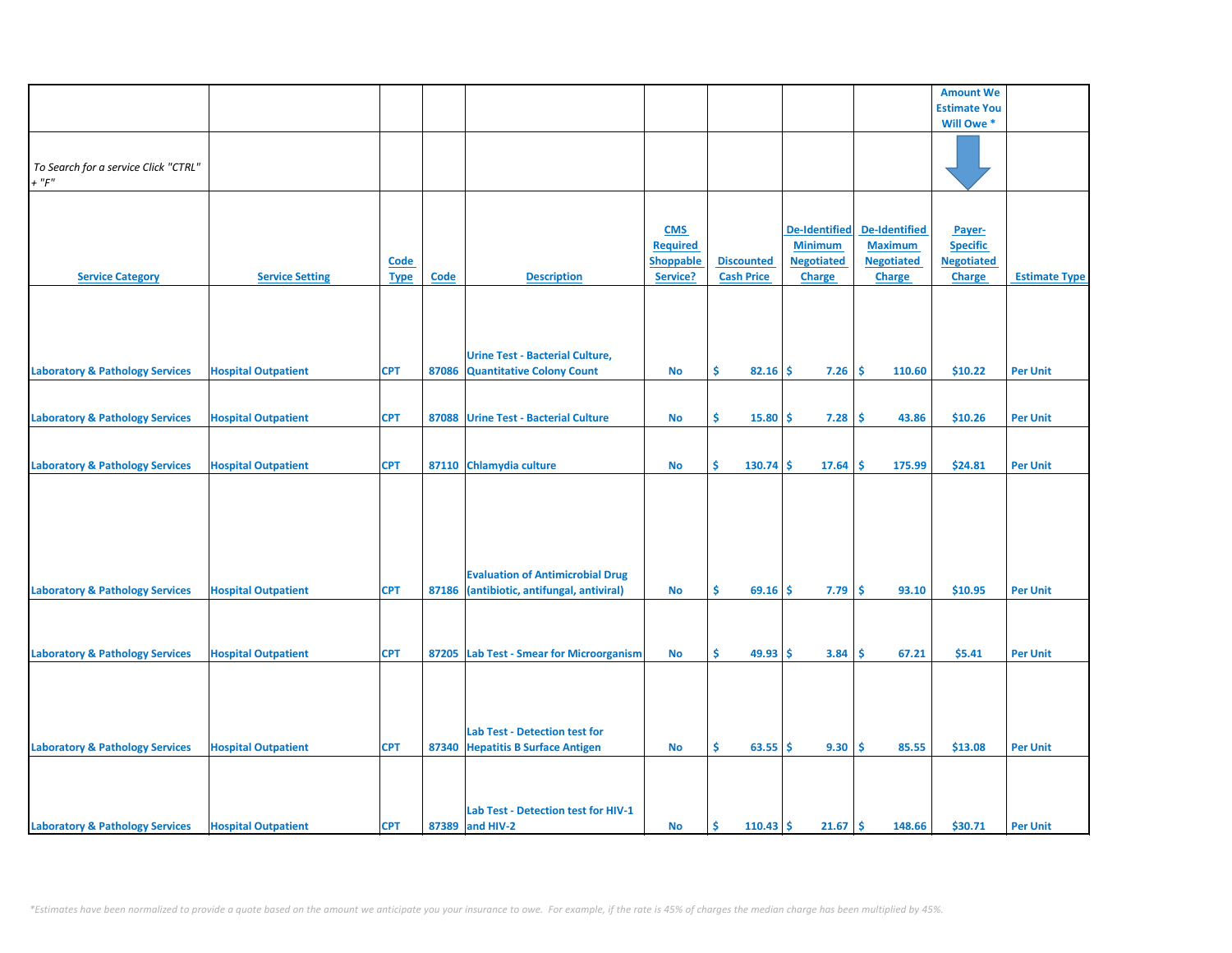|                                            |                            |             |             |                                           |                  |                   |                      |                      | <b>Amount We</b>    |                      |
|--------------------------------------------|----------------------------|-------------|-------------|-------------------------------------------|------------------|-------------------|----------------------|----------------------|---------------------|----------------------|
|                                            |                            |             |             |                                           |                  |                   |                      |                      | <b>Estimate You</b> |                      |
|                                            |                            |             |             |                                           |                  |                   |                      |                      | Will Owe *          |                      |
|                                            |                            |             |             |                                           |                  |                   |                      |                      |                     |                      |
|                                            |                            |             |             |                                           |                  |                   |                      |                      |                     |                      |
| To Search for a service Click "CTRL"       |                            |             |             |                                           |                  |                   |                      |                      |                     |                      |
| $+$ " $F$ "                                |                            |             |             |                                           |                  |                   |                      |                      |                     |                      |
|                                            |                            |             |             |                                           |                  |                   |                      |                      |                     |                      |
|                                            |                            |             |             |                                           |                  |                   |                      |                      |                     |                      |
|                                            |                            |             |             |                                           |                  |                   |                      |                      |                     |                      |
|                                            |                            |             |             |                                           | <b>CMS</b>       |                   | <b>De-Identified</b> | <b>De-Identified</b> | Payer-              |                      |
|                                            |                            |             |             |                                           | <b>Required</b>  |                   | <b>Minimum</b>       | <b>Maximum</b>       | <b>Specific</b>     |                      |
|                                            |                            | <b>Code</b> |             |                                           | <b>Shoppable</b> | <b>Discounted</b> | <b>Negotiated</b>    | <b>Negotiated</b>    | <b>Negotiated</b>   |                      |
| <b>Service Category</b>                    | <b>Service Setting</b>     | <b>Type</b> | <b>Code</b> | <b>Description</b>                        | Service?         | <b>Cash Price</b> | <b>Charge</b>        | <b>Charge</b>        | <b>Charge</b>       | <b>Estimate Type</b> |
|                                            |                            |             |             |                                           |                  |                   |                      |                      |                     |                      |
|                                            |                            |             |             |                                           |                  |                   |                      |                      |                     |                      |
|                                            |                            |             |             |                                           |                  |                   |                      |                      |                     |                      |
| <b>Laboratory &amp; Pathology Services</b> | <b>Hospital Outpatient</b> | <b>CPT</b>  |             | 87425 Rotavirus ag ia                     | No               | \$.<br>37.44      | 10.78<br>Ŝ           | -\$<br>108.00        | \$15.19             | <b>Per Unit</b>      |
|                                            |                            |             |             |                                           |                  |                   |                      |                      |                     |                      |
|                                            |                            |             |             |                                           |                  |                   |                      |                      |                     |                      |
|                                            |                            |             |             |                                           |                  |                   |                      |                      |                     |                      |
|                                            |                            |             |             |                                           |                  |                   |                      |                      |                     |                      |
| <b>Laboratory &amp; Pathology Services</b> | <b>Hospital Outpatient</b> | <b>CPT</b>  |             | 87491 Urine Test - Chlamydia              | <b>No</b>        | Ŝ.<br>108.43      | Ŝ.<br>31.58          | -\$<br>171.03        | \$44.45             | <b>Per Unit</b>      |
|                                            |                            |             |             |                                           |                  |                   |                      |                      |                     |                      |
|                                            |                            |             |             |                                           |                  |                   |                      |                      |                     |                      |
|                                            |                            |             |             |                                           |                  |                   |                      |                      |                     |                      |
|                                            |                            |             |             |                                           |                  |                   |                      |                      |                     |                      |
|                                            |                            |             |             |                                           |                  |                   |                      |                      |                     |                      |
|                                            |                            |             |             |                                           |                  |                   |                      |                      |                     |                      |
|                                            |                            |             |             |                                           |                  |                   |                      |                      |                     |                      |
|                                            |                            |             |             | <b>Urine Test - Gonorrhoeae</b>           |                  |                   |                      |                      |                     |                      |
| <b>Laboratory &amp; Pathology Services</b> | <b>Hospital Outpatient</b> | <b>CPT</b>  | 87591       | (Neisseria Gonorrhoeae Bacteria)          | No               | \$<br>$90.13$ \$  | 31.58                | -\$<br>171.03        | \$44.45             | <b>Per Unit</b>      |
|                                            |                            |             |             |                                           |                  |                   |                      |                      |                     |                      |
|                                            |                            |             |             |                                           |                  |                   |                      |                      |                     |                      |
|                                            |                            |             |             |                                           |                  |                   |                      |                      |                     |                      |
|                                            |                            |             |             |                                           |                  |                   |                      |                      |                     |                      |
|                                            |                            |             |             | 87635 - SARS-COV-2 COVID-19               |                  |                   |                      |                      |                     |                      |
| <b>Laboratory &amp; Pathology Services</b> | <b>Hospital Outpatient</b> | <b>CPT</b>  |             | 87635 AMP PRB                             | <b>No</b>        | Ŝ.<br>$53.36$ \$  | $\sim$               | Ŝ.<br>136.48         | \$0.00              | <b>Per Unit</b>      |
|                                            |                            |             |             |                                           |                  |                   |                      |                      |                     |                      |
|                                            |                            |             |             |                                           |                  |                   |                      |                      |                     |                      |
|                                            |                            |             |             |                                           |                  |                   |                      |                      |                     |                      |
| <b>Laboratory &amp; Pathology Services</b> | <b>Hospital Outpatient</b> | <b>CPT</b>  |             | 87798 Detect agent nos dna amp            | <b>No</b>        | \$<br>90.13       | 31.58<br>Ŝ.          | -Ś<br>171.03         | \$44.45             | <b>Per Unit</b>      |
|                                            |                            |             |             |                                           |                  |                   |                      |                      |                     |                      |
|                                            |                            |             |             |                                           |                  |                   |                      |                      |                     |                      |
|                                            |                            |             |             |                                           |                  |                   |                      |                      |                     |                      |
|                                            |                            |             |             | Lab Test - Detection test for             |                  |                   |                      |                      |                     |                      |
|                                            |                            |             |             |                                           |                  |                   |                      |                      |                     |                      |
| <b>Laboratory &amp; Pathology Services</b> | <b>Hospital Outpatient</b> | <b>CPT</b>  |             | 87804 Influenza Virus                     | <b>No</b>        | \$<br>$37.58$ \$  | $19.82 \mid$ \$      | 70.50                | \$26.21             | <b>Per Unit</b>      |
|                                            |                            |             |             |                                           |                  |                   |                      |                      |                     |                      |
|                                            |                            |             |             |                                           |                  |                   |                      |                      |                     |                      |
|                                            |                            |             |             |                                           |                  |                   |                      |                      |                     |                      |
| <b>Laboratory &amp; Pathology Services</b> | <b>Hospital Outpatient</b> | <b>CPT</b>  |             | 87880 Strep Test (Streptococcus, group A) | <b>No</b>        | \$<br>101.56      | -\$<br>19.87         | \$<br>143.48         | \$26.21             | <b>Per Unit</b>      |
|                                            |                            |             |             |                                           |                  |                   |                      |                      |                     |                      |
|                                            |                            |             |             |                                           |                  |                   |                      |                      |                     |                      |
|                                            |                            |             |             |                                           |                  |                   |                      |                      |                     |                      |
| <b>Laboratory &amp; Pathology Services</b> | <b>Hospital Outpatient</b> | <b>CPT</b>  |             | 88185 Flowcytometry/tc add-on             | No               | $68.81$ \$<br>\$. | ÷.                   | \$<br>120.30         | \$15.36             | <b>Per Unit</b>      |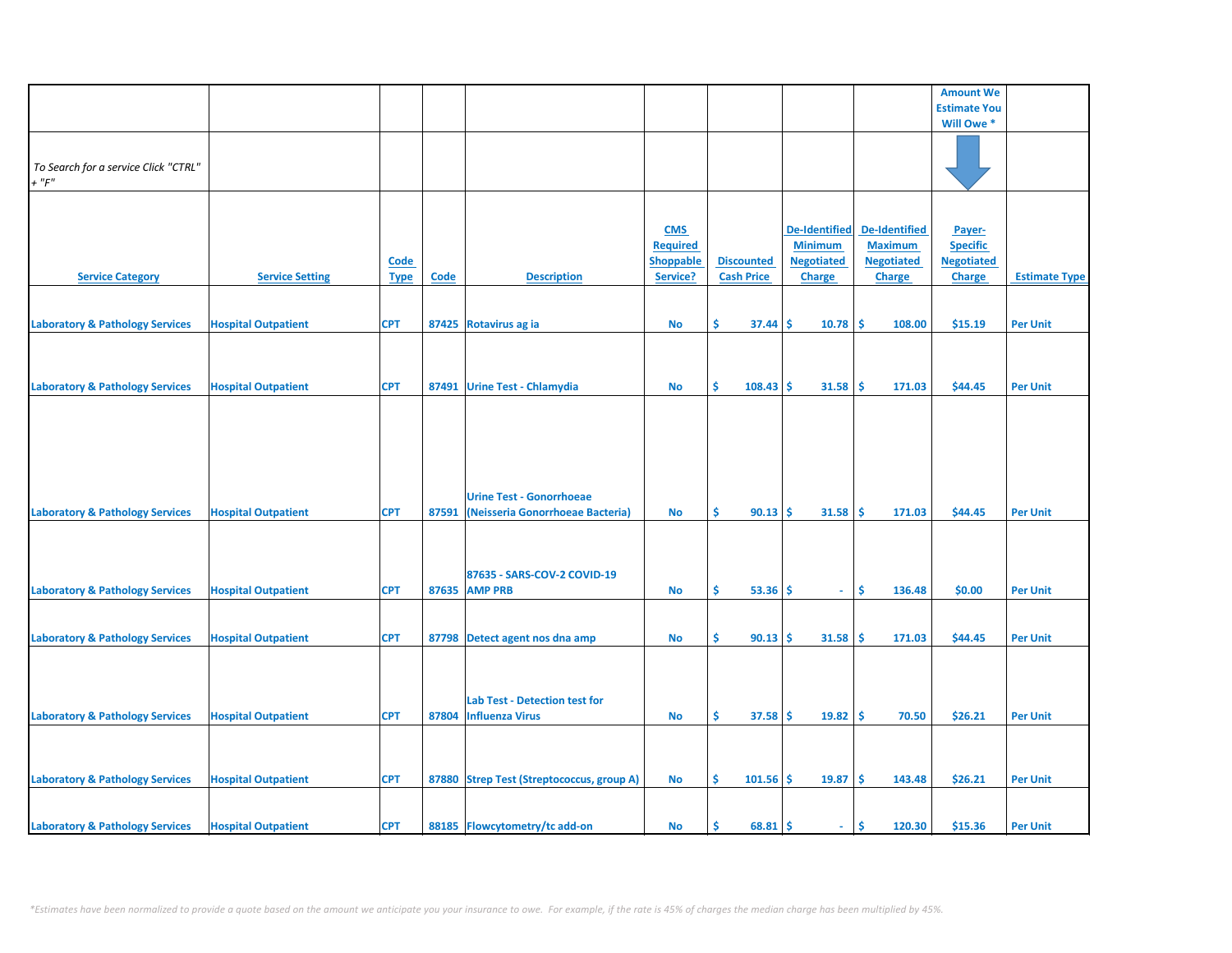|                                      |                            |             |       |                                          |                  |                   |                      |                      | <b>Amount We</b>    |                      |
|--------------------------------------|----------------------------|-------------|-------|------------------------------------------|------------------|-------------------|----------------------|----------------------|---------------------|----------------------|
|                                      |                            |             |       |                                          |                  |                   |                      |                      | <b>Estimate You</b> |                      |
|                                      |                            |             |       |                                          |                  |                   |                      |                      |                     |                      |
|                                      |                            |             |       |                                          |                  |                   |                      |                      | Will Owe *          |                      |
|                                      |                            |             |       |                                          |                  |                   |                      |                      |                     |                      |
| To Search for a service Click "CTRL" |                            |             |       |                                          |                  |                   |                      |                      |                     |                      |
| $+$ " $F$ "                          |                            |             |       |                                          |                  |                   |                      |                      |                     |                      |
|                                      |                            |             |       |                                          |                  |                   |                      |                      |                     |                      |
|                                      |                            |             |       |                                          |                  |                   |                      |                      |                     |                      |
|                                      |                            |             |       |                                          |                  |                   |                      |                      |                     |                      |
|                                      |                            |             |       |                                          | <b>CMS</b>       |                   | <b>De-Identified</b> | <b>De-Identified</b> | Payer-              |                      |
|                                      |                            |             |       |                                          | <b>Required</b>  |                   | <b>Minimum</b>       | <b>Maximum</b>       | <b>Specific</b>     |                      |
|                                      |                            | Code        |       |                                          | <b>Shoppable</b> | <b>Discounted</b> | <b>Negotiated</b>    | <b>Negotiated</b>    | <b>Negotiated</b>   |                      |
| <b>Service Category</b>              | <b>Service Setting</b>     | <b>Type</b> | Code  | <b>Description</b>                       | Service?         | <b>Cash Price</b> | <b>Charge</b>        | Charge               | <b>Charge</b>       | <b>Estimate Type</b> |
|                                      |                            |             |       |                                          |                  |                   |                      |                      |                     |                      |
|                                      |                            |             |       |                                          |                  |                   |                      |                      |                     |                      |
|                                      |                            |             |       |                                          |                  |                   |                      |                      |                     |                      |
|                                      |                            |             |       |                                          |                  |                   |                      |                      |                     |                      |
|                                      |                            |             |       | <b>Immunization Administration First</b> |                  |                   |                      |                      |                     |                      |
| <b>Vaccinations</b>                  | <b>Physician Office</b>    | <b>CPT</b>  | 90460 | <b>Component</b>                         | No               | Ŝ.<br>40.10       | -\$<br>11.68         | \$<br>75.93          | \$37.89             | <b>Per Unit</b>      |
|                                      |                            |             |       |                                          |                  |                   |                      |                      |                     |                      |
|                                      |                            |             |       |                                          |                  |                   |                      |                      |                     |                      |
|                                      |                            |             |       |                                          |                  |                   |                      |                      |                     |                      |
|                                      |                            |             |       |                                          |                  |                   |                      |                      |                     |                      |
|                                      |                            |             |       |                                          |                  |                   |                      |                      |                     |                      |
|                                      |                            |             |       |                                          |                  |                   |                      |                      |                     |                      |
|                                      |                            |             |       |                                          |                  |                   |                      |                      |                     |                      |
|                                      |                            |             |       | <b>Immunization Administration Each</b>  |                  |                   |                      |                      |                     |                      |
| <b>Vaccinations</b>                  | <b>Physician Office</b>    | <b>CPT</b>  |       | 90461 Additional Component               | <b>No</b>        | Ś.<br>$25.13$ \$  | 10.49                | Ŝ.<br>38.51          | \$18.72             | <b>Per Unit</b>      |
|                                      |                            |             |       |                                          |                  |                   |                      |                      |                     |                      |
|                                      |                            |             |       |                                          |                  |                   |                      |                      |                     |                      |
|                                      |                            |             |       |                                          |                  |                   |                      |                      |                     |                      |
| <b>Vaccinations</b>                  | <b>Hospital Outpatient</b> | <b>CPT</b>  |       | 90471   Immunization Administration      | No               | Ŝ.<br>44.49       | \$<br>7.02           | \$<br>81.80          | \$37.89             | <b>Per Unit</b>      |
|                                      |                            |             |       |                                          |                  |                   |                      |                      |                     |                      |
|                                      |                            |             |       |                                          |                  |                   |                      |                      |                     |                      |
|                                      |                            |             |       |                                          |                  |                   |                      |                      |                     |                      |
|                                      |                            |             |       |                                          |                  |                   |                      |                      |                     |                      |
|                                      |                            |             |       |                                          |                  |                   |                      |                      |                     |                      |
|                                      |                            |             |       |                                          |                  |                   |                      |                      |                     |                      |
|                                      |                            |             |       | <b>Immunization Administration Each</b>  |                  |                   |                      |                      |                     |                      |
| <b>Vaccinations</b>                  | <b>Hospital Outpatient</b> | <b>CPT</b>  |       | 90472 Additional Component               | No               | Ŝ<br>12.56        | <b>S</b><br>$\sim$   | Ŝ<br>38.51           | \$18.72             | <b>Per Unit</b>      |
|                                      |                            |             |       |                                          |                  |                   |                      |                      |                     |                      |
|                                      |                            |             |       |                                          |                  |                   |                      |                      |                     |                      |
|                                      |                            |             |       |                                          |                  | \$                |                      | \$                   |                     |                      |
| <b>Vaccinations</b>                  | <b>Hospital Outpatient</b> | <b>CPT</b>  |       | 90651 9V HPV Vaccine 2/3 Dose            | <b>No</b>        | 142.32            | -\$<br>9.56          | 227.93               | \$0.00              | <b>Per Unit</b>      |
|                                      |                            |             |       |                                          |                  |                   |                      |                      |                     |                      |
|                                      |                            |             |       |                                          |                  |                   |                      |                      |                     |                      |
|                                      |                            |             |       |                                          |                  |                   |                      |                      |                     |                      |
|                                      |                            |             |       |                                          |                  |                   |                      |                      |                     |                      |
|                                      |                            |             |       |                                          |                  |                   |                      |                      |                     |                      |
|                                      |                            |             |       |                                          |                  |                   |                      |                      |                     |                      |
|                                      |                            |             |       | <b>Vaccine - Pneumococcal Conjugate</b>  |                  |                   |                      |                      |                     |                      |
| <b>Vaccination</b>                   | <b>Hospital Outpatient</b> | <b>CPT</b>  |       | 90670 for Injection into Muscle          | <b>No</b>        | \$<br>$285.59$ \$ | 9.56                 | \$<br>345.21         | \$274.61            | <b>Per Unit</b>      |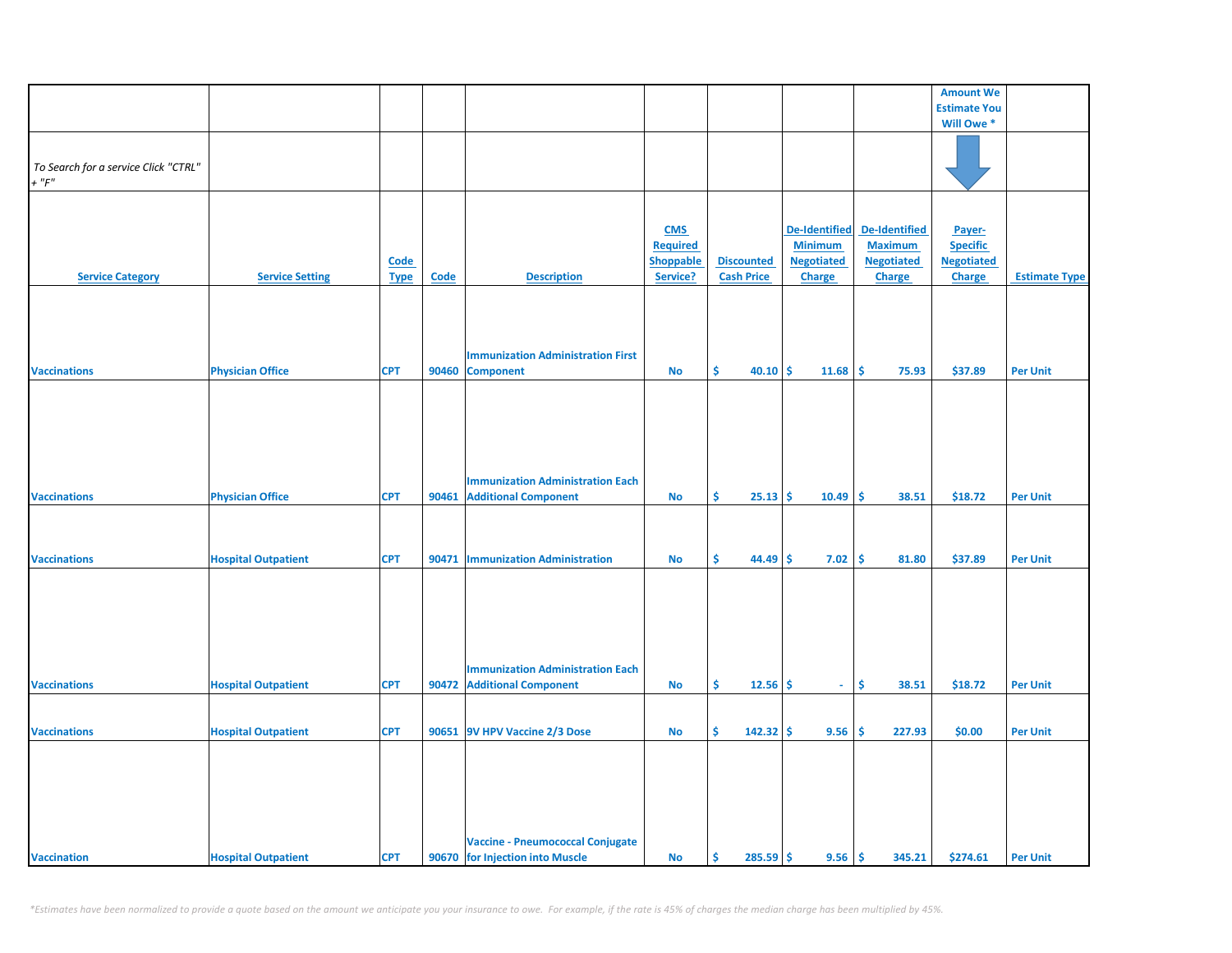|                                                                   |                            |             |       |                                         |                  |                   |                      |                      | <b>Amount We</b>    |                      |
|-------------------------------------------------------------------|----------------------------|-------------|-------|-----------------------------------------|------------------|-------------------|----------------------|----------------------|---------------------|----------------------|
|                                                                   |                            |             |       |                                         |                  |                   |                      |                      | <b>Estimate You</b> |                      |
|                                                                   |                            |             |       |                                         |                  |                   |                      |                      | Will Owe *          |                      |
|                                                                   |                            |             |       |                                         |                  |                   |                      |                      |                     |                      |
|                                                                   |                            |             |       |                                         |                  |                   |                      |                      |                     |                      |
|                                                                   |                            |             |       |                                         |                  |                   |                      |                      |                     |                      |
| To Search for a service Click "CTRL"                              |                            |             |       |                                         |                  |                   |                      |                      |                     |                      |
| $+$ " $F$ "                                                       |                            |             |       |                                         |                  |                   |                      |                      |                     |                      |
|                                                                   |                            |             |       |                                         |                  |                   |                      |                      |                     |                      |
|                                                                   |                            |             |       |                                         |                  |                   |                      |                      |                     |                      |
|                                                                   |                            |             |       |                                         | <b>CMS</b>       |                   | <b>De-Identified</b> | <b>De-Identified</b> | Payer-              |                      |
|                                                                   |                            |             |       |                                         |                  |                   |                      |                      |                     |                      |
|                                                                   |                            |             |       |                                         | <b>Required</b>  |                   | <b>Minimum</b>       | <b>Maximum</b>       | <b>Specific</b>     |                      |
|                                                                   |                            | <b>Code</b> |       |                                         | <b>Shoppable</b> | <b>Discounted</b> | <b>Negotiated</b>    | <b>Negotiated</b>    | <b>Negotiated</b>   |                      |
| <b>Service Category</b>                                           | <b>Service Setting</b>     | <b>Type</b> | Code  | <b>Description</b>                      | Service?         | <b>Cash Price</b> | <b>Charge</b>        | <b>Charge</b>        | <b>Charge</b>       | <b>Estimate Type</b> |
|                                                                   |                            |             |       |                                         |                  |                   |                      |                      |                     |                      |
|                                                                   |                            |             |       |                                         |                  |                   |                      |                      |                     |                      |
|                                                                   |                            |             |       |                                         |                  |                   |                      |                      |                     |                      |
|                                                                   |                            |             |       |                                         |                  |                   |                      |                      |                     |                      |
|                                                                   |                            |             |       |                                         |                  |                   |                      |                      |                     |                      |
|                                                                   |                            |             |       |                                         |                  |                   |                      |                      |                     |                      |
|                                                                   |                            |             |       |                                         |                  |                   |                      |                      |                     |                      |
|                                                                   |                            |             |       |                                         |                  |                   |                      |                      |                     |                      |
|                                                                   |                            |             |       |                                         |                  |                   |                      |                      |                     |                      |
|                                                                   |                            |             |       |                                         |                  |                   |                      |                      |                     |                      |
|                                                                   |                            |             |       |                                         |                  |                   |                      |                      |                     |                      |
|                                                                   |                            |             |       | Vaccine - Tetanus, Diptheria            |                  |                   |                      |                      |                     |                      |
|                                                                   |                            |             |       |                                         |                  |                   |                      |                      |                     |                      |
|                                                                   |                            |             |       | <b>Toxoids, and Acellular Pertussis</b> |                  |                   |                      |                      |                     |                      |
|                                                                   |                            |             |       | (Whooping Cough) for Injection          |                  |                   |                      |                      |                     |                      |
| <b>Vaccination</b>                                                | <b>Hospital Outpatient</b> | <b>CPT</b>  | 90715 | <b>into Muscle</b>                      | No               | Ŝ.<br>57.74       | Ŝ.<br>$\sim$         | Ŝ.<br>77.73          | \$0.00              | <b>Per Unit</b>      |
|                                                                   |                            |             |       |                                         |                  |                   |                      |                      |                     |                      |
|                                                                   |                            |             |       |                                         |                  |                   |                      |                      |                     |                      |
|                                                                   |                            |             |       |                                         |                  |                   |                      |                      |                     |                      |
|                                                                   |                            |             |       |                                         |                  |                   |                      |                      |                     |                      |
|                                                                   |                            |             |       |                                         |                  |                   |                      |                      |                     |                      |
|                                                                   |                            |             |       |                                         |                  |                   |                      |                      |                     |                      |
| <b>Evaluation &amp; Management Services Professional Services</b> |                            | <b>CPT</b>  |       | 90791 Psychiatric Diagnostic Evaluation | No               | Ŝ.<br>$308.81$ \$ | 118.93               | Ŝ.<br>198.74         | \$181.46            | <b>Per Unit</b>      |
|                                                                   |                            |             |       |                                         |                  |                   |                      |                      |                     |                      |
|                                                                   |                            |             |       |                                         |                  |                   |                      |                      |                     |                      |
|                                                                   |                            |             |       |                                         |                  |                   |                      |                      |                     |                      |
| <b>Evaluation &amp; Management Services Professional Services</b> |                            | <b>CPT</b>  |       | 90832 Psychotherapy - 30 Minutes        | Yes              | Ŝ.<br>88.03       | 57.92<br>\$          | Ŝ<br>99.25           | \$76.32             | <b>Per Unit</b>      |
|                                                                   |                            |             |       |                                         |                  |                   |                      |                      |                     |                      |
|                                                                   |                            |             |       |                                         |                  |                   |                      |                      |                     |                      |
|                                                                   |                            |             |       |                                         |                  |                   |                      |                      |                     |                      |
| <b>Evaluation &amp; Management Services Professional Services</b> |                            | <b>CPT</b>  |       | 90834 Psychotherapy - 45 Minutes        | Yes              | Š.<br>$116.77$ \$ | 77.37                | \$<br>132.34         | \$114.66            | <b>Per Unit</b>      |
|                                                                   |                            |             |       |                                         |                  |                   |                      |                      |                     |                      |
|                                                                   |                            |             |       |                                         |                  |                   |                      |                      |                     |                      |
|                                                                   |                            |             |       |                                         |                  | Ś.                |                      | l\$                  |                     |                      |
| <b>Evaluation &amp; Management Services Professional Services</b> |                            | <b>CPT</b>  | 90837 | <b>Psychotherapy - 60 Minutes</b>       | Yes              | $174.90$ \$       | 116.00               | 198.22               | \$172.83            | <b>Per Unit</b>      |
|                                                                   |                            |             |       |                                         |                  | N/A No            |                      | N/A No               | N/A No              |                      |
|                                                                   |                            |             |       |                                         |                  | <b>Service</b>    |                      | <b>Service</b>       | <b>Service</b>      |                      |
| <b>Evaluation &amp; Management Services Professional Services</b> |                            | <b>CPT</b>  |       | 90846 Family psytx w/o pt 50 min        | Yes              | <b>Volume</b>     | \$                   | <b>Volume</b>        | <b>Volume</b>       | <b>Per Unit</b>      |
|                                                                   |                            |             |       |                                         |                  |                   |                      |                      |                     |                      |
|                                                                   |                            |             |       |                                         |                  |                   |                      |                      |                     |                      |
|                                                                   |                            |             |       |                                         |                  |                   |                      |                      |                     |                      |
|                                                                   |                            |             |       |                                         |                  |                   |                      |                      |                     |                      |
| <b>Evaluation &amp; Management Services Professional Services</b> |                            | <b>CPT</b>  |       | 90847 Psychotherapy - Family Session    | Yes              | Ŝ<br>$146.15$ \$  | 97.13                | -\$<br>166.18        | \$143.12            | <b>Per Unit</b>      |
|                                                                   |                            |             |       |                                         |                  |                   |                      |                      |                     |                      |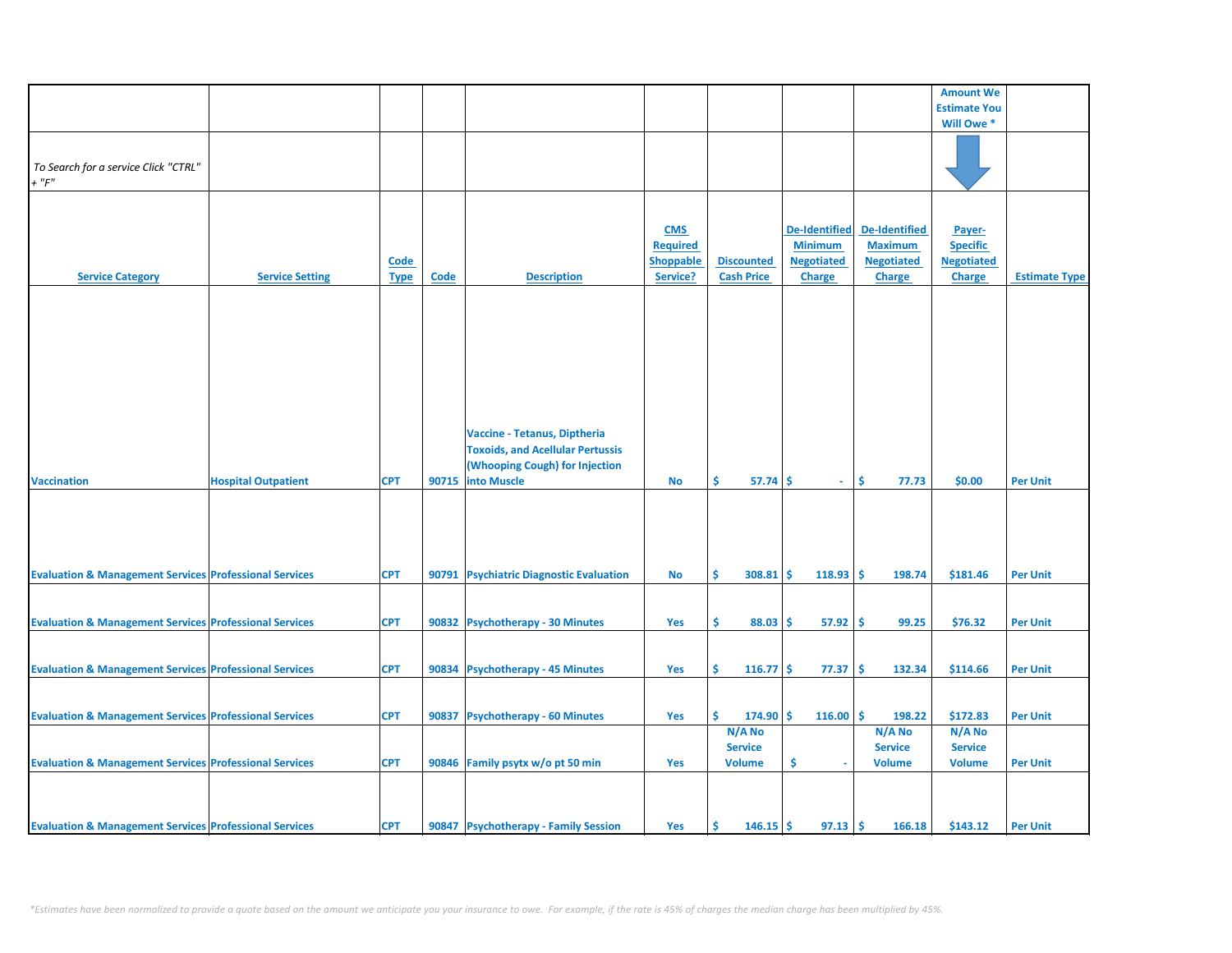|                                                                   |                              |             |       |                                       |                  |                   |                      |                       | <b>Amount We</b>    |                      |
|-------------------------------------------------------------------|------------------------------|-------------|-------|---------------------------------------|------------------|-------------------|----------------------|-----------------------|---------------------|----------------------|
|                                                                   |                              |             |       |                                       |                  |                   |                      |                       | <b>Estimate You</b> |                      |
|                                                                   |                              |             |       |                                       |                  |                   |                      |                       | Will Owe *          |                      |
|                                                                   |                              |             |       |                                       |                  |                   |                      |                       |                     |                      |
|                                                                   |                              |             |       |                                       |                  |                   |                      |                       |                     |                      |
|                                                                   |                              |             |       |                                       |                  |                   |                      |                       |                     |                      |
| To Search for a service Click "CTRL"                              |                              |             |       |                                       |                  |                   |                      |                       |                     |                      |
| $+$ " $F$ "                                                       |                              |             |       |                                       |                  |                   |                      |                       |                     |                      |
|                                                                   |                              |             |       |                                       |                  |                   |                      |                       |                     |                      |
|                                                                   |                              |             |       |                                       |                  |                   |                      |                       |                     |                      |
|                                                                   |                              |             |       |                                       | <b>CMS</b>       |                   | <b>De-Identified</b> | <b>De-Identified</b>  | Payer-              |                      |
|                                                                   |                              |             |       |                                       |                  |                   |                      |                       |                     |                      |
|                                                                   |                              |             |       |                                       | <b>Required</b>  |                   | <b>Minimum</b>       | <b>Maximum</b>        | <b>Specific</b>     |                      |
|                                                                   |                              | <b>Code</b> |       |                                       | <b>Shoppable</b> | <b>Discounted</b> | <b>Negotiated</b>    | <b>Negotiated</b>     | <b>Negotiated</b>   |                      |
| <b>Service Category</b>                                           | <b>Service Setting</b>       | <b>Type</b> | Code  | <b>Description</b>                    | Service?         | <b>Cash Price</b> | <b>Charge</b>        | <b>Charge</b>         | <b>Charge</b>       | <b>Estimate Type</b> |
|                                                                   |                              |             |       |                                       |                  |                   |                      |                       |                     |                      |
|                                                                   |                              |             |       |                                       |                  | N/A No            |                      | N/A No                | N/A No              |                      |
|                                                                   |                              |             |       |                                       |                  |                   |                      |                       |                     |                      |
|                                                                   |                              |             |       |                                       |                  | <b>Service</b>    |                      | <b>Service</b>        | <b>Service</b>      |                      |
| <b>Evaluation &amp; Management Services Professional Services</b> |                              | <b>CPT</b>  |       | 90853 Psychotherapy - Group Session   | Yes              | <b>Volume</b>     | \$.                  | <b>Volume</b>         | <b>Volume</b>       | <b>Per Unit</b>      |
|                                                                   |                              |             |       |                                       |                  |                   |                      |                       |                     |                      |
|                                                                   |                              |             |       |                                       |                  |                   |                      |                       |                     |                      |
| <b>Medicine Speech Therapy</b>                                    | <b>Hospital Outpatient</b>   | <b>CPT</b>  | 92507 | <b>SPEECH/HEARING THERAPY</b>         | <b>No</b>        | \$<br>52.00       | Ŝ.<br>17.40          | \$<br>251.43          | \$176.00            | <b>Per Unit</b>      |
|                                                                   |                              |             |       |                                       |                  |                   |                      |                       |                     |                      |
|                                                                   |                              |             |       |                                       |                  |                   |                      |                       |                     |                      |
|                                                                   |                              |             |       |                                       |                  |                   |                      |                       |                     |                      |
|                                                                   |                              |             |       |                                       |                  |                   |                      |                       |                     |                      |
|                                                                   |                              |             |       |                                       |                  |                   |                      |                       |                     |                      |
|                                                                   |                              |             |       |                                       |                  |                   |                      |                       |                     |                      |
|                                                                   |                              |             |       |                                       |                  |                   |                      |                       |                     |                      |
|                                                                   |                              |             |       | Electrocardiogram, routine, with      |                  |                   |                      |                       |                     |                      |
| <b>Medicine Cardiovascular</b>                                    | <b>Professional Services</b> | <b>CPT</b>  | 93000 | interpretation and report             | Yes              | \$.<br>36.27      | 28.12<br>Ŝ.          | \$.<br>95.52          | \$26.93             | <b>Per Unit</b>      |
|                                                                   |                              |             |       |                                       |                  |                   |                      |                       |                     |                      |
|                                                                   |                              |             |       |                                       |                  |                   |                      |                       |                     |                      |
|                                                                   |                              |             |       |                                       |                  |                   |                      |                       |                     |                      |
|                                                                   |                              |             |       |                                       |                  |                   |                      |                       |                     |                      |
| <b>Medicine Other</b>                                             | <b>Hospital Outpatient</b>   | <b>CPT</b>  |       | 93005 Electrocardiogram (ECG or EKG)  | <b>No</b>        | Ś.<br>$142.29$ \$ | $\omega$             | Ŝ.<br>295.26          | \$275.46            | <b>Per Unit</b>      |
|                                                                   |                              |             |       |                                       |                  |                   |                      |                       |                     |                      |
|                                                                   |                              |             |       |                                       |                  |                   |                      |                       |                     |                      |
|                                                                   |                              |             |       |                                       |                  |                   |                      |                       |                     |                      |
|                                                                   |                              |             |       |                                       |                  |                   |                      |                       |                     |                      |
| <b>Medicine Cardiac Stress Test</b>                               | <b>Hospital Outpatient</b>   | <b>CPT</b>  | 93017 | <b>CARDIOVASCULAR STRESS TEST</b>     | <b>No</b>        | Ś.<br>471.40      | Ŝ<br>61.00           | Ŝ.<br>634.57          | \$0.00              | <b>Per Unit</b>      |
|                                                                   |                              |             |       |                                       |                  |                   |                      |                       |                     |                      |
|                                                                   |                              |             |       |                                       |                  |                   |                      |                       |                     |                      |
|                                                                   |                              |             |       |                                       |                  |                   |                      |                       |                     |                      |
| <b>Medicine Other</b>                                             | <b>Hospital Outpatient</b>   | <b>CPT</b>  |       | 93306 Tte w/doppler complete          | <b>No</b>        | \$<br>1,404.83    | $322.26$ \$<br>Ŝ.    | 1,593.05              | \$879.38            | <b>Per Unit</b>      |
|                                                                   |                              |             |       |                                       |                  |                   |                      |                       |                     |                      |
|                                                                   |                              |             |       |                                       |                  |                   |                      |                       |                     |                      |
|                                                                   |                              |             |       |                                       |                  |                   |                      |                       |                     |                      |
|                                                                   |                              |             |       |                                       |                  |                   |                      |                       |                     |                      |
|                                                                   |                              |             |       |                                       |                  |                   |                      |                       |                     |                      |
|                                                                   |                              |             |       | Insertion of catheter into left heart |                  |                   |                      |                       |                     |                      |
|                                                                   |                              |             |       |                                       |                  |                   |                      |                       |                     |                      |
| <b>Hospital Outpatient Procedure</b>                              | <b>Hospital Outpatient</b>   | <b>CPT</b>  |       | 93452 for diagnosis                   | Yes              | \$.<br>8,847.45   | <b>S</b>             | $579.93$ \$ 12,920.92 | \$373.81            | <b>Case Rate</b>     |
|                                                                   |                              |             |       |                                       |                  |                   |                      |                       |                     |                      |
|                                                                   |                              |             |       |                                       |                  |                   |                      |                       |                     |                      |
| <b>Medicine Other</b>                                             | <b>Hospital Outpatient</b>   | <b>CPT</b>  |       | 93971 Extremity study                 | No               | Ś<br>240.64       | Ŝ.<br>92.64          | ۱Ś<br>400.67          | \$399.98            | <b>Per Unit</b>      |
|                                                                   |                              |             |       |                                       |                  |                   |                      |                       |                     |                      |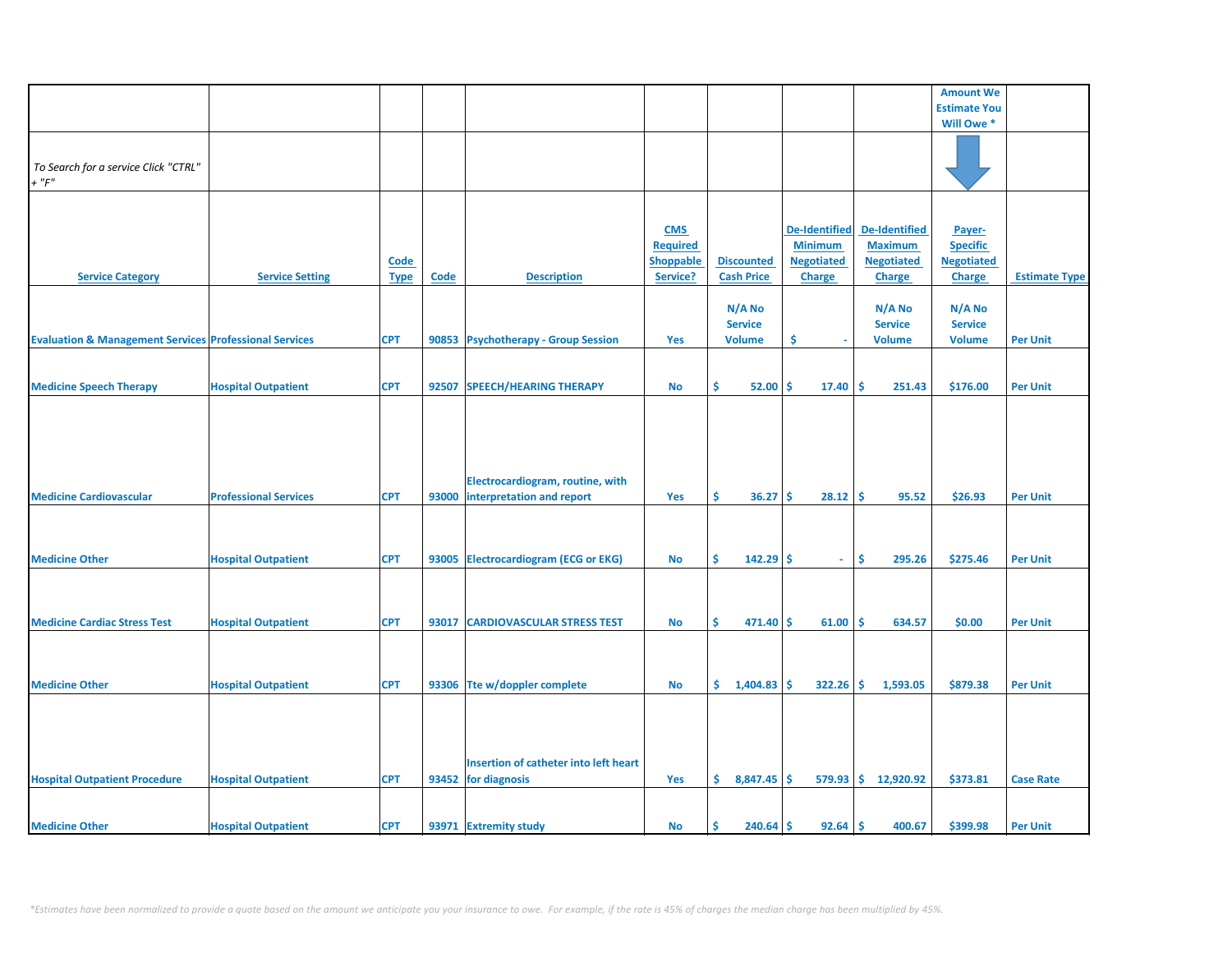|                                       |                            |             |       |                                           |                  |                   |                      |                      | <b>Amount We</b>    |                      |
|---------------------------------------|----------------------------|-------------|-------|-------------------------------------------|------------------|-------------------|----------------------|----------------------|---------------------|----------------------|
|                                       |                            |             |       |                                           |                  |                   |                      |                      | <b>Estimate You</b> |                      |
|                                       |                            |             |       |                                           |                  |                   |                      |                      | Will Owe *          |                      |
|                                       |                            |             |       |                                           |                  |                   |                      |                      |                     |                      |
|                                       |                            |             |       |                                           |                  |                   |                      |                      |                     |                      |
| To Search for a service Click "CTRL"  |                            |             |       |                                           |                  |                   |                      |                      |                     |                      |
| $+$ " $F$ "                           |                            |             |       |                                           |                  |                   |                      |                      |                     |                      |
|                                       |                            |             |       |                                           |                  |                   |                      |                      |                     |                      |
|                                       |                            |             |       |                                           |                  |                   |                      |                      |                     |                      |
|                                       |                            |             |       |                                           | <b>CMS</b>       |                   | <b>De-Identified</b> | <b>De-Identified</b> | Payer-              |                      |
|                                       |                            |             |       |                                           | <b>Required</b>  |                   | <b>Minimum</b>       | <b>Maximum</b>       | <b>Specific</b>     |                      |
|                                       |                            |             |       |                                           |                  |                   |                      |                      |                     |                      |
|                                       |                            | <u>Code</u> |       |                                           | <b>Shoppable</b> | <b>Discounted</b> | <b>Negotiated</b>    | <b>Negotiated</b>    | <b>Negotiated</b>   |                      |
| <b>Service Category</b>               | <b>Service Setting</b>     | <b>Type</b> | Code  | <b>Description</b>                        | Service?         | <b>Cash Price</b> | <b>Charge</b>        | <b>Charge</b>        | <b>Charge</b>       | <b>Estimate Type</b> |
|                                       |                            |             |       |                                           |                  |                   |                      |                      |                     |                      |
|                                       |                            |             |       |                                           |                  |                   |                      |                      |                     |                      |
| <b>Medicine Other</b>                 | <b>Hospital Outpatient</b> | <b>CPT</b>  | 95044 | <b>Allergy patch tests</b>                | <b>No</b>        | Ŝ<br>189.82       | Ś<br>$\omega$        | \$<br>1,229.53       | \$159.00            | <b>Per Unit</b>      |
|                                       |                            |             |       |                                           |                  | N/A No            | N/A No               | N/A No               | N/A No              |                      |
| <b>Medicine Neurology and</b>         |                            |             |       |                                           |                  | <b>Service</b>    | <b>Service</b>       | <b>Service</b>       | <b>Service</b>      |                      |
| <b>Neuromuscular</b>                  | <b>Hospital Outpatient</b> | <b>CPT</b>  |       | 95810 Sleep study                         | Yes              | <b>Volume</b>     | <b>Volume</b>        | <b>Volume</b>        | <b>Volume</b>       | <b>Per Unit</b>      |
|                                       |                            |             |       |                                           |                  |                   |                      |                      |                     |                      |
|                                       |                            |             |       |                                           |                  |                   |                      |                      |                     |                      |
|                                       |                            |             |       |                                           |                  |                   |                      |                      |                     |                      |
|                                       |                            |             |       |                                           |                  |                   |                      |                      |                     |                      |
| <b>Injections</b>                     | <b>Hospital Outpatient</b> | <b>CPT</b>  |       | 96402 Chemo hormon antineopl sq/im        | No               | Ŝ.<br>110.26      | \$<br>66.86          | -\$<br>196.20        | \$597.78            | <b>Case Rate</b>     |
|                                       |                            |             |       |                                           |                  |                   |                      |                      |                     |                      |
|                                       |                            |             |       |                                           |                  |                   |                      |                      |                     |                      |
|                                       |                            |             |       |                                           |                  |                   |                      |                      |                     |                      |
|                                       |                            |             |       |                                           |                  |                   |                      |                      |                     |                      |
|                                       |                            |             |       |                                           |                  |                   |                      |                      |                     |                      |
|                                       |                            |             |       |                                           |                  |                   |                      |                      |                     |                      |
|                                       |                            |             |       | <b>Physical Therapy - Manual</b>          |                  |                   |                      |                      |                     |                      |
|                                       |                            |             |       |                                           |                  |                   |                      |                      |                     |                      |
| <b>Medicine Physical Medicine and</b> |                            |             |       | <b>Electrical Stimulation Therapy, 15</b> |                  |                   |                      |                      |                     |                      |
| <b>Rehabilitation</b>                 | <b>Hospital Outpatient</b> | <b>CPT</b>  | 97032 | minutes                                   | No               | Ŝ.<br>31.26       | 12.56<br>\$.         | \$.<br>59.90         | \$176.00            | <b>Per Unit</b>      |
|                                       |                            |             |       |                                           |                  |                   |                      |                      |                     |                      |
|                                       |                            |             |       |                                           |                  |                   |                      |                      |                     |                      |
| <b>Medicine Physical Medicine and</b> |                            |             |       | <b>Physical Therapy - Ultrasound</b>      |                  |                   |                      |                      |                     |                      |
| <b>Rehabilitation</b>                 | <b>Hospital Outpatient</b> | <b>CPT</b>  |       | 97035 Therapy                             | No               | Ŝ.<br>26.92       | 11.95<br>\$.         | \$.<br>40.29         | \$176.00            | <b>Per Unit</b>      |
|                                       |                            |             |       |                                           |                  |                   |                      |                      |                     |                      |
|                                       |                            |             |       |                                           |                  |                   |                      |                      |                     |                      |
|                                       |                            |             |       |                                           |                  |                   |                      |                      |                     |                      |
| <b>Medicine Physical Medicine and</b> |                            |             |       |                                           |                  |                   |                      |                      |                     |                      |
|                                       |                            |             |       | <b>Physical Therapy - Therapeutic</b>     |                  |                   |                      |                      |                     |                      |
| <b>Rehabilitation</b>                 | <b>Hospital Outpatient</b> | <b>CPT</b>  |       | 97110 Exercises                           | Yes              | Ŝ.<br>88.74       | \$<br>17.40          | Ŝ.<br>119.46         | \$176.00            | <b>Per Unit</b>      |
|                                       |                            |             |       |                                           |                  |                   |                      |                      |                     |                      |
|                                       |                            |             |       |                                           |                  |                   |                      |                      |                     |                      |
|                                       |                            |             |       |                                           |                  |                   |                      |                      |                     |                      |
|                                       |                            |             |       |                                           |                  |                   |                      |                      |                     |                      |
| <b>Medicine Physical Medicine and</b> |                            |             |       | <b>Physical Therapy - Neuromuscular</b>   |                  |                   |                      |                      |                     |                      |
| <b>Rehabilitation</b>                 | <b>Hospital Outpatient</b> | <b>CPT</b>  |       | 97112 Reeducation                         | No               | Ŝ.<br>69.93       | \$.<br>26.14         | Ŝ.<br>104.78         | \$176.00            | <b>Per Unit</b>      |
|                                       |                            |             |       |                                           |                  |                   |                      |                      |                     |                      |
| <b>Medicine Physical Medicine and</b> |                            |             |       |                                           |                  |                   |                      |                      |                     |                      |
| Rehabilitation                        |                            | <b>CPT</b>  |       | 97116 GAIT TRAINING THERAPY               | <b>No</b>        | \$<br>77.61       | \$<br>22.90          | \$.<br>104.48        | \$176.00            | <b>Per Unit</b>      |
|                                       | <b>Hospital Outpatient</b> |             |       |                                           |                  |                   |                      |                      |                     |                      |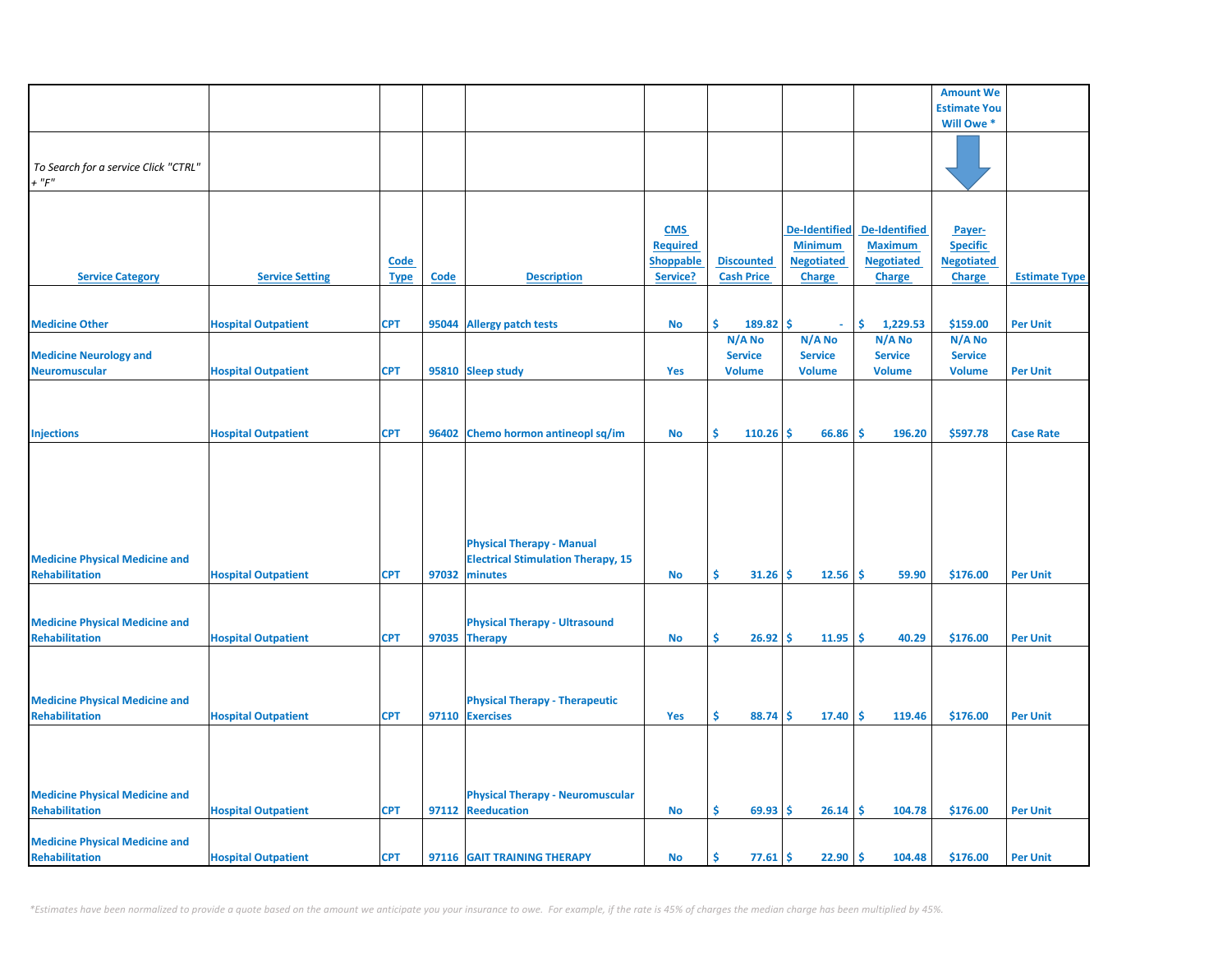|                                       |                            |             |      |                                           |                  |                   |                        |                      | <b>Amount We</b>    |                      |
|---------------------------------------|----------------------------|-------------|------|-------------------------------------------|------------------|-------------------|------------------------|----------------------|---------------------|----------------------|
|                                       |                            |             |      |                                           |                  |                   |                        |                      | <b>Estimate You</b> |                      |
|                                       |                            |             |      |                                           |                  |                   |                        |                      | Will Owe *          |                      |
|                                       |                            |             |      |                                           |                  |                   |                        |                      |                     |                      |
|                                       |                            |             |      |                                           |                  |                   |                        |                      |                     |                      |
| To Search for a service Click "CTRL"  |                            |             |      |                                           |                  |                   |                        |                      |                     |                      |
| $+$ " $F"$                            |                            |             |      |                                           |                  |                   |                        |                      |                     |                      |
|                                       |                            |             |      |                                           |                  |                   |                        |                      |                     |                      |
|                                       |                            |             |      |                                           |                  |                   |                        |                      |                     |                      |
|                                       |                            |             |      |                                           |                  |                   |                        |                      |                     |                      |
|                                       |                            |             |      |                                           | <b>CMS</b>       |                   | <b>De-Identified</b>   | <b>De-Identified</b> | Payer-              |                      |
|                                       |                            |             |      |                                           | <b>Required</b>  |                   | <b>Minimum</b>         | <b>Maximum</b>       | <b>Specific</b>     |                      |
|                                       |                            | <b>Code</b> |      |                                           | <b>Shoppable</b> | <b>Discounted</b> | <b>Negotiated</b>      | <b>Negotiated</b>    | <b>Negotiated</b>   |                      |
|                                       |                            |             |      |                                           |                  |                   |                        |                      |                     |                      |
| <b>Service Category</b>               | <b>Service Setting</b>     | <b>Type</b> | Code | <b>Description</b>                        | Service?         | <b>Cash Price</b> | <b>Charge</b>          | <b>Charge</b>        | <b>Charge</b>       | <b>Estimate Type</b> |
|                                       |                            |             |      |                                           |                  |                   |                        |                      |                     |                      |
|                                       |                            |             |      |                                           |                  |                   |                        |                      |                     |                      |
| <b>Medicine Physical Medicine and</b> |                            |             |      |                                           |                  |                   |                        |                      |                     |                      |
| <b>Rehabilitation</b>                 | <b>Hospital Outpatient</b> | <b>CPT</b>  |      | 97140 Physical Therapy - Manual Therapy   | <b>No</b>        | \$<br>56.20       | 23.73<br>Ŝ             | -\$<br>93.92         | \$176.00            | <b>Per Unit</b>      |
|                                       |                            |             |      |                                           |                  |                   |                        |                      |                     |                      |
|                                       |                            |             |      |                                           |                  |                   |                        |                      |                     |                      |
|                                       |                            |             |      |                                           |                  |                   |                        |                      |                     |                      |
|                                       |                            |             |      |                                           |                  |                   |                        |                      |                     |                      |
|                                       |                            |             |      |                                           |                  |                   |                        |                      |                     |                      |
|                                       |                            |             |      |                                           |                  |                   |                        |                      |                     |                      |
| <b>Medicine Physical Medicine and</b> |                            |             |      | <b>Physical Therapy - Low Complexity</b>  |                  |                   |                        |                      |                     |                      |
| <b>Rehabilitation</b>                 | <b>Hospital Outpatient</b> | <b>CPT</b>  |      | 97161 Evaluation                          | <b>No</b>        | \$<br>168.06      | Ŝ.<br>71.97            | \$<br>252.78         | \$176.00            | <b>Per Unit</b>      |
|                                       |                            |             |      |                                           |                  |                   |                        |                      |                     |                      |
|                                       |                            |             |      |                                           |                  |                   |                        |                      |                     |                      |
|                                       |                            |             |      |                                           |                  |                   |                        |                      |                     |                      |
|                                       |                            |             |      |                                           |                  |                   |                        |                      |                     |                      |
|                                       |                            |             |      |                                           |                  |                   |                        |                      |                     |                      |
|                                       |                            |             |      |                                           |                  |                   |                        |                      |                     |                      |
| <b>Medicine Physical Medicine and</b> |                            |             |      | <b>Physical Therapy - Moderate</b>        |                  |                   |                        |                      |                     |                      |
| <b>Rehabilitation</b>                 | <b>Hospital Outpatient</b> | <b>CPT</b>  |      | 97162 Complexity Evaluation               | <b>No</b>        | \$<br>62.40       | <b>S</b><br>71.97      | l\$<br>252.78        | \$176.00            | <b>Per Unit</b>      |
|                                       |                            |             |      |                                           |                  |                   |                        |                      |                     |                      |
|                                       |                            |             |      |                                           |                  |                   |                        |                      |                     |                      |
|                                       |                            |             |      |                                           |                  |                   |                        |                      |                     |                      |
|                                       |                            |             |      |                                           |                  |                   |                        |                      |                     |                      |
|                                       |                            |             |      |                                           |                  |                   |                        |                      |                     |                      |
|                                       |                            |             |      |                                           |                  |                   |                        |                      |                     |                      |
| <b>Medicine Physical Medicine and</b> |                            |             |      | <b>Physical Therapy - High Complexity</b> |                  |                   |                        |                      |                     |                      |
|                                       |                            |             |      |                                           |                  |                   |                        |                      |                     |                      |
| <b>Rehabilitation</b>                 | <b>Hospital Outpatient</b> | <b>CPT</b>  |      | 97163 Evaluation                          | <b>No</b>        | Š.<br>168.06      | Ŝ.<br>71.97            | ا\$<br>252.78        | \$176.00            | <b>Per Unit</b>      |
|                                       |                            |             |      |                                           |                  |                   |                        |                      |                     |                      |
|                                       |                            |             |      |                                           |                  |                   |                        |                      |                     |                      |
|                                       |                            |             |      |                                           |                  |                   |                        |                      |                     |                      |
| <b>Medicine Physical Medicine and</b> |                            |             |      |                                           |                  |                   |                        |                      |                     |                      |
| <b>Rehabilitation</b>                 | <b>Hospital Outpatient</b> | <b>CPT</b>  |      | 97164 Physical Therapy - Re-Evaluation    | <b>No</b>        | \$<br>$113.34$ \$ | 48.67                  | -\$<br>170.97        | \$176.00            | <b>Per Unit</b>      |
|                                       |                            |             |      |                                           |                  |                   |                        |                      |                     |                      |
|                                       |                            |             |      |                                           |                  |                   |                        |                      |                     |                      |
|                                       |                            |             |      |                                           |                  |                   |                        |                      |                     |                      |
|                                       |                            |             |      |                                           |                  |                   |                        |                      |                     |                      |
| <b>Medicine Occupational Therapy</b>  | <b>Hospital Outpatient</b> | <b>CPT</b>  |      | 97165 OT EVAL LOW COMPLEX 30 MIN          | <b>No</b>        | Ś.<br>180.88      | <b>S</b><br>$77.05$ \$ | 245.32               | \$176.00            | <b>Per Unit</b>      |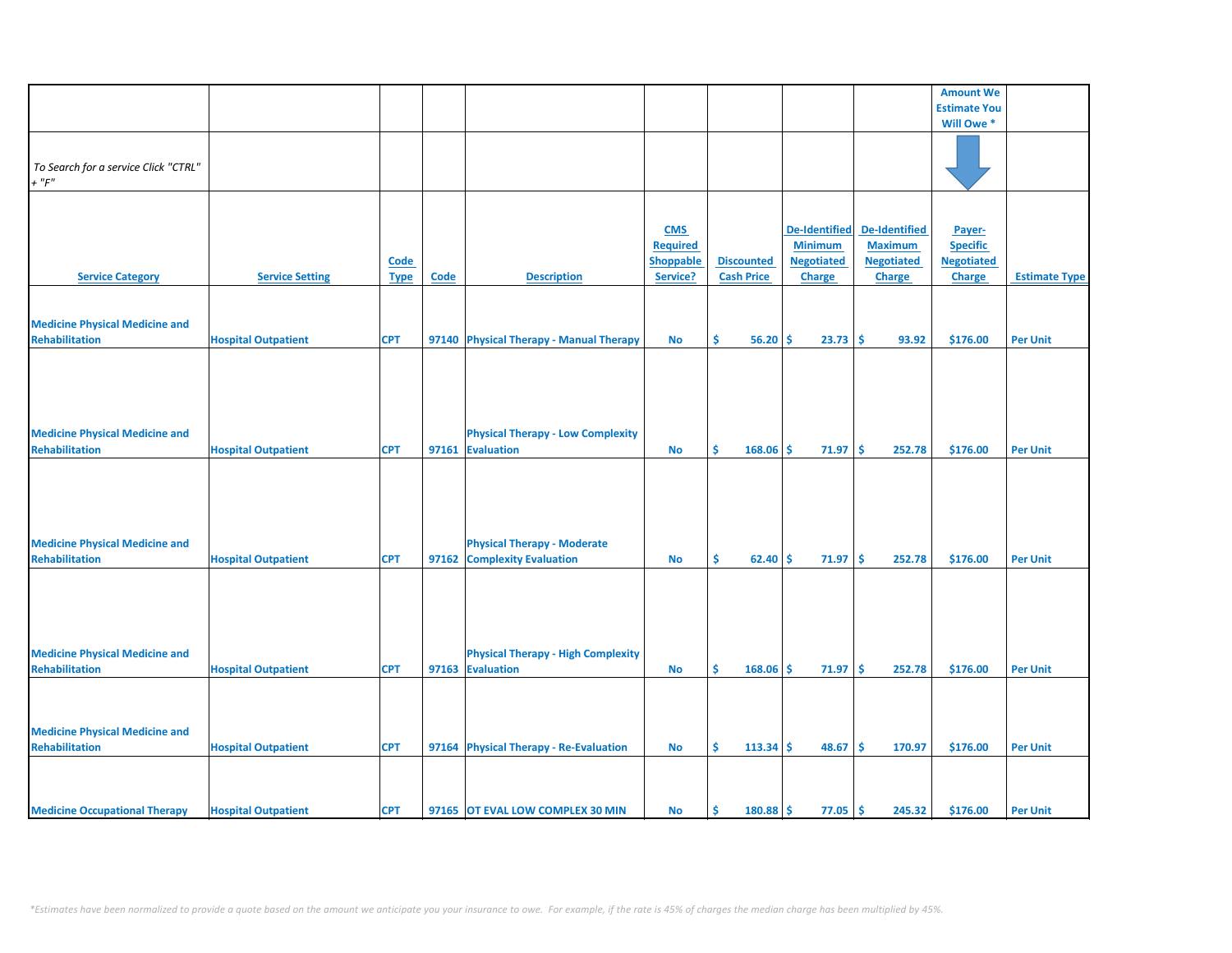|                                                                   |                            |             |       |                                          |                  |                           |                      |                      | <b>Amount We</b>    |                      |
|-------------------------------------------------------------------|----------------------------|-------------|-------|------------------------------------------|------------------|---------------------------|----------------------|----------------------|---------------------|----------------------|
|                                                                   |                            |             |       |                                          |                  |                           |                      |                      | <b>Estimate You</b> |                      |
|                                                                   |                            |             |       |                                          |                  |                           |                      |                      | Will Owe *          |                      |
|                                                                   |                            |             |       |                                          |                  |                           |                      |                      |                     |                      |
|                                                                   |                            |             |       |                                          |                  |                           |                      |                      |                     |                      |
| To Search for a service Click "CTRL"                              |                            |             |       |                                          |                  |                           |                      |                      |                     |                      |
| $+$ " $F$ "                                                       |                            |             |       |                                          |                  |                           |                      |                      |                     |                      |
|                                                                   |                            |             |       |                                          |                  |                           |                      |                      |                     |                      |
|                                                                   |                            |             |       |                                          |                  |                           |                      |                      |                     |                      |
|                                                                   |                            |             |       |                                          |                  |                           |                      |                      |                     |                      |
|                                                                   |                            |             |       |                                          | <b>CMS</b>       |                           | <b>De-Identified</b> | <b>De-Identified</b> | Payer-              |                      |
|                                                                   |                            |             |       |                                          | Required         |                           | <b>Minimum</b>       | <b>Maximum</b>       | <b>Specific</b>     |                      |
|                                                                   |                            | Code        |       |                                          | <b>Shoppable</b> | <b>Discounted</b>         | <b>Negotiated</b>    | <b>Negotiated</b>    | <b>Negotiated</b>   |                      |
| <b>Service Category</b>                                           | <b>Service Setting</b>     | <b>Type</b> | Code  | <b>Description</b>                       | Service?         | <b>Cash Price</b>         | <b>Charge</b>        | <b>Charge</b>        | <b>Charge</b>       | <b>Estimate Type</b> |
|                                                                   |                            |             |       |                                          |                  |                           |                      |                      |                     |                      |
|                                                                   |                            |             |       |                                          |                  |                           |                      |                      |                     |                      |
|                                                                   |                            |             |       |                                          |                  |                           |                      |                      |                     |                      |
|                                                                   |                            |             |       |                                          |                  |                           |                      |                      |                     |                      |
| <b>Medicine Occupational Therapy</b>                              | <b>Hospital Outpatient</b> | <b>CPT</b>  |       | 97166 OT EVAL MOD COMPLEX 45 MIN         | <b>No</b>        | \$.<br>$62.40$ $\sqrt{5}$ | 72.00                | Ŝ.<br>245.32         | \$176.00            | <b>Per Unit</b>      |
|                                                                   |                            |             |       |                                          |                  |                           |                      |                      |                     |                      |
|                                                                   |                            |             |       |                                          |                  |                           |                      |                      |                     |                      |
|                                                                   |                            |             |       |                                          |                  |                           |                      |                      |                     |                      |
| <b>Medicine Physical Medicine and</b>                             |                            |             |       | <b>Physical Therapy - Therapeutic</b>    |                  |                           |                      |                      |                     |                      |
| <b>Rehabilitation</b>                                             | <b>Hospital Outpatient</b> | <b>CPT</b>  |       | 97530 Activities                         | No               | \$<br>$92.45$ \$          | 17.40                | -\$<br>124.45        | \$176.00            | <b>Per Unit</b>      |
|                                                                   |                            |             |       |                                          |                  |                           |                      |                      |                     |                      |
|                                                                   |                            |             |       |                                          |                  |                           |                      |                      |                     |                      |
|                                                                   |                            |             |       |                                          |                  |                           |                      |                      |                     |                      |
|                                                                   |                            |             |       |                                          |                  |                           |                      |                      |                     |                      |
|                                                                   |                            |             |       |                                          |                  |                           |                      |                      |                     |                      |
|                                                                   |                            |             |       |                                          |                  |                           |                      |                      |                     |                      |
| <b>Medicine Physical Medicine and</b>                             |                            |             |       | <b>Physical Therapy - Self-care or</b>   |                  |                           |                      |                      |                     |                      |
| <b>Rehabilitation</b>                                             | <b>Hospital Outpatient</b> | <b>CPT</b>  |       | 97535 Home Management Training           | No               | \$<br>$68.89$ \$          | $\sim$               | <b>S</b><br>109.03   | \$176.00            | <b>Per Unit</b>      |
|                                                                   |                            |             |       |                                          |                  |                           |                      |                      |                     |                      |
|                                                                   |                            |             |       |                                          |                  |                           |                      |                      |                     |                      |
| <b>Evaluation &amp; Management Services Professional Services</b> |                            | <b>CPT</b>  |       | 99024 Postop follow-up visit             | <b>No</b>        | \$<br>÷.                  | Ŝ.<br>$\omega$ .     | \$<br>14.27          | \$0.00              | <b>Per Unit</b>      |
|                                                                   |                            |             |       |                                          |                  |                           |                      |                      |                     |                      |
|                                                                   |                            |             |       |                                          |                  |                           |                      |                      |                     |                      |
|                                                                   |                            |             |       |                                          |                  |                           |                      |                      |                     |                      |
|                                                                   |                            |             |       |                                          |                  |                           |                      |                      |                     |                      |
|                                                                   |                            |             |       |                                          |                  |                           |                      |                      |                     |                      |
| <b>Evaluation &amp; Management Services Professional Services</b> |                            | <b>CPT</b>  | 99202 | <b>Office Visit - New Patient, Minor</b> | <b>No</b>        | Ŝ<br>167.93               | Ŝ.<br>90.34          | Ś<br>200.08          | \$74.13             | <b>Per Unit</b>      |
|                                                                   |                            |             |       |                                          |                  |                           |                      |                      |                     |                      |
|                                                                   |                            |             |       |                                          |                  |                           |                      |                      |                     |                      |
|                                                                   |                            |             |       |                                          |                  |                           |                      |                      |                     |                      |
|                                                                   |                            |             |       |                                          |                  |                           |                      |                      |                     |                      |
|                                                                   |                            |             |       |                                          |                  |                           |                      |                      |                     |                      |
|                                                                   |                            |             |       | <b>Office Visit - New Patient, Low</b>   |                  |                           |                      |                      |                     |                      |
|                                                                   |                            |             |       |                                          |                  |                           |                      |                      |                     |                      |
| <b>Evaluation &amp; Management Services Professional Services</b> |                            | <b>CPT</b>  |       | 99203 Complexity                         | Yes              | \$<br>$182.06$ \$         | 132.54               | -\$<br>273.99        | \$113.06            | <b>Per Unit</b>      |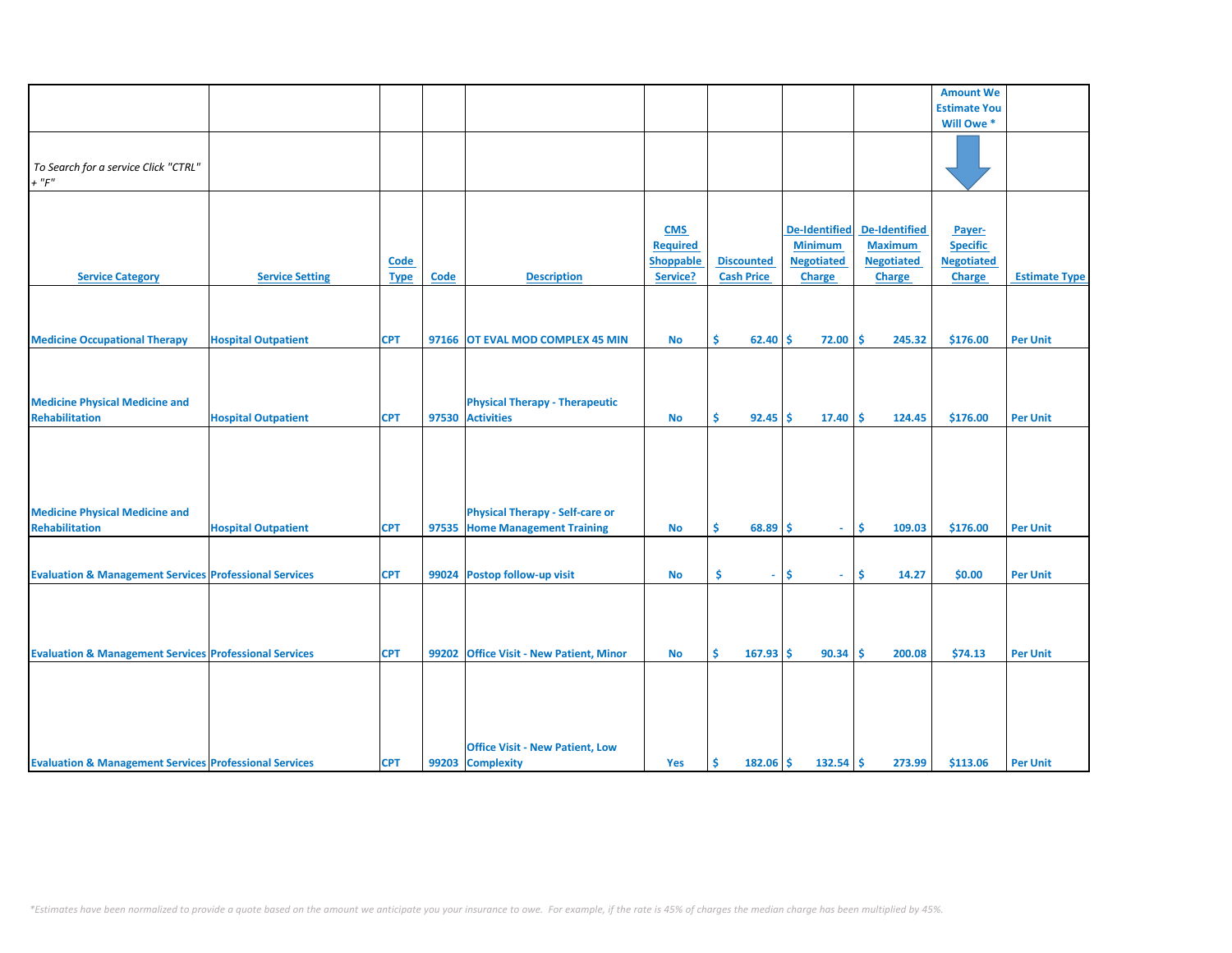|                                                                   |                        |             |             |                                                                         |                 |                   |                      |                      | <b>Amount We</b>    |                      |
|-------------------------------------------------------------------|------------------------|-------------|-------------|-------------------------------------------------------------------------|-----------------|-------------------|----------------------|----------------------|---------------------|----------------------|
|                                                                   |                        |             |             |                                                                         |                 |                   |                      |                      | <b>Estimate You</b> |                      |
|                                                                   |                        |             |             |                                                                         |                 |                   |                      |                      |                     |                      |
|                                                                   |                        |             |             |                                                                         |                 |                   |                      |                      | Will Owe*           |                      |
|                                                                   |                        |             |             |                                                                         |                 |                   |                      |                      |                     |                      |
| To Search for a service Click "CTRL"                              |                        |             |             |                                                                         |                 |                   |                      |                      |                     |                      |
|                                                                   |                        |             |             |                                                                         |                 |                   |                      |                      |                     |                      |
| $+$ " $F"$                                                        |                        |             |             |                                                                         |                 |                   |                      |                      |                     |                      |
|                                                                   |                        |             |             |                                                                         |                 |                   |                      |                      |                     |                      |
|                                                                   |                        |             |             |                                                                         |                 |                   |                      |                      |                     |                      |
|                                                                   |                        |             |             |                                                                         | <b>CMS</b>      |                   | <b>De-Identified</b> | <b>De-Identified</b> | Payer-              |                      |
|                                                                   |                        |             |             |                                                                         | <b>Required</b> |                   | <b>Minimum</b>       | <b>Maximum</b>       | <b>Specific</b>     |                      |
|                                                                   |                        | <b>Code</b> |             |                                                                         | Shoppable       | <b>Discounted</b> | <b>Negotiated</b>    | <b>Negotiated</b>    | <b>Negotiated</b>   |                      |
|                                                                   |                        |             |             |                                                                         | Service?        | <b>Cash Price</b> |                      |                      |                     |                      |
| <b>Service Category</b>                                           | <b>Service Setting</b> | <b>Type</b> | <b>Code</b> | <b>Description</b>                                                      |                 |                   | <b>Charge</b>        | <b>Charge</b>        | <b>Charge</b>       | <b>Estimate Type</b> |
|                                                                   |                        |             |             | <b>Office Visit - New Patient,</b>                                      |                 |                   |                      |                      |                     |                      |
| <b>Evaluation &amp; Management Services Professional Services</b> |                        | <b>CPT</b>  | 99204       | <b>Moderate Complexity</b>                                              | Yes             | Ŝ<br>250.69       | Ŝ.<br>177.01         | l \$<br>432.49       | \$193.09            | <b>Per Unit</b>      |
| <b>Evaluation &amp; Management Services Professional Services</b> |                        | <b>CPT</b>  | 99205       | New patient office of other<br>outpatient visit, typically 60 min       | Yes             | \$<br>$448.04$ \$ | 156.38               | \$<br>553.76         | \$248.69            | <b>Per Unit</b>      |
|                                                                   |                        |             |             |                                                                         |                 |                   |                      |                      |                     |                      |
|                                                                   |                        |             |             |                                                                         |                 |                   |                      |                      |                     |                      |
| <b>Evaluation &amp; Management Services Professional Services</b> |                        | <b>CPT</b>  |             | 99212 Office Visit - Basic                                              | <b>No</b>       | \$<br>58.74       | 46.41<br>Ŝ.          | <b>S</b><br>133.24   | \$37.04             | <b>Per Unit</b>      |
| <b>Evaluation &amp; Management Services Professional Services</b> |                        | <b>CPT</b>  |             | <b>Office Visit - Established Patient,</b><br>99213 Low Complexity      | <b>No</b>       | Ś.<br>99.67       | Ŝ.<br>81.71          | l \$<br>201.59       | \$75.33             | <b>Per Unit</b>      |
| <b>Evaluation &amp; Management Services Professional Services</b> |                        | <b>CPT</b>  |             | <b>Office Visit - Established Patient,</b><br>99214 Moderate Complexity | <b>No</b>       | $151.19$ \$<br>Ŝ. | $140.90$ \$          | 279.47               | \$116.27            | <b>Per Unit</b>      |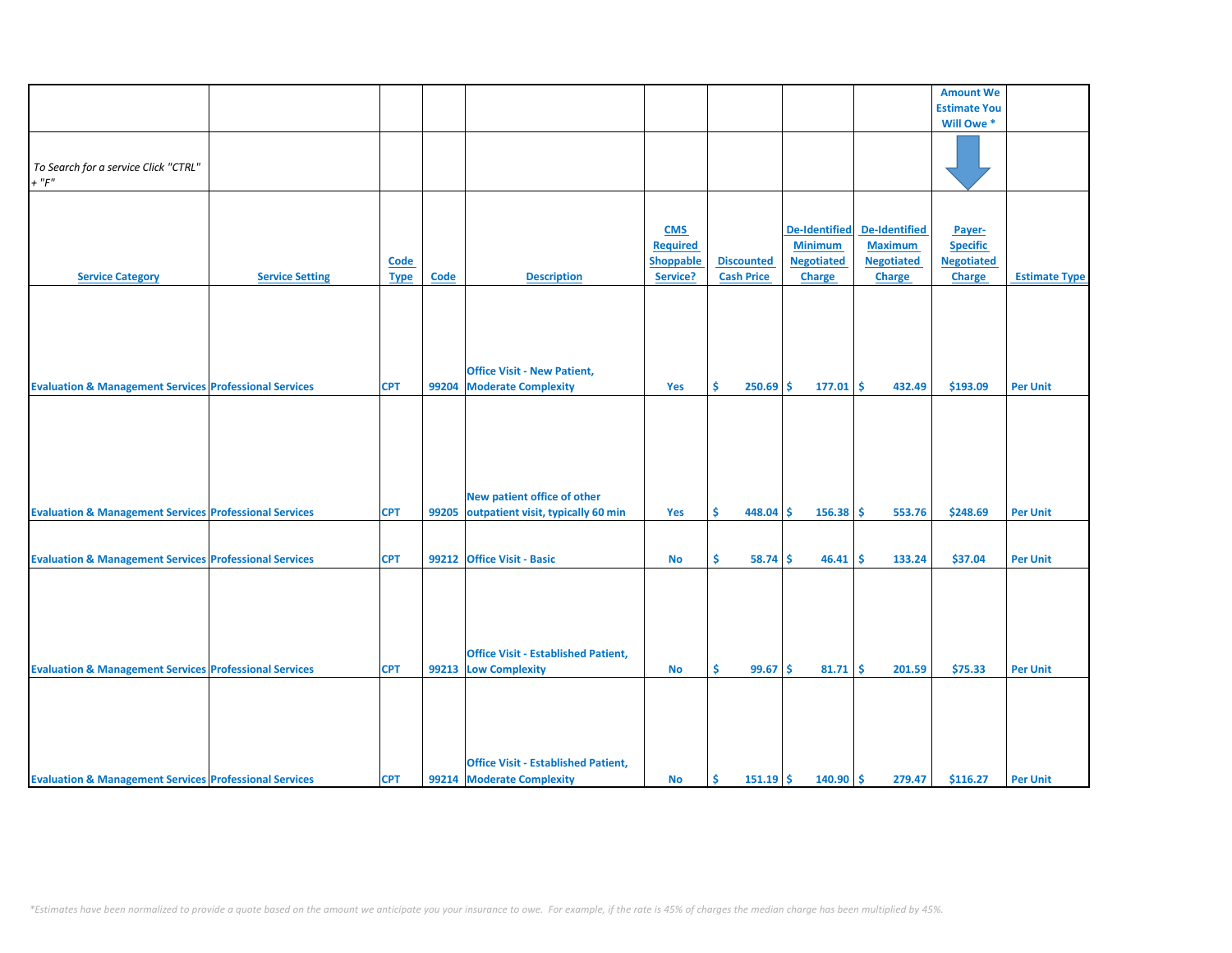|                                                                   |                              |             |       |                                            |                  |                    |                      |                      | <b>Amount We</b>    |                      |
|-------------------------------------------------------------------|------------------------------|-------------|-------|--------------------------------------------|------------------|--------------------|----------------------|----------------------|---------------------|----------------------|
|                                                                   |                              |             |       |                                            |                  |                    |                      |                      | <b>Estimate You</b> |                      |
|                                                                   |                              |             |       |                                            |                  |                    |                      |                      | Will Owe *          |                      |
|                                                                   |                              |             |       |                                            |                  |                    |                      |                      |                     |                      |
|                                                                   |                              |             |       |                                            |                  |                    |                      |                      |                     |                      |
| To Search for a service Click "CTRL"                              |                              |             |       |                                            |                  |                    |                      |                      |                     |                      |
| $+$ " $F$ "                                                       |                              |             |       |                                            |                  |                    |                      |                      |                     |                      |
|                                                                   |                              |             |       |                                            |                  |                    |                      |                      |                     |                      |
|                                                                   |                              |             |       |                                            |                  |                    |                      |                      |                     |                      |
|                                                                   |                              |             |       |                                            |                  |                    |                      |                      |                     |                      |
|                                                                   |                              |             |       |                                            | <b>CMS</b>       |                    | <b>De-Identified</b> | <b>De-Identified</b> | Payer-              |                      |
|                                                                   |                              |             |       |                                            | <b>Required</b>  |                    | <b>Minimum</b>       | <b>Maximum</b>       | <b>Specific</b>     |                      |
|                                                                   |                              | Code        |       |                                            | <b>Shoppable</b> | <b>Discounted</b>  | <b>Negotiated</b>    | <b>Negotiated</b>    | <b>Negotiated</b>   |                      |
| <b>Service Category</b>                                           | <b>Service Setting</b>       | <b>Type</b> | Code  | <b>Description</b>                         | Service?         | <b>Cash Price</b>  | <b>Charge</b>        | <b>Charge</b>        | <b>Charge</b>       | <b>Estimate Type</b> |
|                                                                   |                              |             |       |                                            |                  |                    |                      |                      |                     |                      |
|                                                                   |                              |             |       |                                            |                  |                    |                      |                      |                     |                      |
|                                                                   |                              |             |       |                                            |                  |                    |                      |                      |                     |                      |
|                                                                   |                              |             |       |                                            |                  |                    |                      |                      |                     |                      |
|                                                                   |                              |             |       |                                            |                  |                    |                      |                      |                     |                      |
|                                                                   |                              |             |       |                                            |                  |                    |                      |                      |                     |                      |
|                                                                   |                              |             |       | <b>Office Visit - Established Patient,</b> |                  |                    |                      |                      |                     |                      |
|                                                                   |                              |             |       |                                            |                  | Ś.                 | -Ś                   |                      |                     |                      |
| <b>Evaluation &amp; Management Services Professional Services</b> |                              | <b>CPT</b>  | 99215 | <b>High Complexity</b>                     | <b>No</b>        | 315.87             | $192.33$ \$          | 385.34               | \$163.82            | <b>Per Unit</b>      |
|                                                                   |                              |             |       |                                            |                  |                    |                      |                      |                     |                      |
|                                                                   |                              |             |       |                                            |                  |                    |                      |                      |                     |                      |
| <b>Professional Services Associated</b>                           |                              |             |       |                                            |                  |                    |                      |                      |                     |                      |
| with Inpatient Stay                                               | <b>Professional Services</b> | <b>CPT</b>  |       | 99232 Subsequent hospital care             | <b>No</b>        | \$<br>$159.88$ \$  | $50.60$ \$           | 111.92               | \$106.78            | <b>Per Unit</b>      |
|                                                                   |                              |             |       |                                            |                  |                    |                      |                      |                     |                      |
|                                                                   |                              |             |       |                                            |                  |                    |                      |                      |                     |                      |
|                                                                   |                              |             |       |                                            |                  |                    |                      |                      |                     |                      |
|                                                                   |                              |             |       |                                            |                  |                    |                      |                      |                     |                      |
|                                                                   |                              |             |       |                                            |                  |                    |                      |                      |                     |                      |
|                                                                   |                              |             |       | <b>Patient office consultation,</b>        |                  |                    |                      |                      |                     |                      |
| <b>Evaluation &amp; Management Services Professional Services</b> |                              | <b>CPT</b>  |       | 99243 typically 40 min                     | Yes              | Š.<br>$212.43$ \$- |                      | Ś.<br>142.18         | \$142.18            | <b>Per Unit</b>      |
|                                                                   |                              |             |       |                                            |                  |                    |                      |                      |                     |                      |
|                                                                   |                              |             |       |                                            |                  |                    |                      |                      |                     |                      |
|                                                                   |                              |             |       |                                            |                  |                    |                      |                      |                     |                      |
|                                                                   |                              |             |       |                                            |                  |                    |                      |                      |                     |                      |
|                                                                   |                              |             |       |                                            |                  |                    |                      |                      |                     |                      |
|                                                                   |                              |             |       | <b>Patient office consultation,</b>        |                  |                    |                      |                      |                     |                      |
| <b>Evaluation &amp; Management Services Professional Services</b> |                              | <b>CPT</b>  | 99244 | typically 60 min                           | Yes              | \$<br>338.80 \$-   |                      | \$<br>226.38         | \$226.38            | <b>Per Unit</b>      |
|                                                                   |                              |             |       |                                            |                  |                    |                      |                      |                     |                      |
|                                                                   |                              |             |       |                                            |                  |                    |                      |                      |                     |                      |
|                                                                   |                              |             |       |                                            |                  |                    |                      |                      |                     |                      |
|                                                                   |                              |             |       |                                            |                  |                    |                      |                      |                     |                      |
|                                                                   |                              |             |       |                                            |                  |                    |                      |                      |                     |                      |
|                                                                   |                              |             |       |                                            |                  |                    |                      |                      |                     |                      |
|                                                                   |                              |             |       | <b>Emergency Department Visit -</b>        |                  |                    |                      |                      |                     |                      |
| <b>Emergency Room Visit</b>                                       | <b>Hospital Outpatient</b>   | <b>CPT</b>  | 99281 | <b>Minor (outpatient)</b>                  | <b>No</b>        | \$<br>230.81       | $74.98$ \$<br>-\$    | 689.88               | \$686.22            | <b>Case Rate</b>     |
|                                                                   |                              |             |       |                                            |                  |                    |                      |                      |                     |                      |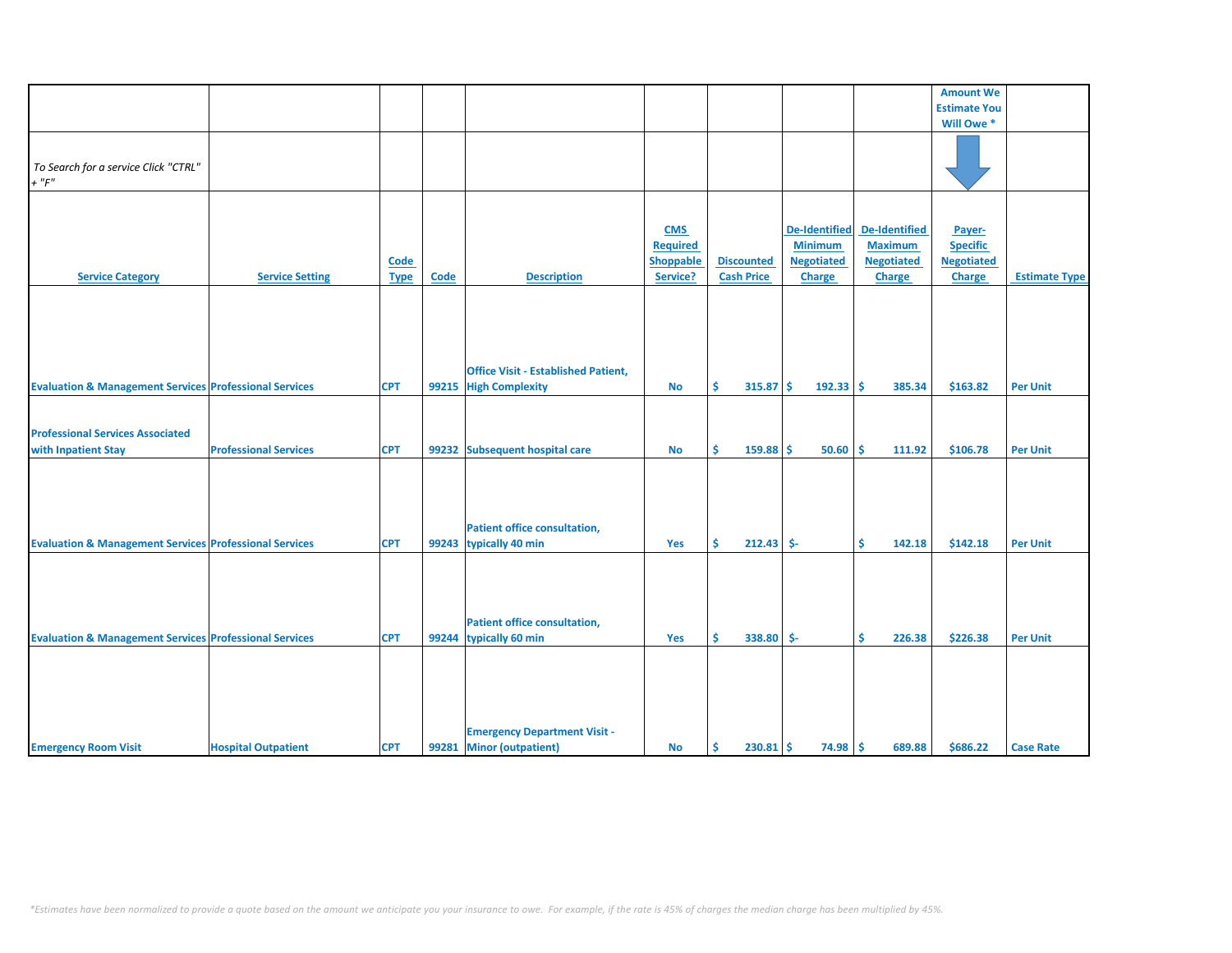|                                      |                            |             |             |                                          |                  |                     |                      |                      | <b>Amount We</b>    |                      |
|--------------------------------------|----------------------------|-------------|-------------|------------------------------------------|------------------|---------------------|----------------------|----------------------|---------------------|----------------------|
|                                      |                            |             |             |                                          |                  |                     |                      |                      | <b>Estimate You</b> |                      |
|                                      |                            |             |             |                                          |                  |                     |                      |                      | Will Owe*           |                      |
|                                      |                            |             |             |                                          |                  |                     |                      |                      |                     |                      |
|                                      |                            |             |             |                                          |                  |                     |                      |                      |                     |                      |
| To Search for a service Click "CTRL" |                            |             |             |                                          |                  |                     |                      |                      |                     |                      |
| $+$ " $F"$                           |                            |             |             |                                          |                  |                     |                      |                      |                     |                      |
|                                      |                            |             |             |                                          |                  |                     |                      |                      |                     |                      |
|                                      |                            |             |             |                                          |                  |                     |                      |                      |                     |                      |
|                                      |                            |             |             |                                          |                  |                     |                      |                      |                     |                      |
|                                      |                            |             |             |                                          | <b>CMS</b>       |                     | <b>De-Identified</b> | <b>De-Identified</b> | Payer-              |                      |
|                                      |                            |             |             |                                          | Required         |                     | <b>Minimum</b>       | <b>Maximum</b>       | <b>Specific</b>     |                      |
|                                      |                            | <b>Code</b> |             |                                          | <b>Shoppable</b> | <b>Discounted</b>   | <b>Negotiated</b>    | <b>Negotiated</b>    | <b>Negotiated</b>   |                      |
| <b>Service Category</b>              | <b>Service Setting</b>     | <b>Type</b> | <b>Code</b> | <b>Description</b>                       | Service?         | <b>Cash Price</b>   | <b>Charge</b>        | <b>Charge</b>        | Charge              | <b>Estimate Type</b> |
|                                      |                            |             |             |                                          |                  |                     |                      |                      |                     |                      |
|                                      |                            |             |             |                                          |                  |                     |                      |                      |                     |                      |
|                                      |                            |             |             |                                          |                  |                     |                      |                      |                     |                      |
|                                      |                            |             |             |                                          |                  |                     |                      |                      |                     |                      |
|                                      |                            |             |             |                                          |                  |                     |                      |                      |                     |                      |
|                                      |                            |             |             |                                          |                  |                     |                      |                      |                     |                      |
|                                      |                            |             |             |                                          |                  |                     |                      |                      |                     |                      |
|                                      |                            |             |             |                                          |                  |                     |                      |                      |                     |                      |
|                                      |                            |             |             |                                          |                  |                     |                      |                      |                     |                      |
|                                      |                            |             |             | <b>Emergency Department Visit - Low</b>  |                  |                     |                      |                      |                     |                      |
| <b>Emergency Room Visit</b>          | <b>Hospital Outpatient</b> | <b>CPT</b>  | 99282       | <b>Complexity (outpatient)</b>           | <b>No</b>        | \$<br>430.38 \$     | 93.52                | \$<br>1,114.22       | \$1,108.14          | <b>Case Rate</b>     |
|                                      |                            |             |             |                                          |                  |                     |                      |                      |                     |                      |
|                                      |                            |             |             |                                          |                  |                     |                      |                      |                     |                      |
|                                      |                            |             |             |                                          |                  |                     |                      |                      |                     |                      |
|                                      |                            |             |             |                                          |                  |                     |                      |                      |                     |                      |
|                                      |                            |             |             |                                          |                  |                     |                      |                      |                     |                      |
|                                      |                            |             |             |                                          |                  |                     |                      |                      |                     |                      |
|                                      |                            |             |             |                                          |                  |                     |                      |                      |                     |                      |
|                                      |                            |             |             |                                          |                  |                     |                      |                      |                     |                      |
|                                      |                            |             |             | <b>Emergency Department Visit -</b>      |                  |                     |                      |                      |                     |                      |
| <b>Emergency Room Visit</b>          | <b>Hospital Outpatient</b> | <b>CPT</b>  | 99283       | <b>Moderate Complexity (outpatient)</b>  | <b>No</b>        | \$<br>$932.99$ \$   | 182.62               | \$<br>2,714.83       | \$2,705.44          | <b>Case Rate</b>     |
|                                      |                            |             |             |                                          |                  |                     |                      |                      |                     |                      |
|                                      |                            |             |             |                                          |                  |                     |                      |                      |                     |                      |
|                                      |                            |             |             |                                          |                  |                     |                      |                      |                     |                      |
|                                      |                            |             |             |                                          |                  |                     |                      |                      |                     |                      |
|                                      |                            |             |             |                                          |                  |                     |                      |                      |                     |                      |
|                                      |                            |             |             |                                          |                  |                     |                      |                      |                     |                      |
|                                      |                            |             |             |                                          |                  |                     |                      |                      |                     |                      |
|                                      |                            |             |             |                                          |                  |                     |                      |                      |                     |                      |
|                                      |                            |             |             |                                          |                  |                     |                      |                      |                     |                      |
|                                      |                            |             |             | <b>Emergency Department Visit -</b>      |                  |                     |                      |                      |                     |                      |
| <b>Emergency Room Visit</b>          | <b>Hospital Outpatient</b> | <b>CPT</b>  |             | 99284 Higher Complexity (outpatient)     | <b>No</b>        | \$<br>$2,400.69$ \$ | 270.43               | \$<br>4,475.48       | \$4,465.46          | <b>Case Rate</b>     |
|                                      |                            |             |             |                                          |                  |                     |                      |                      |                     |                      |
|                                      |                            |             |             |                                          |                  |                     |                      |                      |                     |                      |
|                                      |                            |             |             |                                          |                  |                     |                      |                      |                     |                      |
|                                      |                            |             |             |                                          |                  |                     |                      |                      |                     |                      |
|                                      |                            |             |             |                                          |                  |                     |                      |                      |                     |                      |
|                                      |                            |             |             |                                          |                  |                     |                      |                      |                     |                      |
|                                      |                            |             |             |                                          |                  |                     |                      |                      |                     |                      |
|                                      |                            |             |             |                                          |                  |                     |                      |                      |                     |                      |
|                                      |                            |             |             | <b>Emergency Department Visit - High</b> |                  |                     |                      |                      |                     |                      |
|                                      |                            | <b>CPT</b>  |             | 99285 Complexity (outpatient)            |                  |                     | $458.20$ \$          | 5,806.95             | \$4,964.97          |                      |
| <b>Emergency Room Visit</b>          | <b>Hospital Outpatient</b> |             |             |                                          | <b>No</b>        |                     |                      |                      |                     | <b>Case Rate</b>     |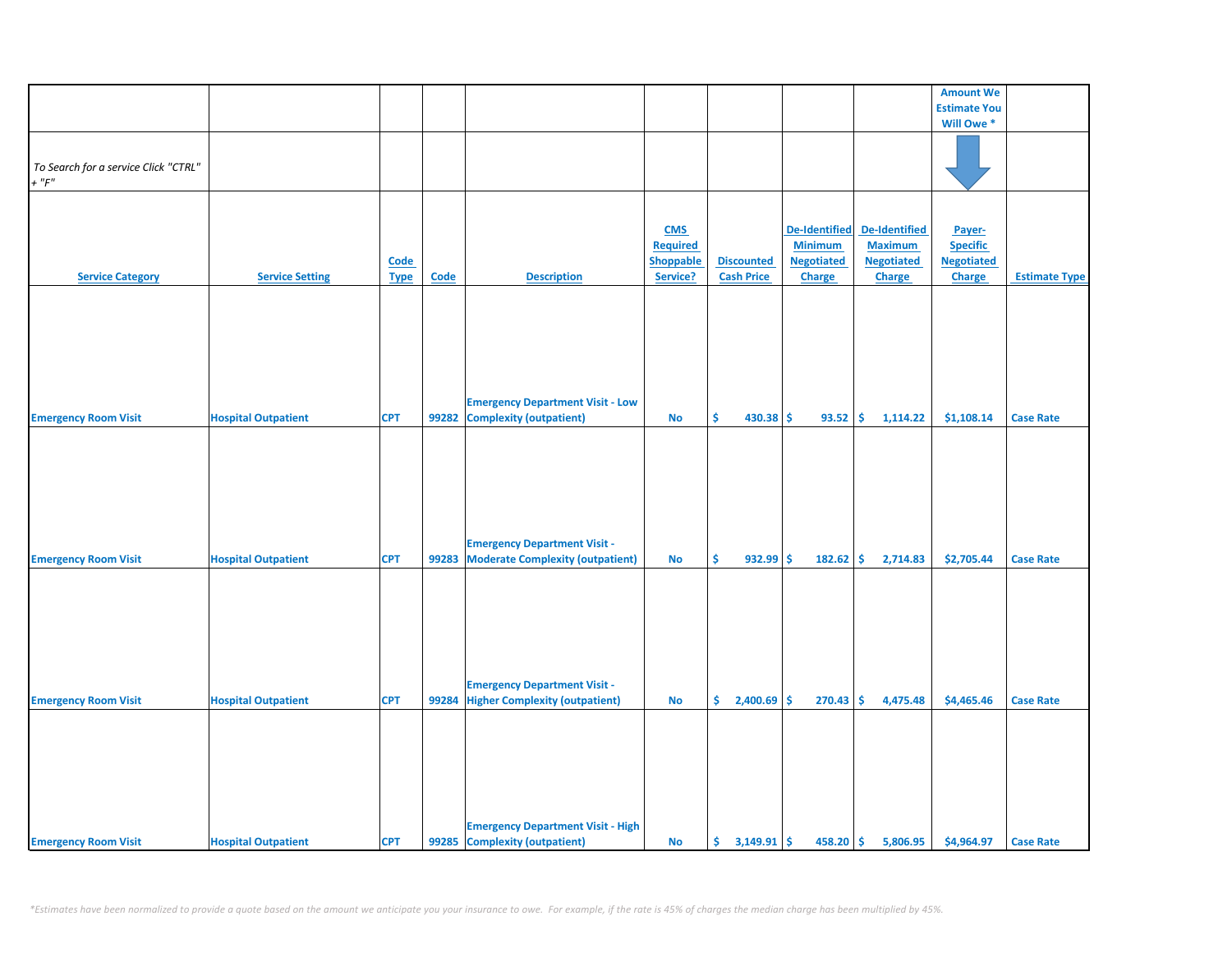|                                                                   |                            |                            |       |                                                                                                                                         |                                                        |                                        |                                                                       |                                                                       | <b>Amount We</b>                                         |                      |
|-------------------------------------------------------------------|----------------------------|----------------------------|-------|-----------------------------------------------------------------------------------------------------------------------------------------|--------------------------------------------------------|----------------------------------------|-----------------------------------------------------------------------|-----------------------------------------------------------------------|----------------------------------------------------------|----------------------|
|                                                                   |                            |                            |       |                                                                                                                                         |                                                        |                                        |                                                                       |                                                                       | <b>Estimate You</b>                                      |                      |
|                                                                   |                            |                            |       |                                                                                                                                         |                                                        |                                        |                                                                       |                                                                       | Will Owe <sup>*</sup>                                    |                      |
| To Search for a service Click "CTRL"<br>$+$ " $F$ "               |                            |                            |       |                                                                                                                                         |                                                        |                                        |                                                                       |                                                                       |                                                          |                      |
| <b>Service Category</b>                                           | <b>Service Setting</b>     | <b>Code</b><br><b>Type</b> | Code  | <b>Description</b>                                                                                                                      | <b>CMS</b><br><b>Required</b><br>Shoppable<br>Service? | <b>Discounted</b><br><b>Cash Price</b> | <b>De-Identified</b><br><b>Minimum</b><br><b>Negotiated</b><br>Charge | <b>De-Identified</b><br><b>Maximum</b><br><b>Negotiated</b><br>Charge | Payer-<br><b>Specific</b><br><b>Negotiated</b><br>Charge | <b>Estimate Type</b> |
| <b>Emergency Room Visit</b>                                       | <b>Hospital Outpatient</b> | <b>CPT</b>                 | 99291 | <b>Emergency Department Visit -</b><br><b>Critical Care (outpatient)</b>                                                                | No                                                     | \$17,860.61                            | 425.50                                                                | \$<br>6,308.07                                                        | \$6,295.91                                               | <b>Case Rate</b>     |
|                                                                   |                            |                            |       |                                                                                                                                         |                                                        |                                        |                                                                       |                                                                       |                                                          |                      |
| <b>Evaluation &amp; Management Services Professional Services</b> |                            | <b>CPT</b>                 | 99381 | <b>Office Visit - Comprehensive</b><br><b>Preventive Medicine Evaluation</b><br>and Management, New Patient,<br>Younger than 1 Year Old | No                                                     | Š.<br>$156.75$ \$                      | $\omega$ .                                                            | \$<br>225.38                                                          | \$114.32                                                 | <b>Per Unit</b>      |
| <b>Evaluation &amp; Management Services Professional Services</b> |                            | <b>CPT</b>                 |       | <b>Office Visit - Comprehensive</b><br><b>Preventive Medicine Evaluation</b><br>and Management, New Patient, 1-<br>99382 4 Years Old    | No                                                     | \$<br>$163.82 \mid \frac{1}{2}$        | $\sim$                                                                | \$<br>236.91                                                          | \$121.44                                                 | <b>Per Unit</b>      |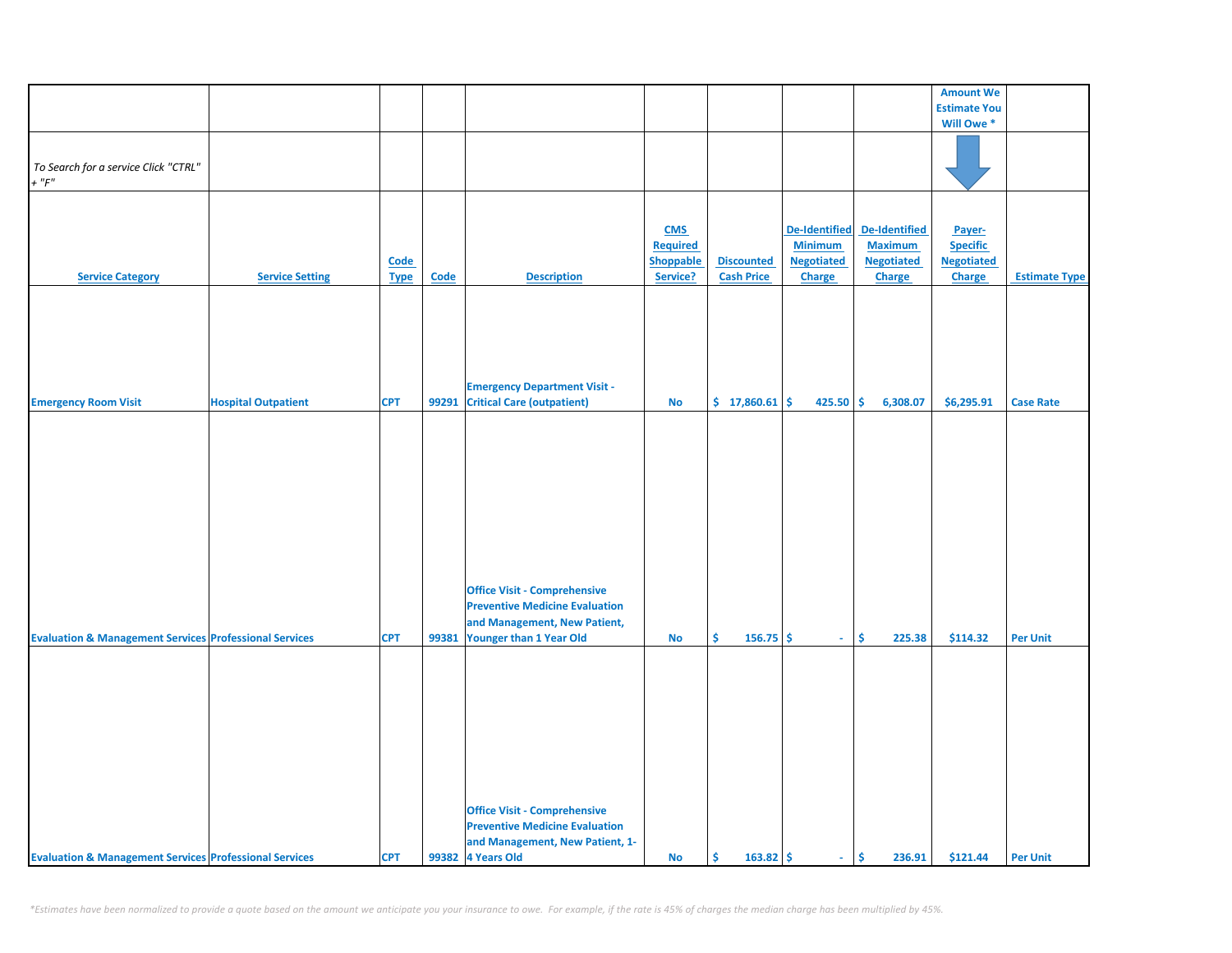|                                                                   |                        |             |       |                                       |                  |                   |                      |                   | <b>Amount We</b>    |                      |
|-------------------------------------------------------------------|------------------------|-------------|-------|---------------------------------------|------------------|-------------------|----------------------|-------------------|---------------------|----------------------|
|                                                                   |                        |             |       |                                       |                  |                   |                      |                   | <b>Estimate You</b> |                      |
|                                                                   |                        |             |       |                                       |                  |                   |                      |                   | Will Owe *          |                      |
|                                                                   |                        |             |       |                                       |                  |                   |                      |                   |                     |                      |
|                                                                   |                        |             |       |                                       |                  |                   |                      |                   |                     |                      |
| To Search for a service Click "CTRL"                              |                        |             |       |                                       |                  |                   |                      |                   |                     |                      |
| $+$ " $F$ "                                                       |                        |             |       |                                       |                  |                   |                      |                   |                     |                      |
|                                                                   |                        |             |       |                                       |                  |                   |                      |                   |                     |                      |
|                                                                   |                        |             |       |                                       |                  |                   |                      |                   |                     |                      |
|                                                                   |                        |             |       |                                       |                  |                   |                      |                   |                     |                      |
|                                                                   |                        |             |       |                                       | <b>CMS</b>       |                   | <b>De-Identified</b> | De-Identified     | Payer-              |                      |
|                                                                   |                        |             |       |                                       | <b>Required</b>  |                   | <b>Minimum</b>       | <b>Maximum</b>    | <b>Specific</b>     |                      |
|                                                                   |                        | <b>Code</b> |       |                                       | <b>Shoppable</b> | <b>Discounted</b> | <b>Negotiated</b>    | <b>Negotiated</b> | <b>Negotiated</b>   |                      |
| <b>Service Category</b>                                           | <b>Service Setting</b> | <b>Type</b> | Code  | <b>Description</b>                    | Service?         | <b>Cash Price</b> | <b>Charge</b>        | Charge            | <b>Charge</b>       | <b>Estimate Type</b> |
|                                                                   |                        |             |       |                                       |                  |                   |                      |                   |                     |                      |
|                                                                   |                        |             |       |                                       |                  |                   |                      |                   |                     |                      |
|                                                                   |                        |             |       |                                       |                  |                   |                      |                   |                     |                      |
|                                                                   |                        |             |       |                                       |                  |                   |                      |                   |                     |                      |
|                                                                   |                        |             |       |                                       |                  |                   |                      |                   |                     |                      |
|                                                                   |                        |             |       |                                       |                  |                   |                      |                   |                     |                      |
|                                                                   |                        |             |       |                                       |                  |                   |                      |                   |                     |                      |
|                                                                   |                        |             |       |                                       |                  |                   |                      |                   |                     |                      |
|                                                                   |                        |             |       |                                       |                  |                   |                      |                   |                     |                      |
|                                                                   |                        |             |       |                                       |                  |                   |                      |                   |                     |                      |
|                                                                   |                        |             |       | <b>Office Visit - Comprehensive</b>   |                  |                   |                      |                   |                     |                      |
|                                                                   |                        |             |       | <b>Preventive Medicine Evaluation</b> |                  |                   |                      |                   |                     |                      |
|                                                                   |                        |             |       |                                       |                  |                   |                      |                   |                     |                      |
|                                                                   |                        |             |       | and Management, New Patient, 5-       |                  |                   |                      |                   |                     |                      |
| <b>Evaluation &amp; Management Services Professional Services</b> |                        | <b>CPT</b>  | 99383 | 11 Years Old                          | <b>No</b>        | Ś.<br>$170.96$ \$ | ÷.                   | Ŝ.<br>413.46      | \$129.12            | <b>Per Unit</b>      |
|                                                                   |                        |             |       |                                       |                  |                   |                      |                   |                     |                      |
|                                                                   |                        |             |       |                                       |                  |                   |                      |                   |                     |                      |
|                                                                   |                        |             |       |                                       |                  |                   |                      |                   |                     |                      |
|                                                                   |                        |             |       |                                       |                  |                   |                      |                   |                     |                      |
|                                                                   |                        |             |       |                                       |                  |                   |                      |                   |                     |                      |
|                                                                   |                        |             |       |                                       |                  |                   |                      |                   |                     |                      |
|                                                                   |                        |             |       |                                       |                  |                   |                      |                   |                     |                      |
|                                                                   |                        |             |       |                                       |                  |                   |                      |                   |                     |                      |
|                                                                   |                        |             |       |                                       |                  |                   |                      |                   |                     |                      |
|                                                                   |                        |             |       |                                       |                  |                   |                      |                   |                     |                      |
|                                                                   |                        |             |       | <b>Office Visit - Comprehensive</b>   |                  |                   |                      |                   |                     |                      |
|                                                                   |                        |             |       | <b>Preventive Medicine Evaluation</b> |                  |                   |                      |                   |                     |                      |
|                                                                   |                        |             |       | and Management, New Patient, 12-      |                  |                   |                      |                   |                     |                      |
| <b>Evaluation &amp; Management Services Professional Services</b> |                        | <b>CPT</b>  |       | 99384 17 Years Old                    | <b>No</b>        | Ŝ.<br>$193.58$ \$ | $\omega_{\rm{eff}}$  | \$<br>280.75      | \$152.18            | <b>Per Unit</b>      |
|                                                                   |                        |             |       |                                       |                  |                   |                      |                   |                     |                      |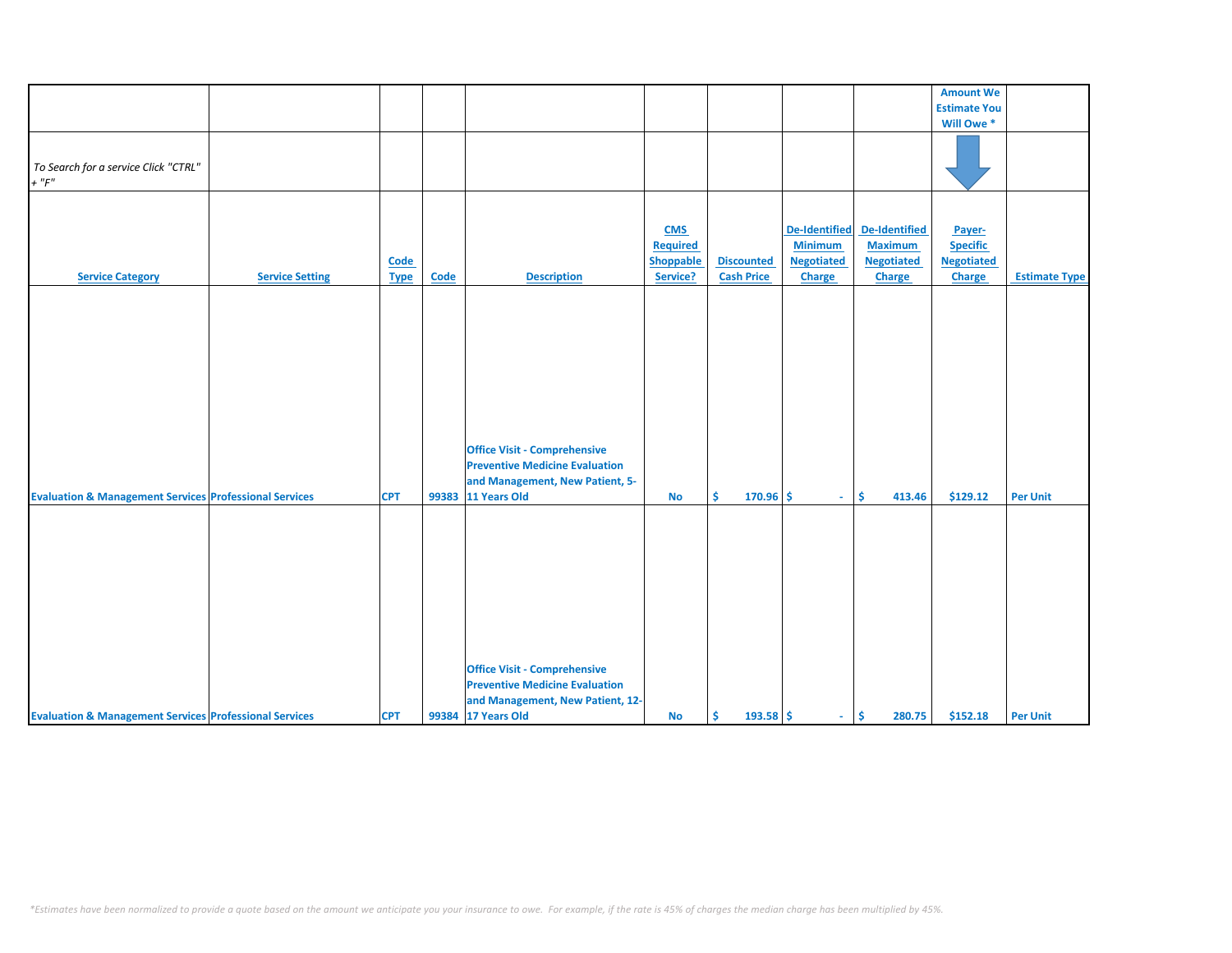|                                                                   |                        |             |       |                                       |                  |                   |                      |                      | <b>Amount We</b>    |                      |
|-------------------------------------------------------------------|------------------------|-------------|-------|---------------------------------------|------------------|-------------------|----------------------|----------------------|---------------------|----------------------|
|                                                                   |                        |             |       |                                       |                  |                   |                      |                      | <b>Estimate You</b> |                      |
|                                                                   |                        |             |       |                                       |                  |                   |                      |                      |                     |                      |
|                                                                   |                        |             |       |                                       |                  |                   |                      |                      | Will Owe *          |                      |
|                                                                   |                        |             |       |                                       |                  |                   |                      |                      |                     |                      |
| To Search for a service Click "CTRL"                              |                        |             |       |                                       |                  |                   |                      |                      |                     |                      |
| $+$ " $F$ "                                                       |                        |             |       |                                       |                  |                   |                      |                      |                     |                      |
|                                                                   |                        |             |       |                                       |                  |                   |                      |                      |                     |                      |
|                                                                   |                        |             |       |                                       |                  |                   |                      |                      |                     |                      |
|                                                                   |                        |             |       |                                       |                  |                   |                      |                      |                     |                      |
|                                                                   |                        |             |       |                                       | <b>CMS</b>       |                   | <b>De-Identified</b> | <b>De-Identified</b> | Payer-              |                      |
|                                                                   |                        |             |       |                                       | <b>Required</b>  |                   | <b>Minimum</b>       | <b>Maximum</b>       | <b>Specific</b>     |                      |
|                                                                   |                        | <b>Code</b> |       |                                       | <b>Shoppable</b> | <b>Discounted</b> | <b>Negotiated</b>    | <b>Negotiated</b>    | <b>Negotiated</b>   |                      |
| <b>Service Category</b>                                           | <b>Service Setting</b> | <b>Type</b> | Code  | <b>Description</b>                    | Service?         | <b>Cash Price</b> | Charge               | Charge               | <b>Charge</b>       | <b>Estimate Type</b> |
|                                                                   |                        |             |       |                                       |                  |                   |                      |                      |                     |                      |
|                                                                   |                        |             |       |                                       |                  |                   |                      |                      |                     |                      |
|                                                                   |                        |             |       |                                       |                  |                   |                      |                      |                     |                      |
|                                                                   |                        |             |       |                                       |                  |                   |                      |                      |                     |                      |
|                                                                   |                        |             |       |                                       |                  |                   |                      |                      |                     |                      |
|                                                                   |                        |             |       |                                       |                  |                   |                      |                      |                     |                      |
|                                                                   |                        |             |       |                                       |                  |                   |                      |                      |                     |                      |
|                                                                   |                        |             |       |                                       |                  |                   |                      |                      |                     |                      |
|                                                                   |                        |             |       |                                       |                  |                   |                      |                      |                     |                      |
|                                                                   |                        |             |       |                                       |                  |                   |                      |                      |                     |                      |
|                                                                   |                        |             |       |                                       |                  |                   |                      |                      |                     |                      |
|                                                                   |                        |             |       | <b>Office Visit - Comprehensive</b>   |                  |                   |                      |                      |                     |                      |
|                                                                   |                        |             |       | <b>Preventive Medicine Evaluation</b> |                  |                   |                      |                      |                     |                      |
|                                                                   |                        |             |       | and Management, New Patient, 18-      |                  |                   |                      |                      |                     |                      |
|                                                                   |                        |             |       | 39 Years Old                          |                  |                   |                      |                      |                     |                      |
| <b>Evaluation &amp; Management Services Professional Services</b> |                        | <b>CPT</b>  | 99385 |                                       | Yes              | Ŝ.<br>187.80      | Ŝ.<br>59.23          | Ŝ<br>347.60          | \$146.35            | <b>Per Unit</b>      |
|                                                                   |                        |             |       |                                       |                  |                   |                      |                      |                     |                      |
|                                                                   |                        |             |       |                                       |                  |                   |                      |                      |                     |                      |
|                                                                   |                        |             |       |                                       |                  |                   |                      |                      |                     |                      |
|                                                                   |                        |             |       |                                       |                  |                   |                      |                      |                     |                      |
|                                                                   |                        |             |       |                                       |                  |                   |                      |                      |                     |                      |
|                                                                   |                        |             |       |                                       |                  |                   |                      |                      |                     |                      |
|                                                                   |                        |             |       |                                       |                  |                   |                      |                      |                     |                      |
|                                                                   |                        |             |       |                                       |                  |                   |                      |                      |                     |                      |
|                                                                   |                        |             |       |                                       |                  |                   |                      |                      |                     |                      |
|                                                                   |                        |             |       |                                       |                  |                   |                      |                      |                     |                      |
|                                                                   |                        |             |       |                                       |                  |                   |                      |                      |                     |                      |
|                                                                   |                        |             |       | <b>Office Visit - Comprehensive</b>   |                  |                   |                      |                      |                     |                      |
|                                                                   |                        |             |       | <b>Preventive Medicine Evaluation</b> |                  |                   |                      |                      |                     |                      |
|                                                                   |                        |             |       | and Management, New Patient, 40-      |                  |                   |                      |                      |                     |                      |
| <b>Evaluation &amp; Management Services Professional Services</b> |                        | <b>CPT</b>  |       | 99386 64 Years Old                    | Yes              | Ŝ.<br>$217.32$ \$ |                      | $91.72$ \$ 1,293.56  | \$177.06            | <b>Per Unit</b>      |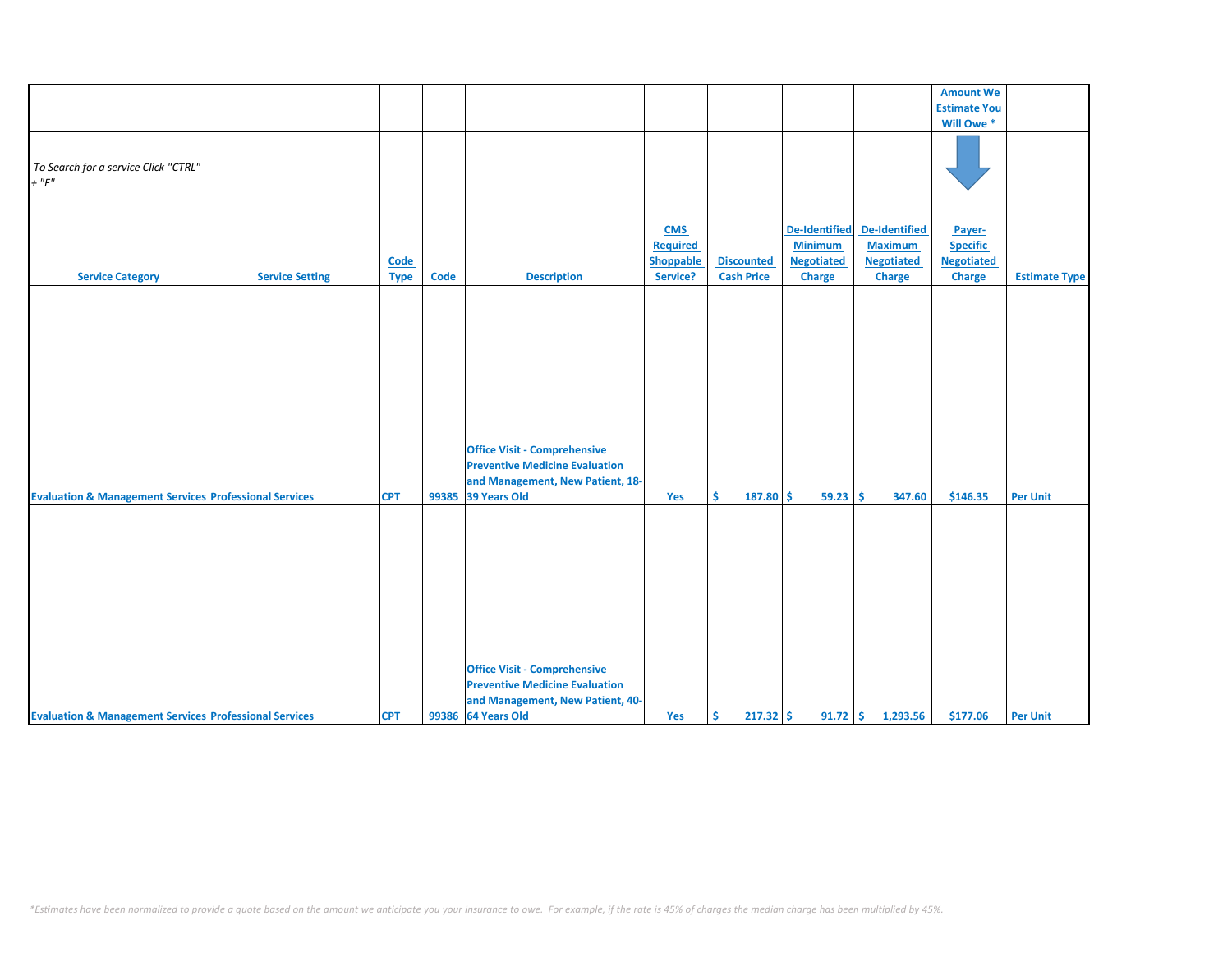|                                                                   |                        |             |             |                                         |                 |                   |                      |                   | <b>Amount We</b>    |                      |
|-------------------------------------------------------------------|------------------------|-------------|-------------|-----------------------------------------|-----------------|-------------------|----------------------|-------------------|---------------------|----------------------|
|                                                                   |                        |             |             |                                         |                 |                   |                      |                   | <b>Estimate You</b> |                      |
|                                                                   |                        |             |             |                                         |                 |                   |                      |                   | Will Owe *          |                      |
|                                                                   |                        |             |             |                                         |                 |                   |                      |                   |                     |                      |
|                                                                   |                        |             |             |                                         |                 |                   |                      |                   |                     |                      |
|                                                                   |                        |             |             |                                         |                 |                   |                      |                   |                     |                      |
| To Search for a service Click "CTRL"                              |                        |             |             |                                         |                 |                   |                      |                   |                     |                      |
| $+$ " $F$ "                                                       |                        |             |             |                                         |                 |                   |                      |                   |                     |                      |
|                                                                   |                        |             |             |                                         |                 |                   |                      |                   |                     |                      |
|                                                                   |                        |             |             |                                         |                 |                   |                      |                   |                     |                      |
|                                                                   |                        |             |             |                                         |                 |                   |                      |                   |                     |                      |
|                                                                   |                        |             |             |                                         | <b>CMS</b>      |                   | <b>De-Identified</b> | De-Identified     | Payer-              |                      |
|                                                                   |                        |             |             |                                         | <b>Required</b> |                   | <b>Minimum</b>       | <b>Maximum</b>    | <b>Specific</b>     |                      |
|                                                                   |                        |             |             |                                         |                 |                   |                      |                   |                     |                      |
|                                                                   |                        | Code        |             |                                         | Shoppable       | <b>Discounted</b> | <b>Negotiated</b>    | <b>Negotiated</b> | <b>Negotiated</b>   |                      |
| <b>Service Category</b>                                           | <b>Service Setting</b> | <b>Type</b> | <b>Code</b> | <b>Description</b>                      | Service?        | <b>Cash Price</b> | <b>Charge</b>        | <b>Charge</b>     | <b>Charge</b>       | <b>Estimate Type</b> |
|                                                                   |                        |             |             |                                         |                 |                   |                      |                   |                     |                      |
|                                                                   |                        |             |             |                                         |                 |                   |                      |                   |                     |                      |
|                                                                   |                        |             |             |                                         |                 |                   |                      |                   |                     |                      |
|                                                                   |                        |             |             |                                         |                 |                   |                      |                   |                     |                      |
|                                                                   |                        |             |             |                                         |                 |                   |                      |                   |                     |                      |
|                                                                   |                        |             |             |                                         |                 |                   |                      |                   |                     |                      |
|                                                                   |                        |             |             |                                         |                 |                   |                      |                   |                     |                      |
|                                                                   |                        |             |             |                                         |                 |                   |                      |                   |                     |                      |
|                                                                   |                        |             |             |                                         |                 |                   |                      |                   |                     |                      |
|                                                                   |                        |             |             |                                         |                 |                   |                      |                   |                     |                      |
|                                                                   |                        |             |             |                                         |                 |                   |                      |                   |                     |                      |
|                                                                   |                        |             |             |                                         |                 |                   |                      |                   |                     |                      |
|                                                                   |                        |             |             |                                         |                 |                   |                      |                   |                     |                      |
|                                                                   |                        |             |             | <b>Office Visit - Comprehensive</b>     |                 |                   |                      |                   |                     |                      |
|                                                                   |                        |             |             | <b>Preventive Medicine Reevaluation</b> |                 |                   |                      |                   |                     |                      |
|                                                                   |                        |             |             |                                         |                 |                   |                      |                   |                     |                      |
|                                                                   |                        |             |             | and Management, Younger than 1          |                 |                   |                      |                   |                     |                      |
| <b>Evaluation &amp; Management Services Professional Services</b> |                        | <b>CPT</b>  |             | 99391 Year Old                          | <b>No</b>       | Ŝ.<br>$141.19$ \$ | $\omega_{\rm{eff}}$  | \$<br>267.83      | \$104.03            | <b>Per Unit</b>      |
|                                                                   |                        |             |             |                                         |                 |                   |                      |                   |                     |                      |
|                                                                   |                        |             |             |                                         |                 |                   |                      |                   |                     |                      |
|                                                                   |                        |             |             |                                         |                 |                   |                      |                   |                     |                      |
|                                                                   |                        |             |             |                                         |                 |                   |                      |                   |                     |                      |
|                                                                   |                        |             |             |                                         |                 |                   |                      |                   |                     |                      |
|                                                                   |                        |             |             |                                         |                 |                   |                      |                   |                     |                      |
|                                                                   |                        |             |             |                                         |                 |                   |                      |                   |                     |                      |
|                                                                   |                        |             |             |                                         |                 |                   |                      |                   |                     |                      |
|                                                                   |                        |             |             |                                         |                 |                   |                      |                   |                     |                      |
|                                                                   |                        |             |             |                                         |                 |                   |                      |                   |                     |                      |
|                                                                   |                        |             |             |                                         |                 |                   |                      |                   |                     |                      |
|                                                                   |                        |             |             |                                         |                 |                   |                      |                   |                     |                      |
|                                                                   |                        |             |             | <b>Office Visit - Comprehensive</b>     |                 |                   |                      |                   |                     |                      |
|                                                                   |                        |             |             | <b>Preventive Medicine Reevaluation</b> |                 |                   |                      |                   |                     |                      |
| <b>Evaluation &amp; Management Services Professional Services</b> |                        | <b>CPT</b>  |             | 99392 and Management, 1-4 Years Old     | No              | $150.93$ \$<br>Ŝ. | $\omega_{\rm{eff}}$  | \$<br>305.91      | \$114.32            | <b>Per Unit</b>      |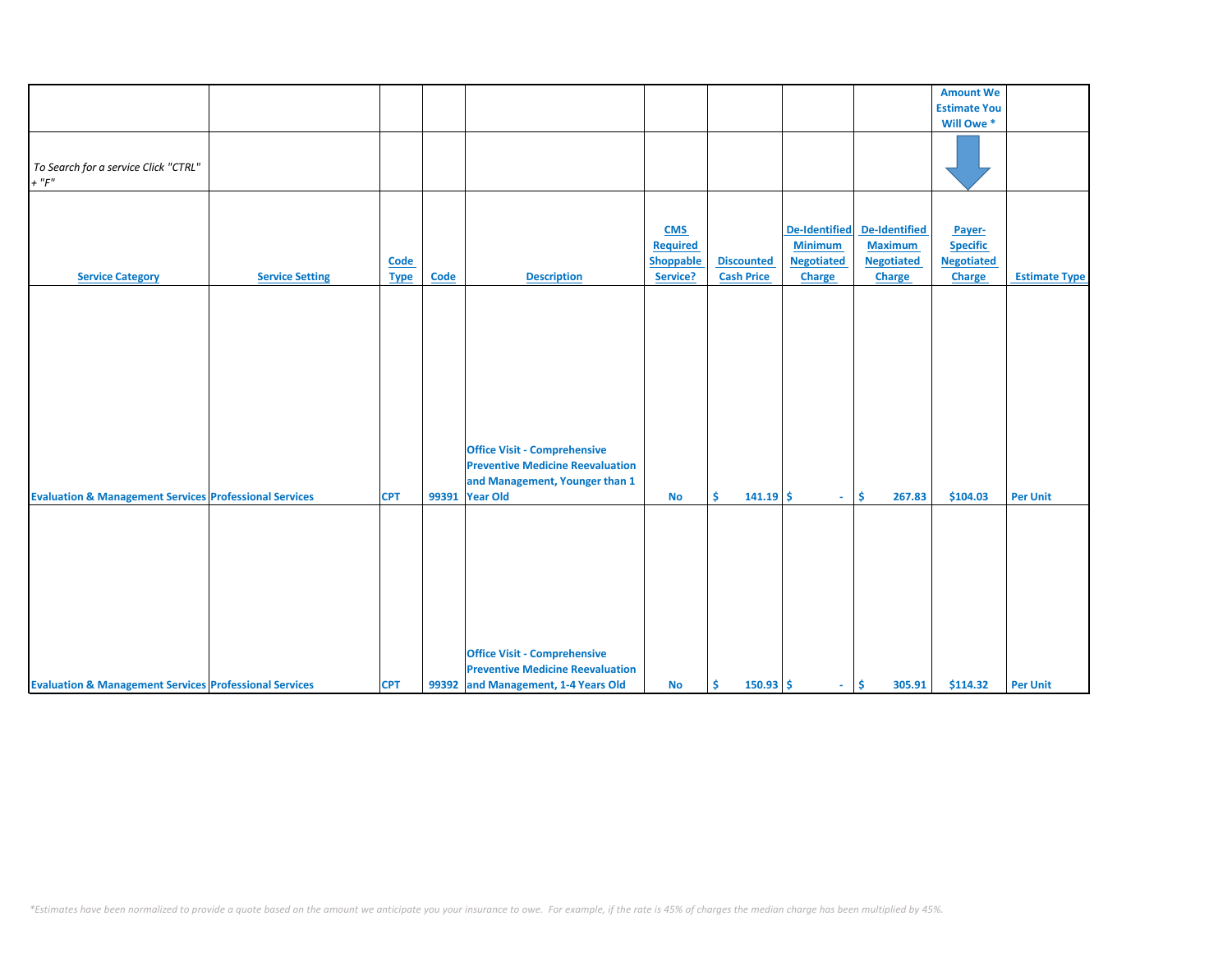|                                                                   |                        |             |             |                                         |                  |                   |                   |                   | <b>Amount We</b>    |                      |
|-------------------------------------------------------------------|------------------------|-------------|-------------|-----------------------------------------|------------------|-------------------|-------------------|-------------------|---------------------|----------------------|
|                                                                   |                        |             |             |                                         |                  |                   |                   |                   | <b>Estimate You</b> |                      |
|                                                                   |                        |             |             |                                         |                  |                   |                   |                   | Will Owe *          |                      |
|                                                                   |                        |             |             |                                         |                  |                   |                   |                   |                     |                      |
|                                                                   |                        |             |             |                                         |                  |                   |                   |                   |                     |                      |
|                                                                   |                        |             |             |                                         |                  |                   |                   |                   |                     |                      |
| To Search for a service Click "CTRL"                              |                        |             |             |                                         |                  |                   |                   |                   |                     |                      |
| $+$ " $F"$                                                        |                        |             |             |                                         |                  |                   |                   |                   |                     |                      |
|                                                                   |                        |             |             |                                         |                  |                   |                   |                   |                     |                      |
|                                                                   |                        |             |             |                                         |                  |                   |                   |                   |                     |                      |
|                                                                   |                        |             |             |                                         |                  |                   |                   |                   |                     |                      |
|                                                                   |                        |             |             |                                         | <b>CMS</b>       |                   | De-Identified     | De-Identified     | Payer-              |                      |
|                                                                   |                        |             |             |                                         | <b>Required</b>  |                   | <b>Minimum</b>    | <b>Maximum</b>    | <b>Specific</b>     |                      |
|                                                                   |                        |             |             |                                         |                  |                   |                   |                   |                     |                      |
|                                                                   |                        | <b>Code</b> |             |                                         | <b>Shoppable</b> | <b>Discounted</b> | <b>Negotiated</b> | <b>Negotiated</b> | <b>Negotiated</b>   |                      |
| <b>Service Category</b>                                           | <b>Service Setting</b> | <b>Type</b> | <b>Code</b> | <b>Description</b>                      | Service?         | <b>Cash Price</b> | Charge            | <b>Charge</b>     | Charge              | <b>Estimate Type</b> |
|                                                                   |                        |             |             |                                         |                  |                   |                   |                   |                     |                      |
|                                                                   |                        |             |             |                                         |                  |                   |                   |                   |                     |                      |
|                                                                   |                        |             |             |                                         |                  |                   |                   |                   |                     |                      |
|                                                                   |                        |             |             |                                         |                  |                   |                   |                   |                     |                      |
|                                                                   |                        |             |             |                                         |                  |                   |                   |                   |                     |                      |
|                                                                   |                        |             |             |                                         |                  |                   |                   |                   |                     |                      |
|                                                                   |                        |             |             |                                         |                  |                   |                   |                   |                     |                      |
|                                                                   |                        |             |             |                                         |                  |                   |                   |                   |                     |                      |
|                                                                   |                        |             |             |                                         |                  |                   |                   |                   |                     |                      |
|                                                                   |                        |             |             |                                         |                  |                   |                   |                   |                     |                      |
|                                                                   |                        |             |             |                                         |                  |                   |                   |                   |                     |                      |
|                                                                   |                        |             |             |                                         |                  |                   |                   |                   |                     |                      |
|                                                                   |                        |             |             | <b>Office Visit - Comprehensive</b>     |                  |                   |                   |                   |                     |                      |
|                                                                   |                        |             |             |                                         |                  |                   |                   |                   |                     |                      |
|                                                                   |                        |             |             | <b>Preventive Medicine Reevaluation</b> |                  |                   |                   |                   |                     |                      |
| <b>Evaluation &amp; Management Services Professional Services</b> |                        | <b>CPT</b>  | 99393       | and Management, 5-11 Years Old          | No               | \$<br>$150.44$ \$ | $\sim$            | \$<br>305.91      | \$114.32            | <b>Per Unit</b>      |
|                                                                   |                        |             |             |                                         |                  |                   |                   |                   |                     |                      |
|                                                                   |                        |             |             |                                         |                  |                   |                   |                   |                     |                      |
|                                                                   |                        |             |             |                                         |                  |                   |                   |                   |                     |                      |
|                                                                   |                        |             |             |                                         |                  |                   |                   |                   |                     |                      |
|                                                                   |                        |             |             |                                         |                  |                   |                   |                   |                     |                      |
|                                                                   |                        |             |             |                                         |                  |                   |                   |                   |                     |                      |
|                                                                   |                        |             |             |                                         |                  |                   |                   |                   |                     |                      |
|                                                                   |                        |             |             |                                         |                  |                   |                   |                   |                     |                      |
|                                                                   |                        |             |             |                                         |                  |                   |                   |                   |                     |                      |
|                                                                   |                        |             |             |                                         |                  |                   |                   |                   |                     |                      |
|                                                                   |                        |             |             |                                         |                  |                   |                   |                   |                     |                      |
|                                                                   |                        |             |             |                                         |                  |                   |                   |                   |                     |                      |
|                                                                   |                        |             |             | <b>Office Visit - Comprehensive</b>     |                  |                   |                   |                   |                     |                      |
|                                                                   |                        |             |             |                                         |                  |                   |                   |                   |                     |                      |
|                                                                   |                        |             |             | <b>Preventive Medicine Reevaluation</b> |                  |                   |                   |                   |                     |                      |
| <b>Evaluation &amp; Management Services Professional Services</b> |                        | <b>CPT</b>  | 99394       | and Management, 12-17 Years Old         | <b>No</b>        | \$<br>165.14      | \$<br>$\omega$    | \$<br>398.57      | \$129.12            | <b>Per Unit</b>      |
|                                                                   |                        |             |             |                                         |                  |                   |                   |                   |                     |                      |
|                                                                   |                        |             |             |                                         |                  |                   |                   |                   |                     |                      |
|                                                                   |                        |             |             |                                         |                  |                   |                   |                   |                     |                      |
|                                                                   |                        |             |             |                                         |                  |                   |                   |                   |                     |                      |
|                                                                   |                        |             |             |                                         |                  |                   |                   |                   |                     |                      |
|                                                                   |                        |             |             |                                         |                  |                   |                   |                   |                     |                      |
|                                                                   |                        |             |             |                                         |                  |                   |                   |                   |                     |                      |
|                                                                   |                        |             |             |                                         |                  |                   |                   |                   |                     |                      |
|                                                                   |                        |             |             |                                         |                  |                   |                   |                   |                     |                      |
|                                                                   |                        |             |             |                                         |                  |                   |                   |                   |                     |                      |
|                                                                   |                        |             |             |                                         |                  |                   |                   |                   |                     |                      |
|                                                                   |                        |             |             |                                         |                  |                   |                   |                   |                     |                      |
|                                                                   |                        |             |             | <b>Office Visit - Comprehensive</b>     |                  |                   |                   |                   |                     |                      |
|                                                                   |                        |             |             |                                         |                  |                   |                   |                   |                     |                      |
|                                                                   |                        |             |             | <b>Preventive Medicine Reevaluation</b> |                  |                   |                   |                   |                     |                      |
| <b>Evaluation &amp; Management Services Professional Services</b> |                        | <b>CPT</b>  |             | 99395 and Management, 18-39 Years Old   | <b>No</b>        | \$<br>$168.81$ \$ | $37.07$ \$        | 304.60            | \$132.82            | <b>Per Unit</b>      |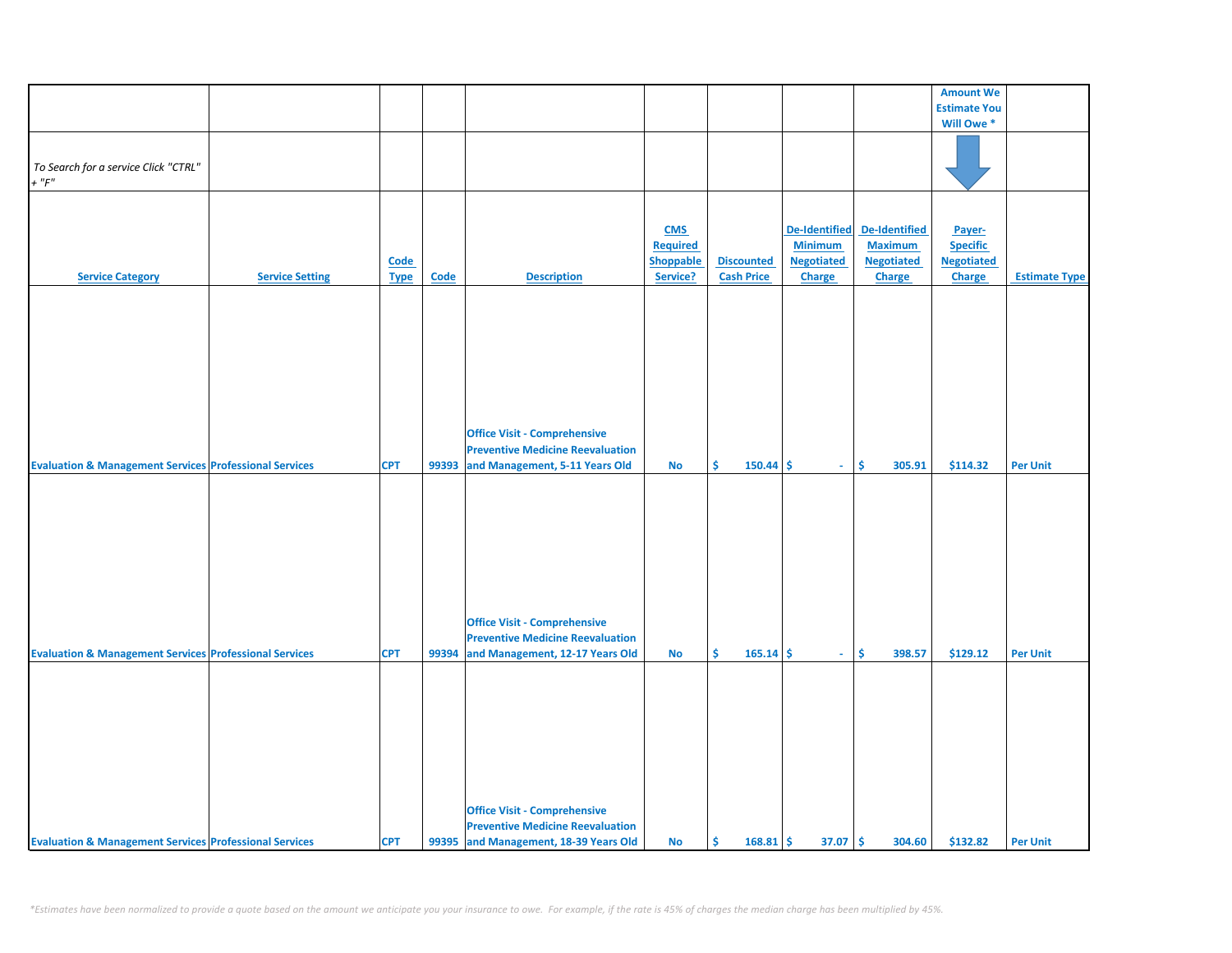|                                                                   |                            |             |             |                                         |                  |                           |                      |                     | <b>Amount We</b>    |                      |
|-------------------------------------------------------------------|----------------------------|-------------|-------------|-----------------------------------------|------------------|---------------------------|----------------------|---------------------|---------------------|----------------------|
|                                                                   |                            |             |             |                                         |                  |                           |                      |                     | <b>Estimate You</b> |                      |
|                                                                   |                            |             |             |                                         |                  |                           |                      |                     | Will Owe *          |                      |
|                                                                   |                            |             |             |                                         |                  |                           |                      |                     |                     |                      |
|                                                                   |                            |             |             |                                         |                  |                           |                      |                     |                     |                      |
|                                                                   |                            |             |             |                                         |                  |                           |                      |                     |                     |                      |
| To Search for a service Click "CTRL"                              |                            |             |             |                                         |                  |                           |                      |                     |                     |                      |
| $+$ " $F$ "                                                       |                            |             |             |                                         |                  |                           |                      |                     |                     |                      |
|                                                                   |                            |             |             |                                         |                  |                           |                      |                     |                     |                      |
|                                                                   |                            |             |             |                                         |                  |                           |                      |                     |                     |                      |
|                                                                   |                            |             |             |                                         |                  |                           |                      |                     |                     |                      |
|                                                                   |                            |             |             |                                         | <b>CMS</b>       |                           | <b>De-Identified</b> | De-Identified       | Payer-              |                      |
|                                                                   |                            |             |             |                                         | <b>Required</b>  |                           | <b>Minimum</b>       | <b>Maximum</b>      | <b>Specific</b>     |                      |
|                                                                   |                            | Code        |             |                                         | <b>Shoppable</b> | <b>Discounted</b>         | <b>Negotiated</b>    | <b>Negotiated</b>   | <b>Negotiated</b>   |                      |
|                                                                   |                            |             |             |                                         |                  |                           |                      |                     |                     |                      |
| <b>Service Category</b>                                           | <b>Service Setting</b>     | <b>Type</b> | <b>Code</b> | <b>Description</b>                      | Service?         | <b>Cash Price</b>         | <b>Charge</b>        | <b>Charge</b>       | <b>Charge</b>       | <b>Estimate Type</b> |
|                                                                   |                            |             |             |                                         |                  |                           |                      |                     |                     |                      |
|                                                                   |                            |             |             |                                         |                  |                           |                      |                     |                     |                      |
|                                                                   |                            |             |             |                                         |                  |                           |                      |                     |                     |                      |
|                                                                   |                            |             |             |                                         |                  |                           |                      |                     |                     |                      |
|                                                                   |                            |             |             |                                         |                  |                           |                      |                     |                     |                      |
|                                                                   |                            |             |             |                                         |                  |                           |                      |                     |                     |                      |
|                                                                   |                            |             |             |                                         |                  |                           |                      |                     |                     |                      |
|                                                                   |                            |             |             |                                         |                  |                           |                      |                     |                     |                      |
|                                                                   |                            |             |             |                                         |                  |                           |                      |                     |                     |                      |
|                                                                   |                            |             |             |                                         |                  |                           |                      |                     |                     |                      |
|                                                                   |                            |             |             |                                         |                  |                           |                      |                     |                     |                      |
|                                                                   |                            |             |             |                                         |                  |                           |                      |                     |                     |                      |
|                                                                   |                            |             |             | <b>Office Visit - Comprehensive</b>     |                  |                           |                      |                     |                     |                      |
|                                                                   |                            |             |             | <b>Preventive Medicine Reevaluation</b> |                  |                           |                      |                     |                     |                      |
| <b>Evaluation &amp; Management Services Professional Services</b> |                            | <b>CPT</b>  | 99396       | and Management, 40-64 Years Old         | <b>No</b>        | \$<br>180.12              | -\$<br>64.57         | \$.<br>429.79       | \$144.48            | <b>Per Unit</b>      |
|                                                                   |                            |             |             |                                         |                  |                           |                      |                     |                     |                      |
|                                                                   |                            |             |             |                                         |                  |                           |                      |                     |                     |                      |
|                                                                   |                            |             |             |                                         |                  |                           |                      |                     |                     |                      |
|                                                                   |                            |             |             |                                         |                  |                           |                      |                     |                     |                      |
|                                                                   |                            |             |             |                                         |                  |                           |                      |                     |                     |                      |
|                                                                   |                            |             |             |                                         |                  |                           |                      |                     |                     |                      |
|                                                                   |                            |             |             |                                         |                  |                           |                      |                     |                     |                      |
|                                                                   |                            |             |             |                                         |                  |                           |                      |                     | <b>Service Not</b>  |                      |
|                                                                   |                            |             |             |                                         |                  |                           |                      |                     |                     |                      |
|                                                                   |                            |             |             |                                         |                  |                           |                      |                     | <b>Covered by</b>   |                      |
| <b>Exablate</b>                                                   | <b>Hospital Outpatient</b> | <b>CPT</b>  | 0398T       | <b>Focused Ultrasound</b>               | No               | $$32,139.56$ $$11,272.90$ |                      | \$11,272.90         | Payer               | <b>Case Rate</b>     |
|                                                                   |                            |             |             |                                         |                  |                           |                      |                     |                     |                      |
|                                                                   |                            |             |             |                                         |                  |                           |                      |                     |                     |                      |
|                                                                   |                            |             |             |                                         |                  |                           |                      |                     |                     |                      |
|                                                                   |                            |             |             |                                         |                  |                           |                      |                     |                     |                      |
| <b>Vaccinations</b>                                               | <b>Hospital Outpatient</b> | <b>CPT</b>  |             | G0008 Admin influenza virus vaccine     | No               | Ŝ.<br>70.15               | Ŝ.<br>$\sim$         | Ŝ.<br>126.95        | \$37.89             | <b>Per Unit</b>      |
|                                                                   |                            |             |             |                                         |                  |                           |                      |                     |                     |                      |
|                                                                   |                            |             |             |                                         |                  |                           |                      |                     |                     |                      |
|                                                                   |                            |             |             |                                         |                  |                           |                      |                     |                     |                      |
|                                                                   |                            |             |             |                                         |                  |                           |                      |                     |                     |                      |
| <b>Vaccinations</b>                                               | <b>Hospital Outpatient</b> | <b>CPT</b>  |             | G0009 Admin pneumococcal vaccine        | No               | \$<br>$27.43$ \$          | $\sim$               | \$<br>$\sim$        | \$37.89             | <b>Per Unit</b>      |
|                                                                   |                            |             |             |                                         |                  |                           |                      |                     |                     |                      |
|                                                                   |                            |             |             |                                         |                  |                           |                      |                     |                     |                      |
|                                                                   |                            |             |             |                                         |                  |                           |                      |                     |                     |                      |
|                                                                   |                            |             |             |                                         |                  |                           |                      |                     |                     |                      |
|                                                                   |                            | <b>CPT</b>  |             |                                         |                  | \$                        |                      | \$.                 |                     |                      |
| <b>Medicine Hyberbaric</b>                                        | <b>Hospital Outpatient</b> |             |             | G0277 Hbot, full body chamber, 30m      | No               | $773.99$ \$               | 46.24                | 1,424.46            | \$64.11             | <b>Per Unit</b>      |
|                                                                   |                            |             |             |                                         |                  |                           |                      |                     |                     |                      |
|                                                                   |                            |             |             |                                         |                  |                           |                      |                     |                     |                      |
|                                                                   |                            |             |             |                                         |                  |                           |                      | 605.00 \$ 24,131.86 |                     |                      |
| <b>Hospital Observation Per Hour</b>                              | <b>Hospital Outpatient</b> | <b>CPT</b>  |             | G0378 Hospital observation per hr       | No               | $$15,685.71$ \$           |                      |                     | \$2,664.00          | <b>Per Unit</b>      |